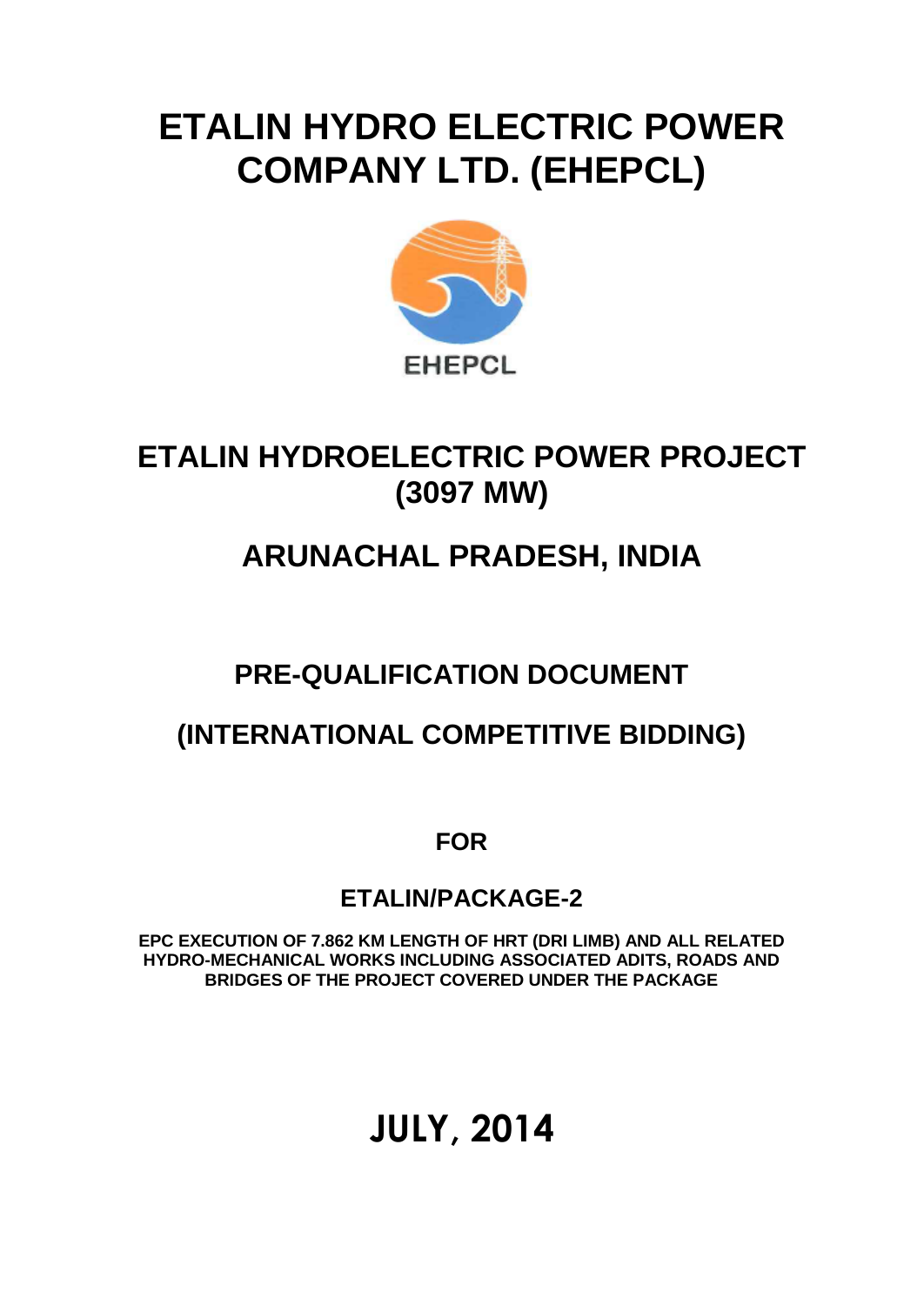#### **PRE-QUALIFICATION INVITATION DOCUMENT (INTERNATIONAL COMPETITIVE BIDDING)**

#### **FOR**

#### **ETALIN/PACKAGE-2**

#### **TABLE OF CONTENTS**

- Part-1 Invitation for Prequalification
- Part-2 Instructions to Applicants
- Appendix A Information for Applicants along with

Salient Features (as per approved DPR)

List of Drawings

Appendix B Pre-Qualification Forms

Form No.

Letter of Application

- 1 General Information
- 2 Sole Applicant / Joint Venture Record
- 2A Joint Venture Summary along with undertaking by each Partner of JV and Joint Venture Agreement
- 3 Technical Experience Record
- 3A, 3B Experience Summary in Planning, Design & Engineering and Civil Works
	- 4 Current Contract Commitments/Works in Progress
	- 5 Financial Data
	- 6 Quality Assurance
	- 7 Letter of Undertaking by the Sub-Contractor
	- 7A Joint Deed Undertaking Format
	- 8 Undertaking from Parent/Holding Company
	- 8A Parent Company Agreement format
	- 9 Litigation History
	- 10 Additional Information
	- 11 List of Application Forms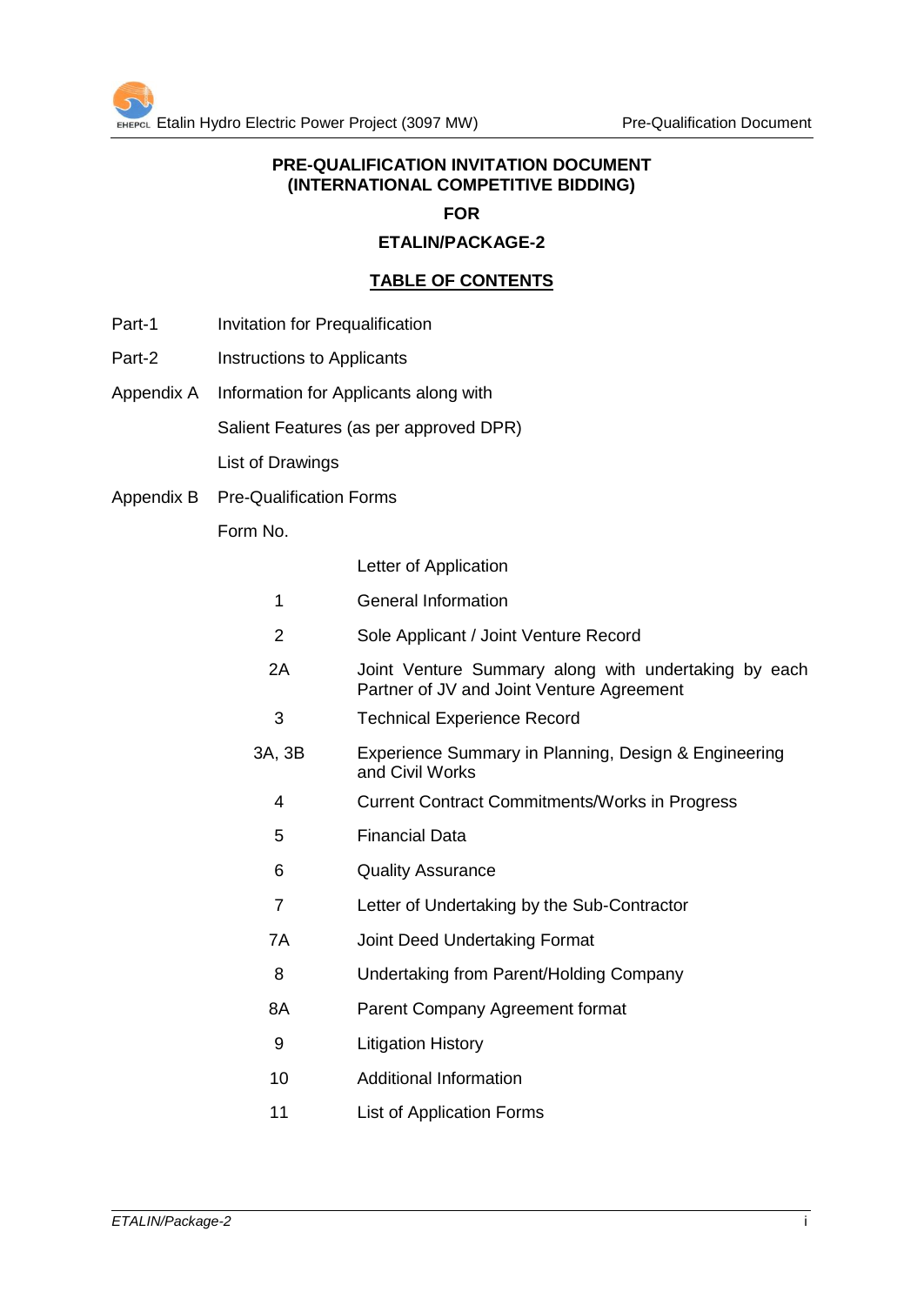

# **Part-1 INVITATION FOR PRE-QUALIFICATION**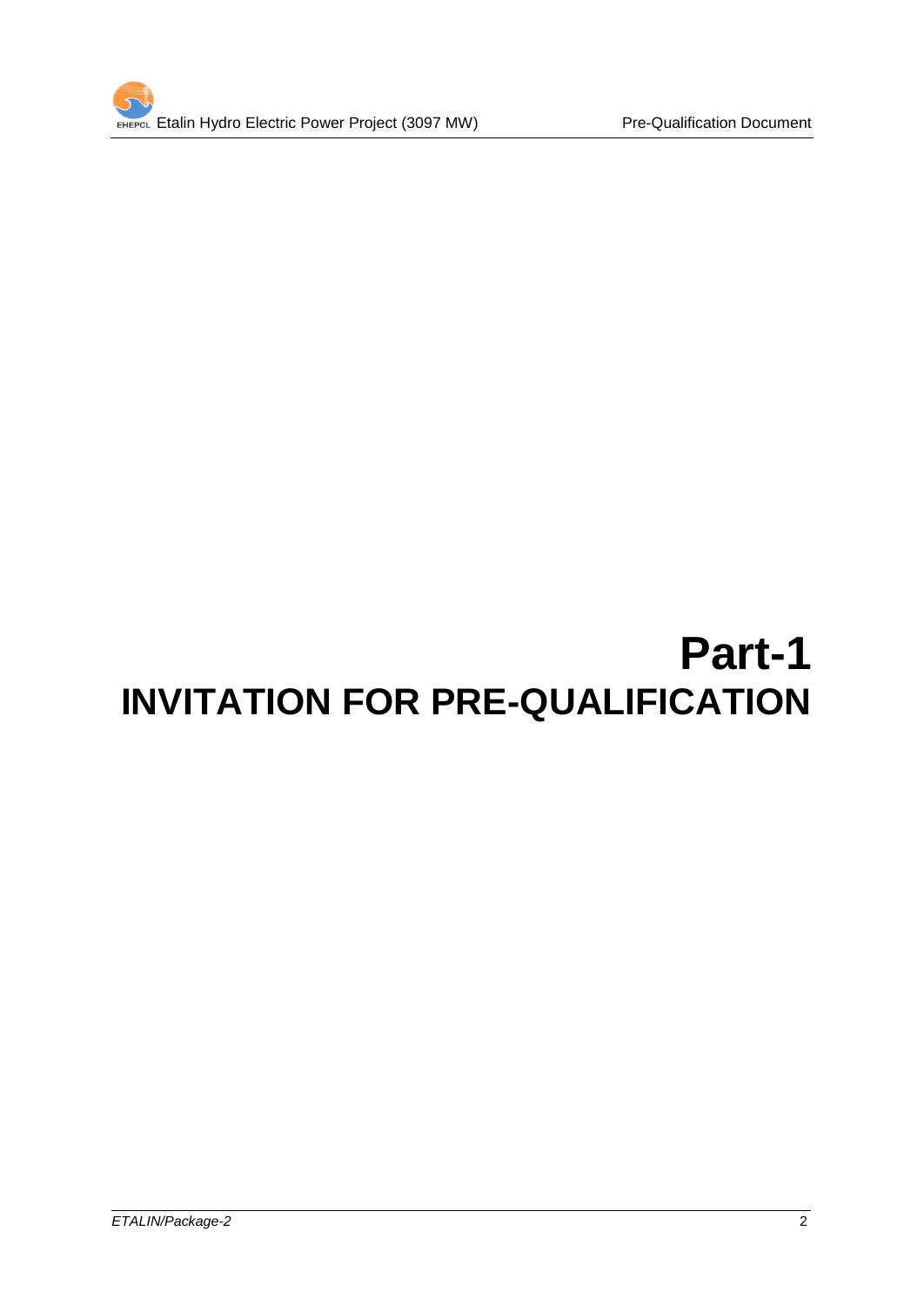#### **ETALIN HYDRO ELECTRIC POWER COMPANY LTD. (EHEPCL)**

#### **INVITATION FOR PRE-QUALIFICATION**

#### **INTERNATIONAL COMPETITIVE BIDDING**

Ref. No.: EHEPCL/PQ-001/2014/Package-2 Dated 18.07.2014

The Etalin Hydro Electric Power Project is being developed in Dibang Valley district of Arunachal Pradesh, India. The project envisages utilization of waters of Dri and Tangon rivers for hydropower generation. The two rivers are tributaries of Dibang river and meet near Etalin village. Downstream of the confluence, the river is called Dibang which forms a major tributary of the Brahmaputra.

The proposed installed capacity of the scheme on Dri is estimated at 1842 (307 x 6) MW and that for the scheme on Tangon at 1228 (307  $\times$  4) MW. Riparian flows from both the limbs have also been proposed to be utilized for power generation of 27 MW (19.6 MW on Dri and 7.4 MW on Tangon). The total installed capacity of the project is 3097 MW.

The entire catchments of both Dri and Tangon are within the Indian Territory and the main Dibang river flows throughout its length within the state of Arunachal Pradesh. Thus, there are no interstate or international aspects involved with the development of the project.

The development rights of the project have been accorded to ETALIN HYDRO ELECTRIC POWER COMPANY LTD, herein after referred to as "EHEPCL"/ "Owner", a joint venture company of Jindal Power Ltd. (JPL) and Hydro Power Development Corporation of Arunachal Pradesh Ltd. The JV intends to develop the project on Build, Own, Operate and Transfer (BOOT) basis. The project was initially identified by Central Electricity Authority (CEA) and pre-feasibility studies for the project were carried out by National Hydroelectric Power Corporation (NHPC). Subsequently, the project scheme was developed in detail and financially evaluated in the Detailed Project Report (DPR) which was scrutinized by the Central Electricity Authority (CEA) and other statutory organizations. The Techno Economic Clearance (TEC) for the project was accorded by CEA on  $12<sup>th</sup>$  July' 2013 vide their letter no: 2/ARP/26/CEA/2010-PAC/3885-3917.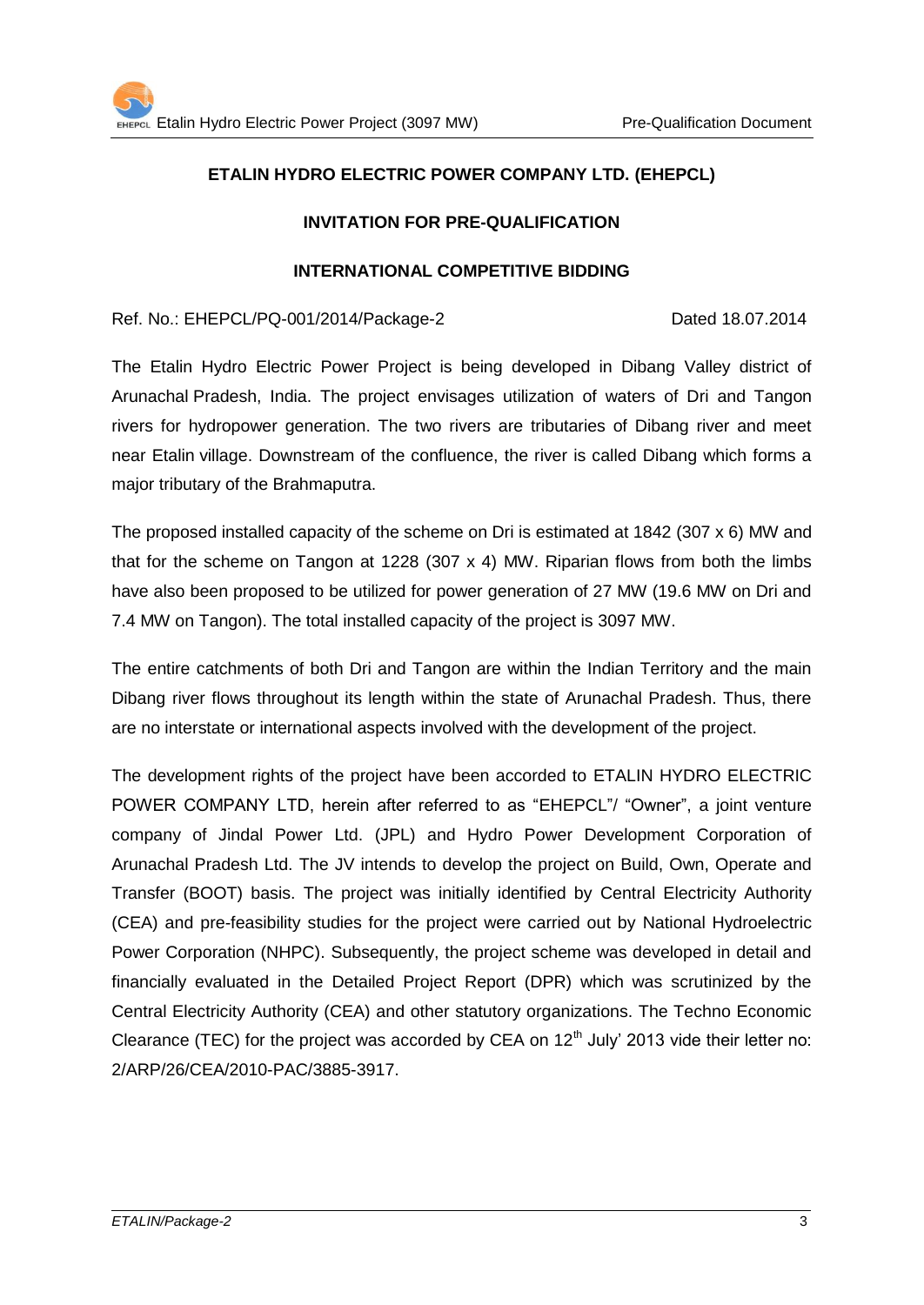

The Owner intends to implement the Project on split Engineering, Procurement & Construction (hereinafter referred to as EPC) basis for which it invites Pre-Qualification Applications on International Competitive Bidding (ICB) basis for the following works/contracts under the Project:

### **ETALIN/Package-2: EPC Execution of 7.862 km length of HRT (Dri limb) and all related Hydro-Mechanical works including associated adits, roads and bridges of the project covered under the package**

#### **Estimated Completion Time: 66 months**

#### **Brief Scope of Work:**

- i) Overall planning, design and engineering of all civil structures of the Project covered under the package.
- ii) Execution of all civil works including roads and bridges of the Project covered under the package.
- iii) Design, manufacturing, transportation, supply, erection, testing & commissioning of Hydro-Mechanical works covered under the package

Pre-Qualification (hereinafter referred as "PQ") is open to EPC Contracting Company / unincorporated Joint Venture(s) from any Country. Complete PQ document can be viewed / downloaded online through website [www.jindalpower.com](http://www.jindalpower.com/) (hereinafter referred to as "Website"). Last date for submission of PQ Application is 26.08.2014 (15:00 Hrs IST). Subsequent amendments and/or extension of date, if any, for submission of PQ documents shall be posted only on the Website. A non-refundable fee of INR 100,000/- or USD 1,750 shall be payable as processing fee, at the time of submitting the PQ Application. The nonrefundable fee is to be paid in the form of a Demand Draft in favour of "Etalin Hydro Electric Power Company Ltd." payable at New Delhi, India.

Submission of Applications for Pre-Qualification alongwith all the required documents, information and prescribed processing fee must be received, in sealed envelope, on or before 26.08.2014 (15:00 Hrs IST). The envelope must be clearly marked "Application for Pre-Qualification for ETALIN/Package-2 of Etalin Hydro Electric Power Project (3097 MW)".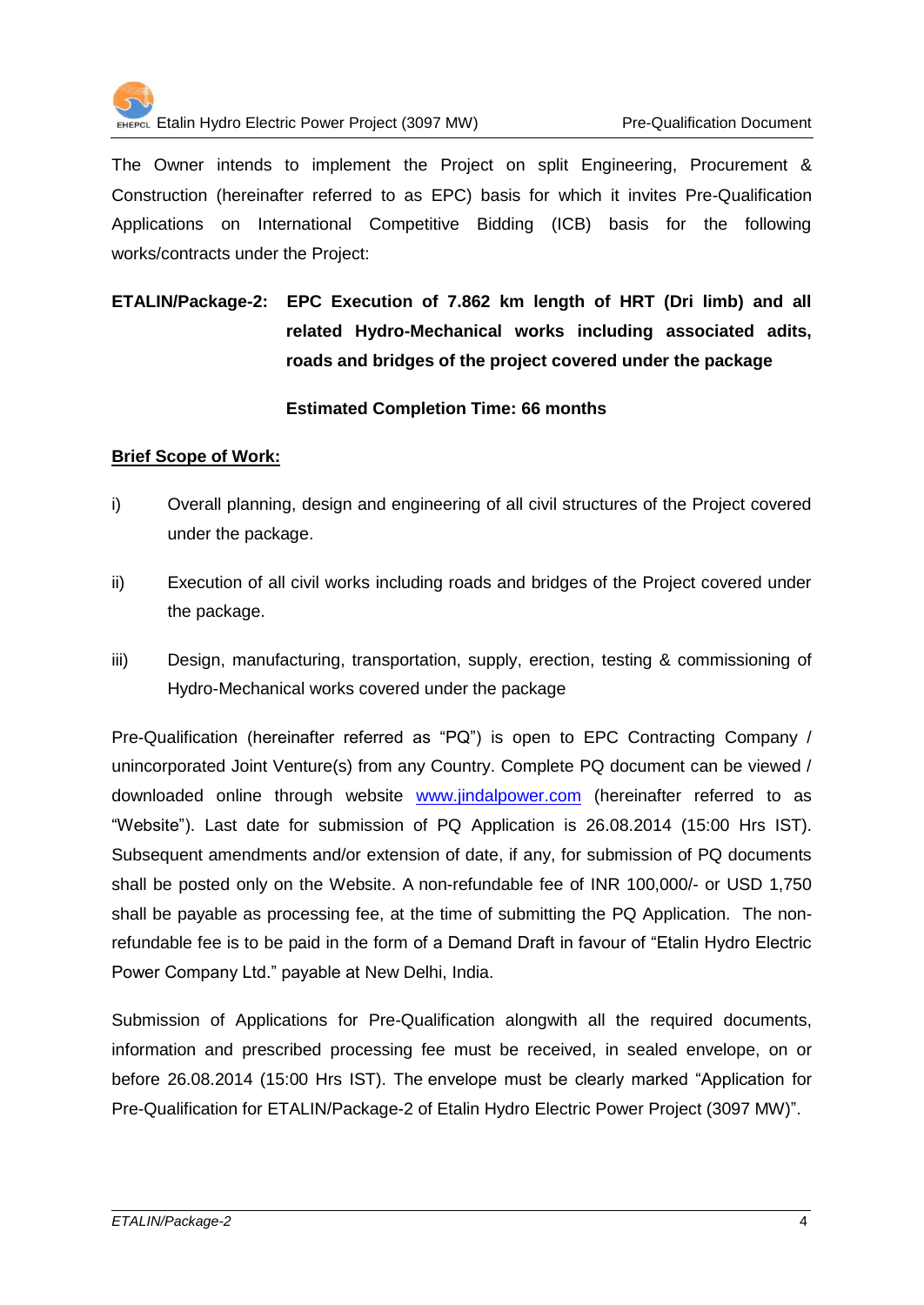

Late/ incomplete applications, Application(s) without supporting requisite document(s) and applications without the requisite processing fee are liable to be rejected.

Only pre-qualified Companies/Joint Ventures will be invited to participate in the Bid. EHEPCL reserves the right to reject any or all Applications without assigning reason thereof and without any refund of processing fee.

Applicants in their own interest are advised to visit the Project site, to apprise themselves adequately to the extent required for preparation and submission of Application, well in time. After completion of pre-qualification process, the Owner intends to call for submission of Bids from the pre-qualified Applicants for which Bid document shall be issued to prequalified Companies/JVs free of cost.

#### **Whom to Contact**

For any further information on the Pre-Qualification Document, the Applicants may contact the Office of Etalin Hydro Electric Power Company Ltd.

#### **Contact Person**

Mr. M.C.Bhardwaj Etalin Hydro Electric Power Company Ltd. Tower-B, 2<sup>nd</sup> Floor Plot No – 02, Sector-32 Gurgaon – 122001 Haryana, India Phone- +91- 124-6612223 Mail Id: etalin.pq@jindalsteel.com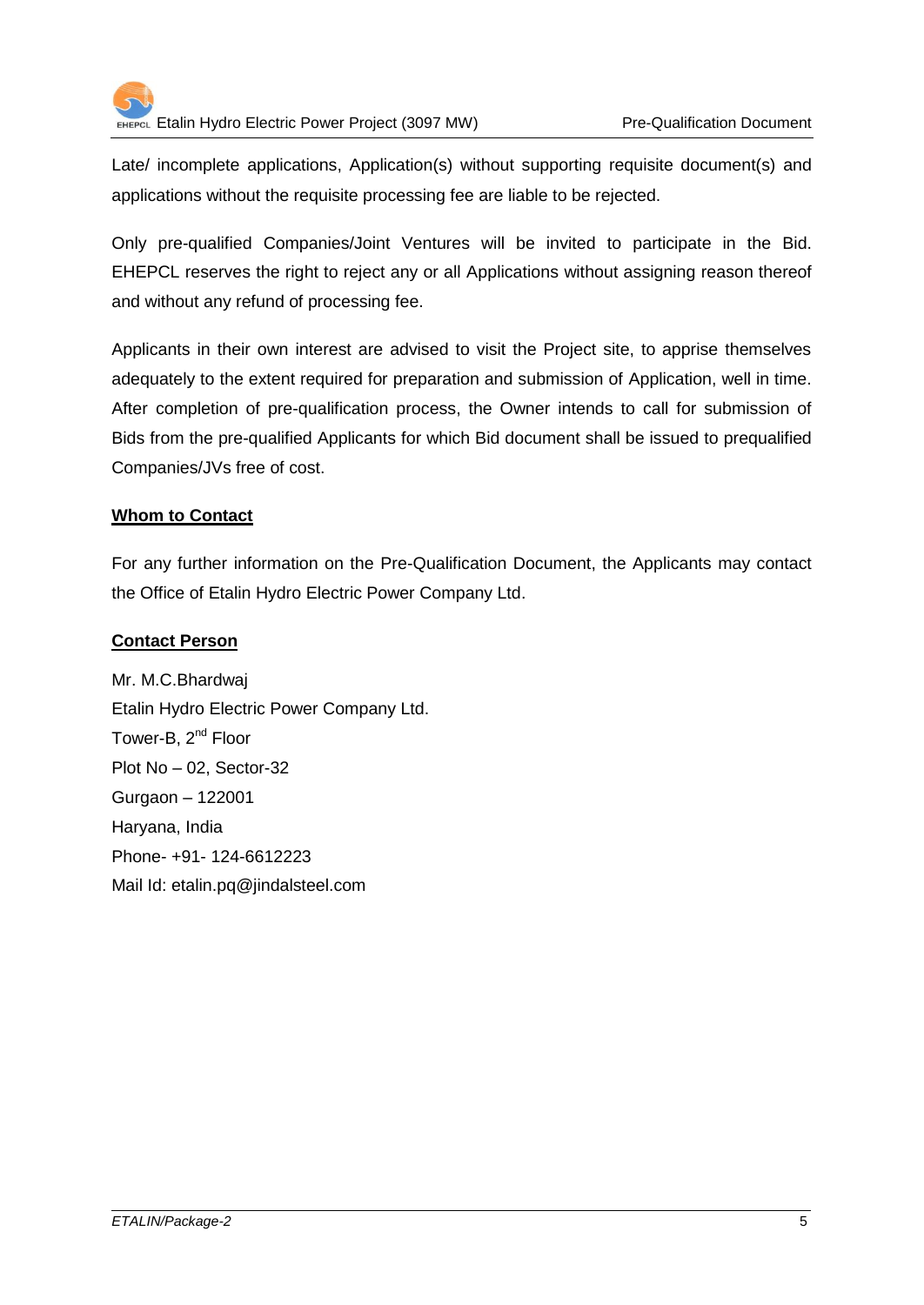

# **Part-2 INSTRUCTIONS TO APPLICANTS**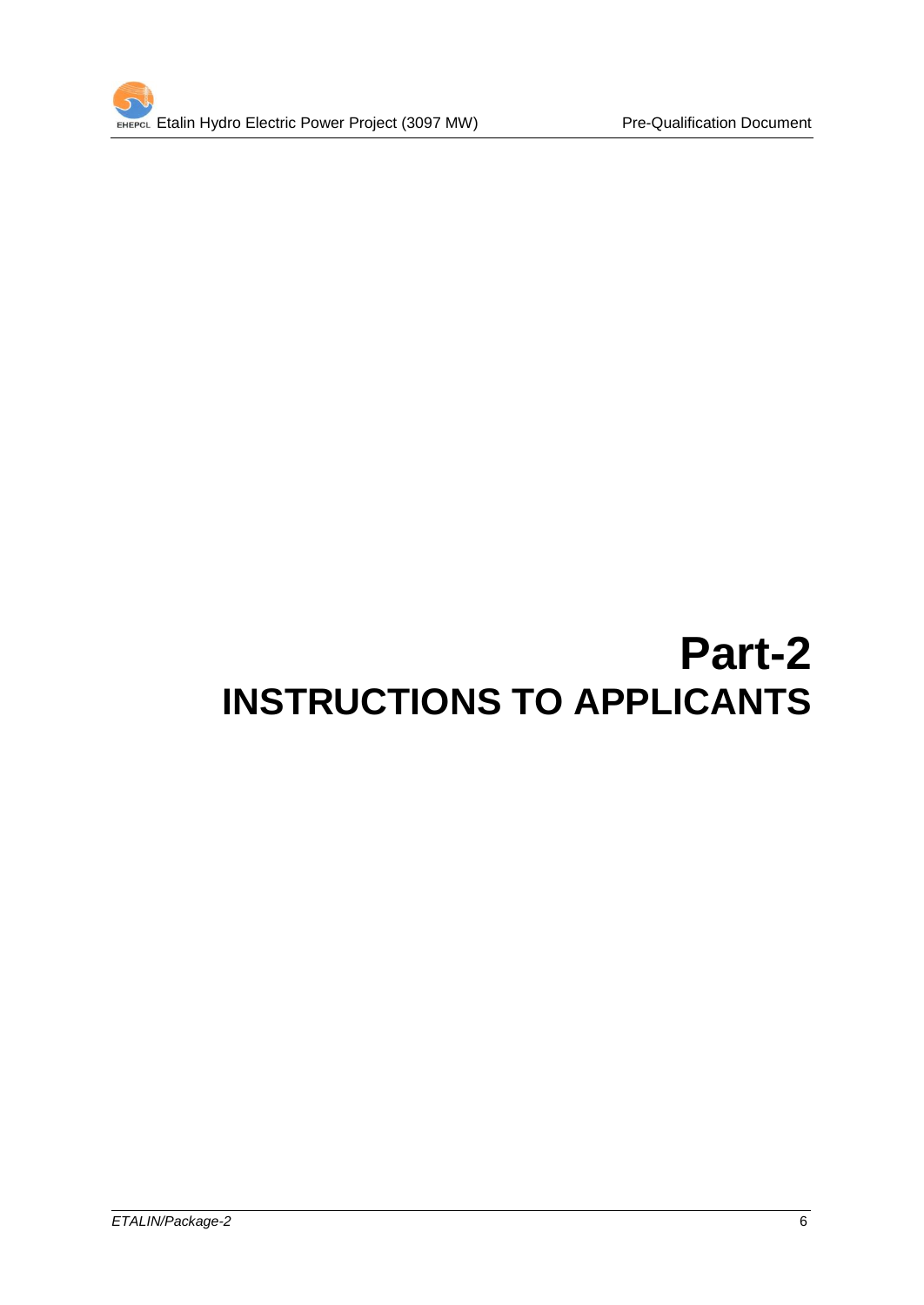#### **PART – 2: INSTRUCTIONS TO APPLICANTS**

#### **1.0 SCOPE OF TENDER**

- 1.1 ETALIN HYDRO ELECTRIC POWER COMPANY LTD. hereinafter referred to as "EHEPCL/Owner" intends to implement Etalin Hydro Electric Power Project (3097 MW) located in Dibang Valley district of Arunachal Pradesh, India, invites Pre-Qualification Applications.
- 1.2 The Owner invites Applications from Companies / Joint Ventures on an International Competitive Bidding basis (ICB) for pre-qualification for following EPC package of the Project.

| Package No.      | <b>Details of Works</b>                                                                                                                                                                             | <b>Period of</b><br><b>Completion</b> |
|------------------|-----------------------------------------------------------------------------------------------------------------------------------------------------------------------------------------------------|---------------------------------------|
| ETALIN/Package-2 | EPC Execution of 7.862 km length of HRT (Dri 66 Months<br>limb) and all related Hydro-mechanical works<br>including associated adits, roads and bridges<br>of the project covered under the package |                                       |

- 1.3 General information on the location, transportation and communication facilities, access to site, project layout, geology, hydrology, salient features etc. are given at **Appendix-A**, "Information for Applicants".
- 1.4 Pre-qualification is open to EPC contracting Companies and unincorporated Joint Venture(s) of Companies from any country that shall hereinafter be referred to as 'Applicants'.
- 1.5 For any clarification on Pre-Qualification Document, Applicant shall send the request to the Owner through electronic mail/post. The Owner may respond to such request for clarifications, received earlier than 15 days prior to the deadline for submission of Application.
- 1.6 Before the deadline for submission of Application, amendments may be issued by the Owner to amend, supplement various provisions in Pre-Qualification Document. Any amendments issued by the Owner shall become part of Pre-Qualification Document and shall be uploaded only on the Website. To give prospective applicants reasonable time to take an amendment into account in preparing their PQ documents, Owner may extend as necessary deadline for submission of Application.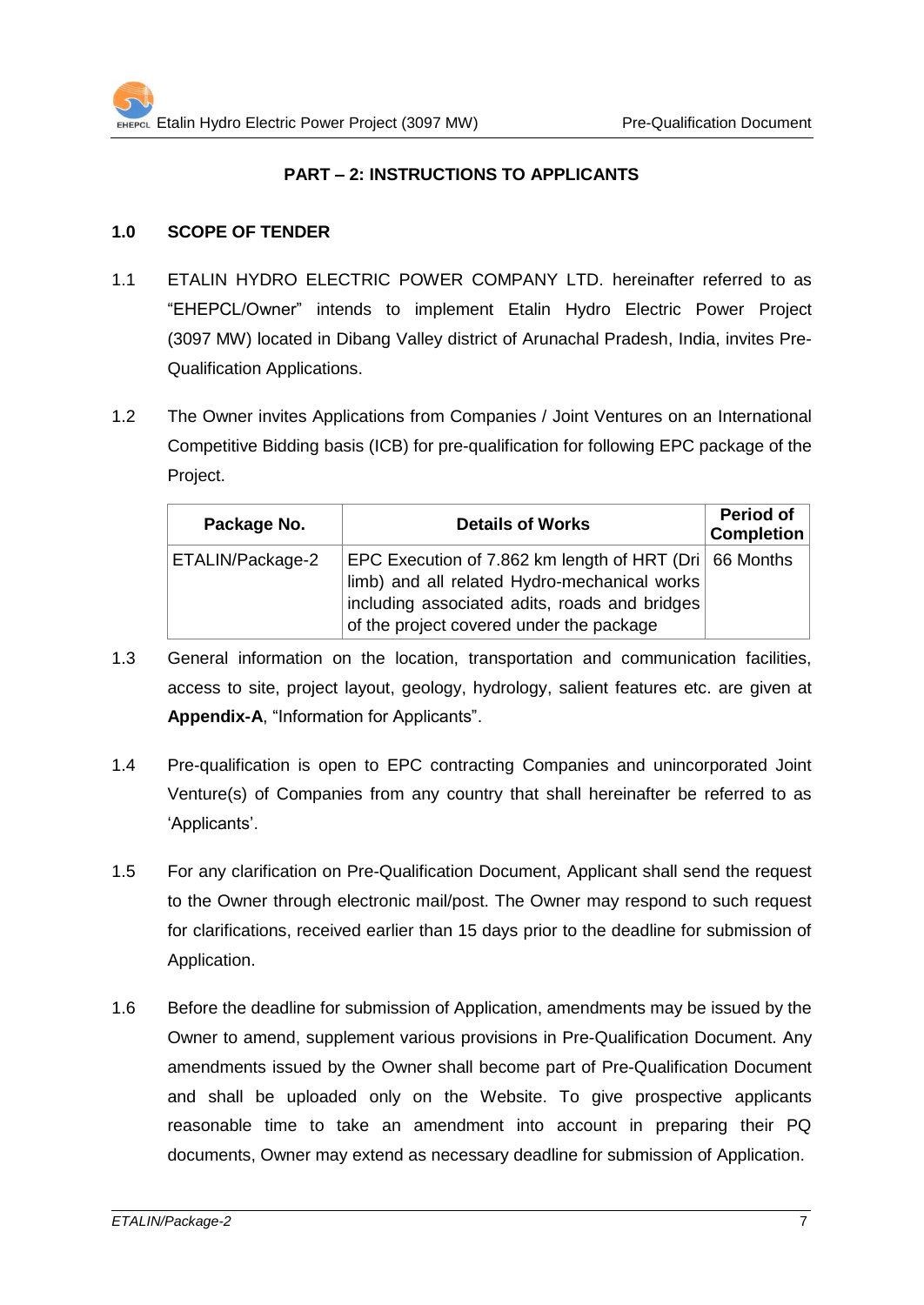The Applicants are advised to visit the Website regularly for any such updates, clarifications etc. The Applicants are advised to submit their queries, clarifications etc. through e-mail as well as hard copy.

The clarifications shall be updated on the Website only. The Applicants may re-visit the website prior to submission of PQ for any such details.

#### **1.7 Applicant to inform himself fully**

#### a) **Local Conditions**

It is imperative for each Applicant to fully inform himself of all Indian as well as local conditions, factors and legislation that may have any effect on their submissions for pre-qualification and execution of the work. No request will be considered for clarifications from the Owner regarding such conditions, factors and legislation.

#### b) **Site Conditions**

- 1.b.1 The Applicant is advised to visit and examine the Site where the works are to be executed, facilities are to be installed and its surroundings and obtain for itself on its own responsibility all information in this regard. The costs of visiting the site shall be at the Applicant's own expense.
- 1.b.2 The Applicant and any of its personnel or agents will be granted permission by the Owner to enter upon its premises and lands for the purpose of such inspection, but only upon the express condition that the Applicant, its personnel and agents will release and indemnify the Owner and its personnel and agents from and against all liability in respect thereof and will be responsible for death or personal injury, loss of or damage to property and any other loss, damage costs and expenses incurred as a result of such inspection.
- c) The Applicant shall be deemed prior to submitting his PQ to have:
- 1.c.1 satisfied itself as to the means of communication with and access to and through the Site, the accommodation it may require and the precautions and the times and methods of working;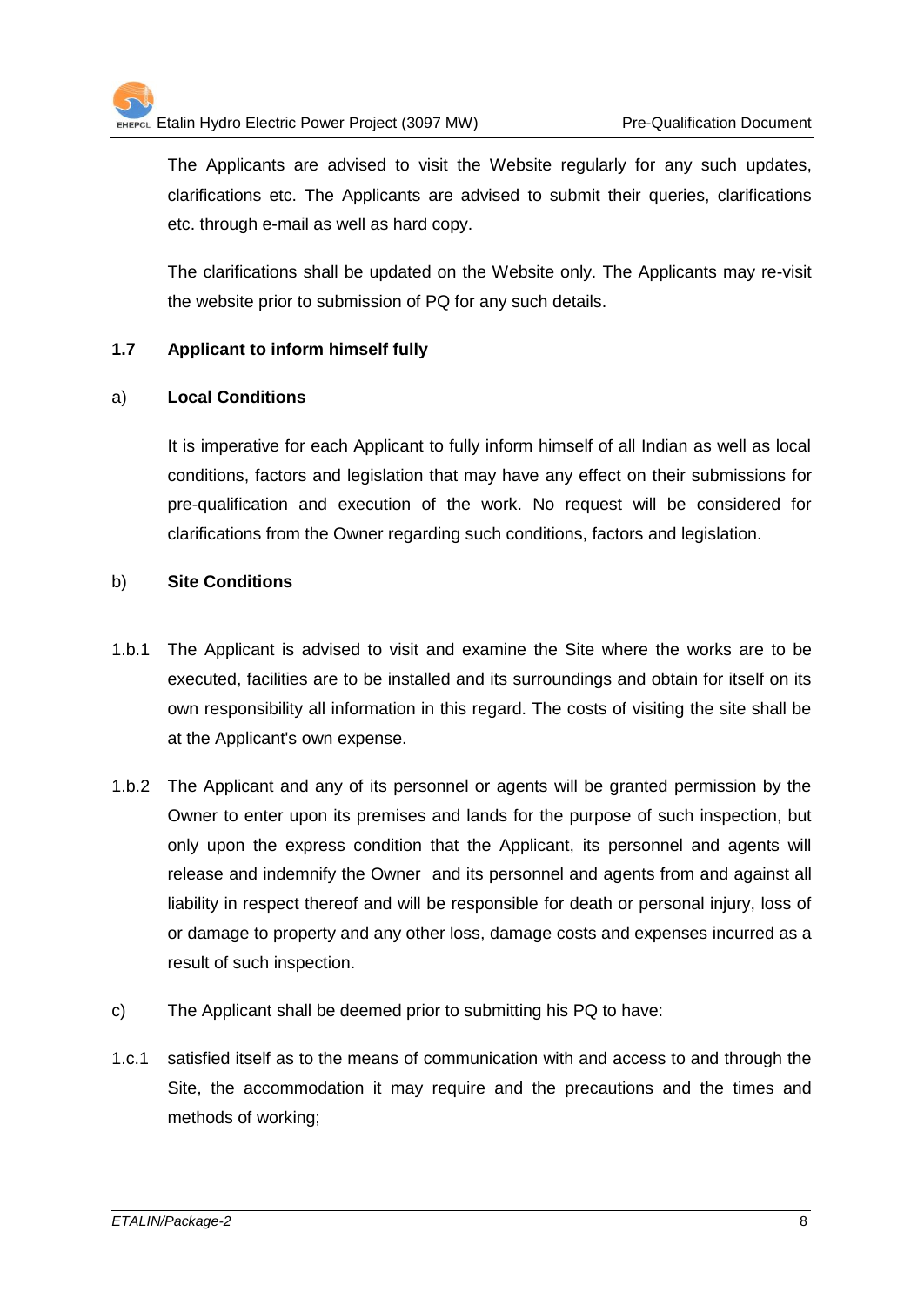

- 1.c.2 satisfied itself as to the nature of the work, time required for complete execution of work and materials necessary for the execution of the Works;
- 1.c.3 obtained for itself all necessary information as to the risks, contingencies and all other circumstances ;
- 1.c.4 inspected and examined the Site and its surroundings and carried out such surveys as it considers necessary
- d) For site visit the Applicant are requested to contact the undersigned:

| Mr.V.B. Gupta                           | Mr.M.M. Madan                           |
|-----------------------------------------|-----------------------------------------|
| Head (Projects)                         | President (Hydro)                       |
| Etalin Hydro Electric Power Company Ltd | Etalin Hydro Electric Power Company Ltd |
| District: Dibang Valley,                | 3 <sup>rd</sup> Floor, Tower-A,         |
| Arunachal Pradesh,                      | Plot No-02, Sector-32,                  |
| India                                   | Gurgaon -122001                         |
|                                         | Haryana, India                          |
| Phone No.: +91-3801-278283              | Phone No.: +91- 124 6616019             |
| E-mail: vinod_gupta@jindalsteel.com     | E-mail: mm.madan@jindalsteel.com        |

#### **1.8 Method of Applying**

- 1.8.1 The Applicant shall necessarily furnish the Letter of Application and also fill up all the relevant Application Forms enclosed as Appendix-B herewith in Pre-Qualification Document. The details shall be typed or written in indelible ink and shall be signed by a person or persons duly authorized and holding Power of Attorney for signing the PQ documents on behalf of the Applicant. A certified copy of the Power of Attorney shall accompany the application. All pages of the PQ document shall be signed by the person or persons duly authorized to sign the PQ document on behalf of the Applicant as stated above.
- 1.8.2 In case of a Joint Venture, the Applicant is required to enclose the original copy of Undertaking from each Partner along with the Application, as per Annex-1 to Form 2A of Appendix B. Further, the Application made by a Joint Venture, shall be signed by the authorized representatives of all the Joint Venture partners. Certified copy(ies) of the Power of Attorney issued to such authorized representatives by legally authorized persons of all partner Companies of the Joint Venture shall accompany the Application.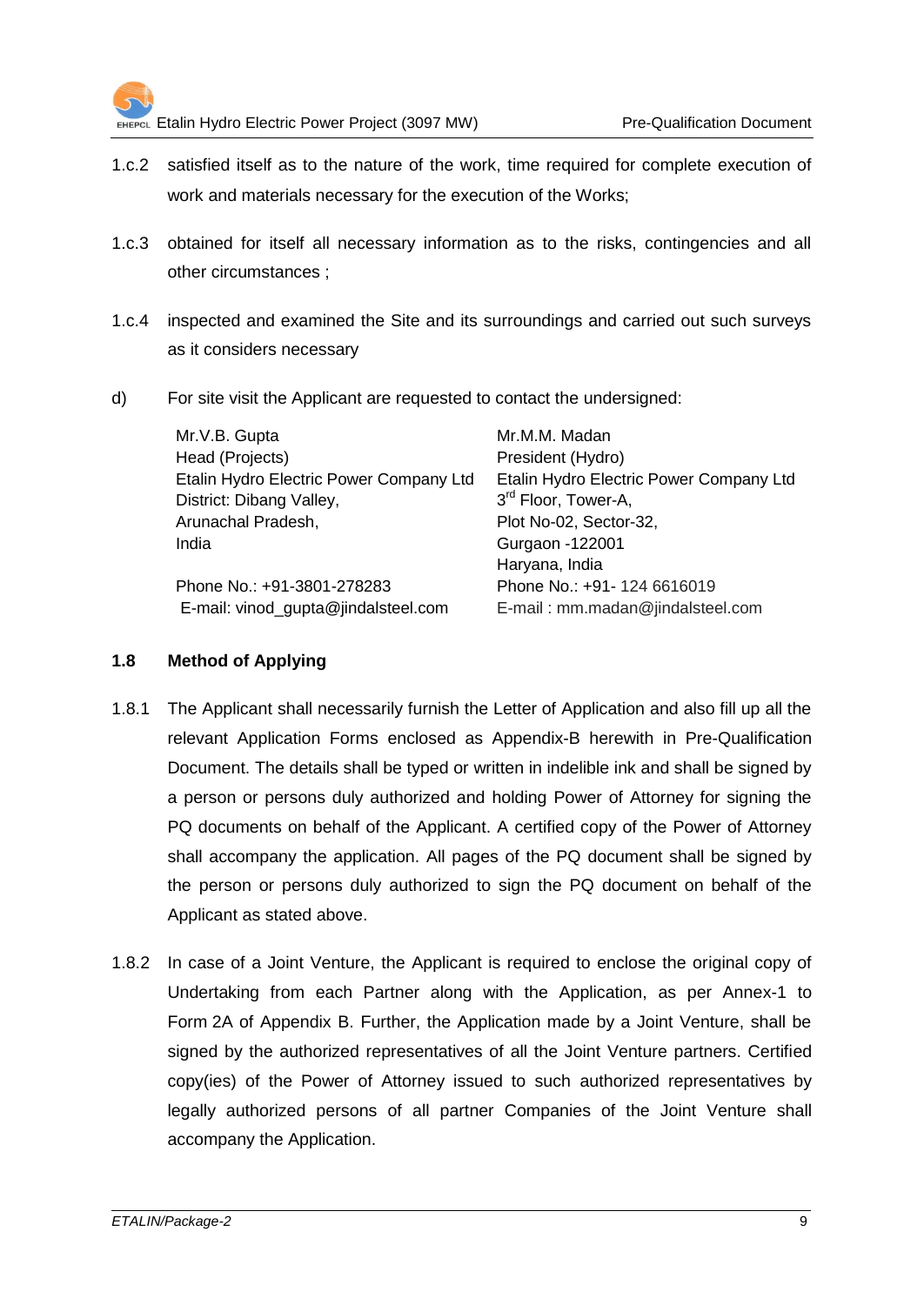#### **2.0 SUBMISSION OF APPLICATIONS**

- 2.1 The PQ Application shall be prepared in one (01) original, with one Soft copy in CD and three (03) copies. The original and copy sets shall be clearly marked Original and Copy-1, Copy-2, Copy-3 respectively on the front cover of each set. In the event of discrepancy between original and copy, the original shall prevail.
- 2.2 Applications for Pre-Qualification shall be submitted in a sealed envelope with one Original, one Soft copy in CD and three hard copies to:

Mr. M.C.Bhardwaj Etalin Hydro Electric Power Company Ltd. Tower-B, 2<sup>nd</sup> Floor Plot No – 02, Sector-32 Gurgaon – 122001 Haryana, India Phone- +91- 124-6612223 Mail Id: etalin.pq@jindalsteel.com

2.3 The envelope and the contained Application should be clearly marked:

#### **"Application for Pre-Qualification for ETALIN/Package-2 of Etalin Hydro Electric Power Project (3097 MW)**"**.**

The name, mailing address, email id and telefax number of the Applicant shall be clearly indicated on the envelope.

- 2.4 A non-refundable fee of INR 100,000/- or USD 1,750 shall be payable as processing fee, at the time of submitting the PQ Applications. The non-refundable fee is to be paid in the form of a Demand Draft in favour of "Etalin Hydro Electric Power Company Ltd." payable at New Delhi, India.
- 2.5 Late Application(s), incomplete Application(s), Application(s) without supporting requisite document(s) and Applications without the requisite processing fee is (are) liable to be rejected.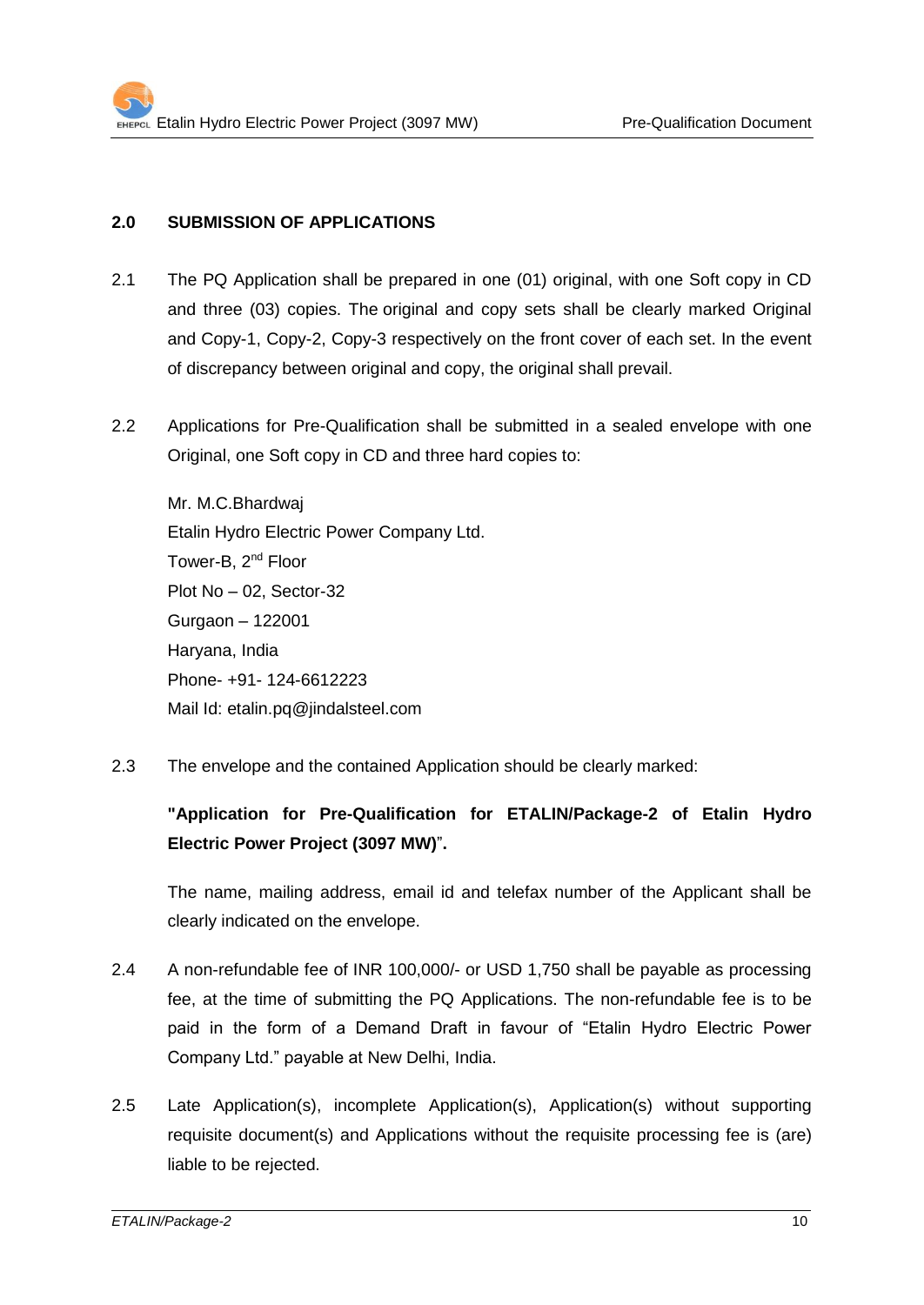

- 2.6 All the costs and expenses incidental to the Applicant towards preparation of PQ document, discussions, conferences, meetings, if any, including any discussions, technical and other presentation including any demonstrations, site visit etc. shall be to the account of the Applicant only and the Owner shall bear no liability whatsoever on such costs and expenses.
- 2.7 The PQ prepared by the Applicant and all correspondence and documents related to the application of this package, exchanged by the Applicant and the Owner shall be written in English language only, provided that any printed literature furnished by the Applicant may be written in another language, as long as such literature is accompanied by a translation in English language in which case, for purposes of interpretation of the document, the translation shall govern. Each page of the Translation shall be duly self-certified by the Applicant.
- 2.8 The Owner is also inviting PQ proposals for other packages of the Etalin Project. The Applicant may submit their PQ applications for one or more work package(s). However, the Applicants capability shall be evaluated for each package(s) separately as well as in combination so as to assess their competence to bid for one or more packages. Applicant, if desires to participate in other packages as well, has to submit a separate application as per requirement of the individual Package.
- 2.9 The Applicant should clearly indicate new design features/ new technologies used by them in the previous/ existing job executed by them which are relevant to the scope prescribed herein.
- 2.10 The Applicant shall confirm that it does not anticipate a change in Ownership/Control during the proposed period of execution of work (If such a change is anticipated, the scope and effect thereof shall be defined by the Applicant in its PQ Application).
- 2.11 The Applicant shall submit complete information that it has an established project management organization covering the areas related to engineering of equipment/systems, interface engineering, procurement of equipments and the necessary field services required for successful completion of work covered in the scope.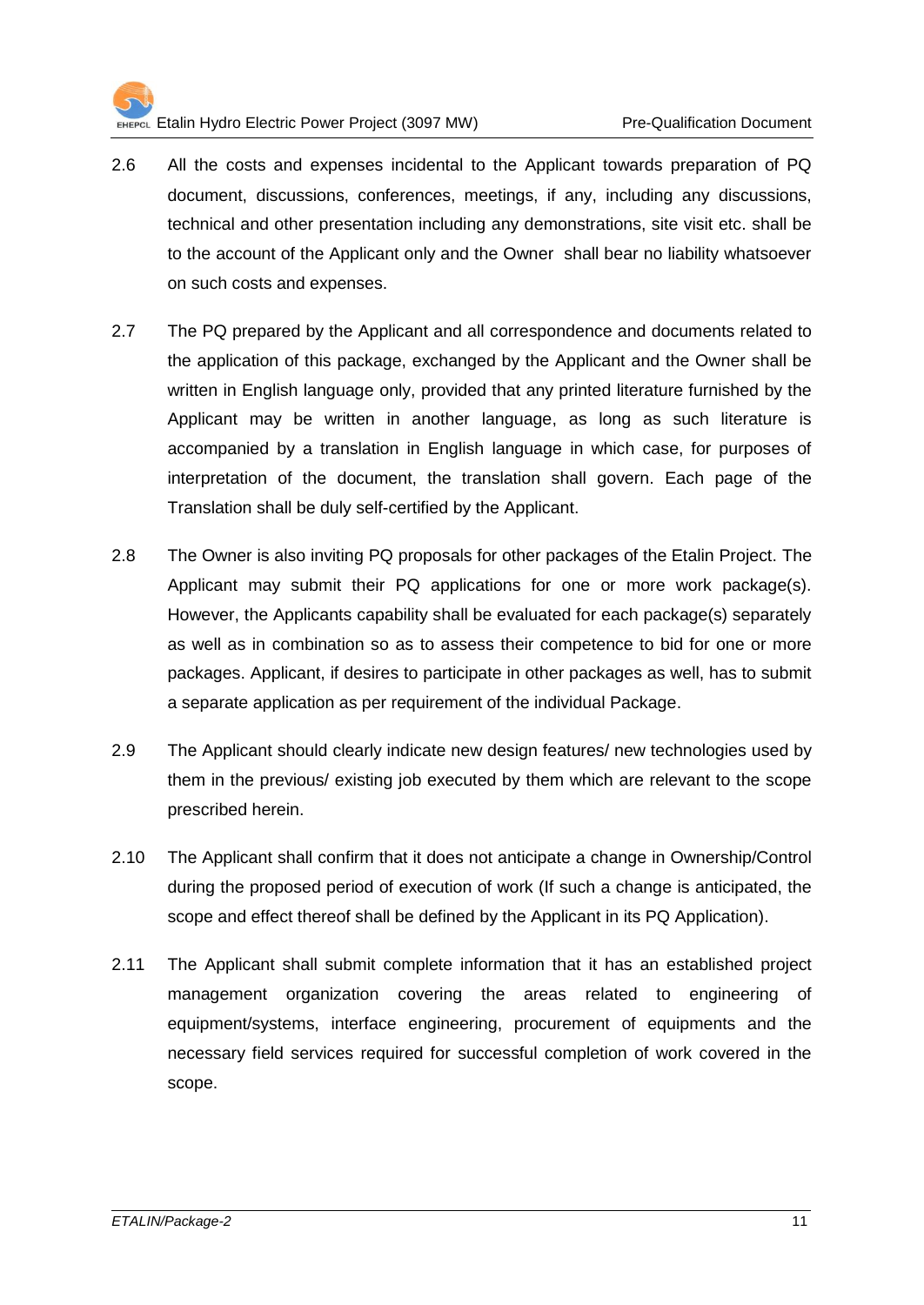

- 2.12 The Applicant is expected to examine all documents submitted by them. Failure to provide information which is essential to evaluate the Applicant's credentials, or failure to provide timely clarification or substantiation of the information supplied may result in rejection of the Application.
- 2.13 A Company/Joint Venture of such companies/ member of a Joint Venture may submit only one Application for the package under consideration. If a Company/Joint Venture/ member of a Joint Venture submits more than one Application singly or in a Joint Venture, all Applications where such Company is participating will be rejected. This however, will not apply in respect of Sub-Contractor(s) who may be proposed by one or more than one Company/Joint Venture. A Company submitting an Application individually or as a member of a Joint Venture cannot be a Sub-Contractor of another Applicant. The Applicant, if desires to participate in other package(s) as well, has to submit separate application as per requirement of the Package(s).
- 2.14 The Applicant has the option of sending PQ Application by courier or registered post or submitting it in the person and shall ensure that it reaches to the Owner by the date and time stipulated. Submission by Fax/Telex/e-mail will not be accepted.

#### 2.15 **DEADLINE FOR SUBMISSION OF PQ APPLICATION**

- a) PQ Application must be received by the Owner at the address specified above not later than 26.08.2014, 15:00 Hrs (IST). In the event of the specified date for submission of PQ Application being declared a holiday for the Owner, the Application will be received, up to the appointed time on the next working day.
- b) The Owner may, at its discretion, may extend this deadline for submission by amending the documents**,** in which case all rights and obligations of the Owner and Applicants will thereafter be subject to the deadline as extended.
- c) Any PQ Application received by the Owner after the submission deadline prescribed by the Owner, is liable to be rejected.

#### **3.0 QUALIFICATION CRITERIA**

3.1 The pre-qualification will be subject to Applicant's fulfillment of the Qualification Criteria set and stipulated hereunder, substantiated by authentic and relevant information, documents and details in the prescribed formats (Appendix-B).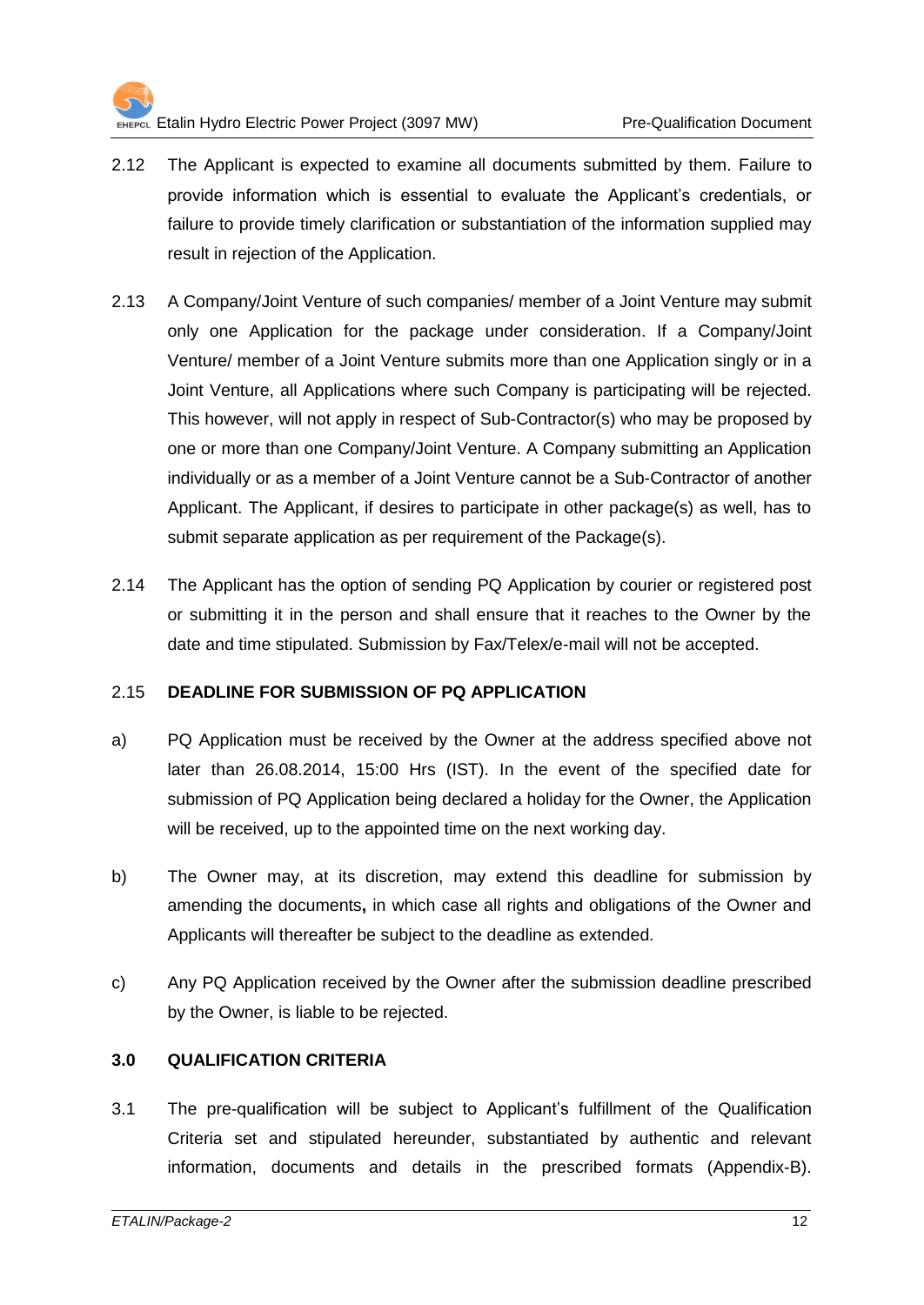Additional information in support of their claims of achievements may be furnished by Applicant in any form of their device and design, translated in English.

- 3.2 The Applicants should have proven experience as EPC Contracting Companies and/or unincorporated Joint Venture(s) of Companies in execution of any project with responsibility for Planning, Design & Engineering and Civil works of type, magnitude and nature similar to the items listed under at Para 3.3.1 hereunder. Only such experienced and capable entities shall apply for Pre-Qualification.
- 3.3 The pre-qualification will be based on applicant fulfilling criteria set forth hereunder as the minimum:

#### **3.3.1 Technical Criteria**

#### **3.3.1.1 Planning, Design & Engineering Services**

a) General Experience

Experience in Planning, Design & Engineering of three Hydroelectric Projects for a period of at least five (05) years in preceding ten (10) years, as Owner's/EPC Contractor's Consultant or as a member of EPC consortium out of which one should be of minimum 400 MW. Out of the three, at least one project of minimum 300 MW should be completed.

#### b) Specific Experience

Experience in detailed Design & Engineering of the following components in a completed hydroelectric project during the last fifteen (15) years.

- (i) Engineering for pressure tunnels of minimum 8m finished dia.
- (ii) Appurtenant hydraulic structures associated with the tunnel.

#### **3.3.1.2 Civil Works:**

#### a) General Experience

Experience, as prime contractor or as partner in a joint venture, of executing a major civil structure in a Hydropower development Project for a period of at least five (5) years in preceding fifteen (15) years.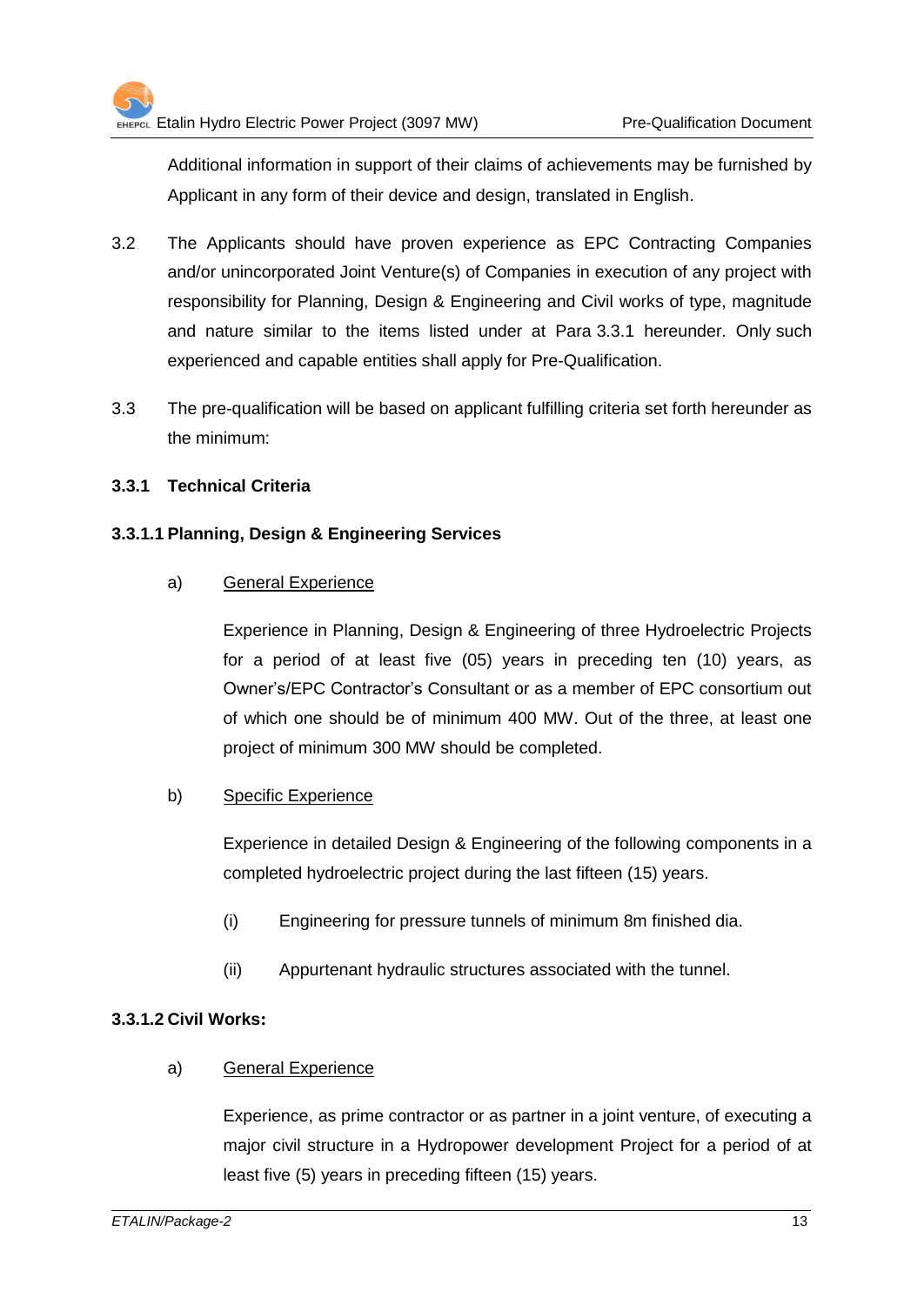#### b) Specific Experience

Experience of executing in the last twenty(20) years, the following components in ongoing/completed project(s):

- **1. Tunnel**
- (i) Completion of a lined pressure tunnel of minimum finished diameter of 9m and 5km long with average heading/full face excavation progress of at least 50m per month from one face for 1500 m length
- (ii) Average concrete lining (overt) progress of minimum 100m per month from one tunneling face in a tunnel of minimum 9m finished diameter.

#### **Notes:**

- 1 Average progress per month shall be the average of progress achieved in a period of 12 months (continuous, including monsoon).
- 2 It shall not be necessary for an applicant to meet each of the sub-criteria (denoted as (i), (ii), etc.) from the same example/project.
- 3 Communication address of the concerned Project Authority/Employer with fax, telephone, and e-mail address shall be attached for each of the references, shown as meeting the criteria.

#### **3.3.2 Financial Criteria**

#### **3.3.2.1 Turnover**

Average Annual Construction turnover of the Applicant (collectively by partners in case of a Joint Venture) for the preceding 5 (five) financial years shall be atleast the amount specified hereunder:

#### **US\$ 53 Million**

Note : Sub-Contractor's turnover shall not be considered.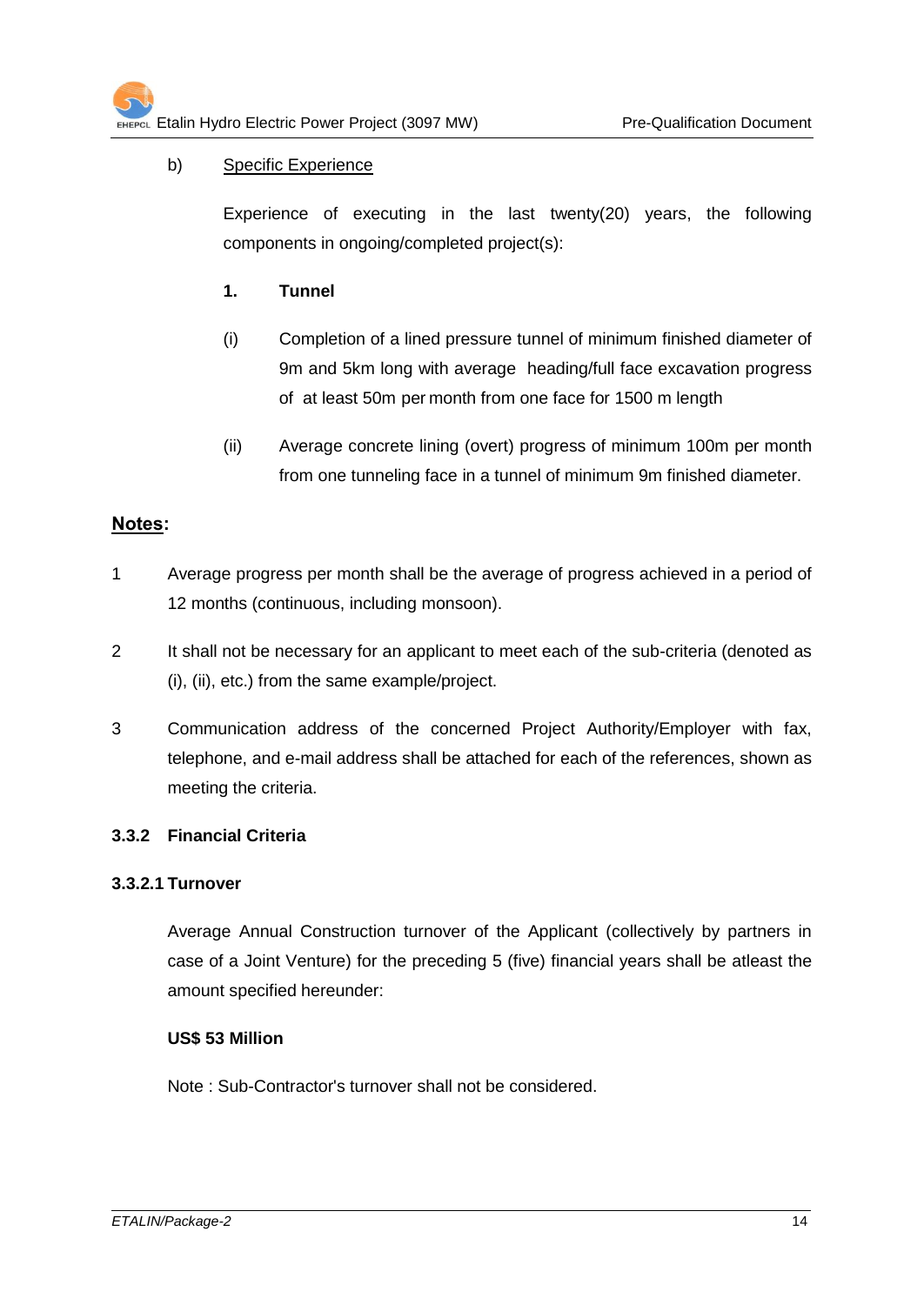#### **3.3.2.2 Profitability**

The Applicant's should have earned 'Profit before Taxes' in three (03) years out of the preceding five (05) financial years. However, if losses are reported in two (02) years, it should not be in two consecutive years prior to the date of submission of the Applications.

#### **3.3.2.3 Net Worth**

The Net Worth of the Applicant should be positive and not less than the amount of its Equity Share Capital including Share premium in atleast four (04) of immediately preceding five (05) financial years. The minimum networth requirement is considered as **US\$ 26 million** as on end date of last Financial Year preceeding the application submission date for which audited financial statements are available.

The Net Worth shall be calculated based on subscribed and paid up Share Capital plus Share Premium plus Free Reserves plus Unallocated Balance/ Surplus amount of Profit and Loss account, less (a) Expenses not written off, (b) Accumulated losses in Profit and Loss Account, if not reduced from reserves and surplus. The Revaluation Reserves, Capital Reserves and amount of intangible assets like goodwill etc. will not be taken into account while calculating the Net Worth.

#### **3.3.2.4 Working Capital**

The minimum working capital (current assets minus current liabilities) is considered as **US \$ 13 Million.**

For this purpose current assets and current liabilities will be considered as classified in the audited balance sheet for the year immediately preceding the date of opening of Application(s). In case current assets and/or current liabilities are not classified separately in audited Balance Sheet, a certificate from Statutory Auditor/CPA carrying out the Statutory Audit, for current assets and/or current liabilities, as the case may be, clearly defining the items considered for the same, should be enclosed. However, trade payables shall be a part of current liabilities. If the Working Capital calculated from the audited Balance Sheets is negative then such working capital shall be treated as zero. In case there is a shortfall in the Working Capital as per this, the unutilized Cash Credit Limits sanctioned to the Applicant by the Banks / Financial Institutions of international repute shall be considered to meet the shortfall. The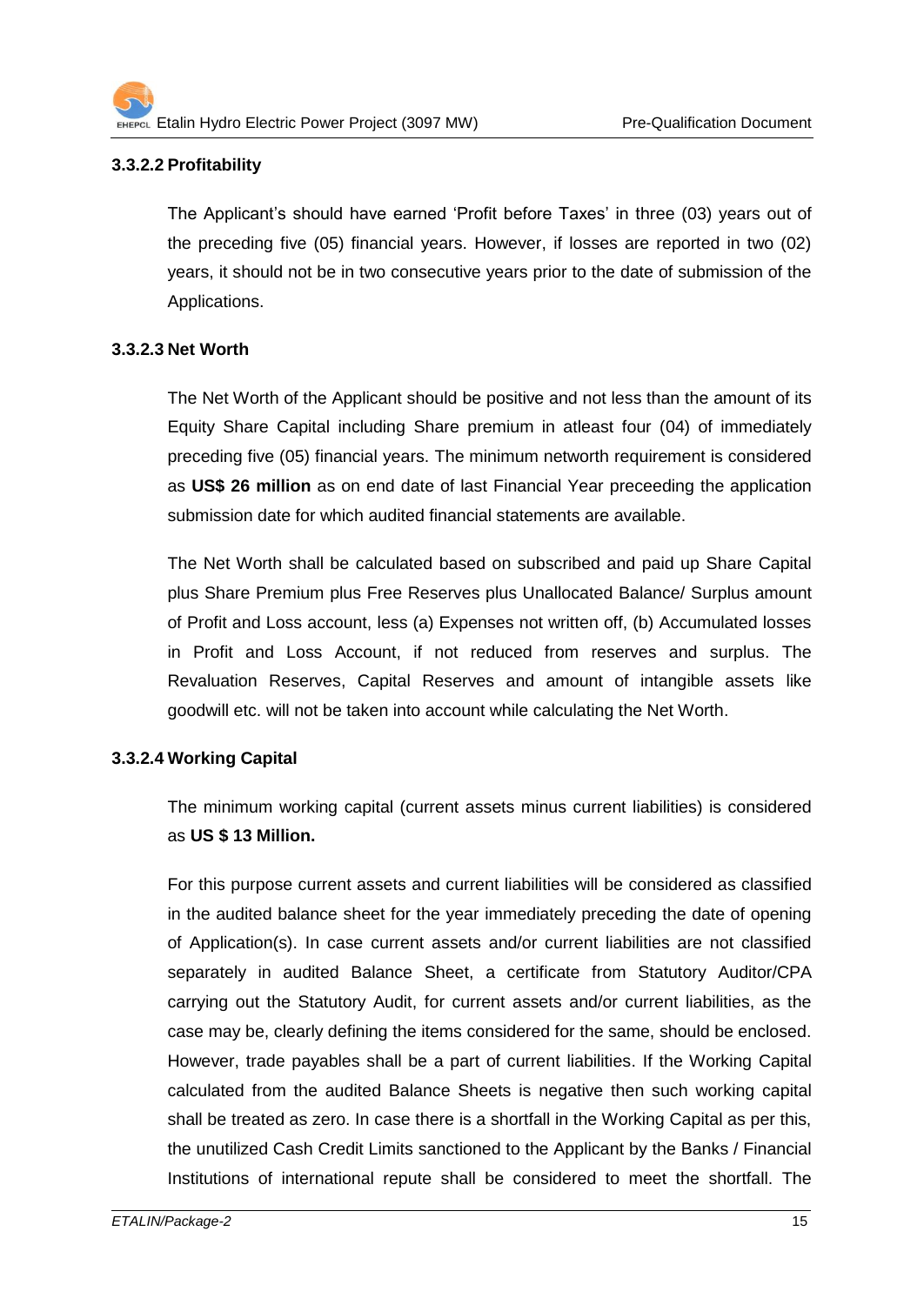statement displaying cash credit limits should not be more than three months old as on the last date for submission of application.

The working capital requirements should be satisfied by individual partner's of Joint Venture in proportion to their participation share in Joint Venture.

In case of Applicant associating sub-contractor(s), the Applicant shall meet the working capital requirement.

#### **3.3.2.5 Bid Capacity**

The available Bid Capacity of the Applicant at the time of submission of PQ, calculated as under should not be less than the estimated cost of the work:

Available Bid Capacity =  $2.0 \times A \times N - B$ ,

Where;  $A =$  Maximum value of works executed in any one year during last five (05) years

 $N =$  Number of years prescribed for completion of the Subject contract Package i.e.  $66/12 = 5.5$  Years.

B = Value of existing commitments (as on submission date) and ongoing works to be completed in the next 'N' years.

The Applicant shall submit documentary evidence together with a certificate from its statutory auditors in support of establishing 'A' and 'B' above, along with their Application. The provision as above for bid capacity shall be the qualification criteria. However, details as mentioned above shall be required to be re-submitted by the bidder and shall be reassessed at the time of evaluation of Technical/Price Bid invited from prequalified bidders and if Bid Capacity is found falling short of requirement as per above norms, the Award of work shall not be placed on such Company/JV.

#### **Notes**:

- 1. For conversion to US\$, the exchange rate at the end of the respective accounting year shall be considered.
- 2. Other income shall not be considered for arriving at Annual Construction Turnover.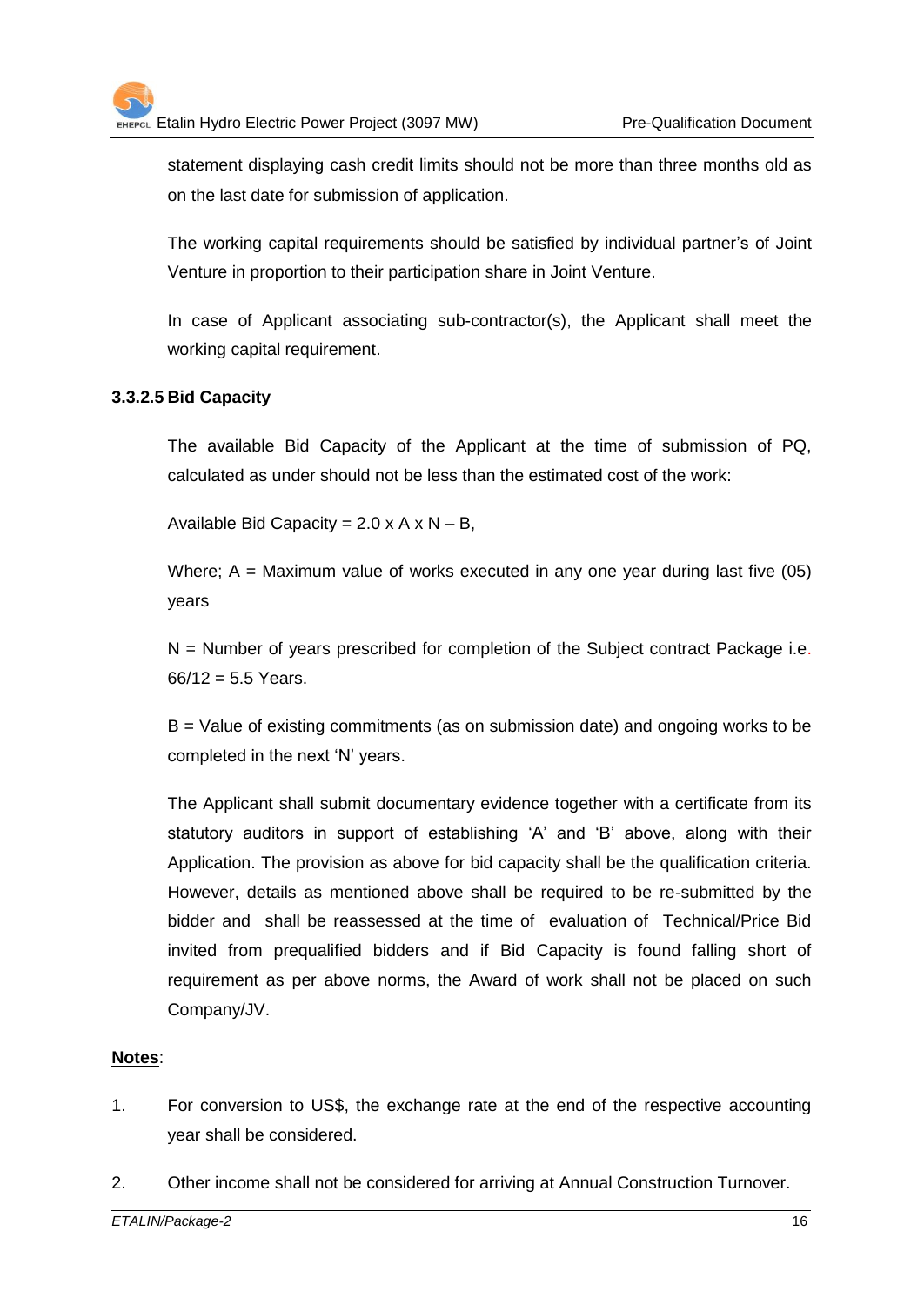

3. The Applicant's financial evaluation viz a viz the requirement as stipulated above shall be done on the basis of duly printed (offset) Annual Report for the immediately preceding 5 (five) years submitted by Applicant along with the application. Further, standalone audited Annual Financial Statement of Applicant shall be forming part of the Annual Report.

In case, Applicant has not submitted the above mentioned Annual Report along with Application, then a certificate from CEO / CFO/Head of Finance of the Applicant shall be submitted mentioning that the requirement of Annual Report as per governing law of country is not mandatory. In such cases duly notarized copies of Audited Printed Annual Financial Statement (Balance Sheet, Profit & Loss Statement, Cash Flow Statement, Auditor's Report thereon including all relevant Schedules / Annexure etc.) for the immediately preceding Five (05) years shall be submitted by the Applicant along with the Application.

- 4. In case where Audited financial results for the immediately preceding year are not available/audited, then applicant shall furnish unaudited accounts & declaration to this effect duly certified by Statutory Auditor/Certified Public Accountant.
- 5. The Applicant shall further provide Statutory Auditor's/Certified Public Accountant's certificate specifying the Construction Turnover, Profitability, Working Capital and Net Worth of the Applicant (calculated as per above laid down criteria) as on the closing date of the immediately preceding five (05) Financial Years.
- 6. Wherever, the Annual Report / duly notarized copies of Audited Printed Annual Financial Statement are in language other than English, then copy duly translated & printed in English language and certified by approved / recognized English Translator (copy of approval/recognition of Translator to be attached) and Self-Certified by the Applicant shall be submitted along with Application.
- 7. In addition to above, wherever audited printed Annual Financial Statement contain turnover pertaining to other activities besides construction turnover of Applicant and breakup of construction turnover is not directly available from such financial statements, then statement of account depicting the construction turnover for that year duly certified by their Statutory Auditor/Certified Public Accountant carrying out the statutory audit shall also be enclosed with the Application.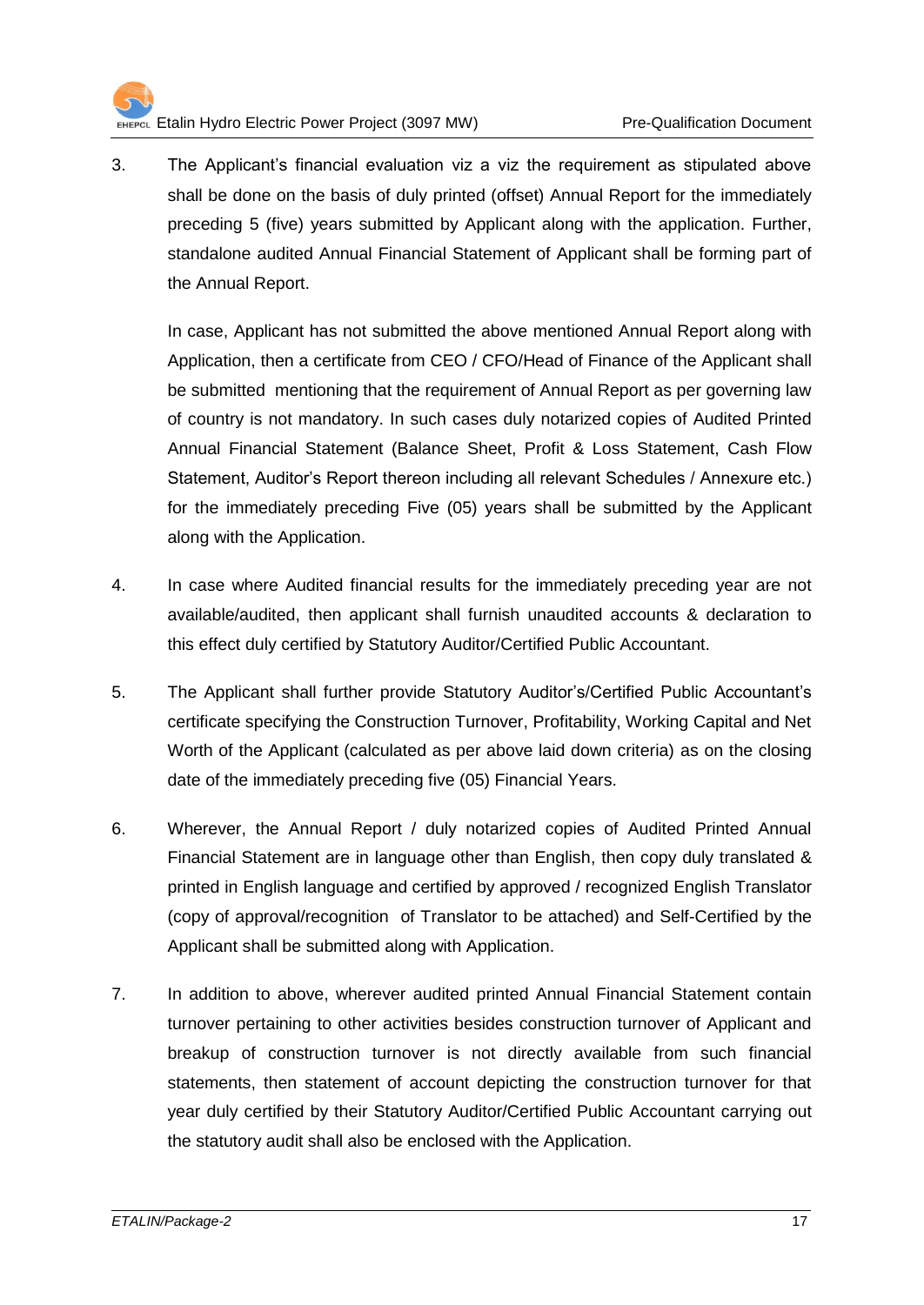

8. For the Purpose of compliance to the stipulated turnover criteria given at Financial Criteria, the construction turnover from Joint Ventures(s)/ proposed JV partner (s) as declared by all partners shall also be considered. The proportionate JV Turnover shall be certified by their statutory Auditor if that is not appearing in the Audited Financial Statement.

#### **4.0 NATURE OF APPLICANTS:**

#### **4.1 Joint Venture Applicants**

In case of an Application from a Joint Venture, it shall comply with the following minimum qualifying requirements:

- (i) All the partners in a Joint Venture shall appoint one Lead Partner and all the partners should be incorporated legal entities, as an agency, company or society.
- (ii) The number of partners in the Joint Venture including the Lead Partner shall not exceed Three (03).
- (iii) The Lead Partner of the Applicant (Joint Venture) shall fully meet the following:
	- General Experience criteria specified at para 3.3.1.2 above, and
	- Average Annual Construction turnover more than 50% of criteria specified in para 3.3.2.1 above, and
	- Specific Experience

The requirement as specified in para 3.3.1.2 b) 1

- (iv) The other partner(s) shall individually meet the following requirements:
	- One or more of the Technical Criteria given under para 3.3.1 (viz. Planning, Design & Engineering, Civil Works) other than that to be met by the Lead Partner as specified under 4.1 (iii) above, and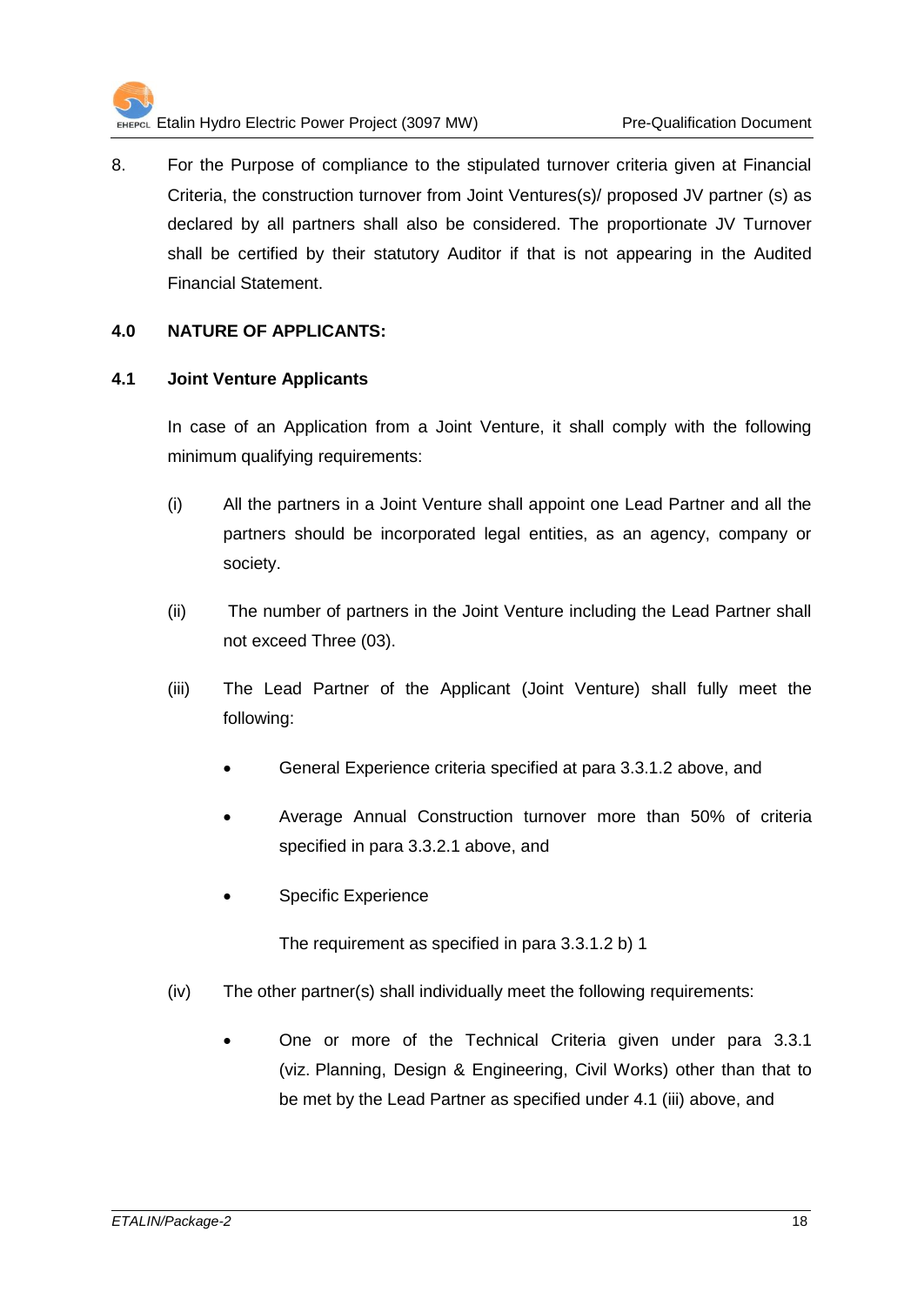- Average Annual Construction/Consultancy Turnover, as the case may be, shall not be less than 20% of criteria, specified under Financial Criteria.
- (v) The Specific Experience for each component to be met individually by the Lead Partner or other partner, as the case may be, and not collectively.
- (vi) All the partners of the Joint Venture should individually fulfill the Net Worth and Profitability criteria.
- (vii) The Joint Venture proposed should collectively satisfy, as a whole, the requirements specified above.
- (viii) The 'Bid Capacity' and "working capital" requirements should be satisfied by individual partners of Joint Venture in proportion to their participation share in Joint Venture.
- (ix) Lead partners of the Joint Venture/Consortium should have at least 50% participation share.

#### **4.2 Applicant's Capability associating Sub-Contractor**

In case the Applicant does not have all requisite specific experience and also does not wish to enter into a Joint Venture or wants to restrict the joint venture partnership, he can associate sub-contractor(s) for specified activities in which he does not have the relevant experience.

Specific Experience of a Sub-Contractor, if proposed to be associated by the Applicant, shall be evaluated subject to the fulfillment of the following requirements and also the Applicant submitting additional information for the proposed Sub-Contractor(s) in Form 7.

- 4.2.1 The Applicant himself to fully meet at least the following:
	- General Experience criteria specified under para 3.3.1.2 above, and
	- Financial Criteria as specified under para 3.3.2 above, and
	- Specific Experience criteria specified in para 3.3.1.2 b) 1; and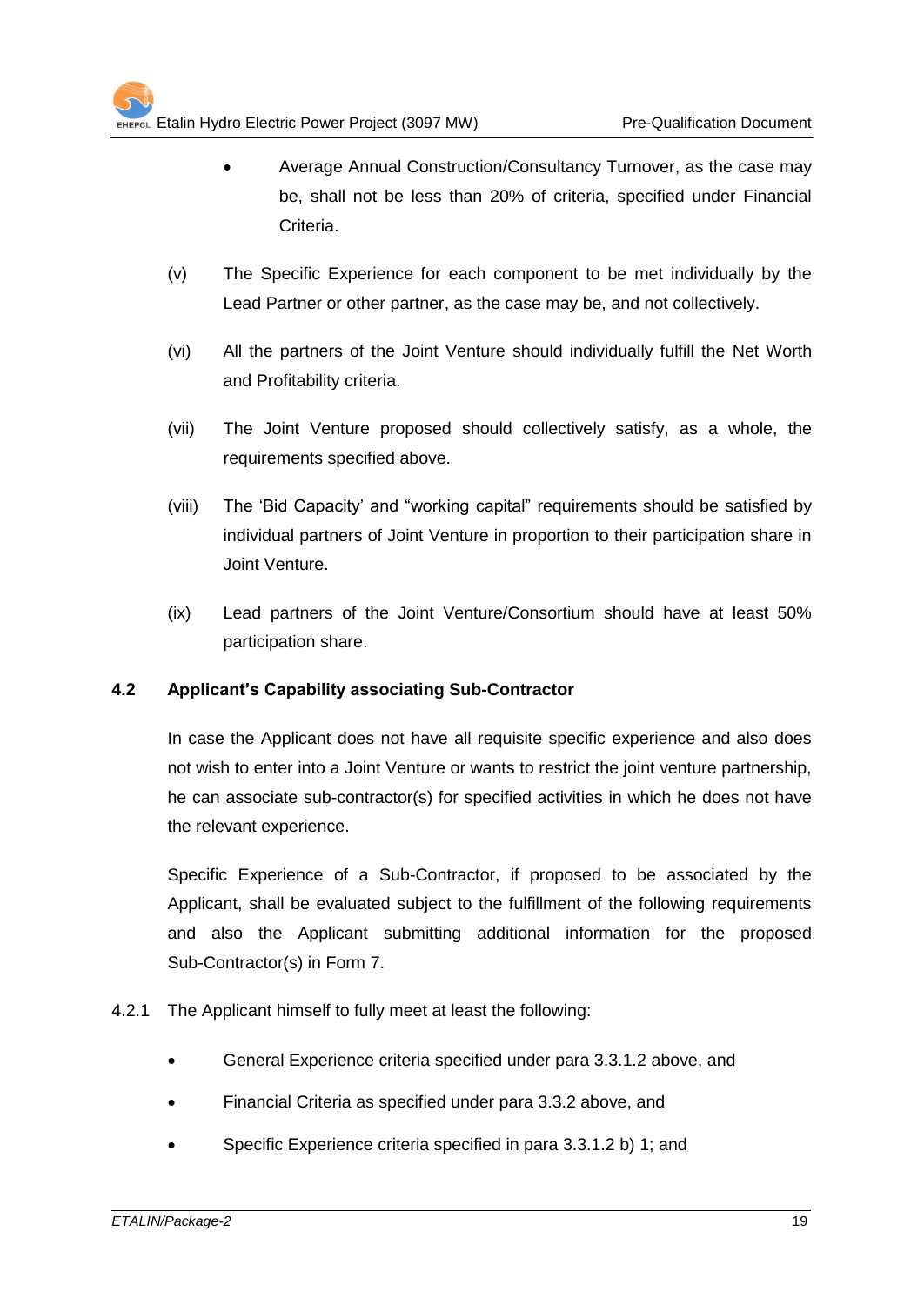- The number of major Sub-Contractor(s) not to exceed Two (02)
- 4.2.2 The proposed Sub-Contractor(s) shall individually meet the following:
	- Sub-Contractor(s) shall meet Technical Criteria mentioned under para 3.3.1 relevant to its proposed scope of work, other than that to be met by the Applicant as per clause 4.2.1. above.
- 4.2.3 The Applicant and his proposed Sub-Contractor(s) should collectively satisfy, as a whole, the Technical Criteria specified under para 3.3.1.
- 4.2.4 The Sub-Contractor so proposed shall be financially sound. Annual Reports along with audited Balance sheets for immediately preceding five (05) financial years shall be submitted. In case where Audited financial results for the immediately preceding year are not available/audited, then applicant shall furnish unaudited accounts & declaration to this effect duly certified by statutory auditor/certified public accountant.
- 4.2.5 The Applicant shall further provide Statutory Auditor's/Certified Public Accountant's certificate specifying the Construction Turnover (Construction Consultancy turnover in case of Planning, Design and Engineering Consultant), Profitability, Working Capital and Net Worth of the Applicant (calculated as per above laid down criteria) as on the closing date of the immediately preceding five (05) Financial Years.
- 4.2.6 The Applicant and his sub-contractor(s) should submit separate undertakings that the Applicant/sub-contractors shall be responsible for execution of that item of work for which they claim to have specific construction experience.

#### **5 APPLICATIONS BY MERGED/AQUIRED/SUBSIDIARY COMPANIES**

5.1 In case of an Applicant Company, formed after merger and / or acquisition of other companies, past experience and other antecedents of the merged / acquired companies will be considered for qualification of such Applicant Company provided such Applicant Company continues to own the requisite assets and resources of the merged / acquired companies needed for execution and successful implementation of the work package put to tender. Similarly, if the Applicant Company is a Subsidiary Company and applies for pre-qualification on the unconditional technical and financial strength of the Parent / Holding Company, the same shall be considered provided the Parent / Holding Company commits to sign a Separate Agreement with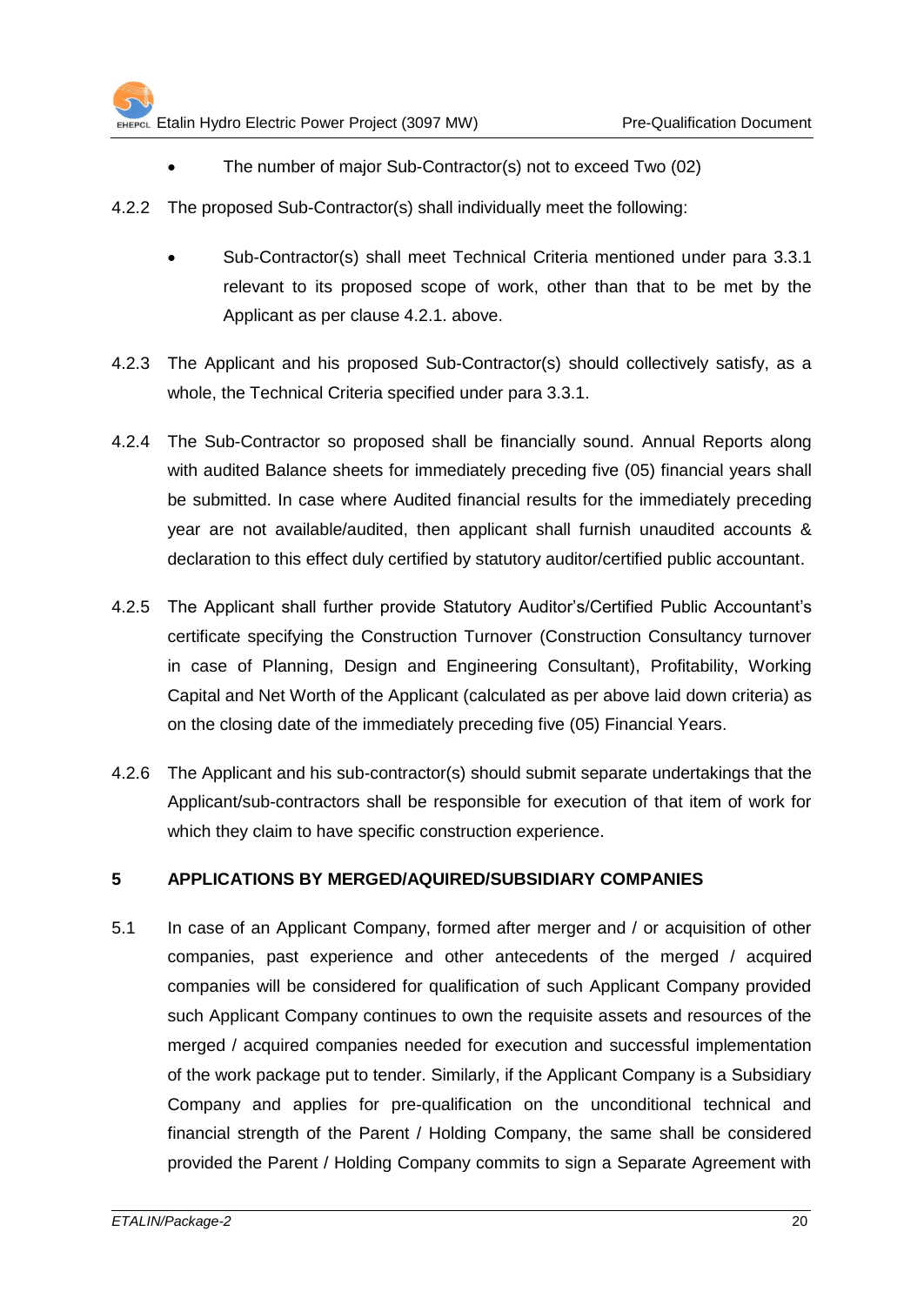EHEPCL (as per Application Form-8A) confirming full support for the technical and financial requirements of the Subsidiary Company and commits to take up the work itself in case of non-performance by the Subsidiary Company in the event of award of the work to the Applicant Subsidiary Company. An undertaking by the Parent / Holding Company to this effect shall be submitted along with the Pre-qualification Application (as per Application Form 8). A subsidiary company intending to prequalify on the strength of Parent / Holding Company shall not be allowed to participate as a 'Sub-Contractor' except for Design & Engineering consultants/contractors.

For the purpose stated herein above in this clause, 'Parent Company' shall mean the 'Holding Company' owning majority (more than 50%) shares of such Applicant (Subsidiary) Company. Similarly by extensions of this interpretation, if "A" is owned by a 'Holding Company' "B" which in turn is owned by another 'Holding Company' "C", then "C" is construed as the 'Parent Company' of "A" as well as and so on. An apex 'Parent Company' may own number of independent Subsidiary / Group Companies and if any of these Subsidiary / Group Company commits assured support and unhindered access to its assets and resources to another Subsidiary / Group Company (Applicant in this case) under the same apex 'Parent Company' then experience and other credentials of such Subsidiary / Group Company shall be considered for Pre-qualification of the Applicant Subsidiary Company provided such commitment is evident / authorized and guaranteed by the apex 'Parent Company'.

In case Applicant Company (Subsidiary Company) gets qualified and awarded the work package, the Parent / Holding Company will be required to furnish an additional performance bank guarantee of value equivalent to (5%) five percent of the Contract Price or portion of work (where the Subsidiary Company is Joint Venture Partner) as the case may be, in addition to normal Performance Bank Guarantee to be submitted by the Applicant Company to the Employer besides entering into a separate Agreement as mentioned in Form 8A of the document. The experience of subsidiary companies of the Parent / Holding Company will be considered experience of the Parent / Holding Company.

However, in case the proposed partner/sub-contractor for Planning, Design & Engineering works does not meet financial requirements by himself then for fulfillment of financial criteria, financial evaluation vis-à-vis the requirement as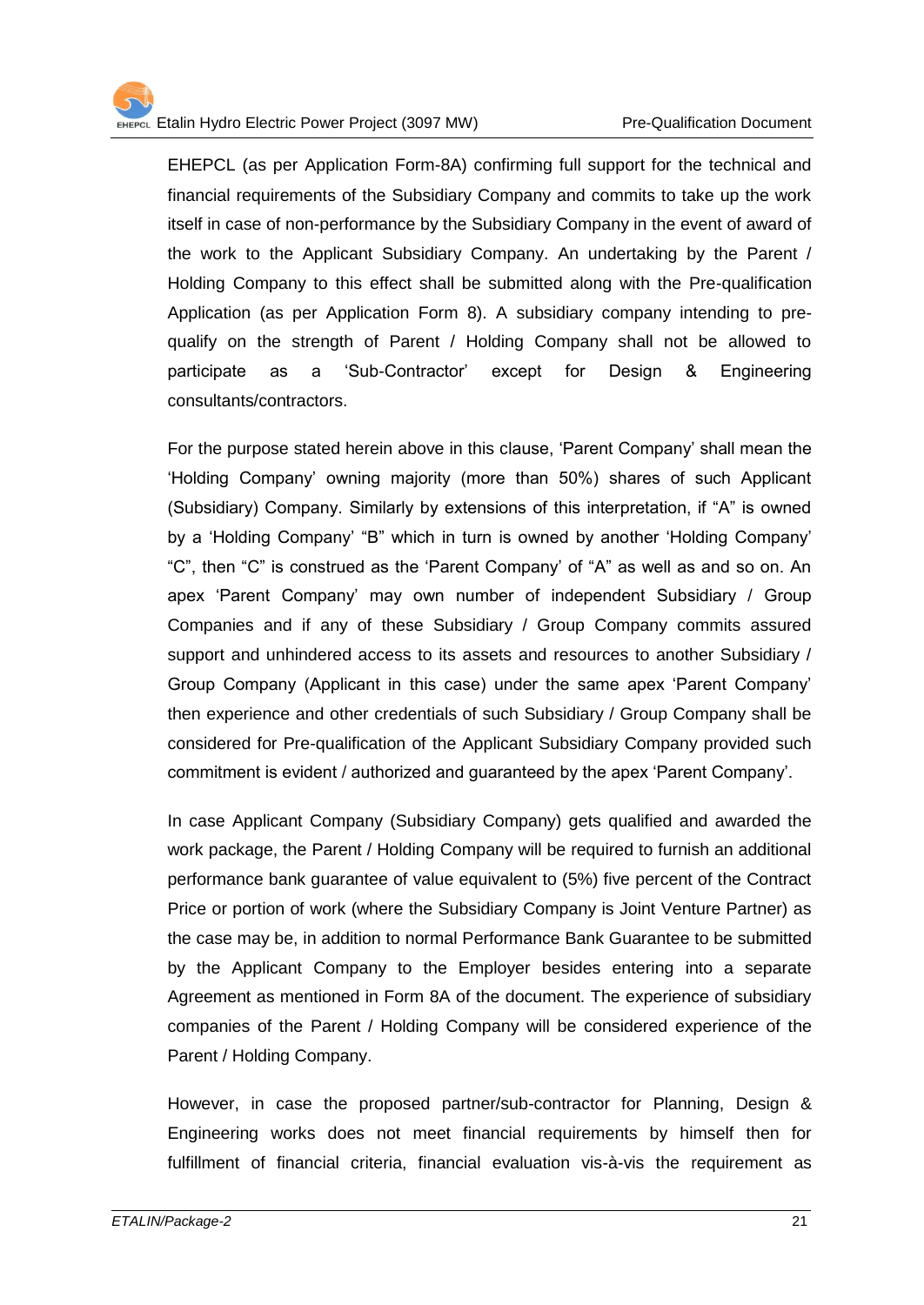stipulated above shall be done on the basis of consolidated printed Annual Report for the immediately preceding five (05) years of the Parent Company/Apex Parent Company submitted by the Applicant along with the Application.

#### **6 LOCAL REPRESENTATION**

- a) Foreign Applicants, if they have in India a local representation/Indian Agent, shall indicate the name of such person or firm and also shall furnish the following information:
	- i) The precise relationship between the Applicant and his Indian Agent.
	- ii) The mutual interests which the Applicant and the Indian Agent have in business of each other.
	- iii) Any payment which the Indian Agent receives in India or abroad from the Applicant whether as a commission for the Contract or as a general retainership fee.
	- iv) Indian Agent's Income Tax Permanent Account Number.
	- v) Applicant's Income Tax Permanent Account Number.
	- vi) All services to be rendered by the Indian Agent whether of general nature or in relation to the particular Contract.
	- vii) Details of their Registered Office in India

Any other technical data and further information or details, the Applicant wishes to submit in addition to the details asked for above as well as descriptive catalogues and drawings etc. may be enclosed along with above information.

b) If the Applicant gives any wrong or misleading information, and/or conceal any material fact/ information which can impact the decision of the Owner, the Owner hereby reserves the right to reject such proposal.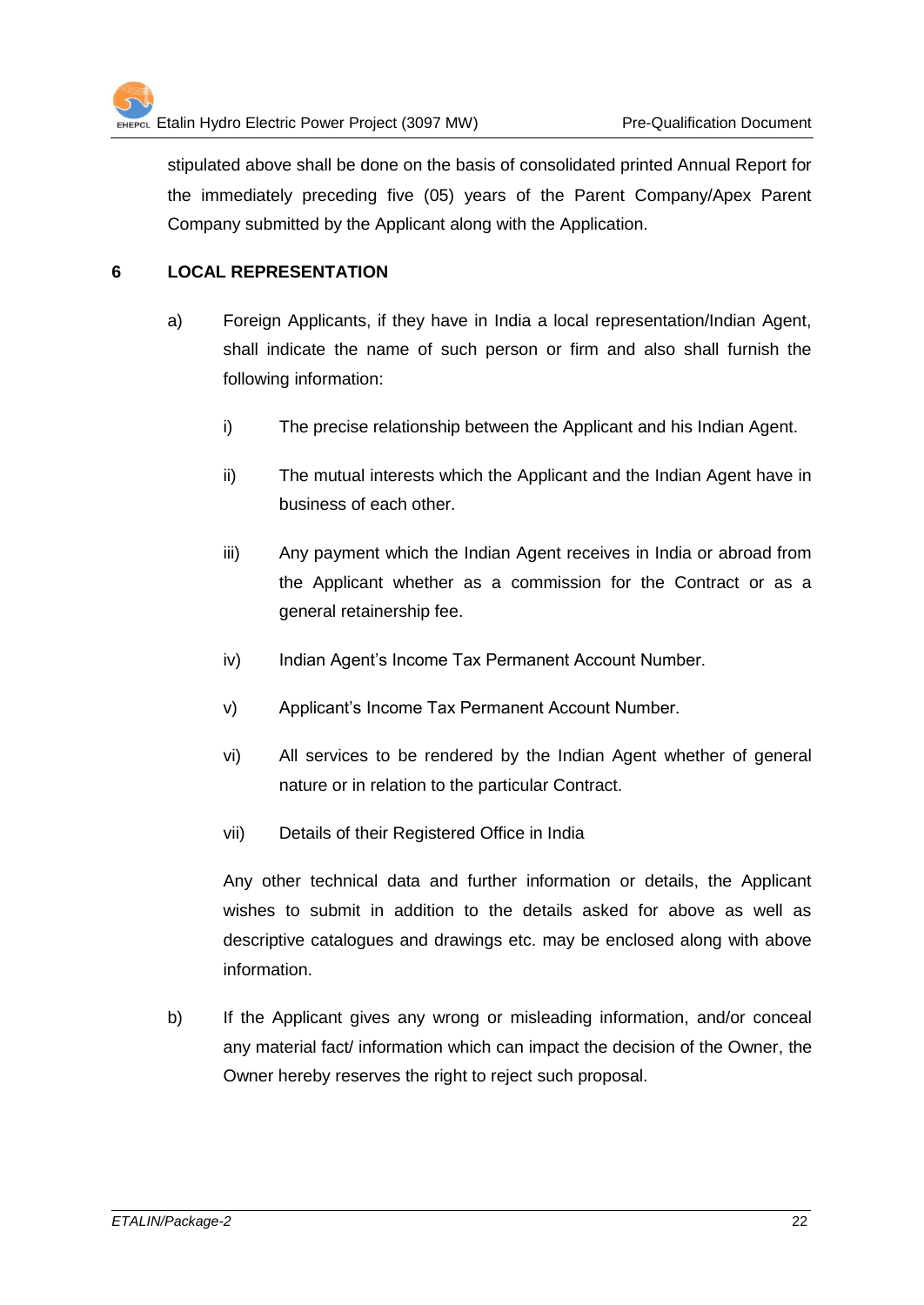The proposal submitted shall become the property of the Owner with no obligation to return the same to the Applicant.

#### **7 DISQUALIFICATION / INELIGIBILITY OF APPLICANT**

Even though the applicant(s) meet the pre-qualification criteria, they shall be disqualified if they have:

- a) been involved in the Corrupt or Fraudulent or collusive or coercive Practices; and/or
- b) made misleading or false representation(s) in the forms, statements and attachments submitted in proof of the qualification requirements; and/or
- c) Record of poor performance such as abandoning the works, termination of its awarded work, serious litigation history, or financial failures etc.
- d) The Applicant /any member partner of the JV / Consortium shall not have been declared ineligible for poor performance / failure issued by the Govt. of India / State Govt. / Govt. Deptt. / PSU / World Bank / Asian Development Bank. A declaration to this effect shall be submitted by the applicant.

#### **8 QUALITY ASSURANCE**

The Applicant should have its own Quality Assurance System for carrying out its regular business activities conforming to international standards such as ISO or equivalent. Details of Applicant's Quality Assurance System shall be provided in Form No. 6. In case of Joint Venture and Sub-contractors, the above details of each separate entity need to be provided.

#### **9 LITIGATION HISTORY**

The Applicant shall provide accurate information in Form-9 about any litigation or arbitration resulting from contracts completed or ongoing under its execution over the last ten (10) years. In case of consistent history of awards against the Applicant or any partner of a Joint Venture may result in rejection of PQ Application.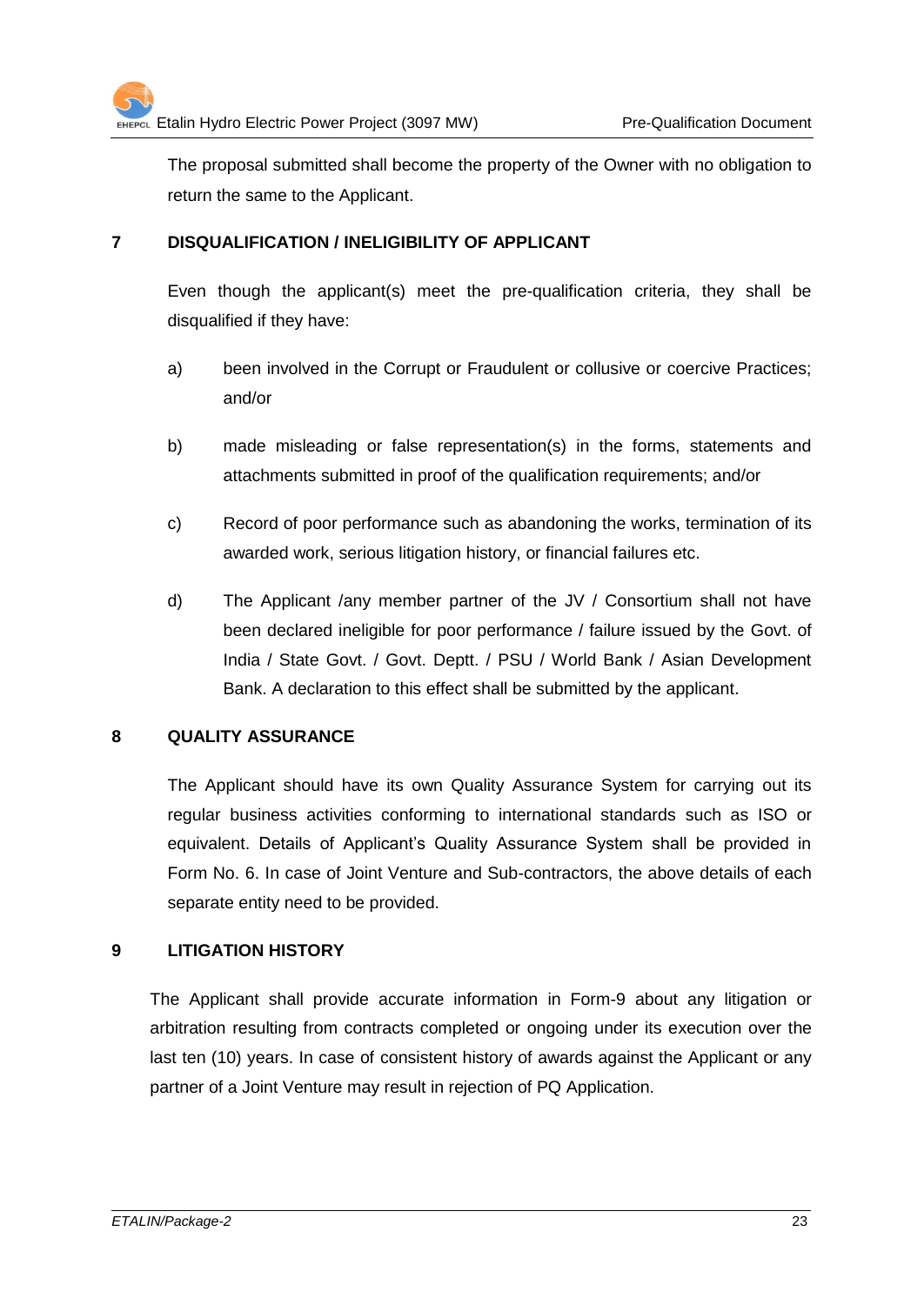#### **10 GENERAL**

- 10.1 In case of a Joint Venture Applicant, the composition of the Joint Venture and role and responsibility of each constituent, the proposed participation share of each partner along with items of work to be executed by each partner shall be brought out as per the requirement of Appendix-B, Form 2A hereto. An undertaking shall be submitted by each partner of the Joint Venture in the format attached as Annex-1 to Form 2A. The Joint Venture Agreement, to be submitted along with Technocommercial bid, shall be on the lines of the format attached as Annex-2 to Form 2A.
- 10.2 In the event of the Contract being awarded to an Applicant in association with Sub-Contractor(s), each Sub-Contractor shall be responsible for execution of that item of work for which it claims to have Specific Experience. An undertaking to this effect shall be furnished by each such Applicant in the format attached as Form 7. In all such cases, separate undertaking from each of the proposed Sub-Contractors, shall accompany the PQ Application.
- 10.3 An Applicant proposing to associate Sub-Contractor(s) shall be required to submit an Undertaking (along with their PQ application) as per the Form-7 with the proposed Sub-Contractor(s) to ensure their association for the successful performance and completion of that work. The Joint deed of Undertaking as per Form-7A shall be submitted along with the PQ Application, duly initialed, by the Applicant and the proposed Sub-Contractor. The deed shall be subsequently signed on non-judicial stamp paper and submitted with the bid. Further, in case of award, these Sub-Contractor(s) will be required to furnish an additional performance bank guarantee of value equivalent to 2.5% of their portion of work value in addition to Contract Performance Bank Guarantee to be submitted by the qualified Applicant. Change of the proposed Sub-Contractor(s) after award of works shall be allowed only in exceptional circumstances, with prior approval of the Owner.
- 10.4 Applicant or any of the partners in case of a Joint Venture or one of his proposed Sub-Contractor claiming to have past experience by virtue of being a partner of a Joint Venture (which executed a particular work in the past), shall make their presentations in Prequalification Forms 2, 3, 3A, 3B and 5 for such experience. The specific construction experience of such Sole Applicant/JV partner/ Sub-Contractor(s) shall be considered as per their role and scope of work in such Joint Venture(s) for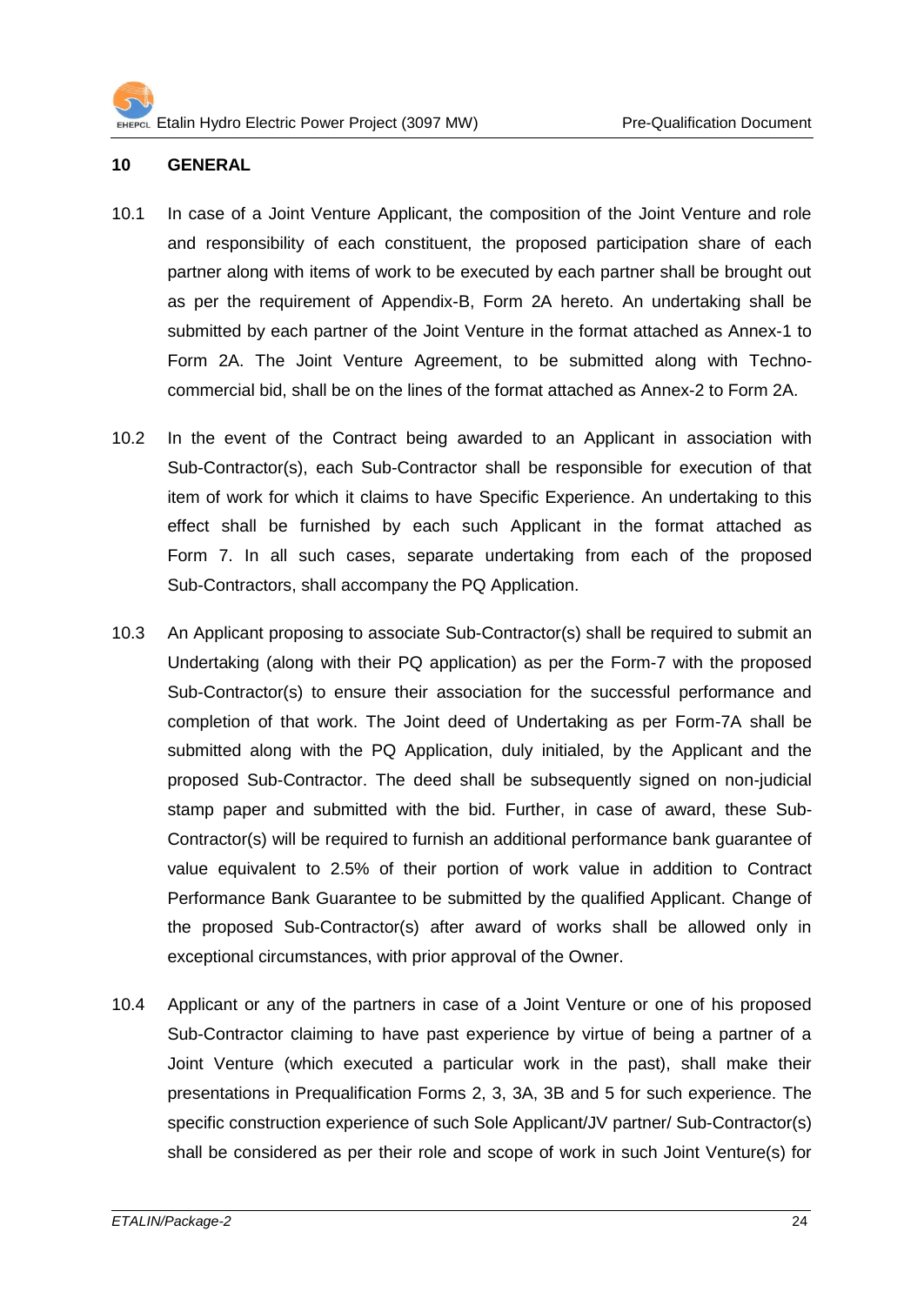which they will have to adduce documentary evidence of their role and scope of work in aforesaid Joint Venture Contract(s).

- 10.5 If the performance of the Applicant or any of the partners of Joint Venture/ Sub-Contractors, in a current /past contract for any major work is unsatisfactory, the Applicant is liable to be disqualified.
- 10.6 Subsidiary Companies will not be pre-qualified as sub-contractors on the basis of experience of their Parent Company except for Planning, Design and Engineering Consultancy firms. In case of qualification for Planning, Design and Engineering Services, the Parent/Holding Company shall submit a written undertaking as per the attached format given in Form 8; evincing its full support for the technical and financial requirements of the Subsidiary Company and further commit to take up the work itself and shall be fully responsible to complete the same, in case of nonperformance/ un-satisfactory work by the subsidiary company in the event of award of the work to the applicant Subsidiary Company. In case of award of work, the Parent/Holding Company of the proposed Subsidiary Company shall enter into an agreement with the EHEPCL/Owner as per the format attached as Form 8A before signing of the main Contract.
- 10.7 Owner's Right to Accept or Reject Applications

The Owner without incurring and liability to Applicant(s) for whatsoever and without assigning any reason thereof reserves the right to:

- (a) amend the Scope of Work, to be tendered
- (b) reject or accept any application including on account of national defence ,and security considerations.
- (c) cancel the pre-qualification process and /or reject any/all Applications.

The Owner will not entertain or be liable for any claim for cost and expenses in relation to the preparation of PQ to be submitted. The Owner will neither be liable for any such actions nor be under any obligation to inform the applicant of the ground of his decision.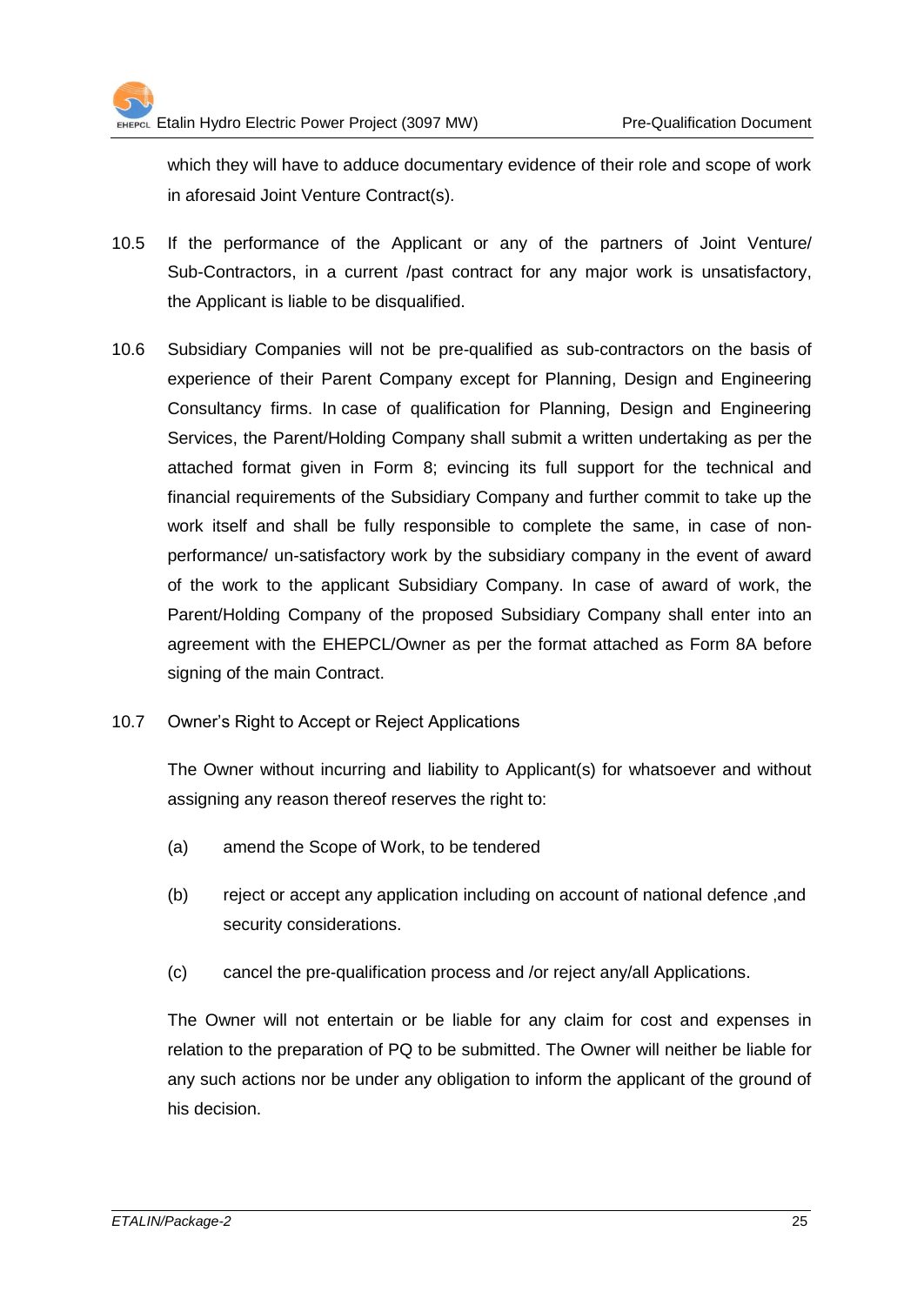

- 10.8 Only those Applicants who have been Pre-qualified under this procedure will be informed and further invited to submit their Techno-commercial bid.
- 10.9 The Owner, solely at its own discretion, reserves the right to consider the deviations in above Pre-qualifying criteria.
- 10.10 The Owner may impose certain restrictions on the foreign companies, participating in any form, and their employees in view of national Security, in the project situated in the sensitive region and border areas. The Owner shall obtain clearance of Govt. of India regarding security implications prior to pre-qualifications of such company.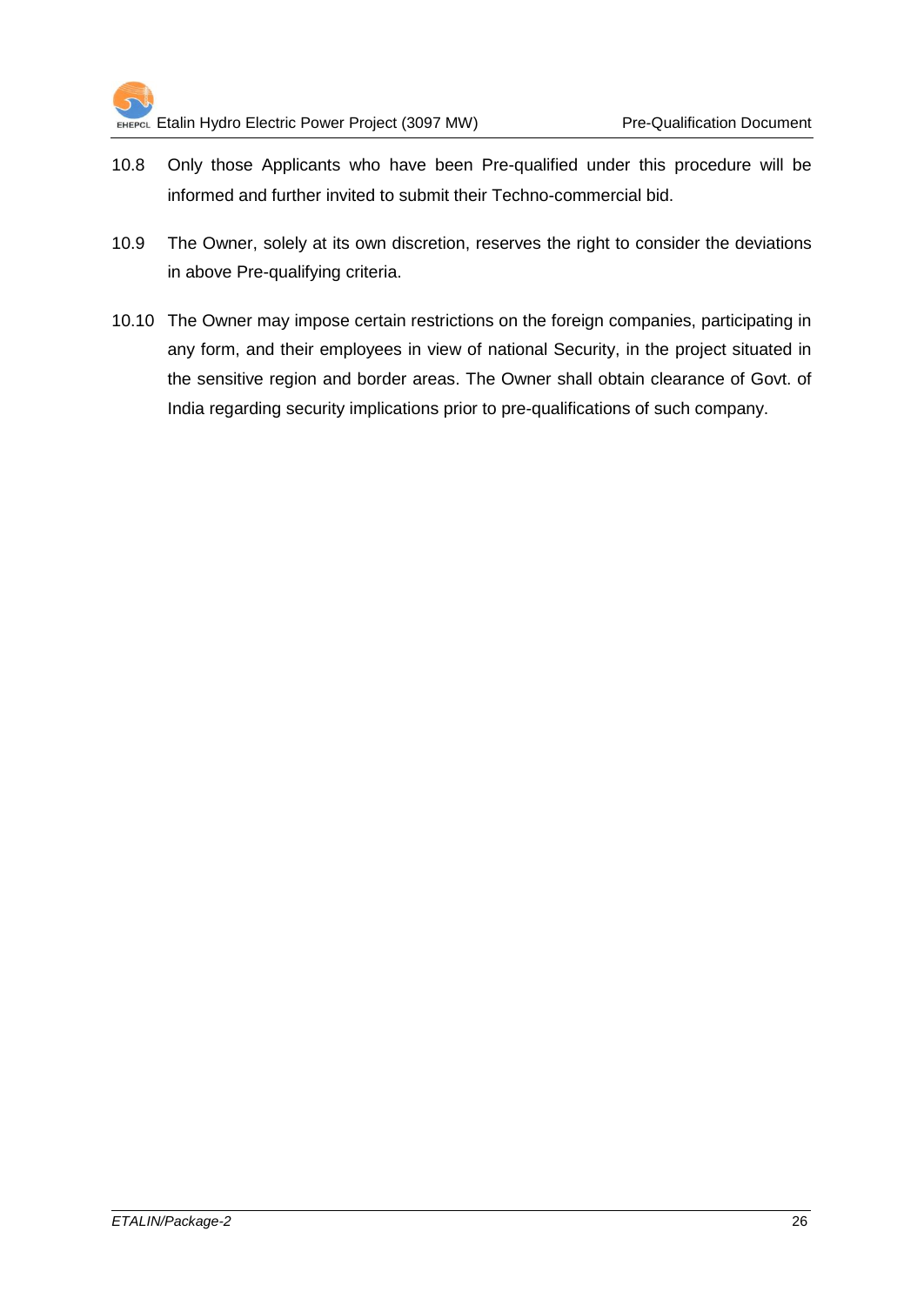

# **Appendix-A INFORMATION FOR APPLICANTS**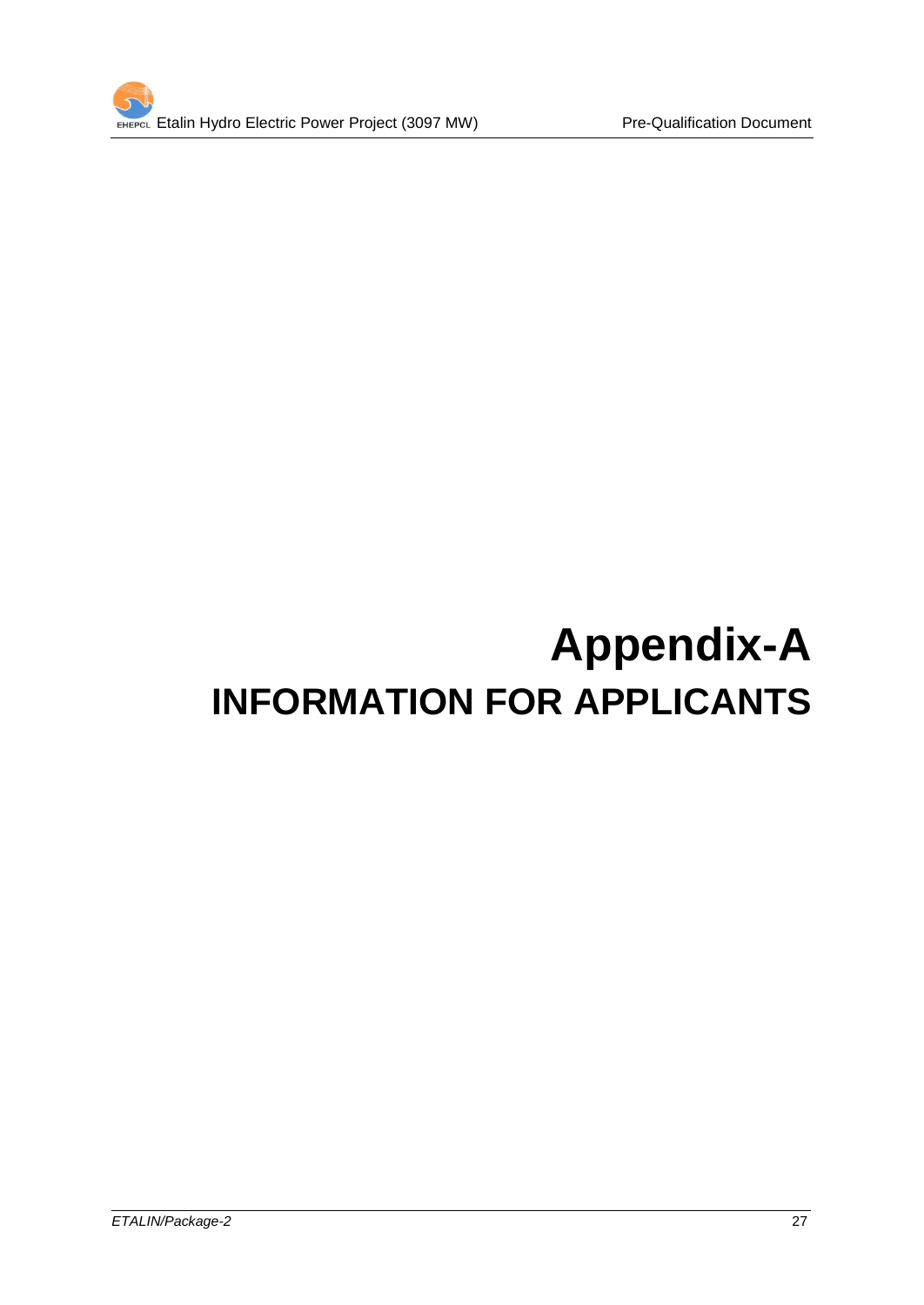#### **1.0 PREAMBLE**

Jindal Power Limited (JPL), the major stake holder of Etalin Hydro Electric Power Company Ltd., is India's leading integrated power utility company in the private sector. At present, JPL has operational power generation capacity of 2437MW in thermal sector, with another 2400MW (4 x 600MW) of thermal power plant capacity under execution. Project portfolio (15,660MW) is in various stages of operation, implementation and planning.

JPL has signed agreements for developing 6100MW hydro electric projects in Arunachal Pradesh, India. The hydro power portfolio of the company includes 3097MW Etalin HEP, 680MW Attunli HEP, 1800MW Kamala HEP and 22MW Anonpani Small HEP.

#### **2.0 PROJECT OVERVIEW**

#### **2.1 General**

The development rights of Etalin project have been accorded to Etalin Hydro Electric Power Company Ltd. (EHEPCL), a joint venture company of Jindal Power Ltd. (JPL) and Hydro Power Development Corporation of Arunachal Pradesh Ltd. The JV intends to develop the project on Build, Own, Operate and Transfer (BOOT) basis. The project was initially identified by CEA and pre-feasibility studies for the project was carried out by NHPC. Subsequently, the project scheme was developed in detail and financially evaluated in the Detailed Project Report (DPR) which was scrutinized by the Central Electricity Authority (CEA) and other statutory organizations. The Techno Economic Clearance (TEC) for the project was accorded by CEA on July 12, 2013 vide their letter no: 2/ARP/26/CEA/2010-PAC/3885-3917.

The Project is located in Dibang Valley district of Arunachal Pradesh and envisages utilization of waters of Dri and Tangon rivers for hydropower generation. The two rivers are tributaries of Dibang river and meet near Etalin village. Downstream of the confluence, the river is called Dibang which forms a major tributary of the Brahmaputra.

The Etalin project is located upstream of Dibang project and is the largest hydroelectric project presently being developed in the country. The Project is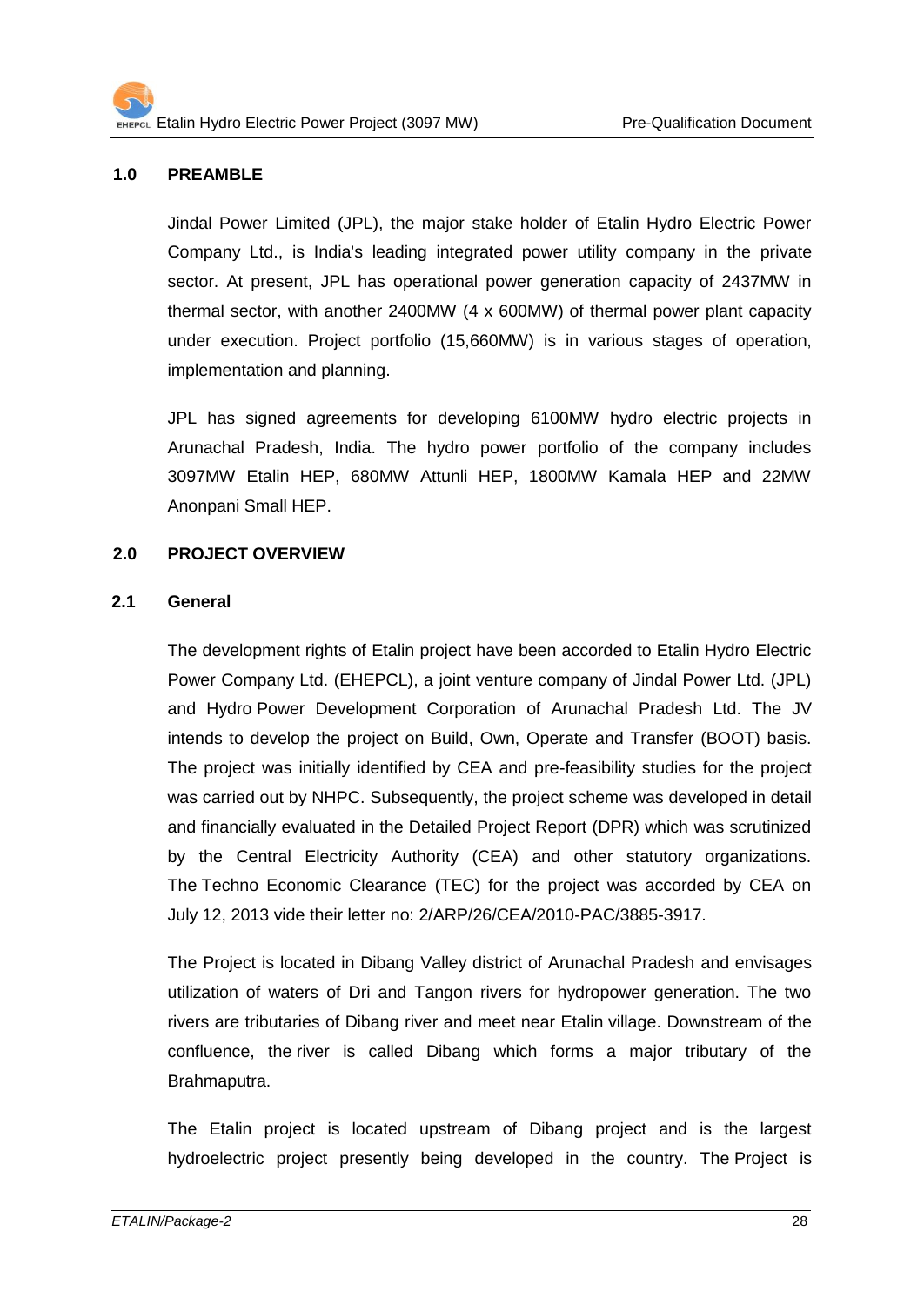

designed as a run-of-the-river scheme having diurnal pondage by constructing diversion dams on Dri and Tangon rivers and diverting the water through two separate waterway systems to utilize the available heads in a common powerhouse located at the confluence.

The proposed installed capacity of the scheme on Dri is estimated at 1842 MW (307 x 6) and that for the scheme on Tangon at 1228 (307 x 4) MW. Riparian flows from both the limbs have also been proposed to be utilized for power generation of 27 MW (19.6MW on Dri and 7.4MW on Tangon). Hence, the total installed capacity of the project is 3097MW.

The entire catchments of both Dri and Tangon are within the Indian territory and the main Dibang river flows throughout its length within the state of Arunachal Pradesh. Thus, there are no interstate or international aspects involved with the development of the project.

#### **2.2 Details of Proposed Scheme**

The Etalin Hydroelectric project consists of two independent headworks and water conductor systems (one each on Dri and Tangon rivers), and a common underground powerhouse complex. The project is planned as a run-of-the-river scheme with sufficient storage for meeting daily peak hour energy generation requirements.

A brief description of project components (as per the approved DPR) is given hereunder. All civil structures upstream of the powerhouse are independent for each limb of the project.

#### **Dri Limb**

- Four nos. 10.9m diameter circular diversion tunnels, three on the right bank of 338m, 461m, 594m length and one 692m long for left bank with upstream and downstream coffer dams.
- 101.5m high concrete gravity dam with top at El. 1047.0m and deepest foundation level at El. 945.5m; the existing average riverbed level at the dam axis is El. 968m.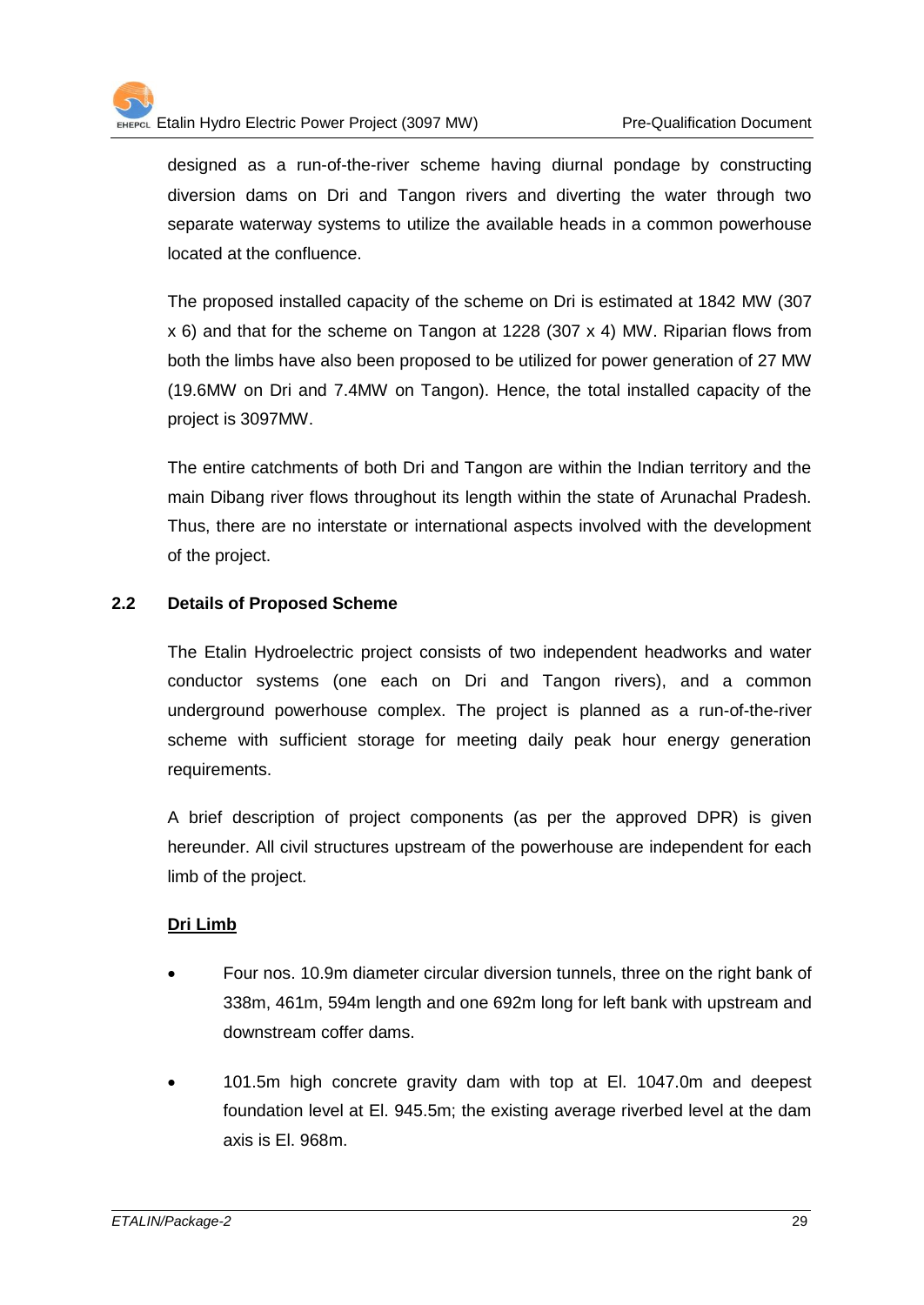- Intake structure.
- 11.3m diameter circular shaped 10.722km long concrete lined Headrace Tunnel.
- Restricted orifice type vertical Surge Shaft, 26m in diameter & 132m high.
- Three 5.6m diameter pressure shafts which emanate from the surge shaft and bifurcate to form six unit pressure shafts of 4m diameter, each. The shafts are about 512m long, out of which 377m is in vertical drop (in two parts, separated by a horizontal limb at about mid-height).

#### **Tangon Limb**

- Three nos., 11.5m diameter circular diversion tunnels with upstream and downstream coffer dams.
- 80.0m high concrete gravity structure with top at El. 1052.0m and deepest foundation level at El. 972m; the existing average riverbed level at the dam axis is El. 1003m.
- Intake structure.
- 9.7m diameter circular shaped 13.045km long concrete lined Headrace Tunnel.
- Restricted orifice type vertical Surge Shaft, 21m in diameter & 137m high.
- Two 5.6m diameter pressure shafts which emanate from the surge shaft and bifurcate to form four unit pressure shafts of 4m diameter, each. The shafts are about 512m long, out of which 377m is in vertical drop.

#### **Common Powerhouse**

A common Underground Powerhouse, 352m (L) x 23.5m (W) x 59.73m (H), accommodates six units of 307MW each for Dri limb in one machine hall and four units of 307MW each for Tangon limb in another machine hall, with a control room in the middle.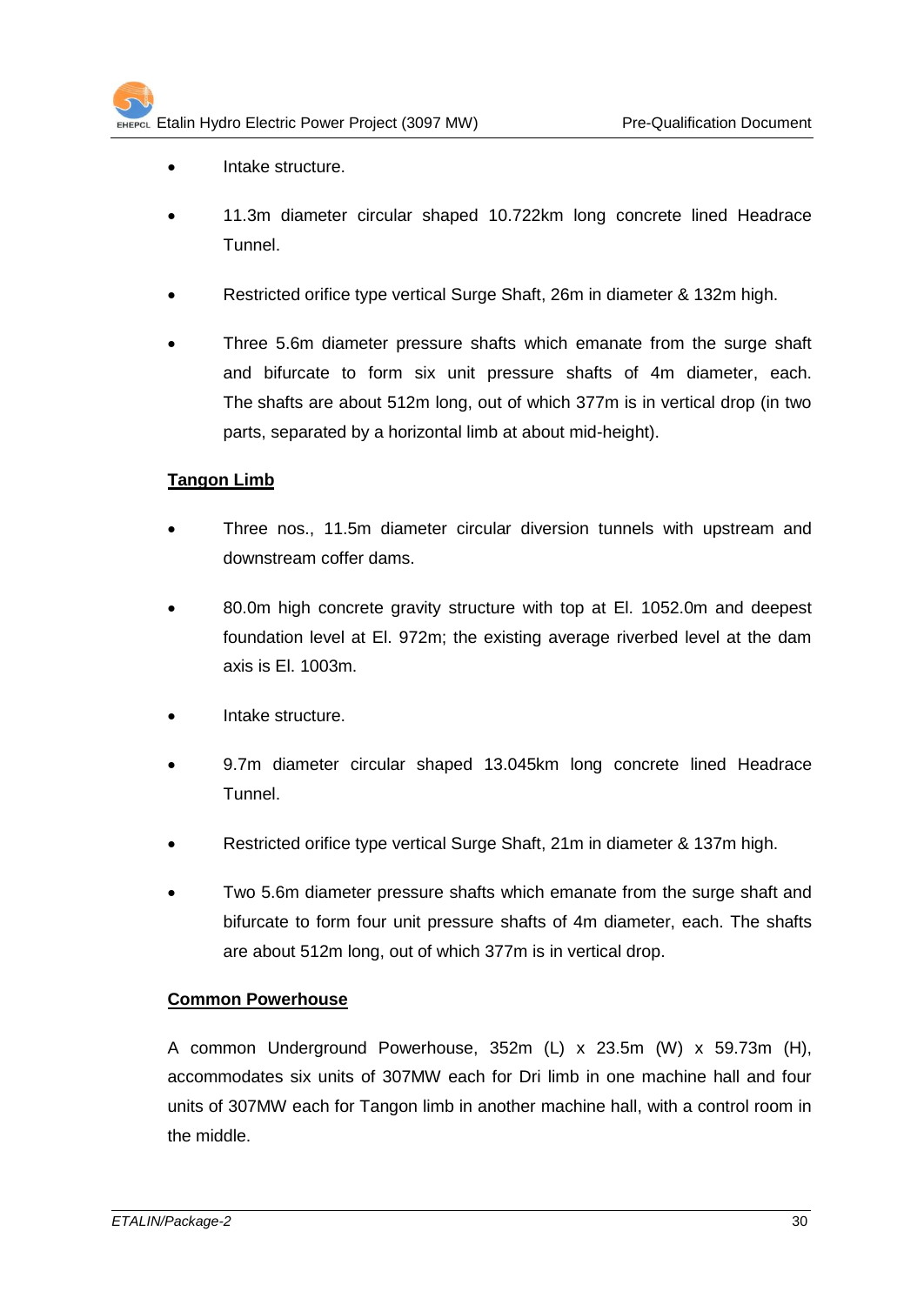#### **Common Transformer Hall**

A common Underground Transformer Hall, 349.6m (L) x 16.5m (W) x 24.8m (H) accommodates 19 single phase transformers for Dri limb and 13 single phase transformers for Tangon limb.

#### **Tailrace Tunnels**

The main TRT for Dri limb is of 11.3m diameter while that of the Tangon limb is of 9.5m diameter. Both tailrace tunnels are circular in shape.

#### **Dam-toe Powerhouses**

The dam-toe powerhouses provided to use the riparian discharges are located on the left bank of the rivers, just at the toe of the two dams. They are surface structures and house one vertical axis Francis turbine in each case.

#### **2.3 Accessibility**

The project is located in Dibang Valley district of Arunachal Pradesh, a large, sparsely populated state situated in the North-Eastern part of India. Anini, the headquarter of Dibang Valley district is around 240km from Roing, an important town in the area and district headquarter of Lower Dibang Valley district. Roing is at about 110km from Tinsukia, the nearest railhead to the project. The nearest airport is at Dibrugarh, about 60km from Tinsukia.

Figure-1 shows the location of the Project on the map of Arunachal Pradesh.



**Figure-1: Project Location**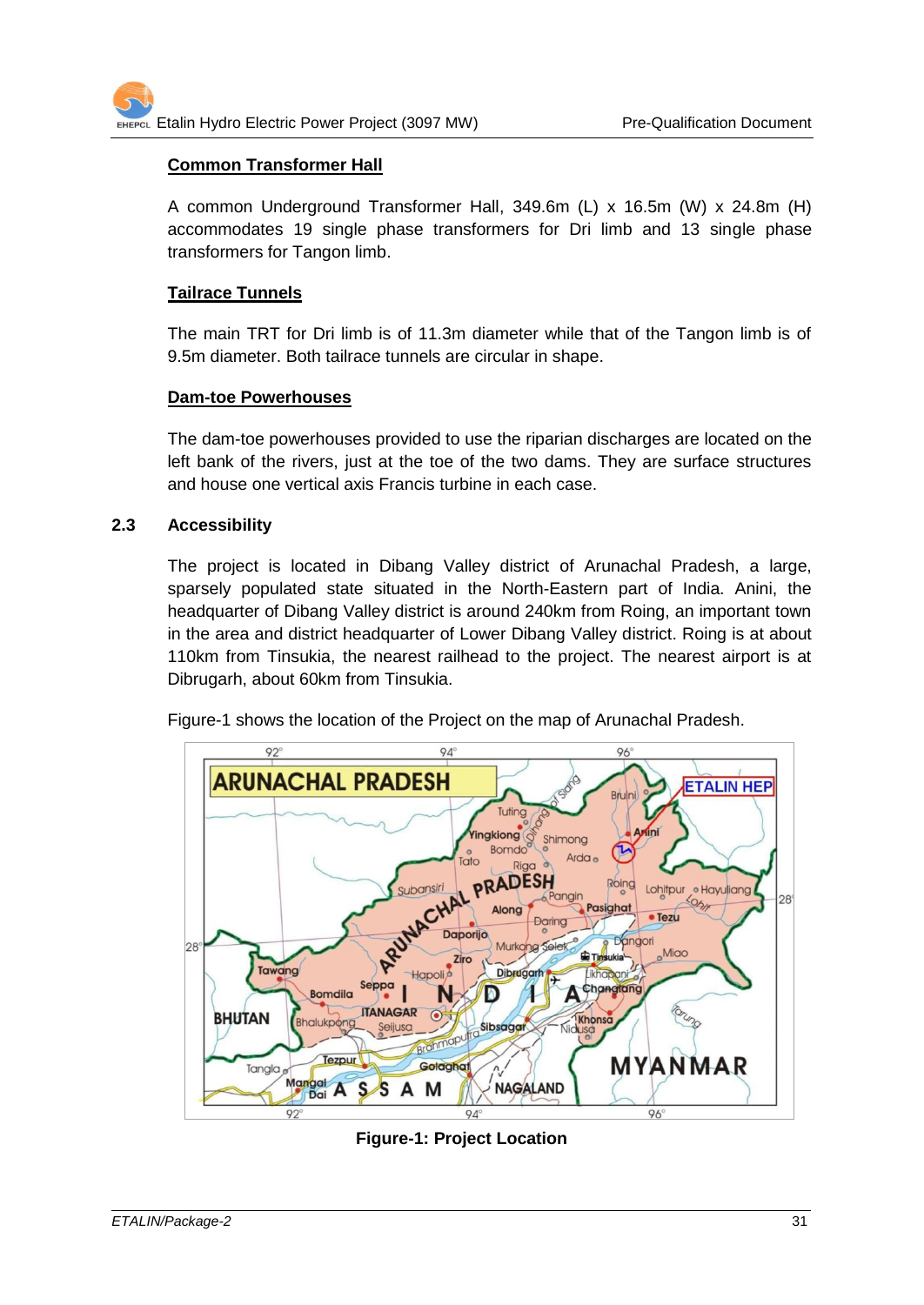Etalin village can be reached by a single lane road which connects Roing to Anini via Hunli. The road crosses a high altitude Mayodia pass (El. 2665m) between Roing and Hunli and is frequently blocked by ice and snow during peak winter months.

Roing is connected to Tinsukia via NH-37 and a district road. The road crosses river Lohit at Dhola Ghat, about 50km from Roing. Distance from Dhola Ghat to Tinsukia is 60km. Various alternatives are available to reach project site. The contractor may choose/decide the best alternative to transport the construction material/equipment. Project's equipment and material can also be transported to Tinsukia by rail or to Dhola Ghat by waterway. A bridge is also under construction at Lohit river connecting Dhola and Sadiya Ghats. Personnel can travel to Dibrugarh by air and reach the project site by road via Tinsukia. A helipad is available at Anini.

Access route to project is shown in Figure-2.

#### **Figure-2: Project Access**

The other alternative motorable route is available from Tinsukia-Rupai-Namsai-Wakro tezu-Shantipur-Chapakhowa-Roing (300 km).

The diversion structure on Dri limb is located near Eron village, around 22km from Etalin, along Etalin-Anini road. The diversion structure on Tangon limb is located near Avonli village, which 17km from Etalin along Etalin-Maliney road.

#### **2.4 Infrastructure, Project Roads & Bridges**

Elaborate infrastructure works are required for constructing Etalin project.

A single lane road leads to the powerhouse site and Dri and Tangon limbs of project. The road is maintained by BRO. To execute the various civil works, roads would be required for linking various work sites to other sites and to job facility areas. The project roads will be at a workable gradient (a grade of 1:15). These roads would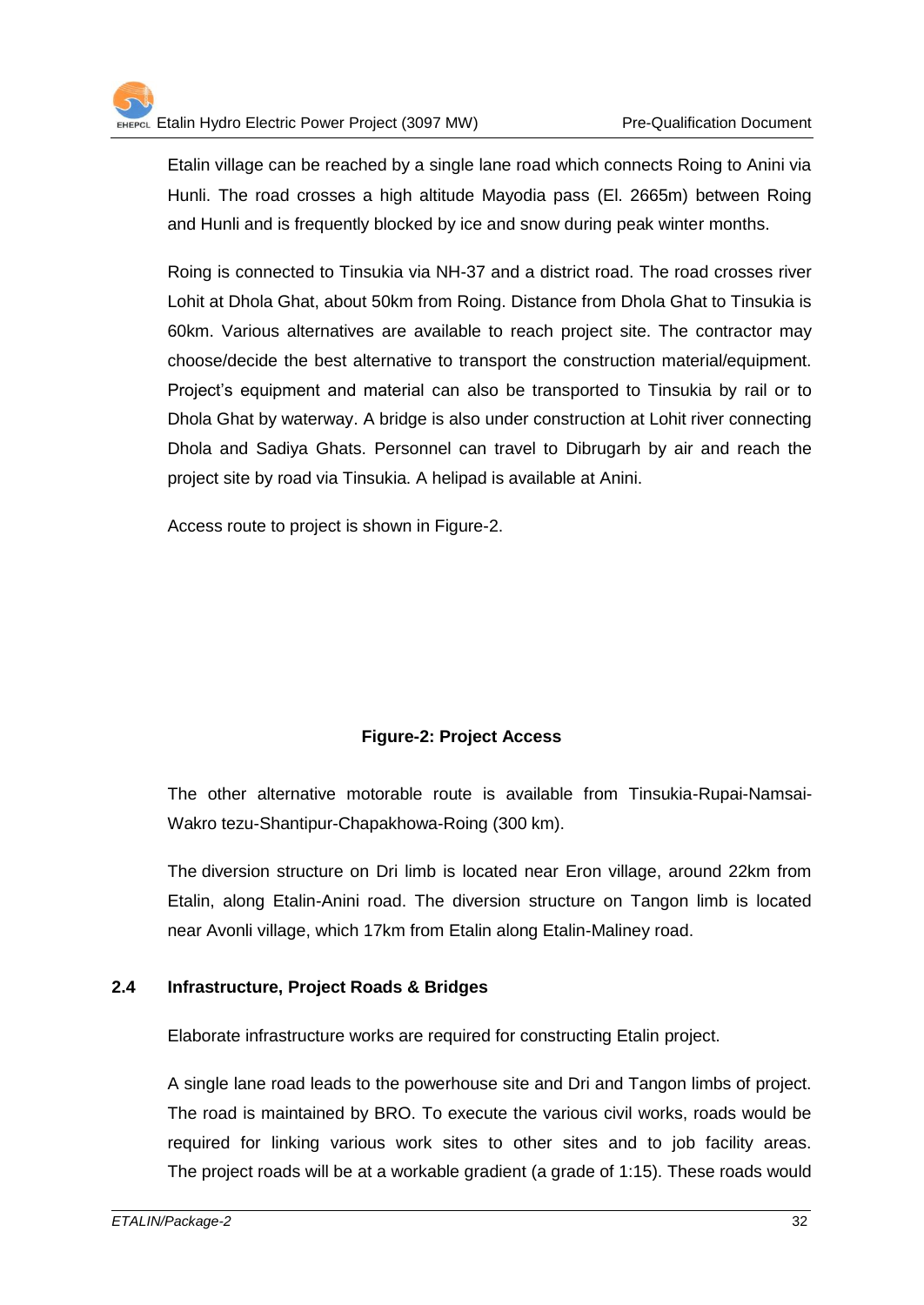be connected to the existing roads in the area or to other project roads. The proposed road network is envisaged to be about 50km long.

Eight numbers of permanent and temporary bridges would be constructed to cross the waterways falling in the alignments of the roads.

#### **2.5 Construction Power**

There is no grid power available in the region. Therefore the contractor has to make its own arrangements of power supply.

#### **2.6 Climatic Condition**

The Project area falls in Climatic Zone III and experiences significant rains during monsoons. Rainfall generally occurs from May to October while the months of November to February are generally dry. Significant rains are also seen during March and April in some years. Yearly rainfall averages between 2000 and 4000mm and relative humidity is quite high; average of 90% in a year. Temperature varies widely during the year and decreases rapidly with altitude; in the higher reaches the temperature may fall to as low as 2°C in winter months. Summer temperature in the foothills rises up to 45°C.

#### **2.7 Hydrology**

The catchment area of Etalin project up to the proposed dam site on Dri limb is 3685km<sup>2</sup> and the catchment area up to the dam site on Tangon limb is 2573km<sup>2</sup>.

EHEPCL has installed three gauge and discharge measurement sites as well as an all-weather station in the project area, but this data is understandably only for a short period. Long term stage and discharge data is available at

- $\bullet$  Elopa, CA of about 11666km<sup>2</sup>; data for 8 years (1998-2005), and
- Munli, CA of about 11276 $km^2$ , for about 8 years (2002-2008/09)

Both these stations are on Dibang river, downstream of the project. Reliable long term rainfall data is available at Roing and Jiagaon, also downstream of the project area. The available data has been checked for consistency and useful data has been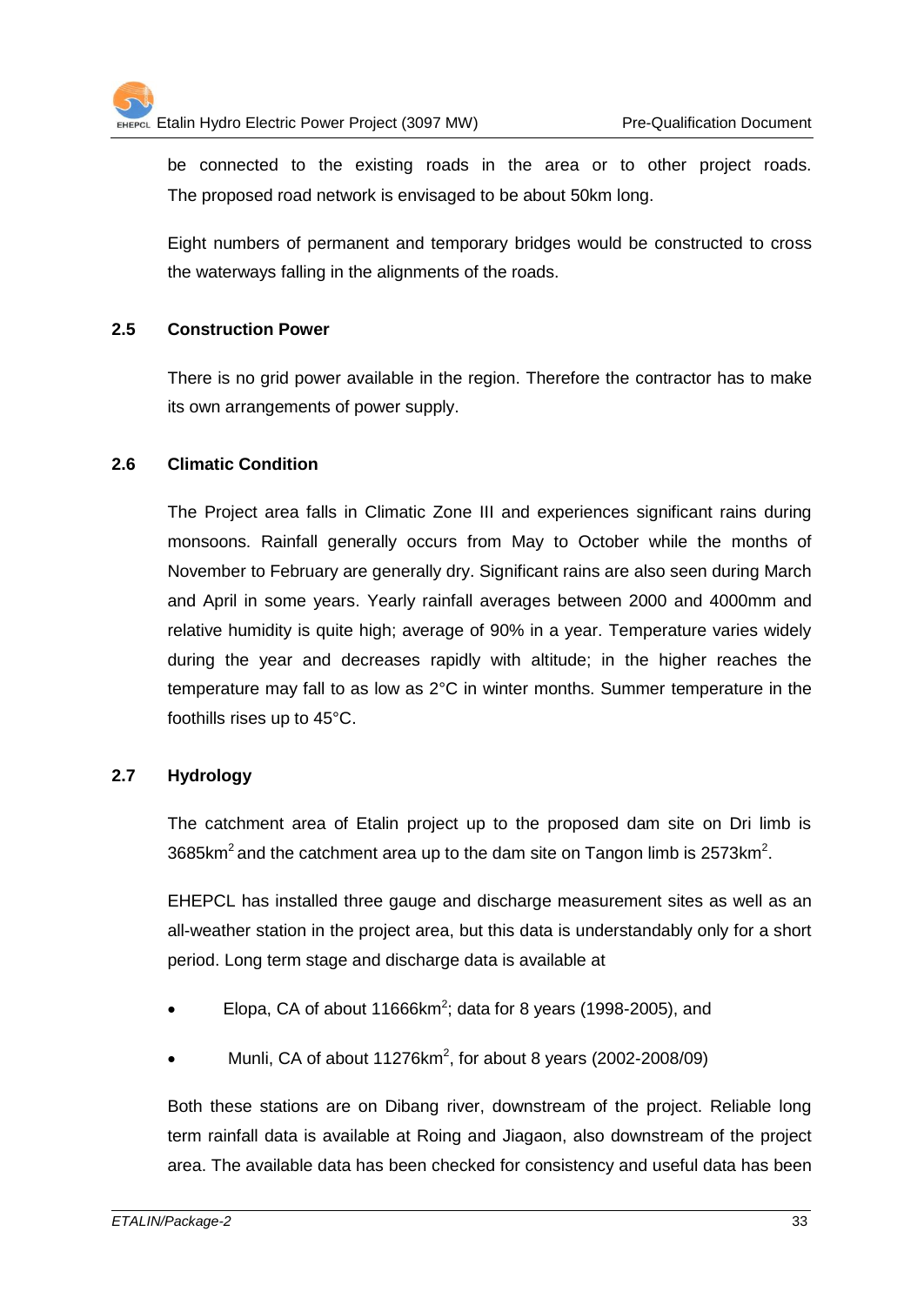identified. Using the above data and various correlations, reconstruction of long term flow series has been carried out at Elopa.

The observed data at Elopa has also been used and a complete series from the period from 1986 to 2008/09 has been developed at Elopa. The Elopa series has been appropriately transposed to the dam sites of Dri and Tangon limbs of the project.

Hydrological studies of the project have been concurred by Central Water Commission as part of approval of the DPR.

#### **2.8 Physiography**

Physiographically the state Arunachal Pradesh could be divided into four distinct domains namely:

- Himalayan ranges
- Mishmi Hills
- Naga Patkai ranges
- Brahmaputra plains

The Himalayan ranges in Arunachal Pradesh are the eastern most part of the Great Himalayan ranges and occurs as a gigantic crescent with its convex side towards south and extends from Eastern border of Bhutan to Dibang and Lohit valleys in the east, abutting against Mishmi hills. They are divided into following four parallel linear zones:

- (a) Tethys or Tibetan Himalaya to the North.
- (b) Higher Himalaya
- (c) Lesser or lower Himalaya
- (d) Sub Himalaya to the South.

Lesser Himalayan hill ranges lying between the Higher Himalayas in north and Sub Himalayan in south are of lesser height with elevation ranging from 2500 to 4000m. The width is about 80-90km. The southern limit with Sub Himalaya is defined by Main boundary fault.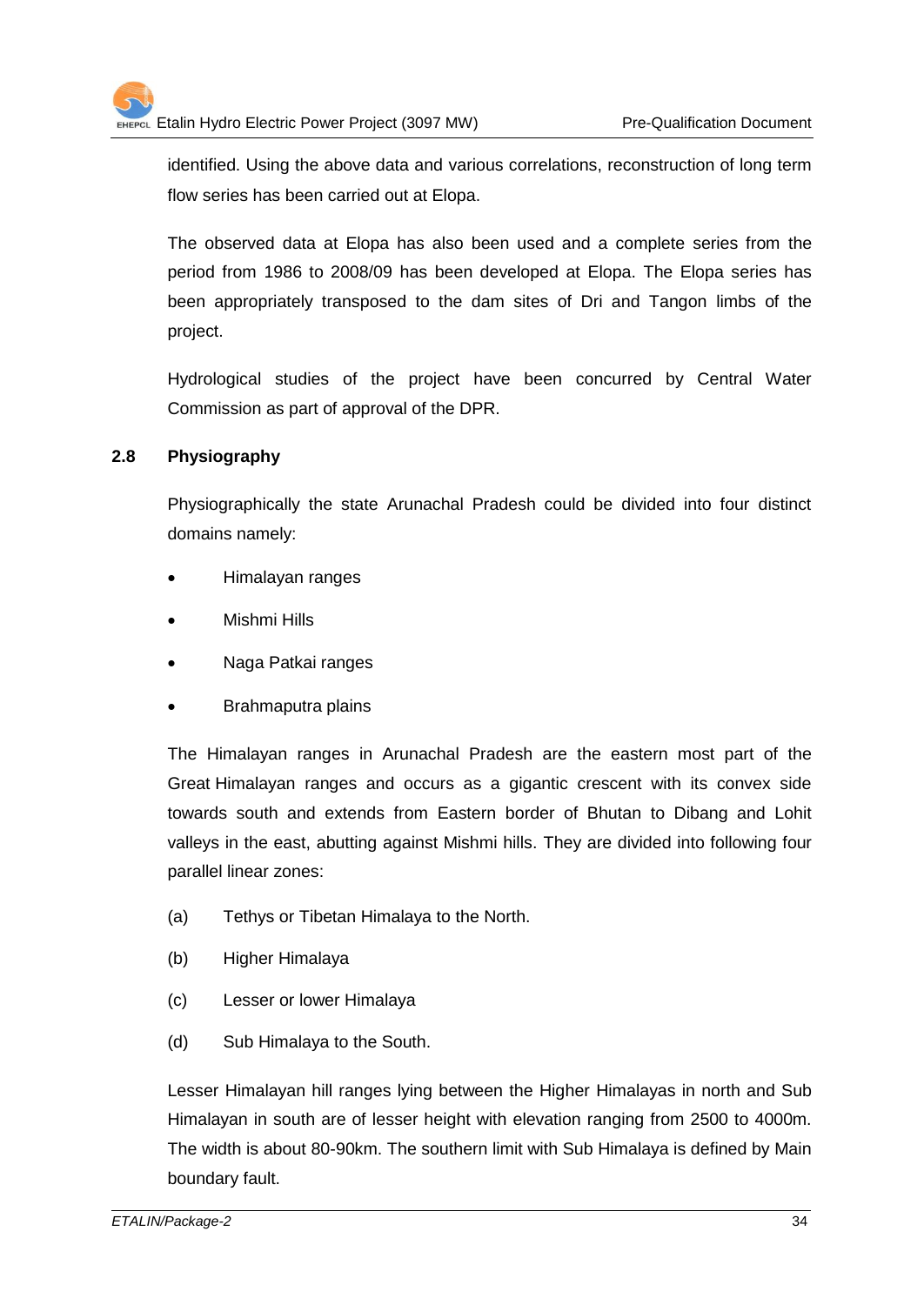#### **2.9 Geology**

Regionally, the area of the proposed project is located on the eastern limb of the Eastern Syntaxial Bend (ESB) in eastern part of Arunachal Pradesh that exposes rocks ranging in age from Proterozoic to Tertiary and recent deposits.

The project area located in the Dri and Tangon valleys exposes the Mishmi Group of rocks, comprising dominantly diorite – granodiorite – granite (Mishmi Diorite - Granodiorite – Granite complex) with occasional bands of mafic rocks and schists, and biotite gneisses, metamorphosed to medium to high grade.

#### **Dri Limb**

The selected dam site is suitably characterized by a straight course of river with a gentle and narrow valley for more than 200m length. Rock exposures comprising of granodioritic gneiss with minor shear/ fracture zones at places have been observed on both the abutments up to dam top level. Beyond that level minor patches of thin overburden are occasionally seen on the left abutment. The thickness of overburden in the riverbed at the site varies between 10.5m and 19.5m. The deepest bedrock level is at El. 945.5m in the riverbed along the proposed dam axis. There are no significant shear zones, traversing the rock mass either in the riverbed or in the abutments.

The headrace tunnel (HRT) is expected to encounter granodiorite gneiss and biotite as tunneling media. A considerable length is also expected to encounter calcareous quartzite/marble bands, with thickness of individual bands being up to 230m.

#### **Tangon Limb**

At the selected dam site, bedrock is exposed on steep left abutment right from riverbed level and extends up to road level located about 200m above riverbed and beyond that. The right abutment is disposed at moderately steep angle and is covered by overburden comprising fluvial deposits up to El. 1060m and slope wash deposits above that.

Bedrock exposed at the site generally includes granodioritic/diorite gneiss belonging to Lohit Granodioritic Complex, biotite gneiss and quartzite which grades into calcareous quartzite and impure marbles belonging to Ithun Formation that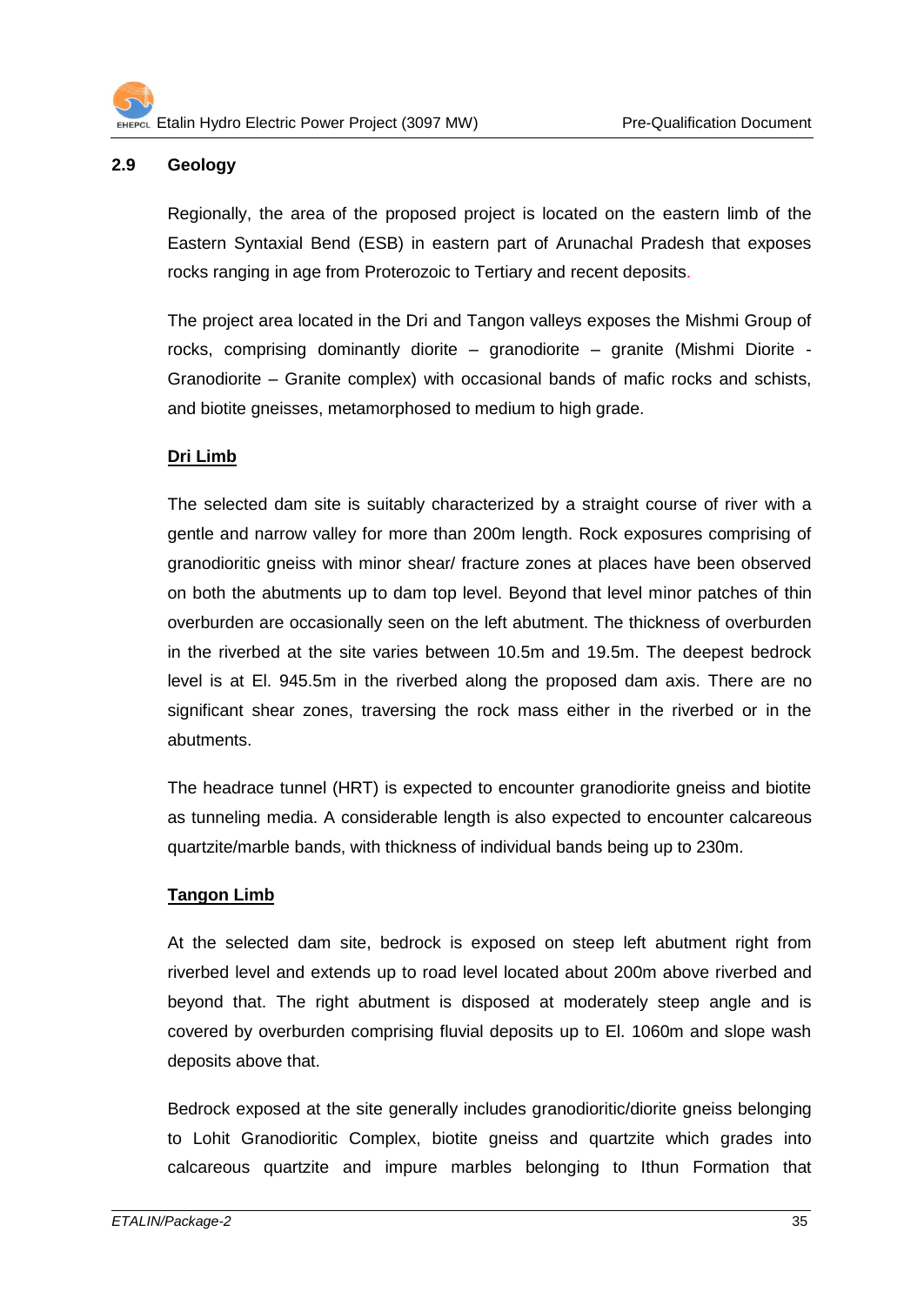represents meta sedimentary. The deepest foundation rock level is encountered at EL 972.0m in the riverbed.

The HRT is expected to encounter bedrock comprising granodiorite gneiss and biotite gneiss with occasional silica and pegmatite veins.

The proposed powerhouse complex is located within the hill between Tangon and Dri rivers near their confluence. The rock mainly comprises of granodiorite, diorite, calcareous quartzite, biotite gneiss with pegmatite veins; minor shear seams are present occasionally. Bedrock is traversed by four prominent sets of discontinuities.

# **2.10 Seismicity of the Project Area**

The project area lies in the Seismic Zone V as per Seismic Zoning Map of India as incorporated in Indian Standards. The zone is broadly associated with a seismic intensity of IX on Modified Mercalli Scale (MM scale).

State Remote Sensing Application Centre – Itanagar, on the basis of satellite imagery interpretation have traced out a number of lineaments within the vicinity of project area

Site specific seismic studies for the project have been carried out by IIT, Roorkee. The maximum credible earthquake (MCE) that can occur in the area has been estimated to be of magnitude 8.5 occurring along the Lohit thrust.

# **2.11 Environmental Aspects**

A detailed Environment Impact Assessment (EIA) study as per Terms of Reference approved by Ministry of Environment and Forest (MoEF), Government of India has been conducted for studying different effects of the construction of dam on physical, biological and social environments and based on the recommendations, various Environmental Management Plans (EMPs) have been formulated.

The submergence areas at FRL is 83.66 Ha along Dri and 36.50 Ha along Tangon river.

Dibang Valley district where the project is located is entirely hilly and covered mostly by forests which are almost 52% of the total geographical area of the valley. The Tangon valley is characterised by dense Tropical Evergreen, Tropical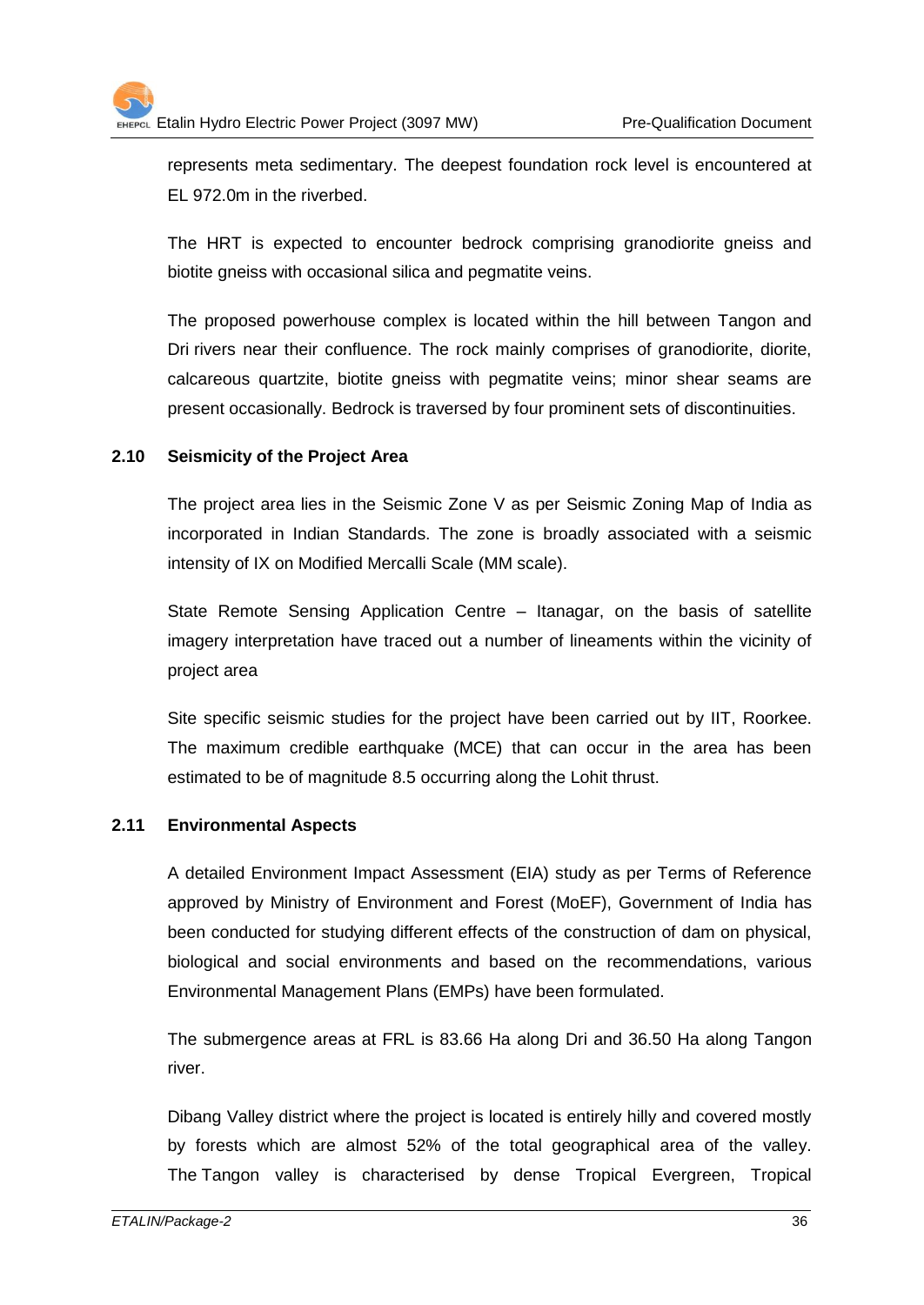Semi-evergreen and Sub-tropical forests at lower elevations and Pine, Temperate Broadleaved, Temperate Conifer and Alpine Forests at higher elevations.

The project area harbours large number of plant species which include Angiosperms, Gymnosperms, Pteridophytes, Lichens and Bryophytes. Most of the project area is covered with dense forests, which serve as an excellent habitat for various faunal members. The water quality of Dri and Tangon rivers is found to be excellent.

Among the fish, Snow Trout (Schizothorax richardsonii Family: Cyprinidae) and Glyptothorax pectinopterus (Family: Sisoridae) commonly known as River cat are frequently found in the tributaries of Tangon and Dri rivers. Barilius tileo, Megarasbora elanga and Lepidocephalichthys annandalei have also been reported from the Dibang river. The project study area comes under 4 circles, i.e. Etalin, Anini, Karonli and Anelin, with 40 census villages with a total population of 2213 belonging to 442 households. The study area is dominated by the Idu Mishmi tribe. Farming is the main occupation in the area and a few habitants are in Government and private jobs. Jhum cultivation is the main occupation of the farmers in area and it has been practiced since long. Majority of people in study area are dependent on this field of agriculture for their livelihood.

Total land requirement of the project is 1143.09 Ha (apart from 35.50 Ha notional area for underground covering HRT, Desilter complex and adit works. Total human population likely to be affected by the acquisition of land is 1146.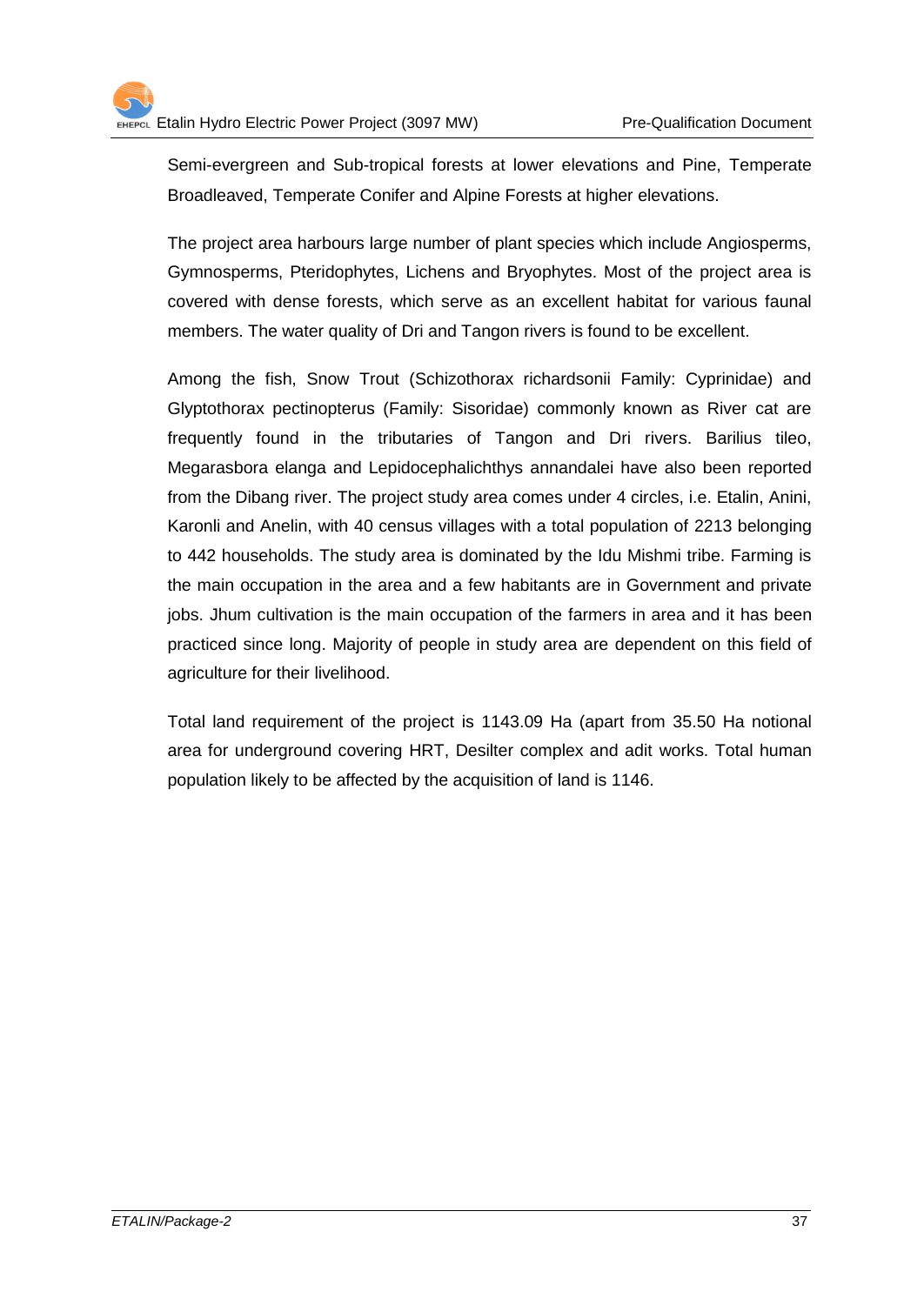# **SALIENT FEATURES**

#### **(As per approved DPR)**

District and State Dibang Valley District, Arunachal Pradesh

# **A. Dam Complex & Water Conductor – Dri Limb**

#### **Location**

- **Coordinates** 
	- o Dam Site 28º 42' 24"N, 95º 51' 52"E
	- o Powerhouse 28º 36' 40"N, 95º 51' 51"E

#### **Hydrology**

| $\bullet$ | <b>Catchment Area</b>              | 3685 sq km             |
|-----------|------------------------------------|------------------------|
| $\bullet$ | Design Flood (PMF)                 | 11,811 $m^3/s$         |
| $\bullet$ | Glacial Lake Outburst Flood (GLOF) | 1,170m <sup>3</sup> /s |
| $\bullet$ | <b>River Diversion Flood</b>       | 4,805 $m^3$ /s         |
|           | Ecological release                 | $30.64m^3/s$           |

#### **Reservoir**

| $\bullet$ | Full Reservoir Level (FRL)     | EI 1045m  |
|-----------|--------------------------------|-----------|
| $\bullet$ | Minimum Draw Down Level (MDDL) | EI 1039m  |
| $\bullet$ | Gross Storage at FRL           | 21.97 MCM |
| $\bullet$ | Gross Storage at MDDL          | 17.37 MCM |
|           | Live Storage                   | 4.6 MCM   |
|           | Submergence Area               | 83.32 Ha  |

# **Diversion Tunnels**

Number 3 on Right bank & 1 on Left bank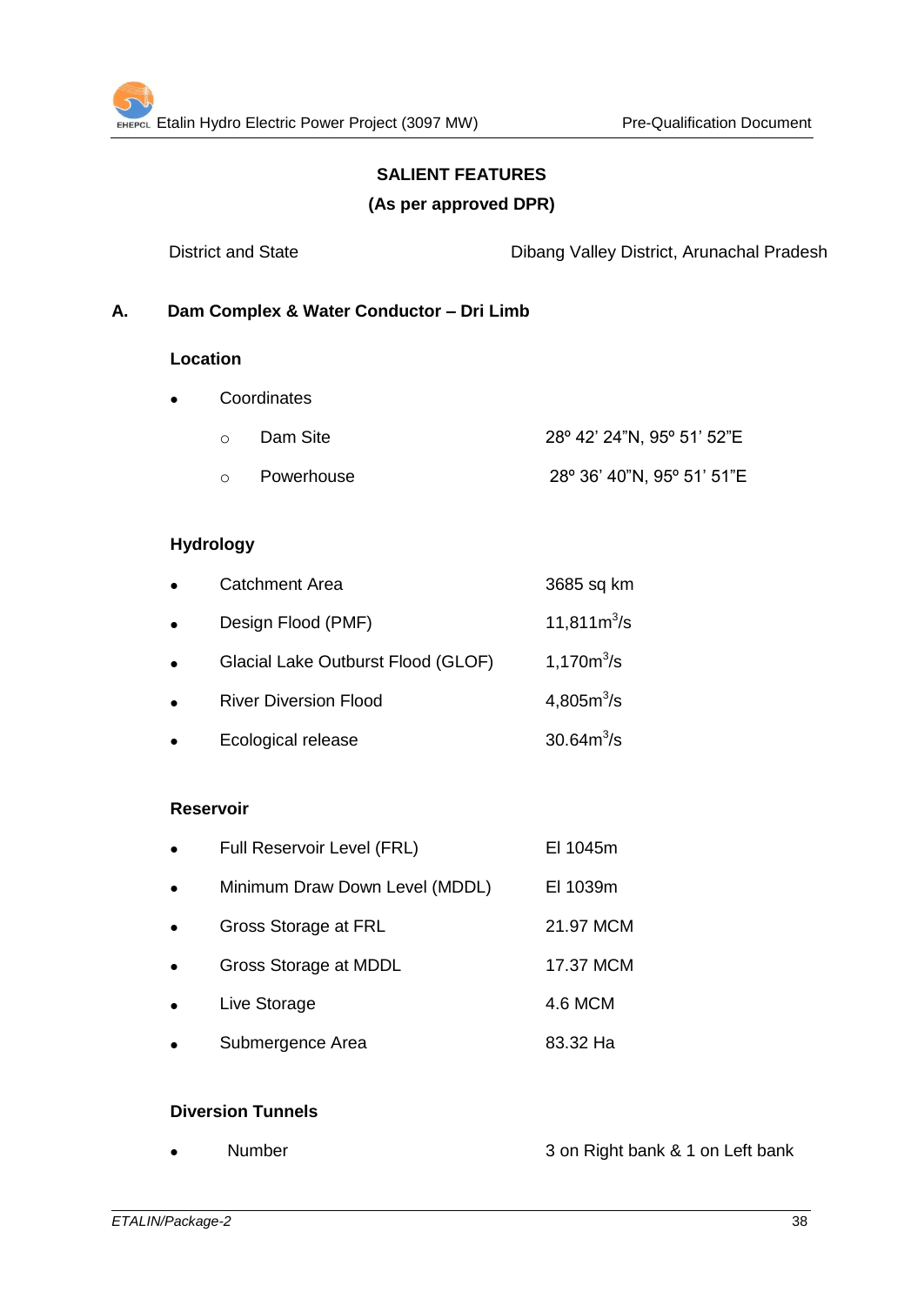| $\bullet$ | Diameter                                   | 10.9m Circular shape                                  |
|-----------|--------------------------------------------|-------------------------------------------------------|
| $\bullet$ | Inlet Invert / Outlet Invert               | EI 975.0 m / EI 964.0m                                |
| $\bullet$ | Length                                     | 338m, 461m, 594m & 692m                               |
| $\bullet$ | Slopes                                     | 1 in 30.73, 1 in 41.91, 1 in 53.96<br>and 1 in 62.92, |
| $\bullet$ | Number and size of Gates in each<br>tunnel | 2 Nos, 4.45m (W) x 10.9m (H)                          |
| $\bullet$ | Hoist Arrangement and Capacity             | 110MT, Electrically operated Rope<br>Drum Hoist       |

# **Coffer Dam (Upstream)**

| $\bullet$ | Type                        | Concrete face with plum core |
|-----------|-----------------------------|------------------------------|
| $\bullet$ | Top level                   | 993m                         |
| $\bullet$ | Average river bed elevation | 973m                         |
| $\bullet$ | Top width                   | 6.5m                         |
| $\bullet$ | Length at top               | 140m                         |

# **Coffer Dam (Downstream)**

| Type                        | Random fill with downstream |
|-----------------------------|-----------------------------|
|                             | sealing layers              |
| Top level                   | EI 975m                     |
| Average river bed elevation | EI 966m                     |
| Top width                   | 5.0 <sub>m</sub>            |
| Length at top               | 70 <sub>m</sub>             |
| Upstream / downstream slope | 1 in 1.5                    |
|                             |                             |

# **Gravity Dam**

| $\bullet$ | Average river bed level | around 968m |
|-----------|-------------------------|-------------|
| $\bullet$ | Top of Dam              | EI 1047m    |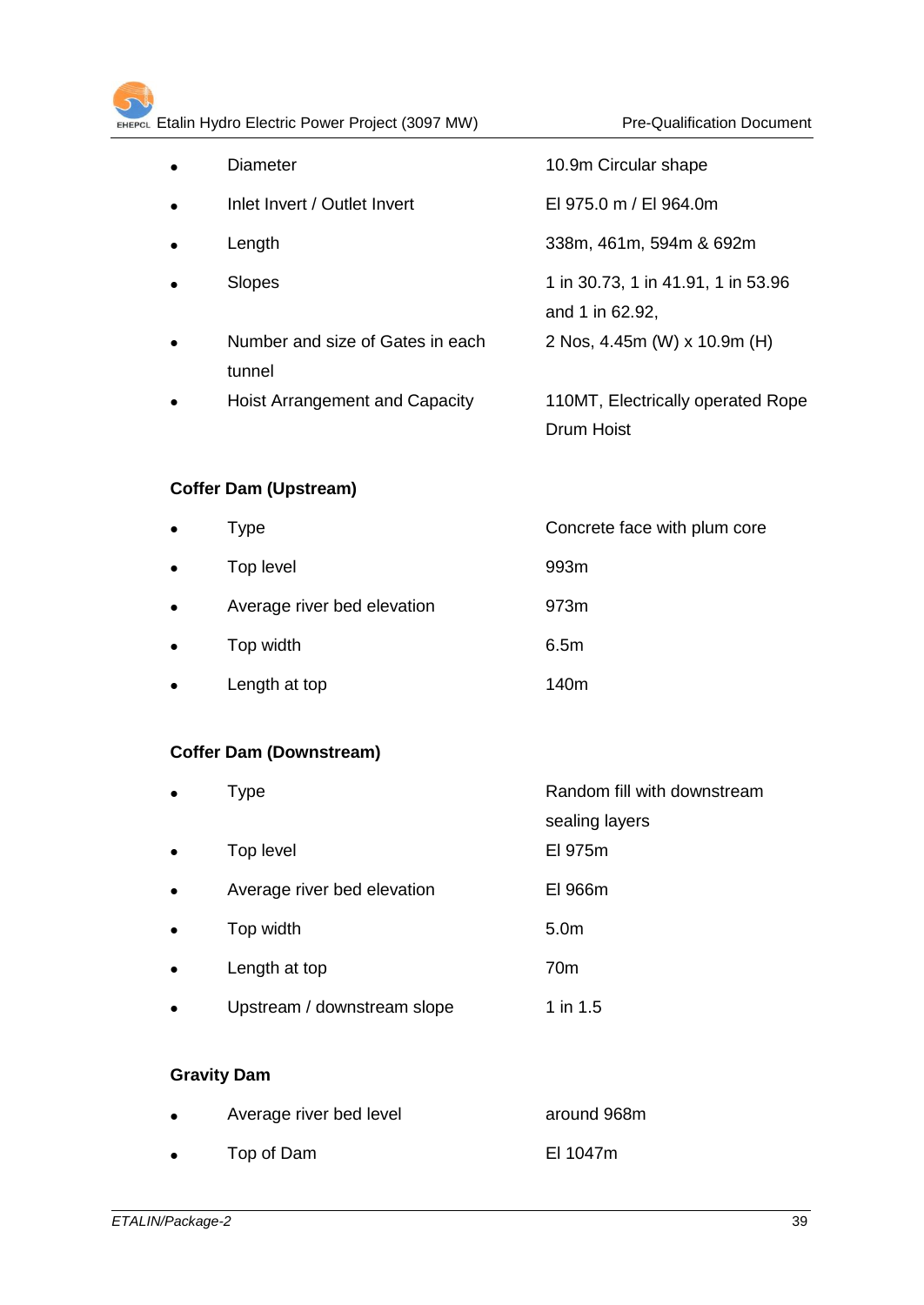| EHEPCL Etalin Hydro Electric Power Project (3097 MW) | <b>Pre-Qualification Document</b>              |
|------------------------------------------------------|------------------------------------------------|
| Length at top                                        | 213.7m                                         |
| Foundation level (Deepest)                           | El 945.5m                                      |
| Height above deepest foundation                      | 101.5m                                         |
| Number of Blocks                                     | 14                                             |
| <b>Lower Spillway</b>                                |                                                |
| Number                                               | $\overline{7}$                                 |
| Crest elevation                                      | EI 990m                                        |
| Gate Type and Size                                   | Radial gates; 6.1m (W) x 12.6m (H)             |
| Hoist Type and Capacity                              | Twin Hydraulic cylinders, 2x175 MT             |
| Stop Log Gates                                       | 1 No., 7 units, 6.1m (W) x 2.585m<br>(H)       |
| Hoist Type and Capacity                              | Gantry Crane, 35 MT                            |
| <b>Energy Dissipation Arrangement</b>                |                                                |
| <b>Type</b>                                          | <b>Trajectory Bucket</b>                       |
| <b>Bucket radius</b>                                 | 49.0 m                                         |
| Lip angle                                            | $30^\circ$                                     |
| <b>Bucket Invert level</b>                           | El. 973.0m                                     |
| <b>Auxiliary Spillways</b>                           |                                                |
| Number                                               | 2                                              |
| Crest elevation                                      | El 1041m                                       |
| Size (including free board of 200mm)                 | $5.0 \times 4.2m$                              |
| No. of Gates                                         | 3 (2 Service & 1 Emergency)                    |
|                                                      |                                                |
| <b>Hoist Type and Capacity</b>                       | <b>Gantry Crane operating Stoplog</b><br>units |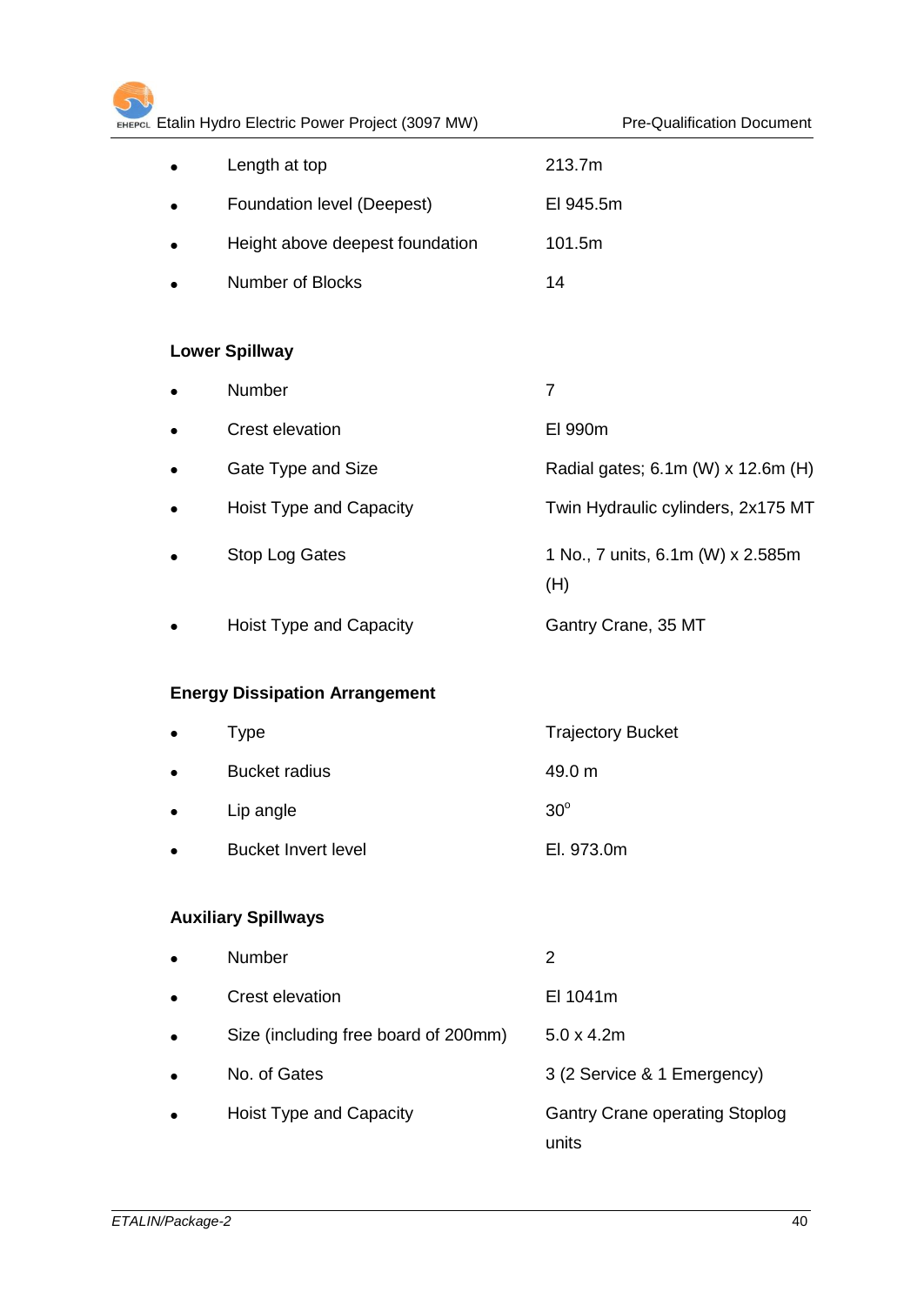# **Intake**

|   | <b>Number</b>                                    | $\overline{2}$                                                                    |
|---|--------------------------------------------------|-----------------------------------------------------------------------------------|
| ٠ | Invert elevation                                 | EI 1021m                                                                          |
|   | Gate opening size                                | $7.0 \times 7.5$                                                                  |
|   | Total width of trash rack arrangement            | 49m                                                                               |
|   | Length of trash rack arrangement                 | 16.24m                                                                            |
|   | Length of inlet tunnel (including<br>transition) | 41.1m                                                                             |
|   | <b>Number of Gates</b>                           | 2 – Service Gate<br>2 – Emergency Gate (Bulk Head)                                |
|   | <b>Hoist Arrangement and Capacity</b>            | Rope Drum Hoist, 45 MT for bulk<br>head Rope Drum Hoist, 80 MT for<br>Intake Gate |

# **Headrace Tunnel**

| <b>Number</b>                | 1                       |
|------------------------------|-------------------------|
| Diameter & Shape             | 11.3m Circular shape    |
| Length                       | 10722m                  |
| Slope                        | 1 in 227.16             |
| Design discharge             | 480.3 $m^3$ /s          |
| Velocity                     | 4.79m/s                 |
| Number of intermediate adits | 4                       |
| Length of intermediate Adits | 301, 740, 355 and 267 m |
|                              |                         |

# **Surge Shaft**

| $\bullet$ | Number and type | 1, Restricted orifice type |
|-----------|-----------------|----------------------------|
| $\bullet$ | Diameter        | 26.0m                      |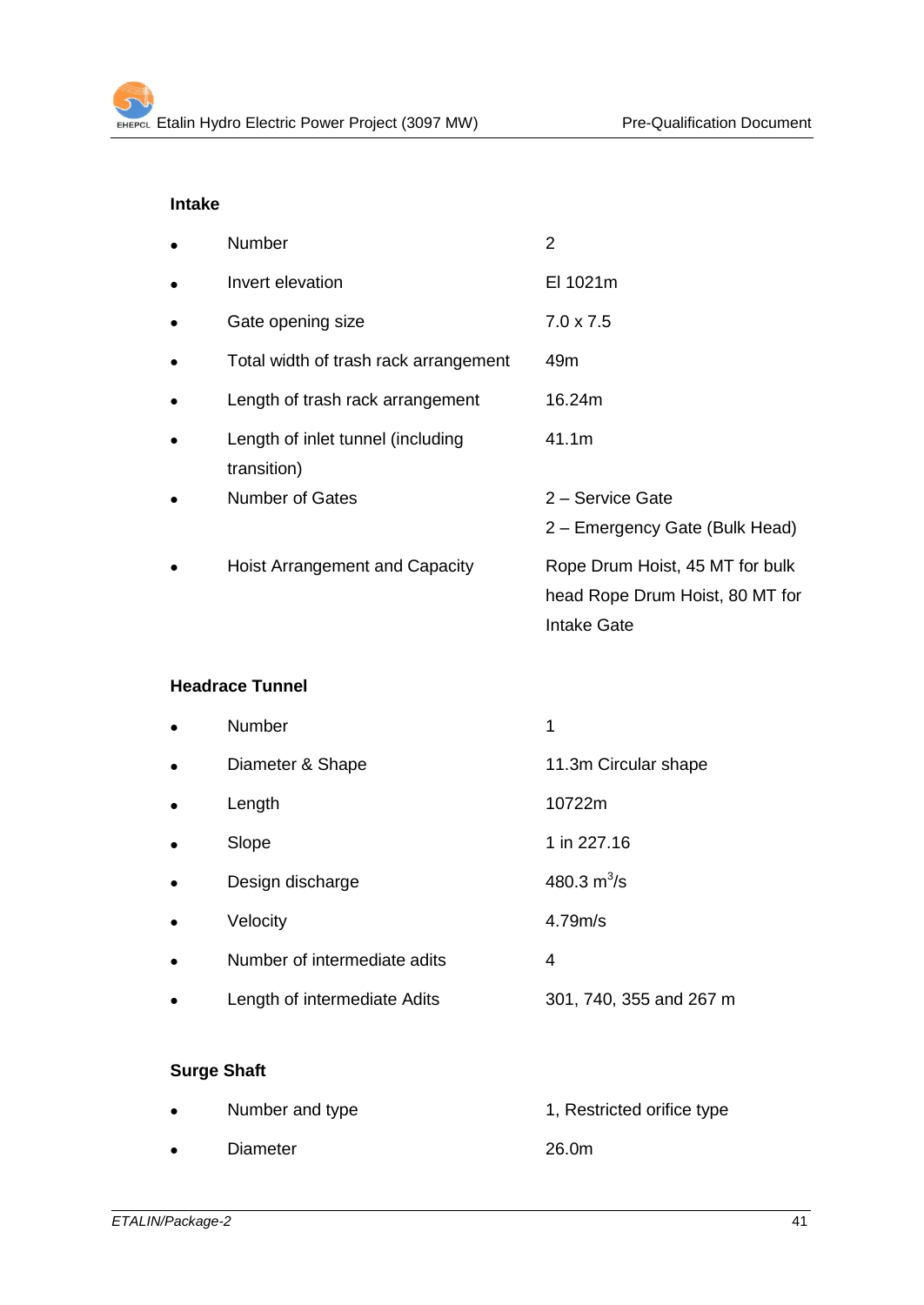| Orifice Dia                         | 5.5 <sub>m</sub> |
|-------------------------------------|------------------|
| Height                              | 132m             |
| HRT invert at Surge shaft           | EI 970.0m        |
| Top of Surge shaft                  | 1102m            |
| Maximum surge level                 | EI 1100.5m       |
| Minimum surge level                 | EI 990.9m        |
| Length of Surge shaft bottom tunnel | 51 m             |
| (including transitions)             |                  |

# **Pressure Shaft**

| $\bullet$ | <b>Number</b>      | 3                       |
|-----------|--------------------|-------------------------|
| $\bullet$ | Diameter           | 5.6m                    |
| $\bullet$ | Length             | 49.2, 26.6, 49.2m       |
| $\bullet$ | Design discharge   | 160.1 $m^3$ /s each     |
|           | <b>Steel Liner</b> | 28mm, ASTM 537 Class II |

# **Unit Pressure Shaft**

| $\bullet$ | Number                           | 6                                                             |
|-----------|----------------------------------|---------------------------------------------------------------|
| $\bullet$ | <b>Diameter</b>                  | 4.0m                                                          |
| $\bullet$ | Length                           | 512m each                                                     |
| $\bullet$ | Height of vertical drop          | 195 and 182m                                                  |
| $\bullet$ | Design discharge                 | $80.05 \text{ m}^3\text{/s}$                                  |
| $\bullet$ | <b>Steel Liner</b>               | 22 to 40mm, ASTM 537 Class II<br>40 to 44mm, ASTM 517 Grade F |
| $\bullet$ | Intermediate Adit level & length | El 775.0m; 313m                                               |

# **Butterfly Valve (BFV) Chamber**

|  | <b>Dimension</b> | 131m (L) x 10m (W) x 20m (H) |
|--|------------------|------------------------------|
|--|------------------|------------------------------|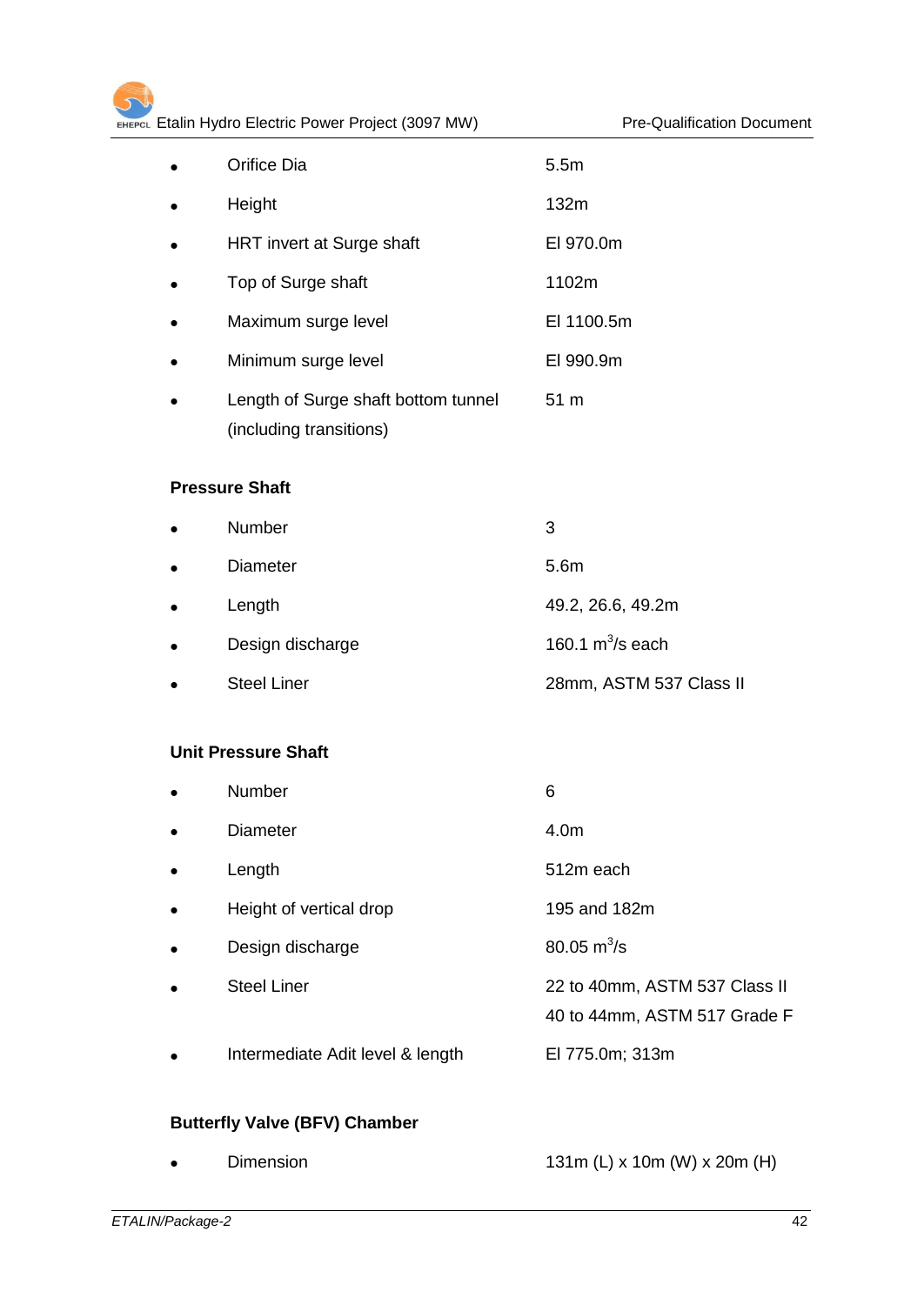| $\bullet$ | Number of BF Valves             | 6 Nos     |
|-----------|---------------------------------|-----------|
| $\bullet$ | <b>BFV</b> diameter             | 4.0m      |
| $\bullet$ | <b>BFV Centerline elevation</b> | EI 972.0m |
| $\bullet$ | Floor Invert elevation          | EI 968.0m |

# **Draft Tube**

| $\bullet$ | Invert level       | El 578.47m                         |
|-----------|--------------------|------------------------------------|
| $\bullet$ | Size (Start / End) | 1 No. $-$ 11.53m (W) x 3.04m (H) / |
|           |                    | 2 No. - 6.5m (W) $\times$ 5.5m (H) |
| $\bullet$ | Length             | 22.82m                             |
| $\bullet$ | Slope              | $1$ in $10$                        |

# **Draft Tube Tunnel**

| $\bullet$ | <b>Numbers</b>                | 6               |
|-----------|-------------------------------|-----------------|
| $\bullet$ | Size and type                 | D-Shape, 6.6m   |
| $\bullet$ | Length (including transition) | 99 <sub>m</sub> |
| $\bullet$ | Slope                         | 1 in 12         |

# **Downstream Surge Chamber**

|           | Dimension                             | 165 (L) x 13 (W) x 46 (H) |
|-----------|---------------------------------------|---------------------------|
| $\bullet$ | Invert level                          | EI 589.0m                 |
| $\bullet$ | Gate operation level                  | EI 621.0m                 |
| $\bullet$ | Maximum Surge level                   | EL 619.7m                 |
| $\bullet$ | Minimum Surge level                   | EL 597.4m                 |
|           | Draft Tube Gate - Number and Size     | $6, 6.2 \times 6.2m$      |
|           | <b>Hoist Arrangement and Capacity</b> | Rope Drum Hoist, 40 MT    |

# **Tailrace Tunnel**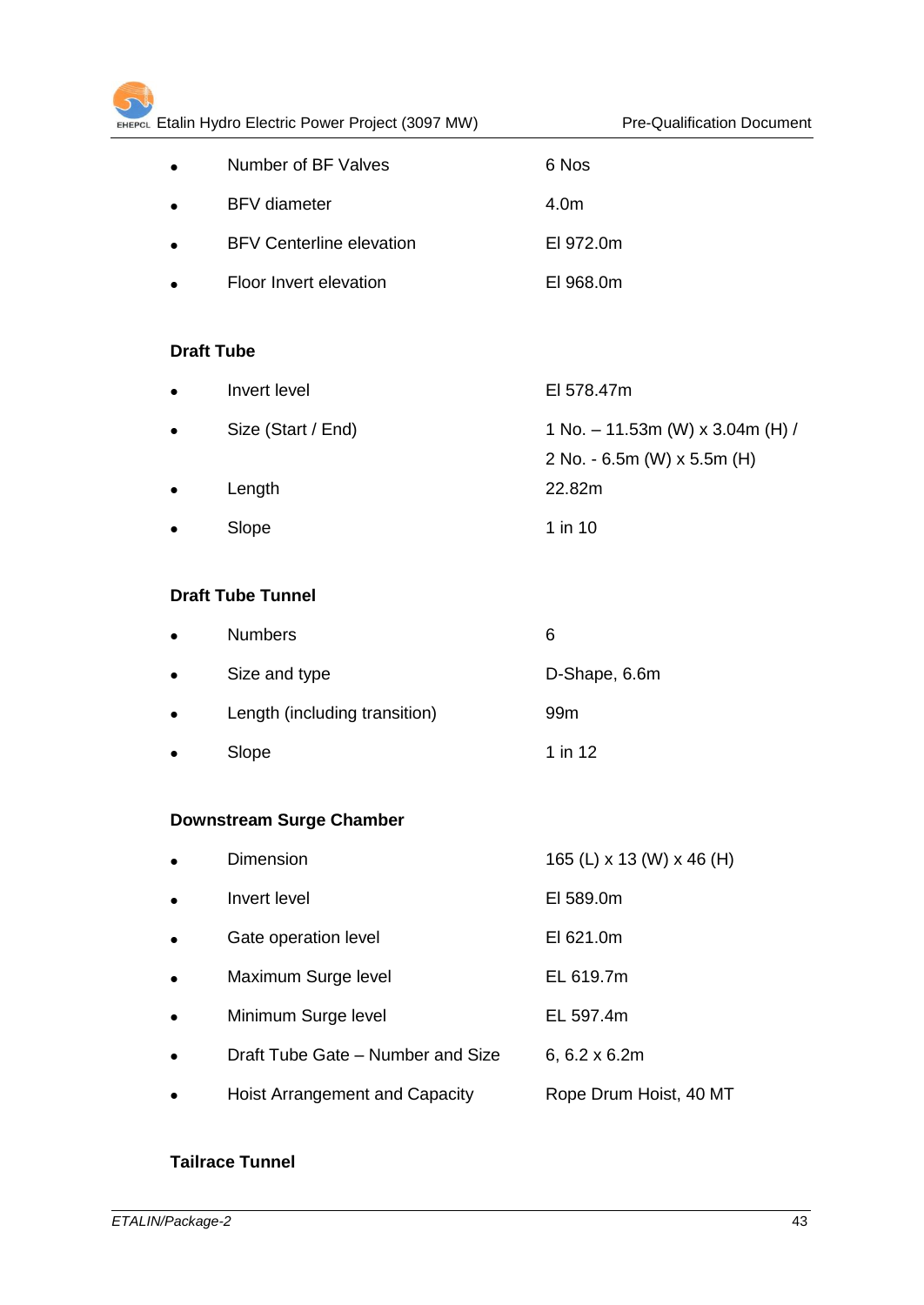# **Link TRT(s)**

| $\bullet$ | Number                             | 3/1                             |
|-----------|------------------------------------|---------------------------------|
| $\bullet$ | Diameter                           | 6.6m / 9.5m Modified Horse shoe |
| $\bullet$ | Length                             | 85m, 60m, 86m / 52m             |
| $\bullet$ | Invert at downstream surge chamber | EI 589.0m                       |

#### **Main TRT**

| $\bullet$ | <b>Number</b>                 |                           |
|-----------|-------------------------------|---------------------------|
| $\bullet$ | <b>Diameter</b>               | 11.3m circular shape      |
| $\bullet$ | Length (including transition) | 555 <sub>m</sub>          |
| $\bullet$ | Invert level (Start / End)    | EI 589.83 m / EI 595.18 m |
| $\bullet$ | Slope                         | 1 in 102                  |

# **TRT Downstream Transition**

| $\bullet$ | Size - Start / End | 11.3m D-shape /                  |
|-----------|--------------------|----------------------------------|
|           |                    | 11.3(w) $\times$ 8.0 (h) D-shape |
| $\bullet$ | Length             | 50 <sub>m</sub>                  |
| $\bullet$ | Bottom slope       | 1 in 8                           |

#### **TRT Outfall**

| $\bullet$ | Invert level             | EI 601.4m                                                                   |
|-----------|--------------------------|-----------------------------------------------------------------------------|
| $\bullet$ | Transition - size        | 1 No - 11.3(w) x 8.0 (h) D-shape to<br>$3$ No $-6.0(w)$ x 8.0 (h) Rectangle |
| $\bullet$ | Transition - length      | 9m                                                                          |
| $\bullet$ | Minimum TWL              | EI 603.0m                                                                   |
| $\bullet$ | Normal TWL               | EI 605.6m                                                                   |
| $\bullet$ | Maximum TWL              | EI 613.3m                                                                   |
| $\bullet$ | <b>TRT Outfall Gates</b> | 3 Nos, 6.0m (W) x 8.0m (H)                                                  |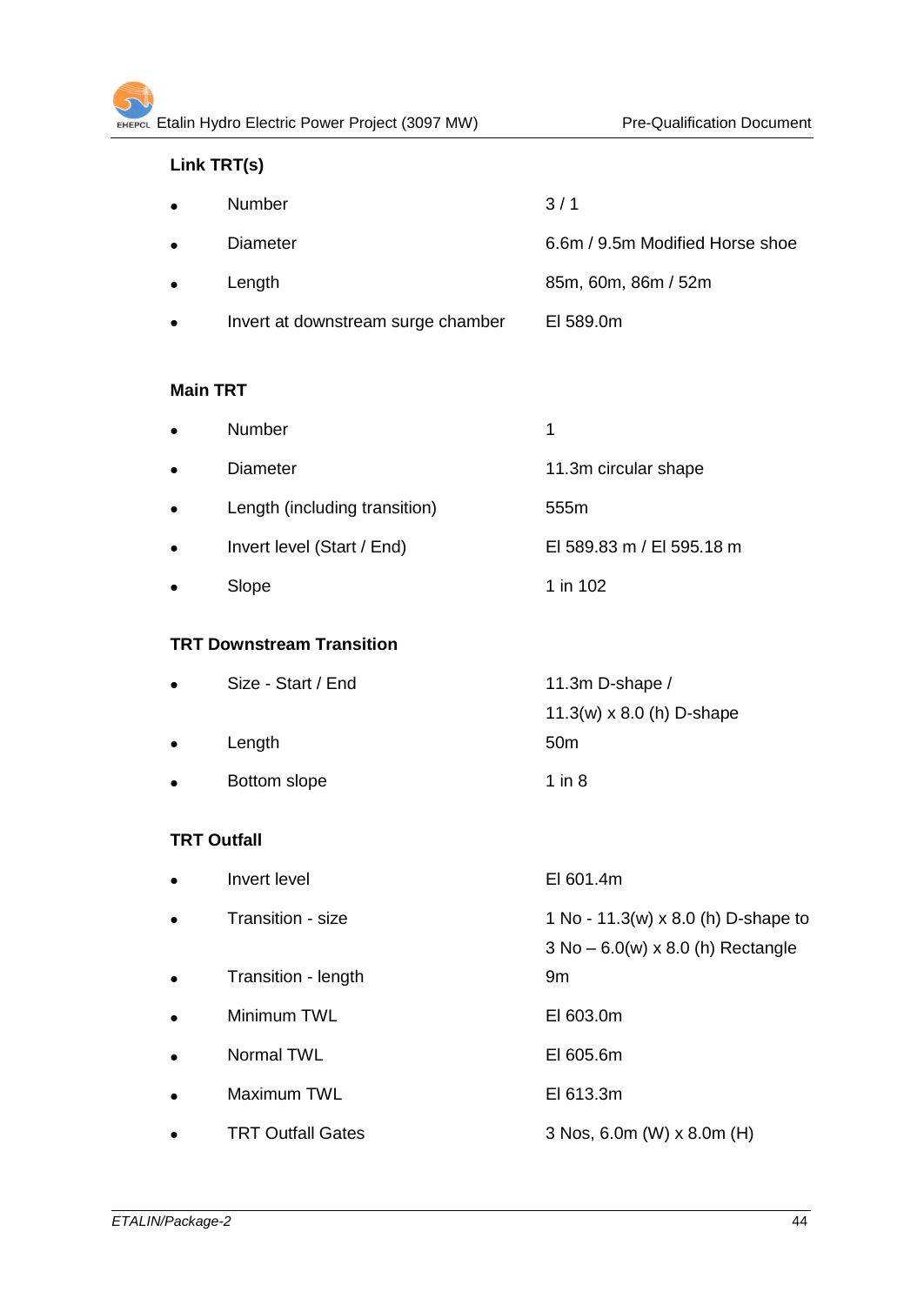|    |                  | EHEPCL Etalin Hydro Electric Power Project (3097 MW) | <b>Pre-Qualification Document</b> |
|----|------------------|------------------------------------------------------|-----------------------------------|
|    |                  | Gate Operating platform                              | El 615.0 m                        |
|    |                  | Hoist Arrangement and Capacity                       | Rope Drum Hoist, 45 MT            |
| В. |                  | Dam Complex & Water Conductor - Tangon Limb          |                                   |
|    | <b>Location</b>  |                                                      |                                   |
|    |                  | Coordinates                                          |                                   |
|    |                  | Dam Site<br>$\circ$                                  | 28°39'18"N, 96°00'07"E            |
|    |                  | Powerhouse<br>$\circ$                                | 28°36'40N, 95°51'51" E            |
|    |                  | <b>Hydrology</b>                                     |                                   |
|    | $\bullet$        | <b>Catchment Area</b>                                | 2573 sq km                        |
|    |                  | Design Flood (PMF)                                   | 10,218 $m^3/s$                    |
|    |                  | <b>River Diversion Flood</b>                         | 3,670 $m^3/s$                     |
|    |                  | Glacial Lake Induced Flood (GLOF)                    | 2143 $m^3/s$                      |
|    |                  | Ecological release                                   | 19.52 $m^3$ /s                    |
|    | <b>Reservoir</b> |                                                      |                                   |
|    |                  | Full Reservoir Level (FRL)                           | El 1050m                          |
|    |                  | Minimum Draw Down Level (MDDL)                       | El 1040m                          |
|    |                  | <b>Gross Storage at FRL</b>                          | 6.15 MCM                          |
|    |                  | Gross Storage at MDDL                                | 3.21 MCM                          |
|    |                  | Live Storage                                         | 2.94 MCM                          |
|    |                  | Submergence Area                                     | 36.12 Ha                          |
|    |                  | <b>Diversion Tunnel</b>                              |                                   |
|    |                  |                                                      |                                   |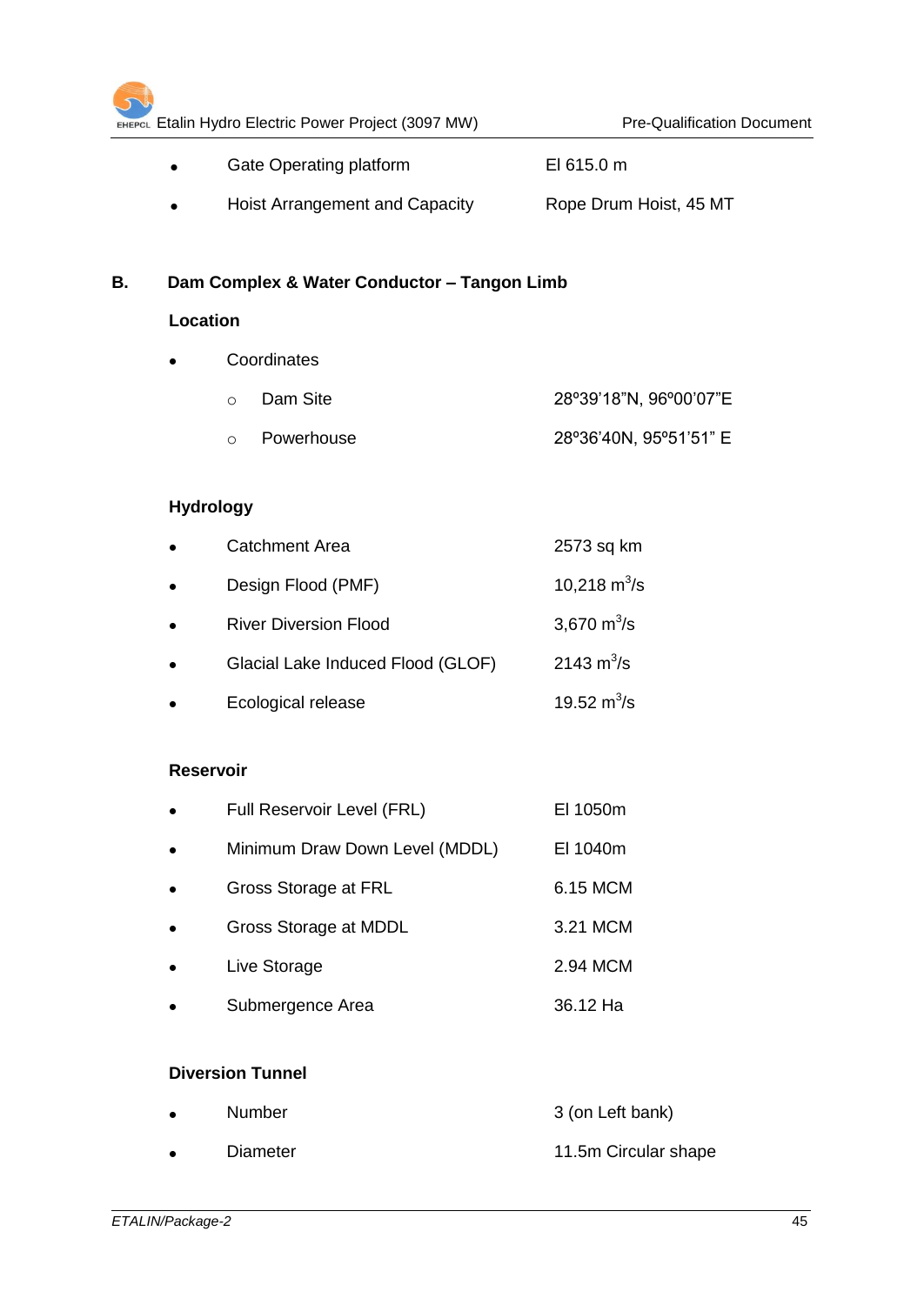| Etalin Hydro Electric Power Project (3097 MW)<br><b>Pre-Qualification Document</b><br>EHEPCL |           |                                         |                                    |
|----------------------------------------------------------------------------------------------|-----------|-----------------------------------------|------------------------------------|
|                                                                                              | $\bullet$ | Inlet Invert / Outlet Invert            | EI 1010.0 m / EI 1002.0m           |
|                                                                                              | $\bullet$ | Length                                  | 368m, 490m and 631m                |
|                                                                                              | $\bullet$ | Slopes                                  | 1 in 46.05, 1 in 61.27, 1 in 78.87 |
|                                                                                              | $\bullet$ | Number and size of Gates in each tunnel | 2 nos, 5.0m (W) x 11.5m (H)        |
|                                                                                              | $\bullet$ | Hoist Arrangement and Capacity          | 90 MT, Electrically operated Rope  |
|                                                                                              |           |                                         | <b>Drum Hoist</b>                  |

# **Coffer Dam (Upstream)**

| $\bullet$ | Type                        | Concrete face with plum core |
|-----------|-----------------------------|------------------------------|
| $\bullet$ | Top level                   | EI 1028.5m                   |
| $\bullet$ | Average river bed elevation | EI 1006m                     |
| $\bullet$ | Top width                   | 6.5m                         |
| $\bullet$ | Length at top               | 93 <sub>m</sub>              |
| $\bullet$ | Upstream / downstream slope | Vertical; 1 in 0.9 Stepped   |

# **Coffer Dam (Downstream)**

| $\bullet$ | Type                        | Random fill with downstream |
|-----------|-----------------------------|-----------------------------|
|           |                             | sealing layers              |
| $\bullet$ | Top level                   | EI 1010m                    |
| $\bullet$ | Average river bed elevation | EI 1001m                    |
| $\bullet$ | Top width                   | 5.0 <sub>m</sub>            |
| $\bullet$ | Length at top               | 75m                         |
| $\bullet$ | Upstream / downstream slope | 1 in 1.5                    |

# **Gravity Dam**

| $\bullet$ | Average river bed level | EI 1003m |
|-----------|-------------------------|----------|
| $\bullet$ | Top of dam              | EI 1052m |
| $\bullet$ | Length at top           | 184.1m   |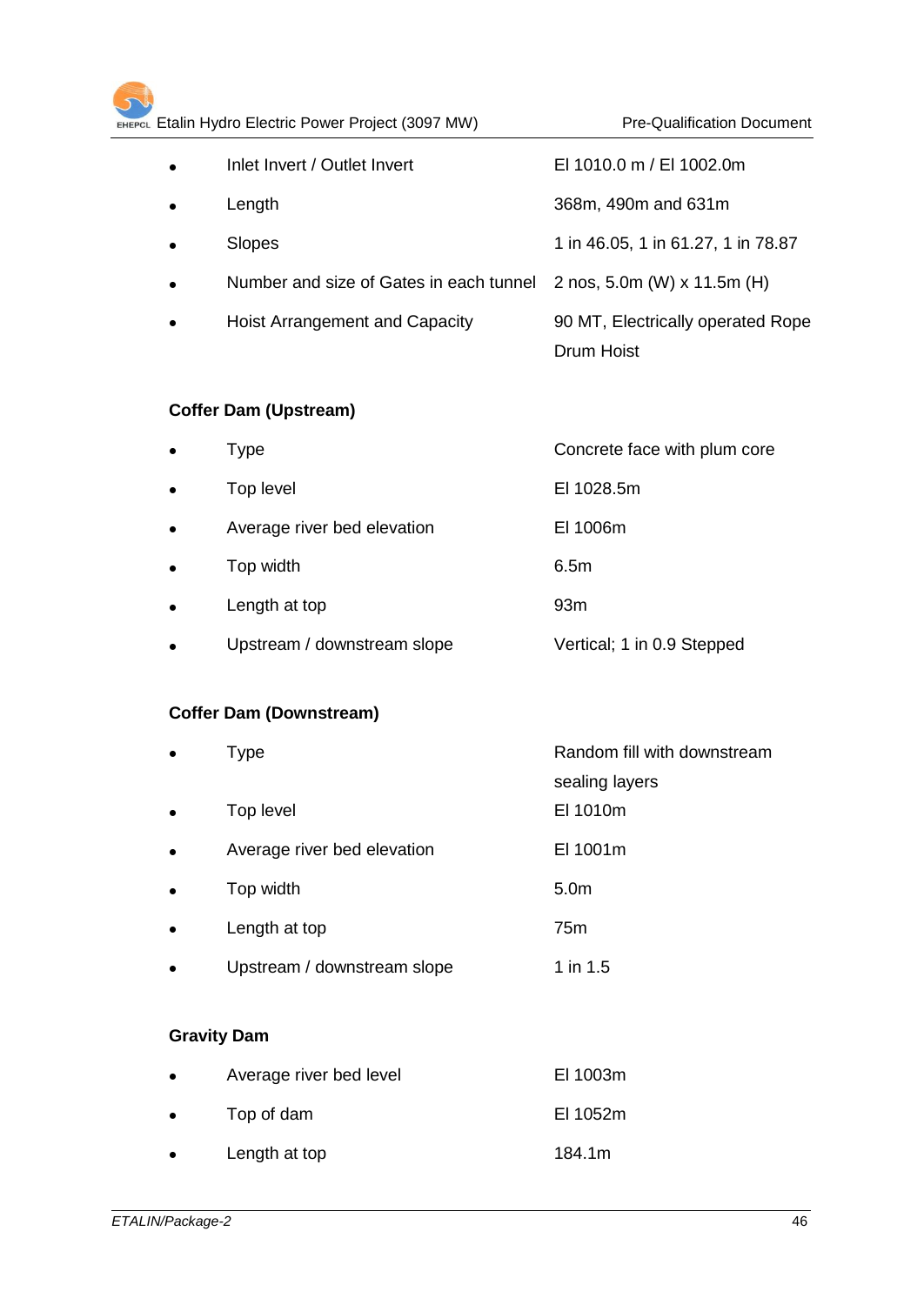|           | Foundation level (Deepest)      | EI 972m                                 |
|-----------|---------------------------------|-----------------------------------------|
| $\bullet$ | Height above deepest foundation | 80 <sub>m</sub>                         |
|           | Number of blocks                | 12                                      |
|           | <b>Lower Spillway</b>           |                                         |
|           | Number                          | 6                                       |
|           | Crest elevation                 | EI 1018m                                |
|           | Gate Type and Size              | Radial gates; 7.9m (W) x 13.37m<br>(H)  |
|           | Hoist Type and Capacity         | Twin Hydraulic cylinders,<br>2 x 150 MT |
|           | <b>Stop Log Gates</b>           | 1 No., 8 units, 7.9m (W) x 2.44m<br>(H) |
|           | Hoist Type and Capacity         | Gantry Crane, 35 MT                     |

# **Auxiliary Spillway**

| $\bullet$ | <b>Number</b>                        |                                                |
|-----------|--------------------------------------|------------------------------------------------|
| $\bullet$ | Crest elevation                      | EI 1046m                                       |
| $\bullet$ | Size (including free board of 200mm) | $5.0 \times 4.2m$                              |
| $\bullet$ | Hoist Type and Capacity              | <b>Gantry Crane operating Stoplog</b><br>units |

# **Energy Dissipation Arrangement**

| $\bullet$ | <b>Type</b>                | <b>Trajectory Bucket</b> |
|-----------|----------------------------|--------------------------|
| $\bullet$ | <b>Bucket radius</b>       | 30.0 m                   |
| $\bullet$ | Lip angle                  | $30^\circ$               |
| $\bullet$ | <b>Bucket Invert level</b> | EL 1001.5 m              |

#### **Intake**

| $\bullet$ | <b>Number</b> |  |
|-----------|---------------|--|
|           |               |  |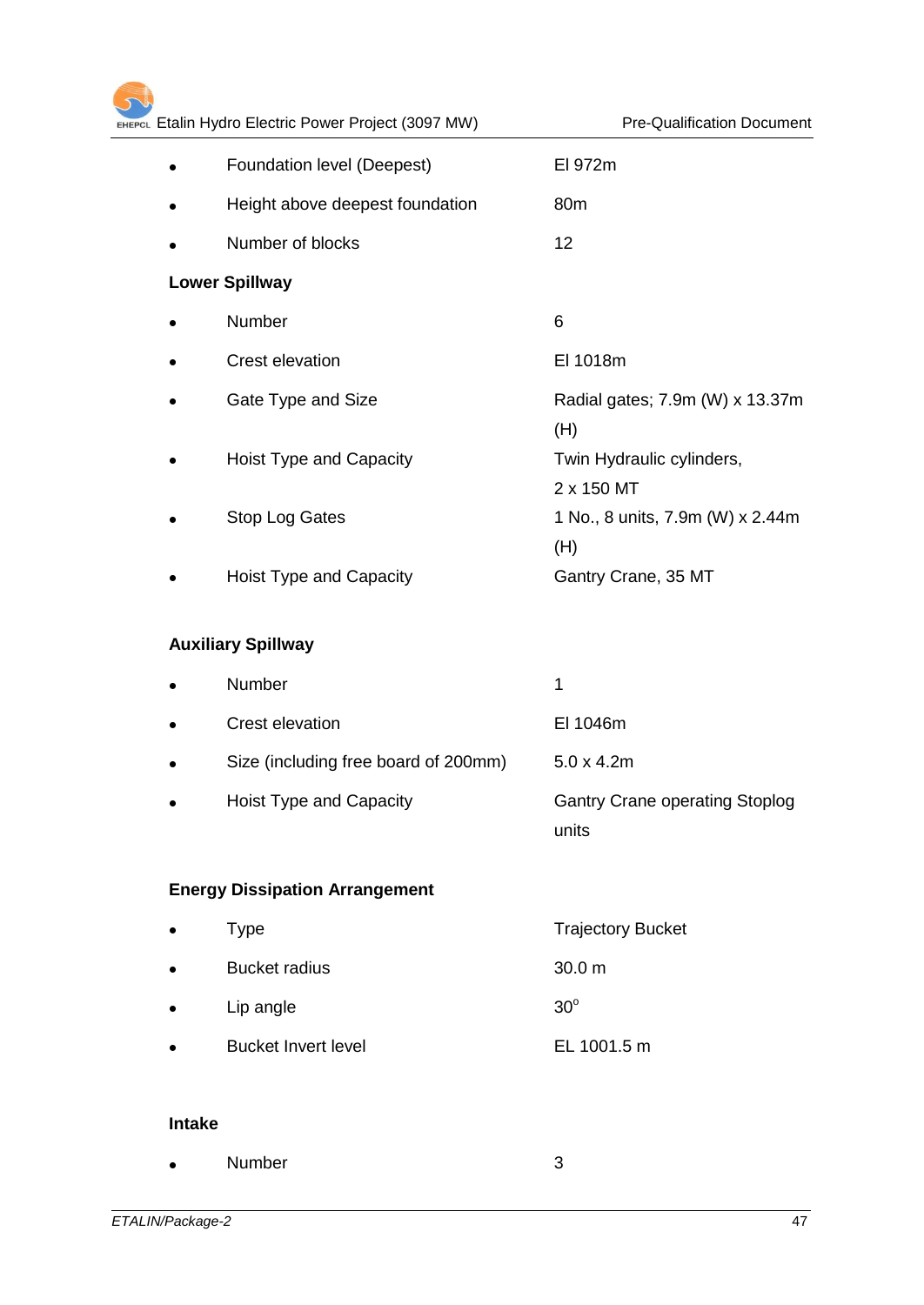| $\bullet$ | Invert elevation                      | EI 1027.5m                  |
|-----------|---------------------------------------|-----------------------------|
| $\bullet$ | Gate opening size                     | 6.0 (w) $\times$ 5.75 (H)   |
| $\bullet$ | Total width of trash rack arrangement | 74.0m                       |
| $\bullet$ | Diameter of Inlet tunnel              | 6.0m Modified horse shoe    |
| $\bullet$ | Length of inlet tunnel                | 925m, 851m & 777m           |
| $\bullet$ | <b>Number of Gates</b>                | 3 - Service Gate            |
|           |                                       | 3 - Emergency Gate          |
| $\bullet$ | Hoist Arrangement and Capacity        | Rope Drum Hoist, 30 MT for  |
|           |                                       | Emergency Gate; Rope Drum   |
|           |                                       | Hoist 55 MT for Intake Gate |

# **Desilting Basin**

| Number and Type                                      | 3, Underground Duffore type                            |
|------------------------------------------------------|--------------------------------------------------------|
| <b>Size</b>                                          | 18.5m (W) x 26.5m (H)                                  |
| Length                                               | 350m                                                   |
| Particle size removal                                | 0.2 <sub>mm</sub>                                      |
| Design discharge per basin                           | 128.08 $m^3$ /s                                        |
| Outlet gate, Number and size                         | 3 Nos, 4.5m (W) x 5.5m (H)                             |
| Hoist arrangement and capacity                       | Rope Drum Hoist, 45 MT                                 |
| Design discharge per flushing duct                   | 21.34 $m^3/s$                                          |
| Flushing duct size (upto SFT Gate<br>chamber)        | 3 Nos - 2.0m (W) x 2.7m (H)                            |
| Flushing duct size (SFT Gate chamber<br>to Main SFT) | 3 Nos - 2.0m (W) x 3.55m (H)                           |
| Silt Flushing Tunnel (SFT) size                      | 5.0m (W) $x$ 5.7m (H)                                  |
| Length of flushing tunnel                            | 515m                                                   |
| Outlet level of flushing tunnel                      | EI 999.55m                                             |
| Flushing Duct Gate, Number & Size                    | 6 Nos, 2.0m (W) X 2.7m (H) (2<br>Gates in Each Tunnel) |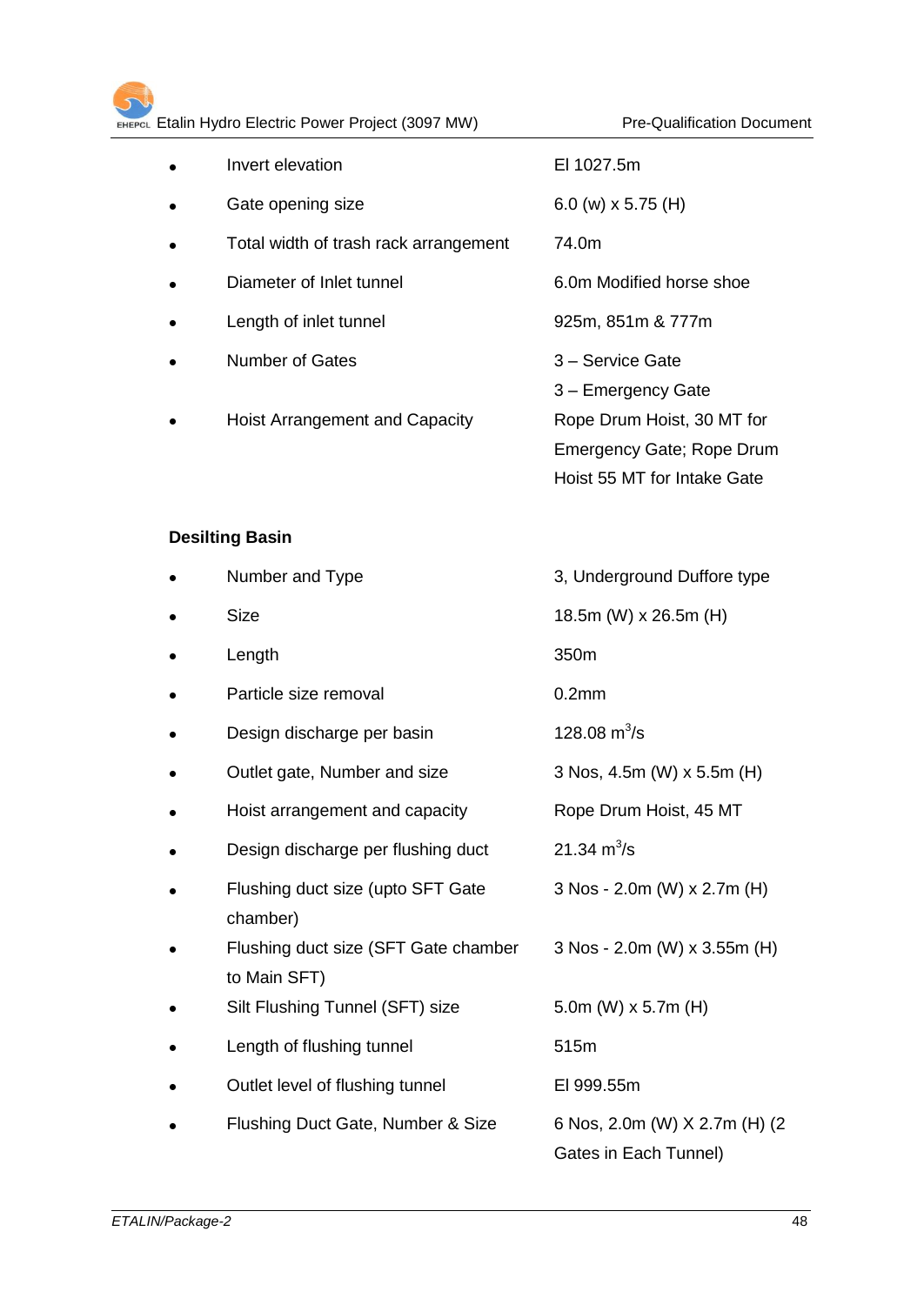| Gate Hoist arrangement and capacity | Hydraulic Hoist, 190 MT   |
|-------------------------------------|---------------------------|
| <b>Headrace Tunnel</b>              |                           |
| Number                              | 1                         |
| Diameter & Shape                    | 9.7m Circular shape       |
| Length                              | 13045m                    |
| Slope                               | 1 in 235.13               |
| Design discharge                    | 320.2 $m^3/s$             |
| Velocity                            | 4.34 <sub>m/s</sub>       |
| Number of intermediate adits        | 5                         |
| Length of Adits                     | 555, 370, 530, 417 & 366m |

# **Surge Shaft**

| Number and type                                                | 1, Restricted orifice type |
|----------------------------------------------------------------|----------------------------|
| <b>Diameter</b>                                                | 21.0m                      |
| Orifice diameter                                               | 4.25m                      |
| Height                                                         | 137m                       |
| HRT invert at Surge shaft                                      | EI 970.0m                  |
| Top of Surge shaft                                             | EI 1107.0m                 |
| Maximum surge level                                            | EI 1104.9m                 |
| Minimum surge level                                            | EI 984.0m                  |
| Length of Surge shaft bottom tunnel<br>(including transitions) | 46 m                       |

# **Pressure Shaft**

| $\bullet$ | <b>Number</b> | ◠                |
|-----------|---------------|------------------|
| $\bullet$ | Diameter      | 5.6 <sub>m</sub> |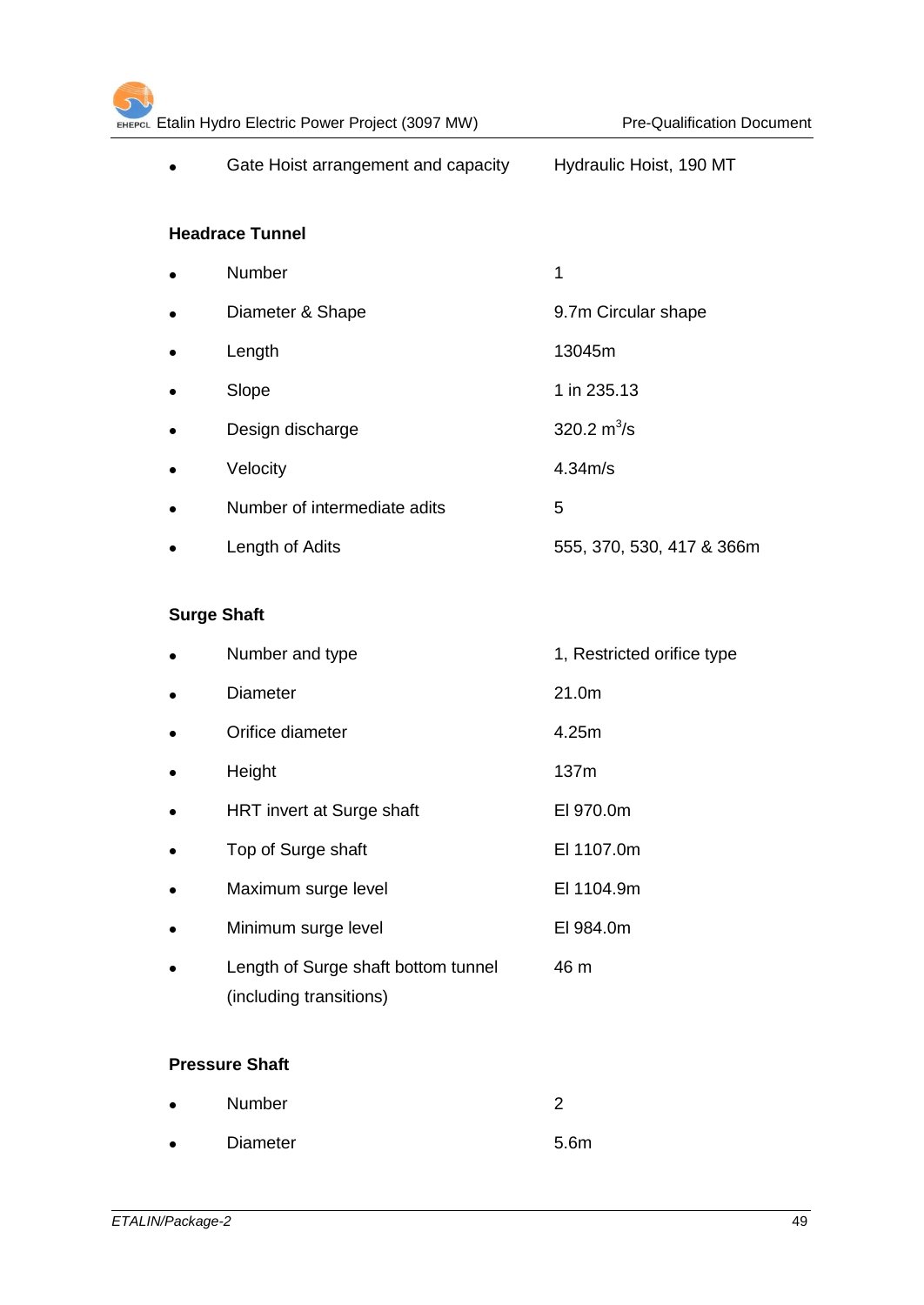| $\bullet$ | Length             | 46m and 46m             |
|-----------|--------------------|-------------------------|
| $\bullet$ | Design discharge   | 160.1 $m^3$ /s each     |
| $\bullet$ | <b>Steel Liner</b> | 28mm, ASTM 537 Class II |

# **Unit Pressure Shaft**

| $\bullet$ | <b>Number</b>                     | 4                             |
|-----------|-----------------------------------|-------------------------------|
| $\bullet$ | <b>Diameter</b>                   | 4.0m                          |
| $\bullet$ | Length                            | 512m each                     |
| $\bullet$ | Height of vertical drop           | 377m                          |
| $\bullet$ | Design discharge                  | $80.05 \text{ m}^3\text{/s}$  |
| $\bullet$ | <b>Steel Liner</b>                | 25 to 40mm, ASTM 537 Class II |
|           |                                   | 40 to 46mm, ASTM 517 Grade F  |
| $\bullet$ | Intermediate Adit (Level, Length) | El 775m, 422m                 |

# **Butterfly Valve (BFV) Chamber**

| $\bullet$ | Dimension                       | 85.6 (L) x 10 (W) x 20 (H) |
|-----------|---------------------------------|----------------------------|
| $\bullet$ | No. of BF Valves                | 4 Nos                      |
| $\bullet$ | <b>BFV</b> diameter             | 4.0m                       |
| $\bullet$ | <b>BFV Centerline elevation</b> | EI 972.0m                  |
| $\bullet$ | Floor Invert elevation          | EI 968.0m                  |
|           |                                 |                            |

# **Downstream Surge Chamber**

| $\bullet$ | Dimension                     | $110(L)$ x 13 (W) x 46 (H) |
|-----------|-------------------------------|----------------------------|
| $\bullet$ | Invert level                  | EI 589.0m                  |
| $\bullet$ | Gate operation platform level | EI 621.0m                  |
| $\bullet$ | Maximum Surge level           | EL 619.6m                  |
| $\bullet$ | Minimum Surge level           | EL 597.6m                  |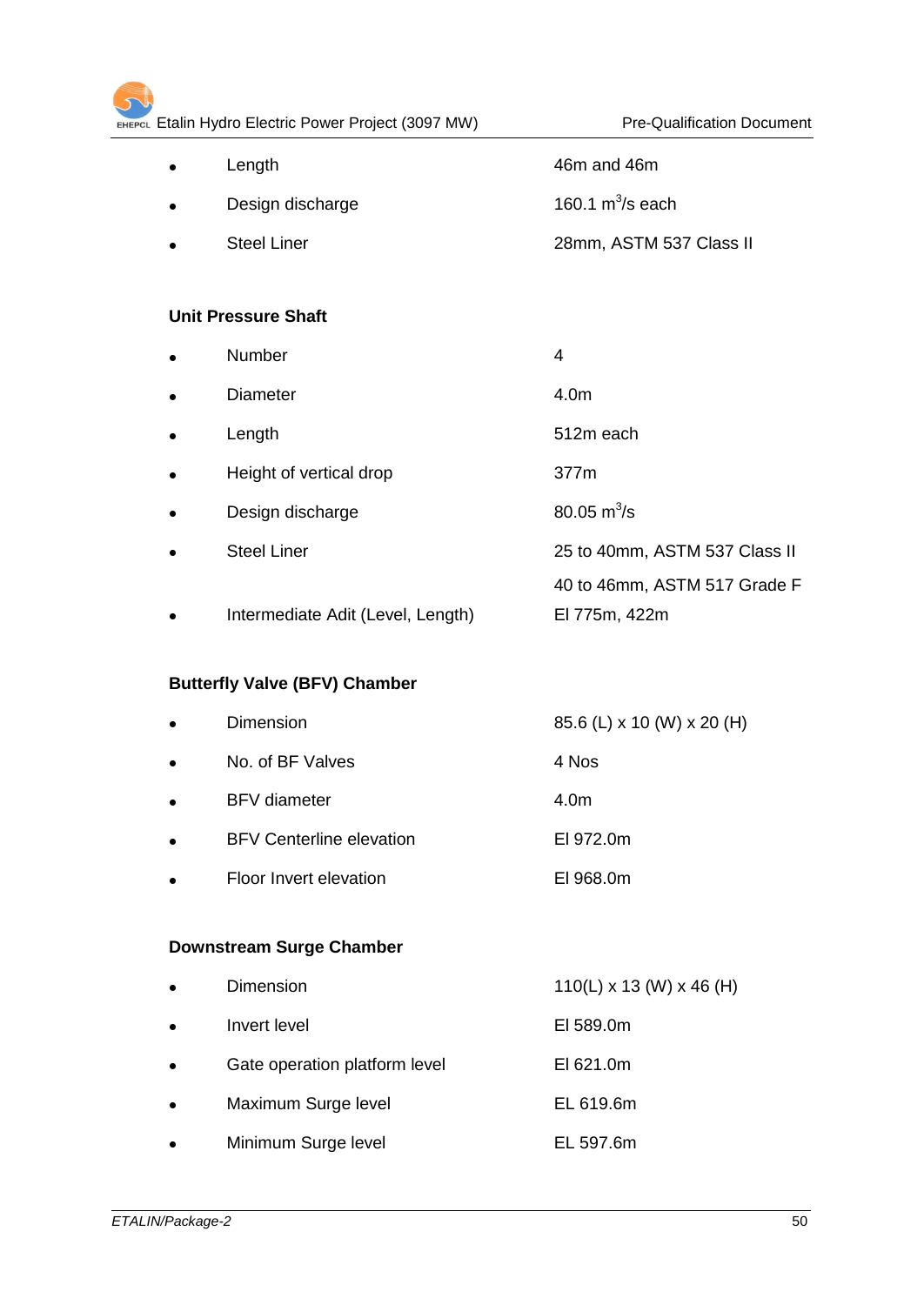|           | Link TRT(s)                        |                                           |
|-----------|------------------------------------|-------------------------------------------|
| $\bullet$ | Number                             | $\overline{2}$                            |
|           | <b>Diameter</b>                    | 6.7m Modified Horse shoe                  |
| $\bullet$ | Length                             | 81m and 99m                               |
| $\bullet$ | Invert at downstream surge chamber | EI 589.0m                                 |
|           | <b>Main TRT</b>                    |                                           |
| $\bullet$ | Number                             | 1                                         |
|           | <b>Diameter</b>                    | 9.5m circular shape                       |
|           | Length (including transitions)     | 544m                                      |
|           | Invert level (Start / End)         | EI 589.83 m / EI 595.18 m                 |
|           | Slope                              | 1 in 99.45                                |
|           | <b>TRT Downstream Transition</b>   |                                           |
|           | Size - Start / End                 | 9.5 m D-shape /                           |
|           |                                    | $9.5(w) \times 8.0$ (h) D-shape           |
|           | Length                             | 50 <sub>m</sub>                           |
|           | Bottom slope                       | $1$ in $8$                                |
|           | <b>TRT Outfall</b>                 |                                           |
| $\bullet$ | Invert at Outfall gate             | EI 601.4m                                 |
|           | Transition - size                  | 1 No – $9.5(W) \times 8.0$ (H) D-shape to |
|           |                                    | 2 No - 6.0(W) x 8.0 (H) Rectangle         |
|           | Transition - length                | 9m                                        |

• Draft Tube Gate – Number and Size 4 Nos, 6.2m x 6.2m

Hoist Arrangement and Capacity Rope Drum Hoist, 40T

# EHEPCL Etalin Hydro Electric Power Project (3097 MW) Pre-Qualification Document

5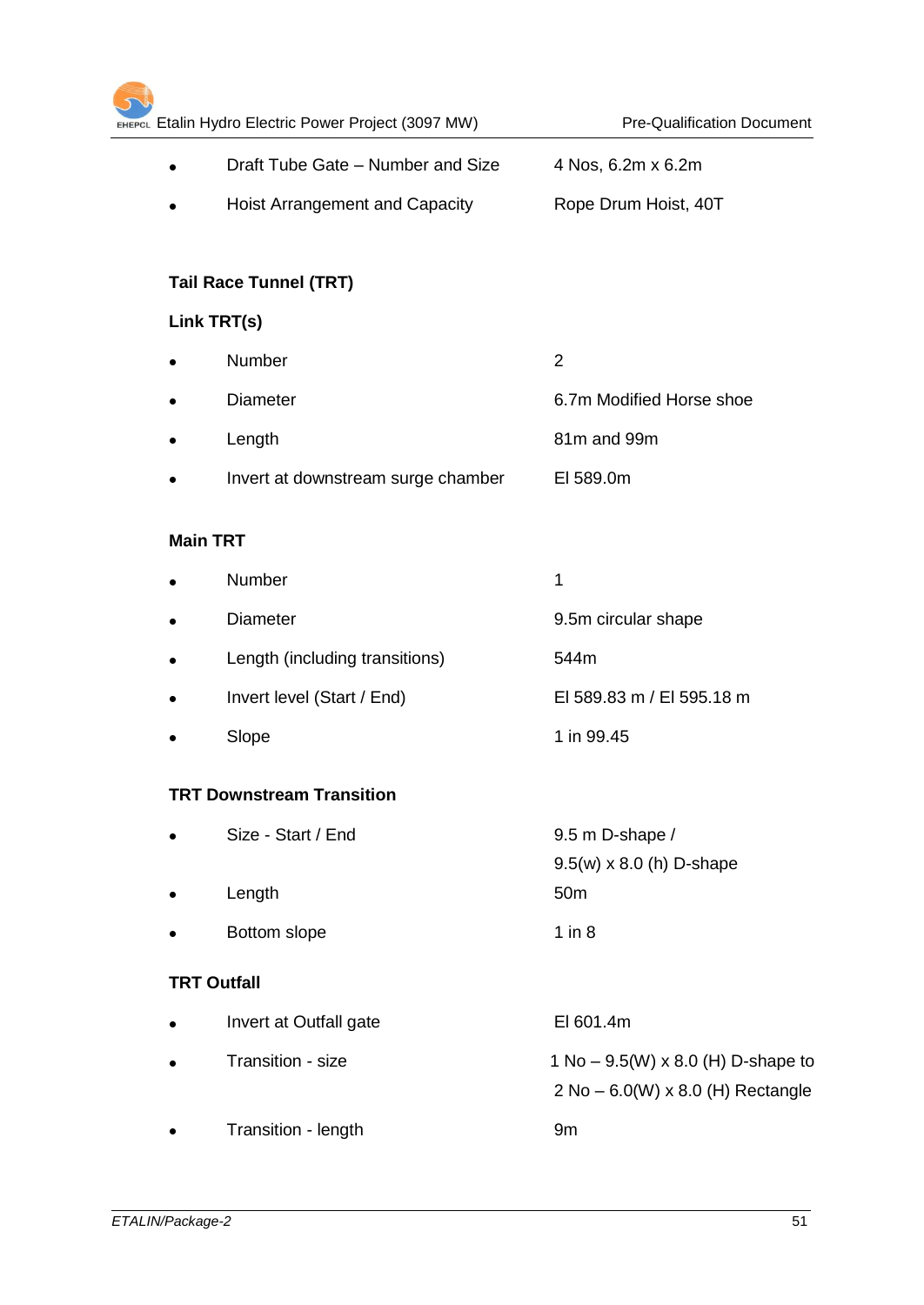| $\bullet$ | Minimum TWL                    | EI 603.0m                  |
|-----------|--------------------------------|----------------------------|
| $\bullet$ | Normal TWL                     | EI 605.6m                  |
| $\bullet$ | Maximum TWL                    | EI 613.3m                  |
| $\bullet$ | <b>Gate Operating Platform</b> | EI 615.0m                  |
|           | <b>TRT Outfall Gates</b>       | 2 Nos, 6.0m (W) x 8.0m (H) |
|           | Hoist Arrangement and Capacity | Rope Drum Hoist, 45 MT     |

# **C. Powerhouse Complex**

# **Underground Powerhouse**

| <b>Dimensions</b>            | 352(L) x 23.5(W) x 59.73 (H) |                    |
|------------------------------|------------------------------|--------------------|
| <b>Installed Capacity</b>    | 3070 MW                      |                    |
|                              | Dri Limb                     | <b>Tangon Limb</b> |
| Number of Units              | 6 x 307 MW                   | 4 x 307 MW         |
| Turbine centerline elevation | EI 595.0m                    | EI 595.0m          |
| Maximum gross head           | 447.0m                       | 442.0m             |
| Maximum net head             | 446.9m                       | 441.9m             |
| Minimum net head             | 413.40m                      | 415.90m            |
| <b>Rated Net Head</b>        | 420.00m                      | 420.00m            |
| Service bay level            | EI 610.0m                    | EI 610.0m          |

# **Main Access Tunnel (MAT)**

| $\bullet$ | Size and type              | D-Shape, $8.0m$ (W) $\times$ $8.0m$ (H) |
|-----------|----------------------------|-----------------------------------------|
| $\bullet$ | Length (Dri / Tangon Limb) | 474m / 779m                             |

# **Transformer Hall**

| $\bullet$ | Dimension | 349.6m (L) x 16.5m (w) x 24.8m |
|-----------|-----------|--------------------------------|
|           |           | (H)                            |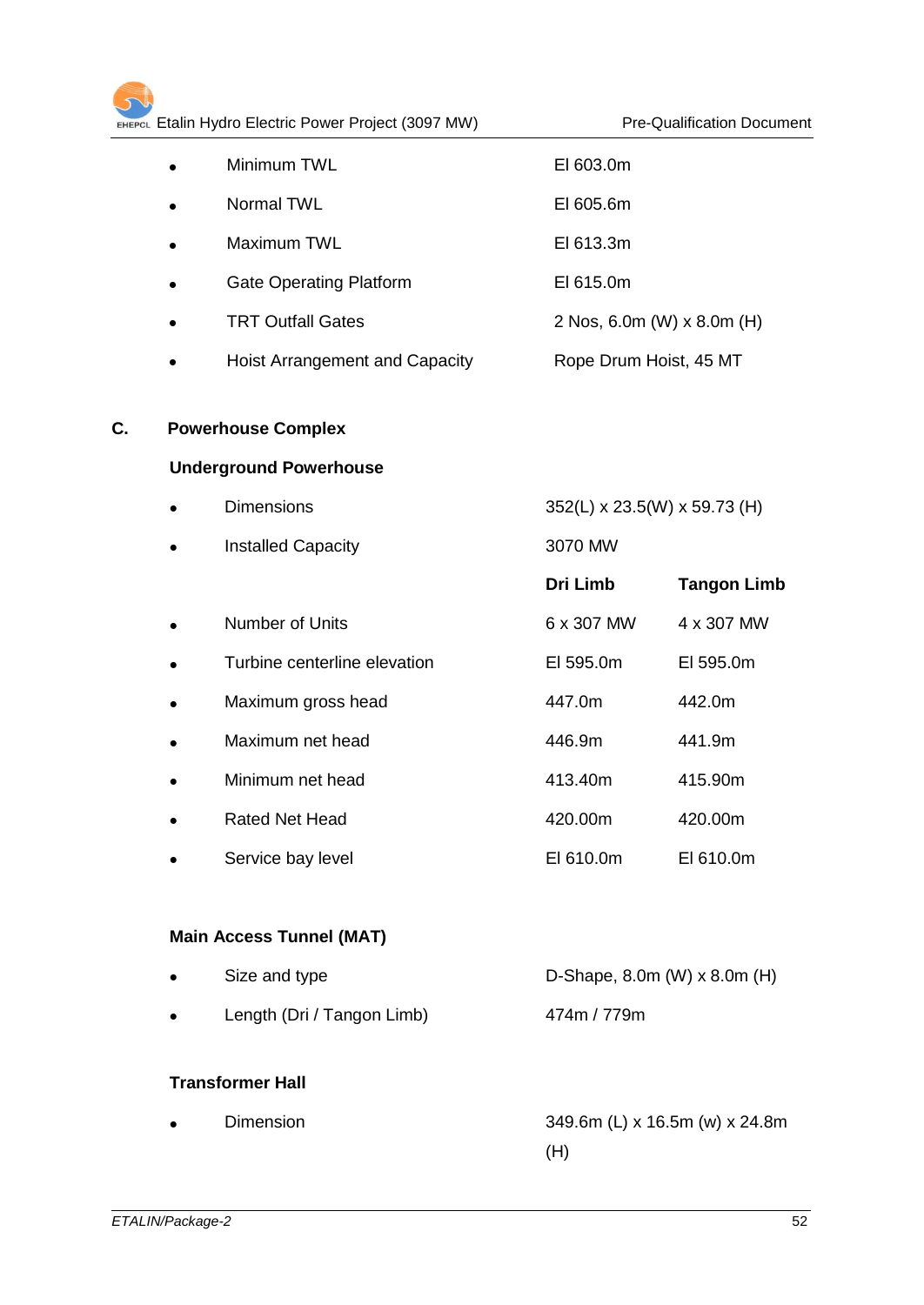| EHEPCL Etalin Hydro Electric Power Project (3097 MW) |                                | <b>Pre-Qualification Document</b> |
|------------------------------------------------------|--------------------------------|-----------------------------------|
|                                                      | <b>Transformer floor level</b> | EI 610.0m                         |
|                                                      | GIS floor level                | EI 622.0m                         |
|                                                      | <b>Draft Tube Tunnel</b>       |                                   |
| $\bullet$                                            | <b>Diameter</b>                | 6.2m, D-shape                     |
|                                                      | Length                         | 98.5m                             |
| <b>Turbine</b>                                       |                                |                                   |
| $\bullet$                                            | Numbers & Type                 | 10 Nos, Vertical Axis Francis     |
| $\bullet$                                            | <b>Rated Turbine Output</b>    | 311.68 MW                         |
|                                                      | Rated head                     | 420.0m                            |
|                                                      | Speed                          | 250 rpm                           |
|                                                      | Rate discharge                 | 80.05 $m^3$ /s                    |
|                                                      | <b>Generator</b>               |                                   |
|                                                      | Number & Type                  | 10 Nos, Semi Umbrella Type        |
|                                                      | Output                         | 341.11 MVA                        |
|                                                      | Nominal speed                  | 250 rpm                           |
|                                                      | Voltage/Frequency              | 17.5 kV, 50 Hz                    |
|                                                      | Power factor                   | 0.9                               |
|                                                      | <b>Transformer</b>             |                                   |
|                                                      | <b>Type</b>                    | <b>ODWF</b>                       |
|                                                      | Rating                         | 17.5 kV, 400/√3 kV, 125 MVA       |
|                                                      | Phase                          | Single                            |
|                                                      | <b>Switchyard</b>              |                                   |
|                                                      | Type                           | Gas Insulated Switchyard (GIS)    |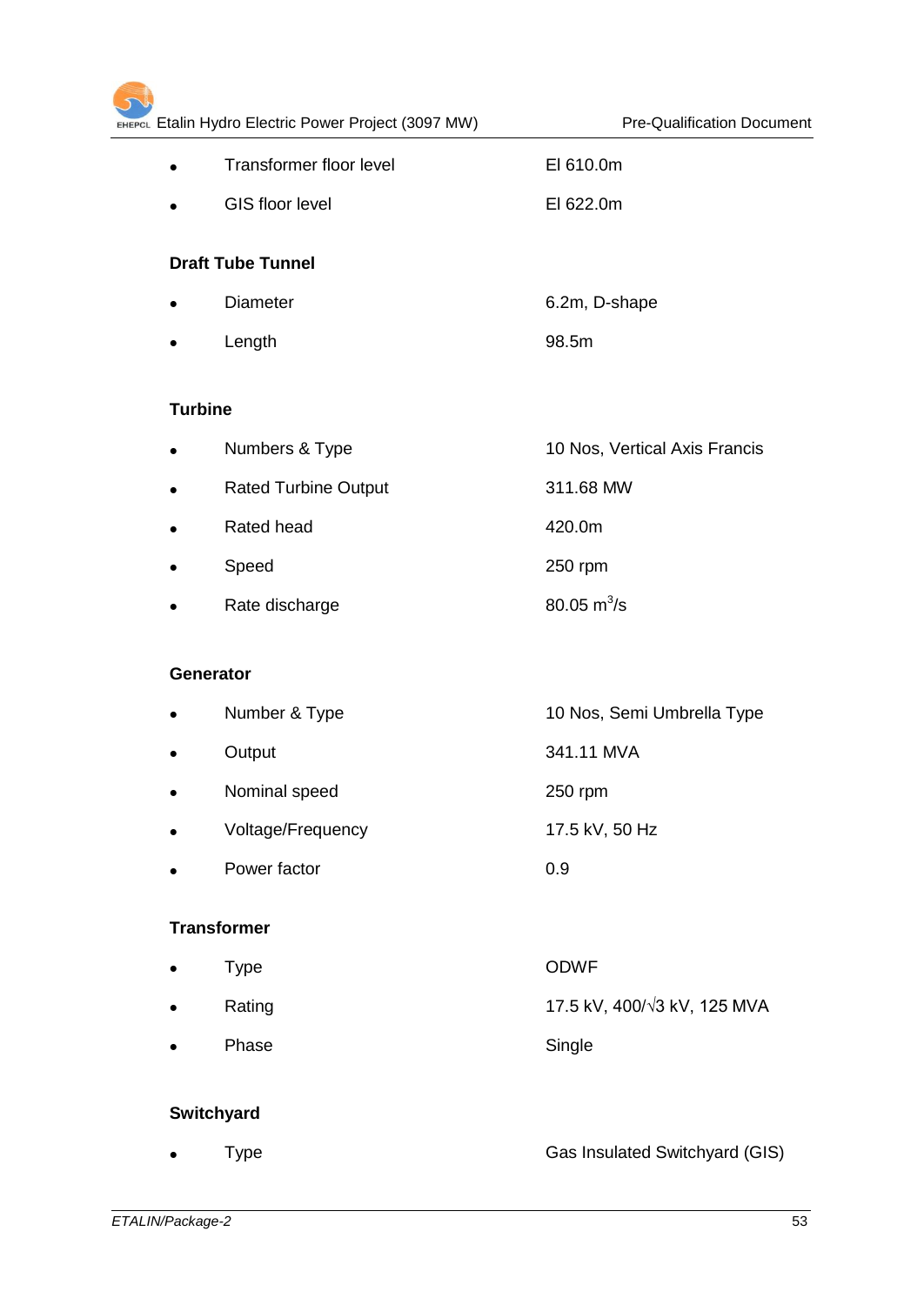# $\overline{\mathcal{L}}$ ETAL Etalin Hydro Electric Power Project (3097 MW) Pre-Qualification Document • Location **Above transformer hall**

|    | <b>Pothead Yard</b>           |                              |                                              |  |
|----|-------------------------------|------------------------------|----------------------------------------------|--|
|    | <b>Size</b><br>$\bullet$      |                              | 234m (L) x 60m (W) and 120m (L)<br>x 45m (W) |  |
|    | $\bullet$                     | <b>Bench Elevation</b>       | El 725m                                      |  |
|    |                               | <b>Nominal Voltage Class</b> | 400kV                                        |  |
|    | <b>Power Benefits</b>         |                              |                                              |  |
|    | $\bullet$                     | 50% Dependable Energy        | 13, 694.3 MU                                 |  |
|    | $\bullet$                     | 90% Dependable Energy        | 12, 846.8 MU                                 |  |
|    | $\bullet$<br>availability)    | Design Energy (@ 95% Plant   | 12, 766.8 MU                                 |  |
| D. | <b>Dri Dam-toe Powerhouse</b> |                              |                                              |  |
|    | <b>Operating Levels</b>       |                              |                                              |  |
|    |                               | <b>Full Reservoir Level</b>  | El. 1045m                                    |  |
|    |                               | Minimum Draw Down Level      | El. 1039m                                    |  |
|    | <b>Intake Structure</b>       |                              |                                              |  |
|    | Number of Intake<br>$\bullet$ |                              | 1                                            |  |
|    | <b>Block Number</b>           |                              | 4                                            |  |
|    |                               | <b>Nearest Abutment</b>      | Left                                         |  |
|    |                               | Invert level of intake       | El. 1030m                                    |  |
|    |                               | Size of Trash Rack Opening   | 17.00m (H) x 6.0m (W)                        |  |
|    | Size of Gate                  |                              | 4.675m (H) x 2.8m (W)                        |  |
|    | <b>Hoist Capacity</b>         |                              | Rope Drum Hoist Capacity 18T                 |  |
|    |                               | Design Discharge             | 30.64 $m^3/s$                                |  |
|    |                               |                              |                                              |  |
|    |                               |                              |                                              |  |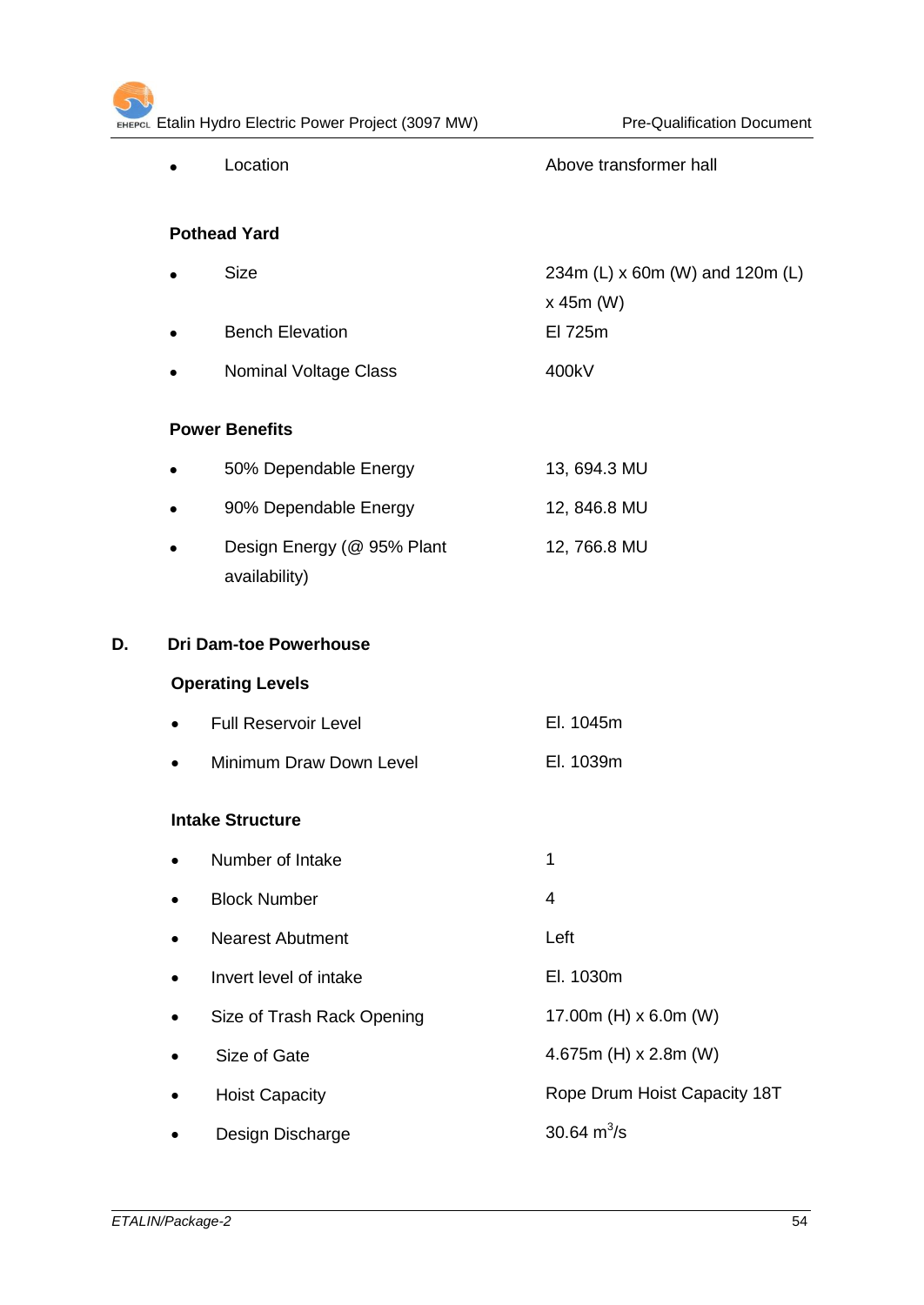# **Penstock**

|   | Number and Diameter                     | 1 No, 2.8m                    |
|---|-----------------------------------------|-------------------------------|
|   | <b>Thickness of Liner</b>               | 10mm                          |
|   | <b>Type of Steel</b>                    | ASTM A537 CI-2                |
|   | Length of Penstock                      | 108.6m                        |
|   | Design Discharge through Penstock       | 30.64 $m^3$ /s                |
|   | <b>Surface Powerhouse</b>               |                               |
|   | <b>Dimensions</b>                       | 20m (L) x 20m (W) x 40.7m (H) |
| ٠ | <b>Installed Capacity</b>               | 19.6 MW                       |
| ٠ | Number of Units                         | 1 x 19.6 MW                   |
|   | Elevation of Turbine Runner Center Line | 964.8m                        |
|   | Design Discharge                        | 30.64 $m^3/s$                 |
| ٠ | <b>Maximum Gross Head</b>               | 77.8m                         |
| ٠ | Min. Gross Head                         | 71.0m                         |
|   | <b>EOT Crane capacity (Powerhouse)</b>  | 80 MT                         |

# **Turbine**

| $\bullet$ | Number and Turbine Type     | 1 Nos, Vertical Axis Francis |
|-----------|-----------------------------|------------------------------|
| $\bullet$ | <b>Turbine Rated Output</b> | 20 MW                        |
| $\bullet$ | <b>Rated Head</b>           | 72.5m                        |
| $\bullet$ | <b>Rated Speed</b>          | 300 rpm                      |

#### **Generator**

| $\bullet$ | Number & Type             | 1 Nos, Suspended Type |
|-----------|---------------------------|-----------------------|
| $\bullet$ | <b>Rated Capacity</b>     | 21.8 MVA              |
| $\bullet$ | <b>Generation voltage</b> | 11 $kV$               |
| $\bullet$ | Power factor              | 0.9                   |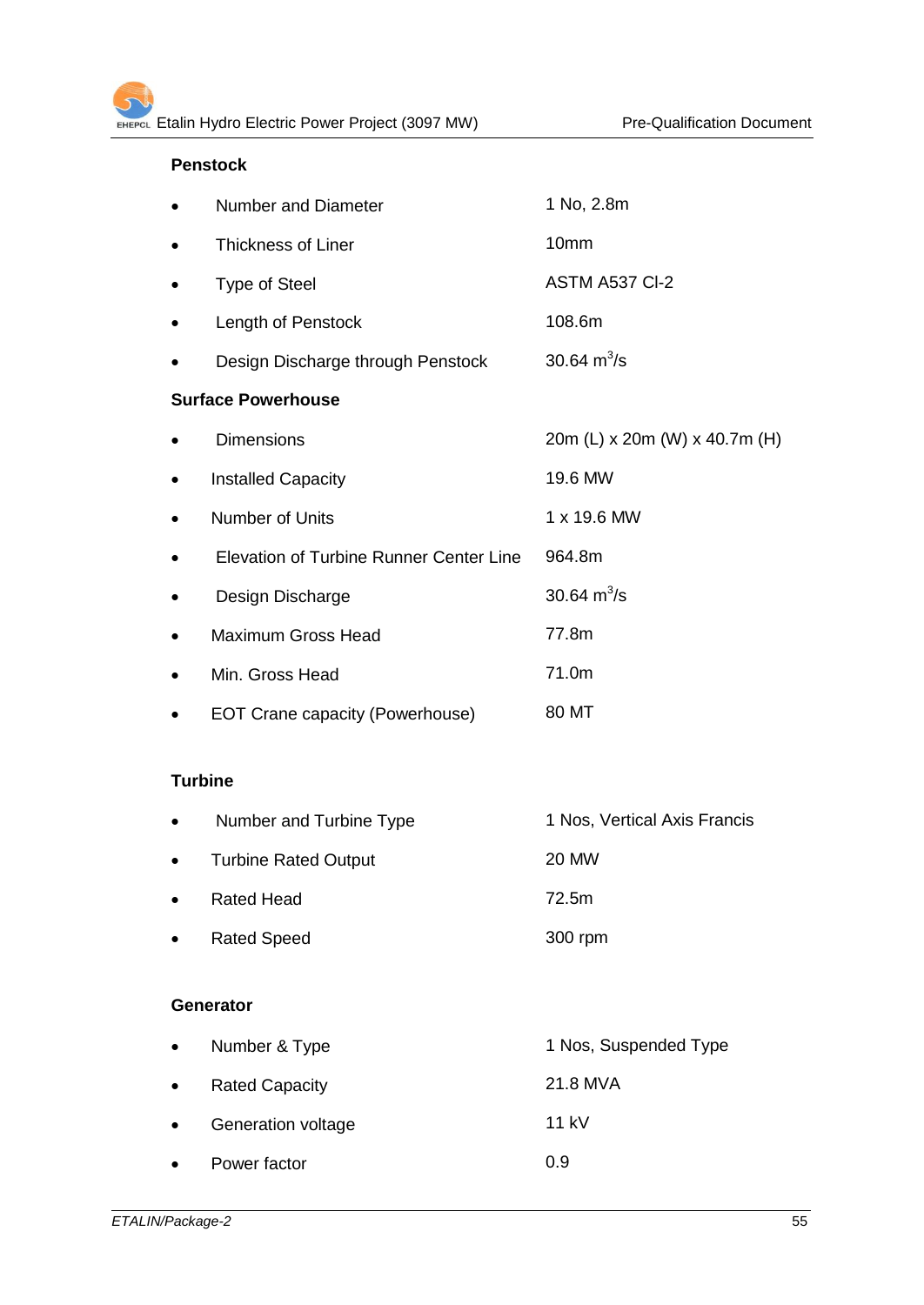# **Transformer**

| $\bullet$ Type   | <b>ONAN</b>      |
|------------------|------------------|
| $\bullet$ Rating | 11/66 kV, 24 MVA |
| • Phase          | $3$ -phase       |

# **Switchyard**

| $\bullet$ | Max. voltage                    | 72.5 kV |
|-----------|---------------------------------|---------|
| $\bullet$ | <b>Rated Voltage Class</b>      | 66 kV   |
| $\bullet$ | <b>Rated Continuous Current</b> | 191 A   |

#### **Draft Tube Gate**

| • Type of Gate | Vertical Lift Slide Type      |
|----------------|-------------------------------|
| Gate Size      | 5.5m (W) $\times$ 3.1m (H)    |
| Hoist Type     | Rope drum hoist, Capacity 15T |

# **Tailrace Duct**

| $\bullet$ | Length                  | 39.7m                 |
|-----------|-------------------------|-----------------------|
| $\bullet$ | Duct shape              | Rectangular           |
| $\bullet$ | Duct size               | 5.5m (W) $x$ 3.5m (H) |
| $\bullet$ | Outlet sill elevation   | El. 965.8m            |
| $\bullet$ | Normal Tailwater Level  | 968.0m                |
| $\bullet$ | Maximum Tailwater Level | 980.7m                |
| $\bullet$ | Minimum Tailwater Level | 967.2m                |
|           |                         |                       |

# **Power Benefits**

|  | 90% Dependable Energy | 172 MU |
|--|-----------------------|--------|
|--|-----------------------|--------|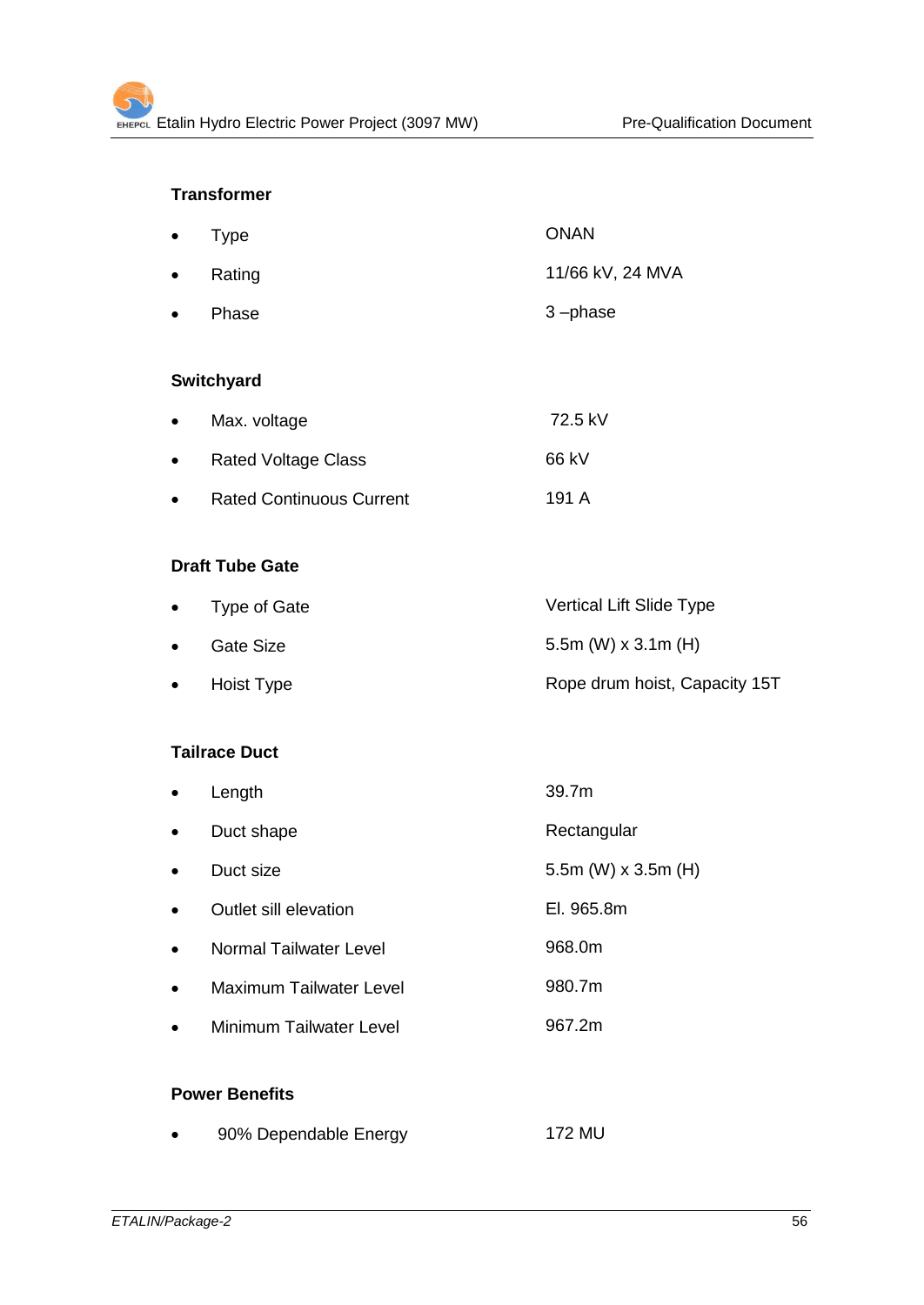|    |           | EHEPCL Etalin Hydro Electric Power Project (3097 MW) |           | <b>Pre-Qualification Document</b> |
|----|-----------|------------------------------------------------------|-----------|-----------------------------------|
|    | $\bullet$ | Design Energy (@ 95% Plant<br>availability)          | 163 MU    |                                   |
| Е. |           | <b>Tangon Dam-toe Powerhouse</b>                     |           |                                   |
|    |           | <b>Operating Levels</b>                              |           |                                   |
|    | $\bullet$ | <b>Full Reservoir Level</b>                          | El. 1050m |                                   |
|    | $\bullet$ | Minimum Draw Down Level                              | El. 1040m |                                   |
|    |           | <b>Intake Structure</b>                              |           |                                   |
|    | ٠         | Number of Intake                                     |           | 1                                 |
|    | ٠         | <b>Block Number</b>                                  |           | $\overline{2}$                    |
|    | $\bullet$ | <b>Nearest Abutment</b>                              |           | Left                              |
|    | $\bullet$ | Invert level of intake,                              |           | El. 1034m                         |
|    | ٠         | Size of Trash Rack Opening                           |           | 18.00m (H) x 5.38m (W)            |
|    |           | Size of Gate                                         |           | 4.01m (H) $x$ 2.4m (W)            |
|    |           | Design Discharge                                     |           | 19.52 $m^3$ /s                    |
|    |           | <b>Penstock</b>                                      |           |                                   |
|    |           | Number and Diameter                                  |           | 1 No, 2.4m                        |
|    |           | Thickness of Liner                                   |           | 10mm                              |
|    | ٠         | <b>Type of Steel</b>                                 |           | ASTM A537 CI-2                    |
|    | ٠         | Length of Penstock                                   |           | 68.50m                            |
|    | $\bullet$ | Design Discharge through Penstock                    |           | 19.52 $m^3$ /s                    |
|    |           | <b>Surface Powerhouse</b>                            |           |                                   |
|    |           | <b>Dimensions</b>                                    |           | 19m (W) x 32m (L) x 36.35m<br>(H) |
|    |           | <b>Installed Capacity</b>                            |           | 7.4 MW                            |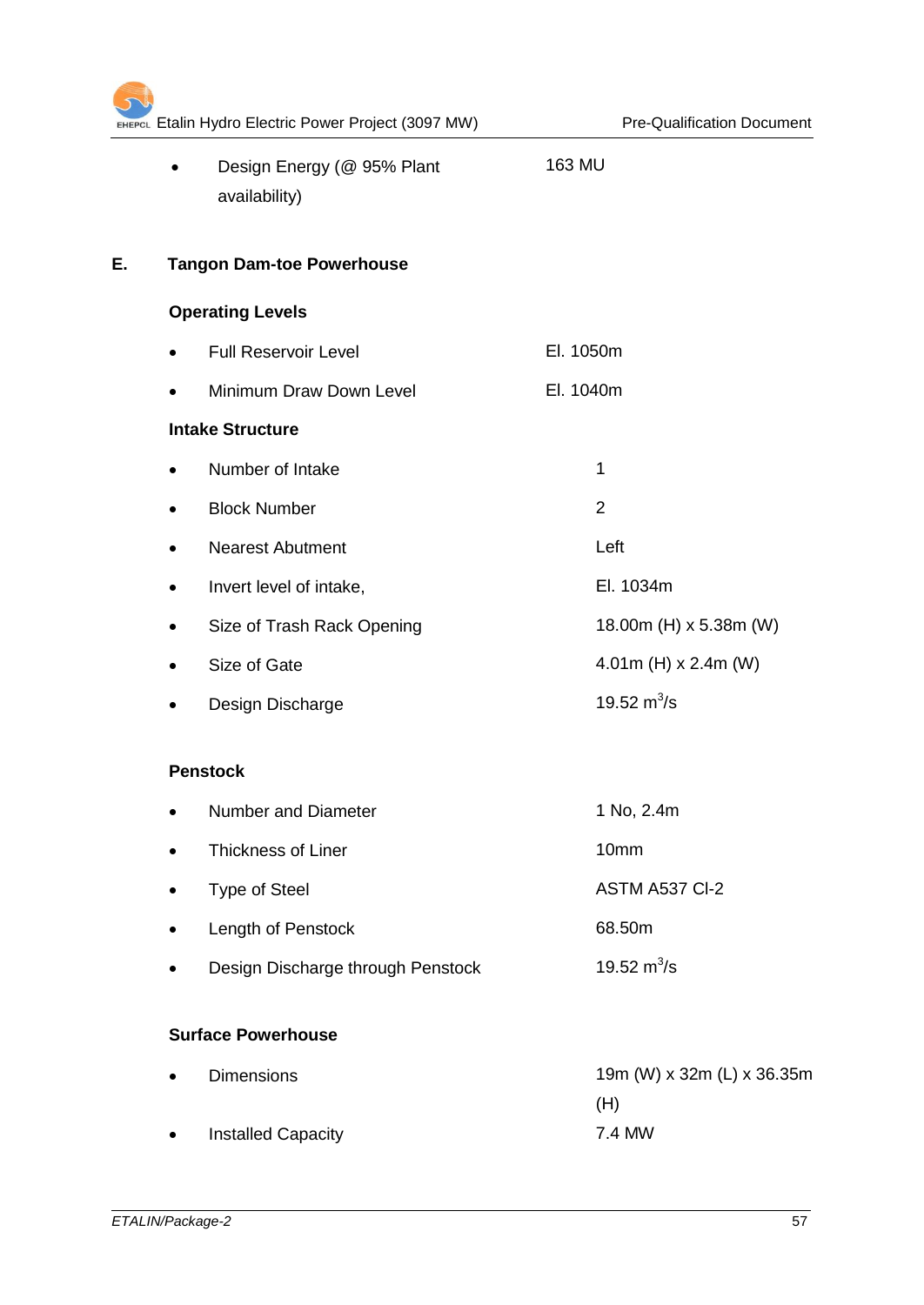|           | Number of Units                         | 1 x 7.4 MW                   |
|-----------|-----------------------------------------|------------------------------|
|           | Elevation of Turbine Runner Center Line | 998.3m                       |
|           | Design Discharge                        | 19.52 $m^3/s$                |
|           | <b>Maximum Gross Head</b>               | 49.0m                        |
|           | Min. Gross Head                         | 38.5m                        |
|           | <b>EOT Crane capacity (Powerhouse)</b>  | 32 MT                        |
|           | <b>Turbine</b>                          |                              |
|           | Number and Turbine Type                 | 1 Nos, Vertical Axis Francis |
|           | <b>Turbine Rated Output</b>             | 7.55 MW                      |
|           | <b>Rated Head</b>                       | 43m                          |
|           | <b>Rated Speed</b>                      | 375 rpm                      |
|           | Generator                               |                              |
| ٠         | Number & Type                           | 1 Nos, Suspended Type        |
| $\bullet$ | <b>Rated Capacity</b>                   | 8.22 MVA                     |
|           | Voltage/Frequency                       | 11 kV                        |
|           | Power factor                            | 0.9                          |
|           | <b>Transformer</b>                      |                              |
|           | <b>Type</b>                             | <b>ONAN</b>                  |
|           | Rating                                  | 11/66 kV, 9MVA               |
|           | Phase                                   | 3-phase                      |
|           |                                         |                              |

# **Switchyard**

| $\bullet$ | Max. voltage               | 72.5 kV |
|-----------|----------------------------|---------|
| $\bullet$ | <b>Rated Voltage Class</b> | 66 kV   |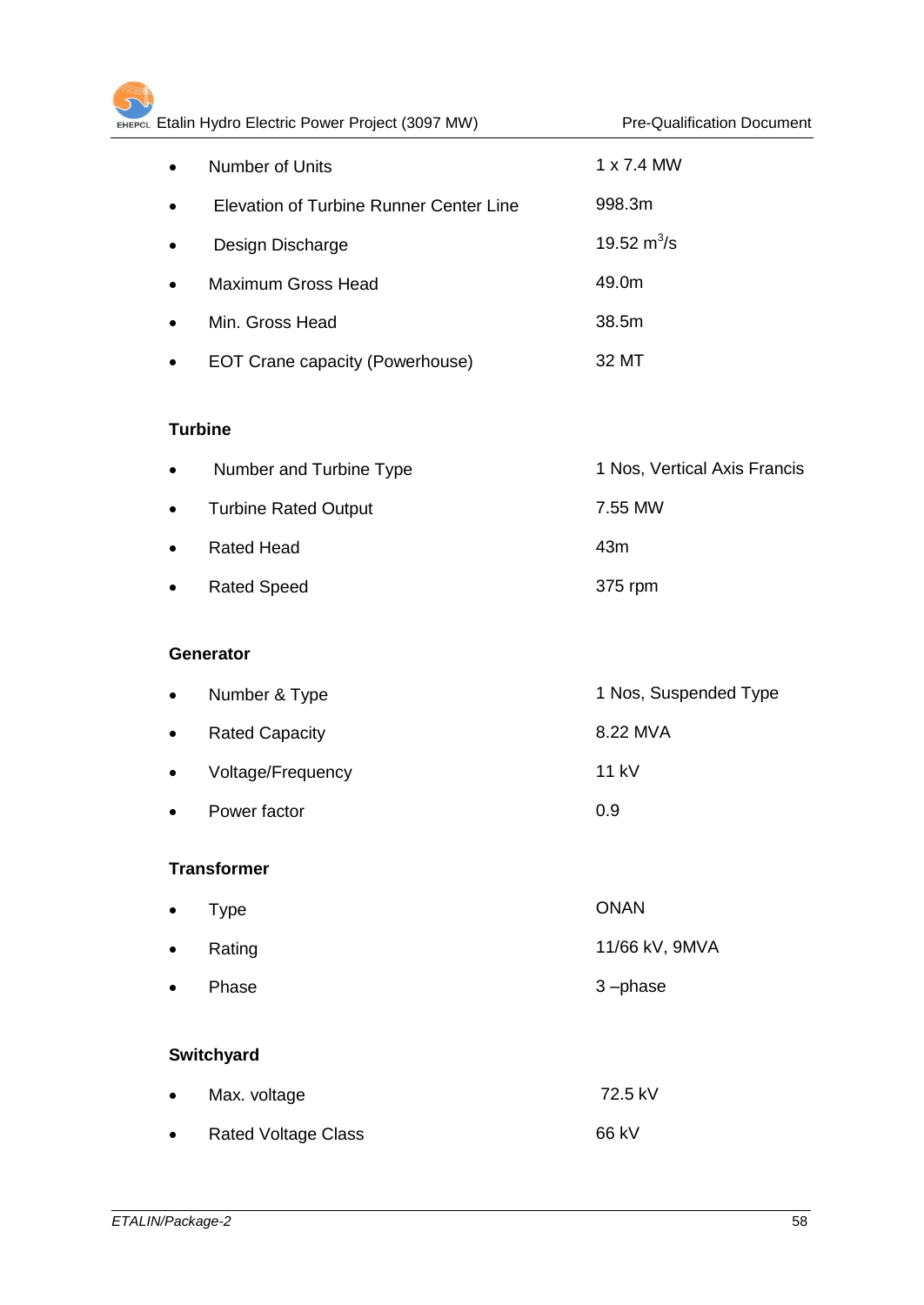| EHEPCL Etalin Hydro Electric Power Project (3097 MW) | <b>Pre-Qualification Document</b>      |
|------------------------------------------------------|----------------------------------------|
| <b>Rated Continuous Current</b><br>$\bullet$         | 72 A                                   |
| <b>Draft Tube Gate</b>                               |                                        |
| Type of Gate<br>$\bullet$                            | Vertical Lift Slide Type               |
| <b>Gate Size</b><br>$\bullet$                        | 4.0m (W) $x$ 2.5m (H)                  |
| <b>Hoist Type</b><br>$\bullet$                       | Rope drum hoist Capacity<br><b>10T</b> |
| <b>Tailrace Duct</b>                                 |                                        |
| Length                                               | 27.9m                                  |
| Duct Shape and Size<br>$\bullet$                     | Rectangular, 4m (W) x 3m<br>(H)        |
| Outlet sill elevation<br>$\bullet$                   | El. 999.85m                            |
| <b>Normal Tailwater Level</b>                        | El. 1001.5m                            |
| <b>Maximum Tailwater Level</b><br>$\bullet$          | El. 1013.5m                            |
| Minimum Tailwater Level<br>$\bullet$                 | El. 1001.0m                            |
| <b>Power Benefits</b>                                |                                        |

| $\bullet$ | 90% Dependable Energy                    | 65 MU |
|-----------|------------------------------------------|-------|
| $\bullet$ | Design Energy (@ 95% Plant availability) | 62 MU |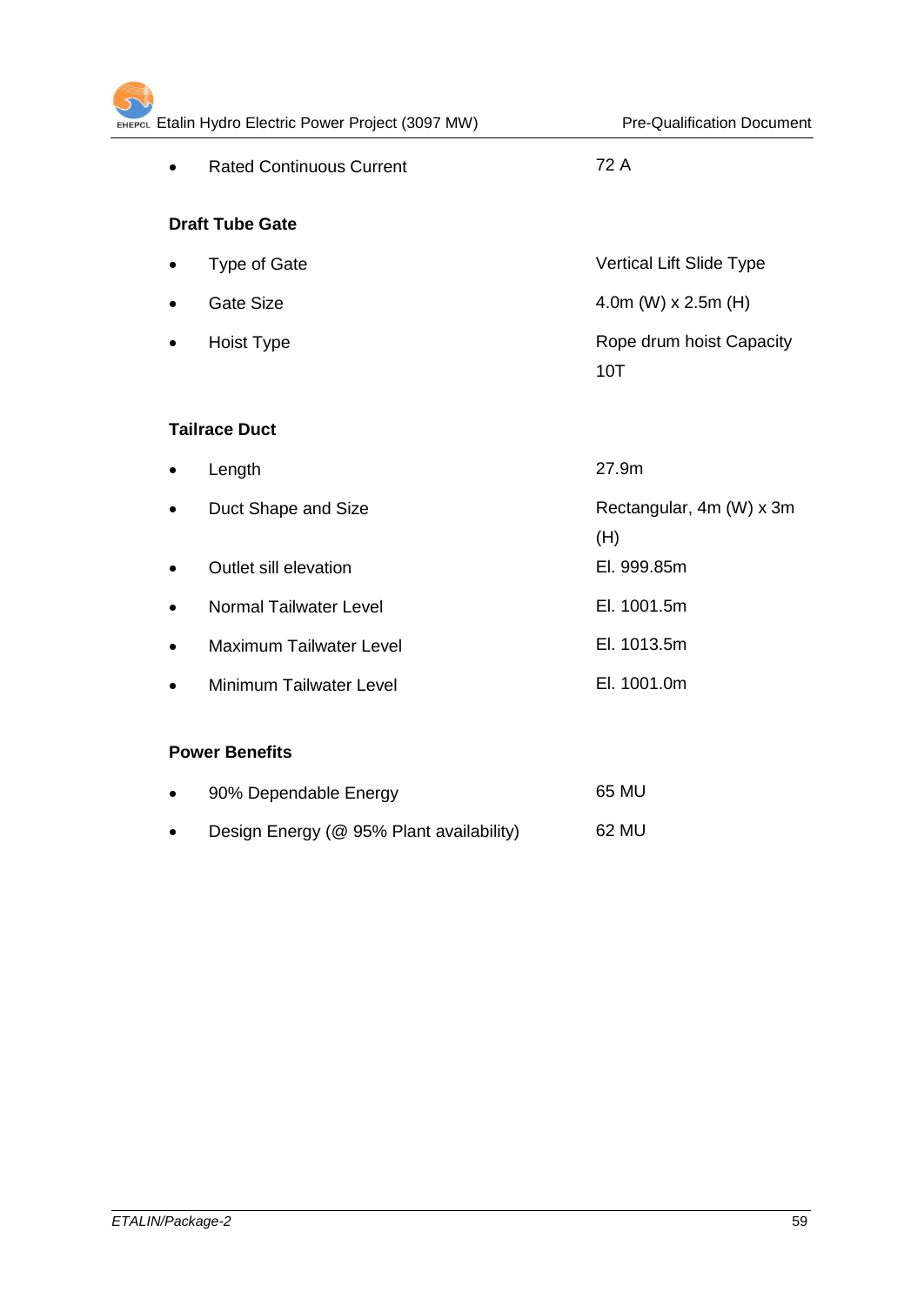#### **DRAWINGS**

| <b>DRAWING NO.</b>    | TITLE                                                                 |  |  |
|-----------------------|-----------------------------------------------------------------------|--|--|
| <b>CIVIL DRAWINGS</b> |                                                                       |  |  |
|                       | <b>LAYOUTS</b>                                                        |  |  |
| Plate-1               | <b>PROJECT LOCATION - PLAN</b>                                        |  |  |
| Plate-2               | <b>PROJECT LAYOUT - PLAN</b>                                          |  |  |
| Plate-3               | DRI LIMB: HEADWORKS LAYOUT - PLAN                                     |  |  |
| Plate-4               | TANGON LIMB: HEADWORKS LAYOUT - PLAN                                  |  |  |
| Plate-5               | TANGON LIMB: DESILTING BASIN LAYOUT - PLAN                            |  |  |
| Plate-6               | <b>POWER HOUSE: LAYOUT - PLAN</b>                                     |  |  |
| Plate-7               | DRI LIMB: WATER CONDUCTOR - LONGITUDINAL SECTION<br>(SHEET 1 OF 2)    |  |  |
| Plate-8               | DRI LIMB: WATER CONDUCTOR - LONGITUDINAL SECTION<br>SHEET 2 OF 2)     |  |  |
| Plate-9               | TANGON LIMB: WATER CONDUCTOR - LONGITUDINAL<br>SECTION (SHEET 1 OF 3) |  |  |
| Plate-10              | TANGON LIMB: WATER CONDUCTOR - LONGITUDINAL<br>SECTION (SHEET 2 OF 3) |  |  |
| Plate-11              | TANGON LIMB: WATER CONDUCTOR - LONGITUDINAL<br>SECTION (SHEET 3 OF 3) |  |  |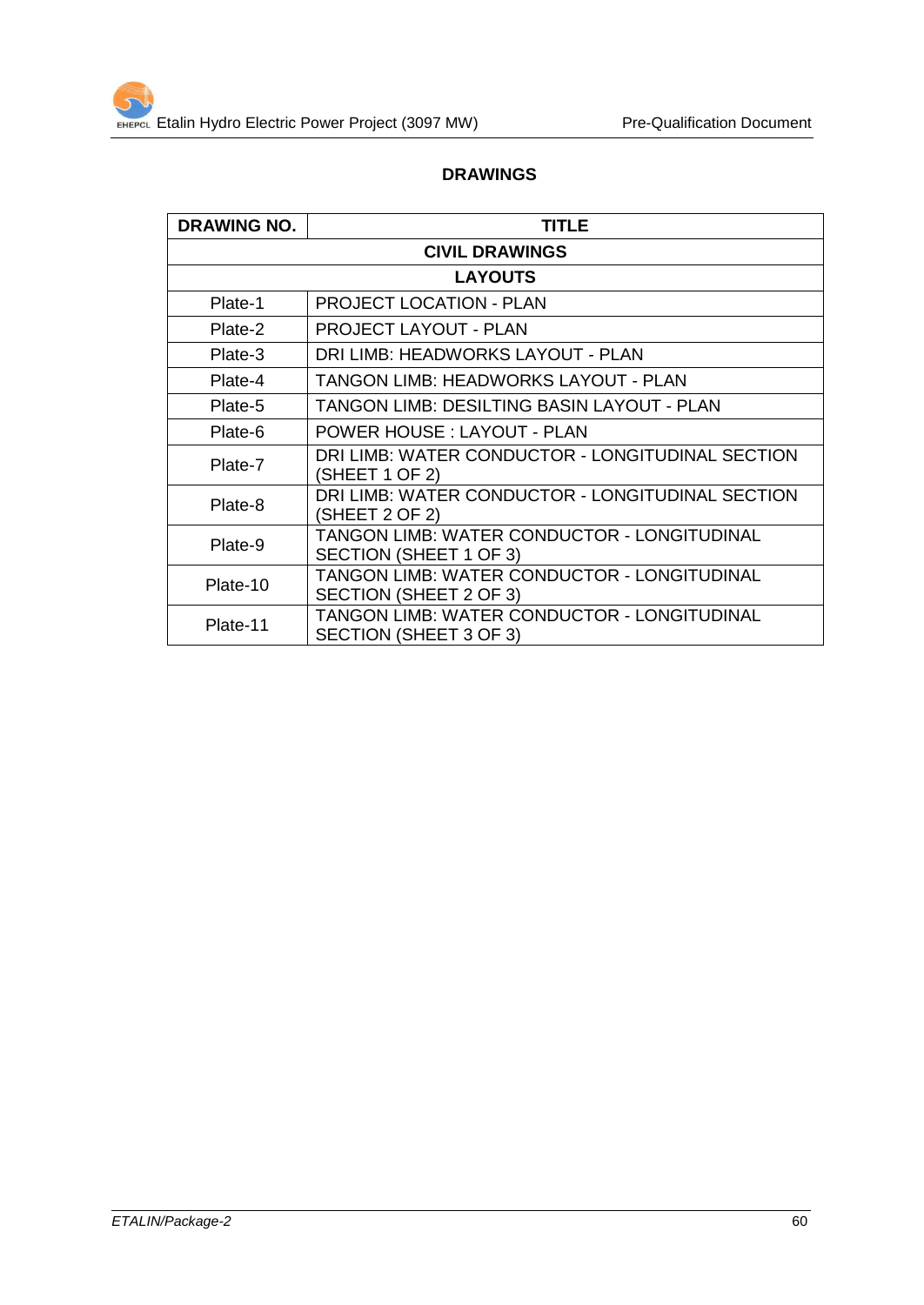

# **Appendix-B PRE-QUALIFICATION FORMS**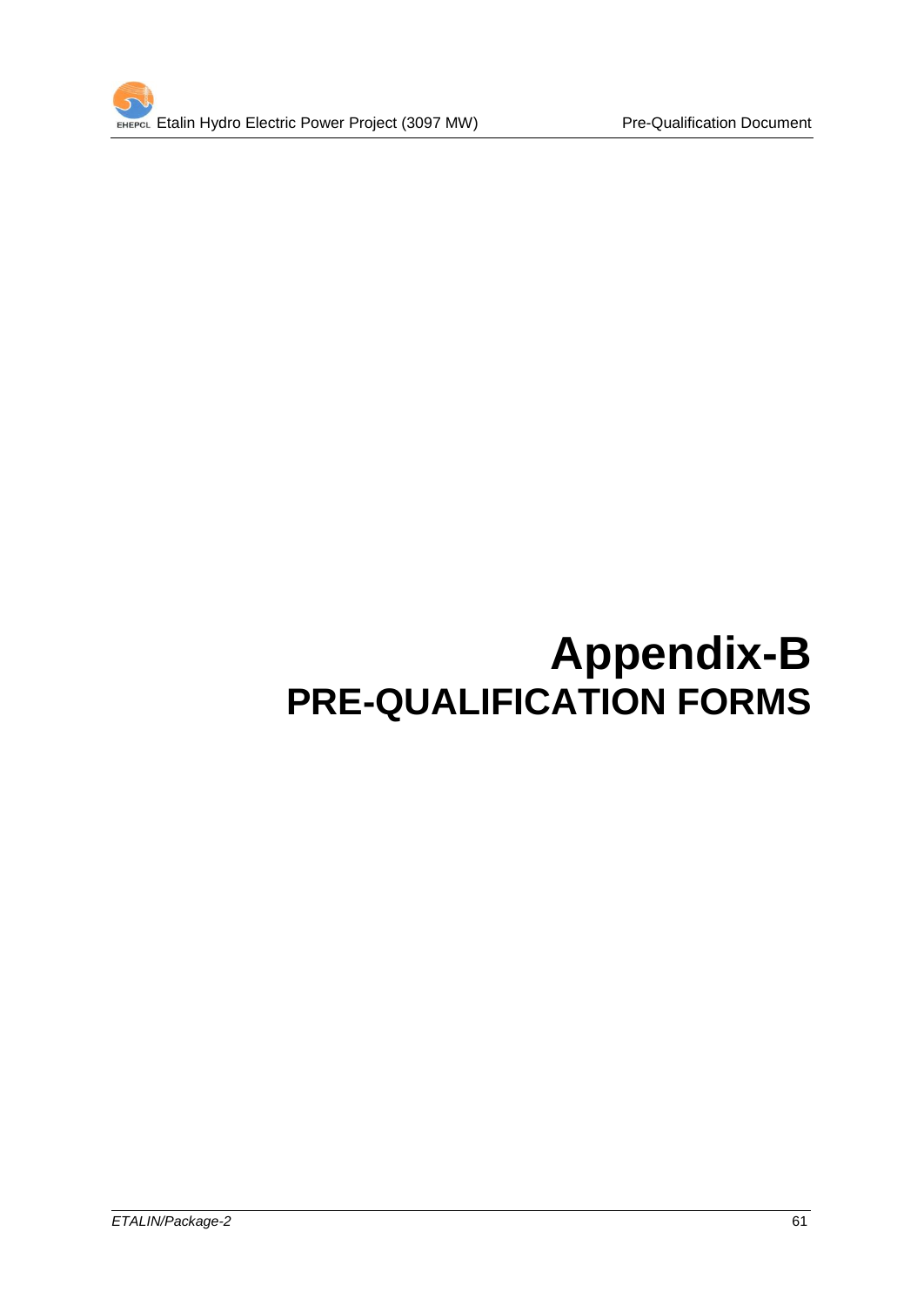#### *[Letterhead paper of the Applicant, or lead Partner responsible for a Joint Venture]*

# **LETTER OF APPLICATION**

Date: .............

**Etalin Hydro Electric Power Company Ltd. (EHEPCL)**.

………………………………

………………………………

Sirs,

- 1 Being duly authorized to represent and act on behalf of <*Name of Applicant* \* 1 > ................................................ (hereinafter "the Applicant"), and having reviewed and fully understood all the prequalification information provided, the undersigned hereby apply to be pre qualified by yourself as bidder for the following contract(s) under Etalin H.E. Project (3097 MW).
	- ETALIN/Package-2 : **EPC Execution of 7.862 km length of HRT (Dri limb) and all related Hydro-mechanical works including associated adits, roads and bridges of the project covered under the package**
- 2 Attached to this letter are copies of original documents defining:
	- A. the Applicant's legal status;
	- B. the principal place of business and registered office address; and
	- C. the place and date of incorporation.
- 3 You and your representatives are hereby authorized to conduct any inquiry or investigations to verify the statements, documents, and information submitted in connection with this application, and to seek clarification from our bankers and clients regarding any financial and technical aspects. This Letter of Application will also serve as authorization to any individual or authorized representative of any institution

<sup>1</sup>  $*1$ *In case of Joint Venture, list all partners of the Joint Venture.*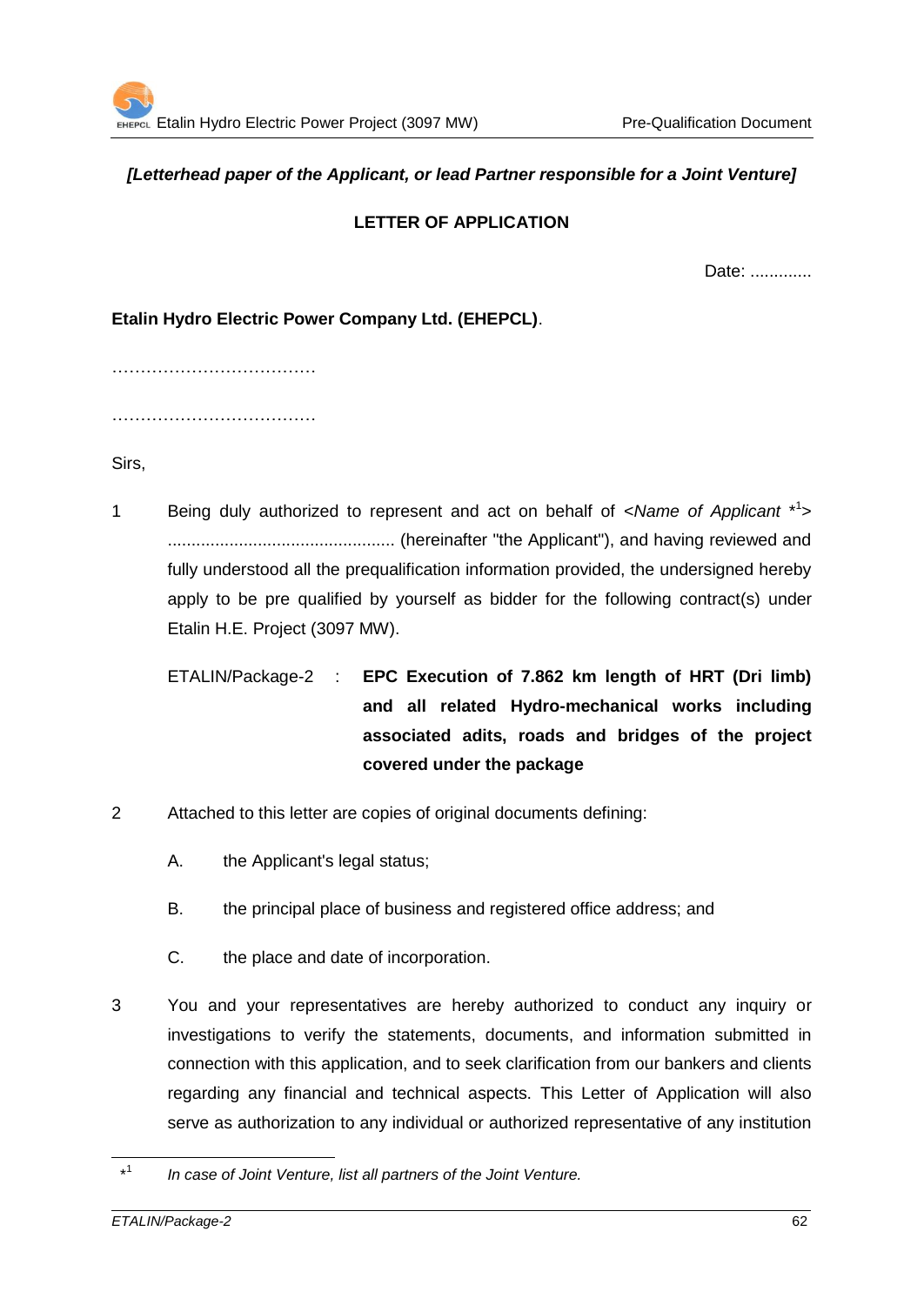

referred to in the supporting information, to provide such information deemed necessary and requested by yourselves to verify statements and information provided in this application, or with regard to the resources, experience, and competence of the Applicant.

- 4 You and your representatives may contact the person(s) indicated in the Application Form-1 for further information. The undersigned is (are) fully authorized to act on behalf of the Applicant.
- 5 This application is made in the full understanding that:
	- A. Any information submitted with this pre-qualification can be verified by you at any time or any stage of the tendering process;
	- B. You without assigning any reasons thereof reserve the right to:
		- i. amend the scope of works to be tendered; and
		- ii. reject or accept any Application, and
		- iii. cancel the Pre-qualification process, and/or reject any/all Applications.
	- C. You and your personnel and agencies shall not be liable for any such actions at Clause 5A and B above and shall be under no obligation to inform the Applicant of the grounds for them.
	- D. Mere filing of this Application for pre-qualification does not create any legal right in our favour for allocation of final work contract to us. We have gone through all the terms & conditions of the Pre-qualification document and undertake to be abiding by the same. This Application shall be construed and interpreted in accordance with Indian Laws only. The Courts in New Delhi (India) shall have sole and exclusive jurisdiction on all the matters/dispute between the parties. Any dispute arising under this Application shall be referred to arbitration in accordance with Arbitration and Conciliation Act, 1996. Venue of arbitration shall be Delhi. The decision of the arbitrator shall be final and binding upon the Parties. The language of arbitration shall be English.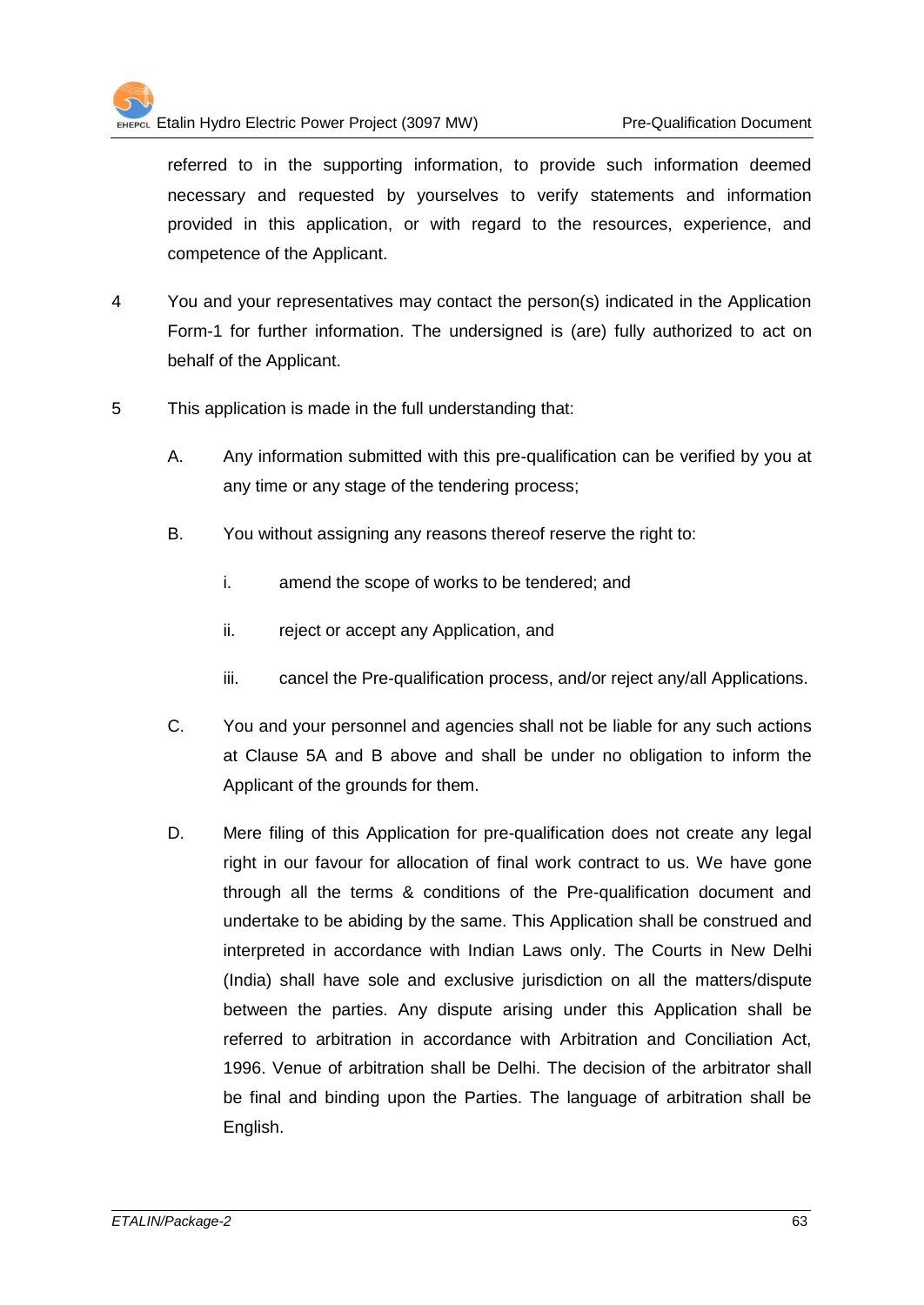#### **APPLICANTS WHO ARE NOT JOINT VENTURES SHOULD DELETE PARAS. 6 AND 7 AND APPLICANTS WHO DO NOT WISH TO ASSOCIATE A SUB-CONTRACTOR SHOULD DELETE PARA 8.**

- 6 Appended to this application, we give details of the participation of each party, including the responsibilities for execution of the contract.
- 7 We confirm that in the event of our bidding for the Project, the Bid as well as any resulting contract will be legally binding on all Partners, jointly and severally.
- 8 We also confirm that we shall be submitting the Joint Deed of Undertaking with our Sub-Contractor(s) at the time of submission of Techno-commercial bid.
- 9 The undersigned declare that the statements made and the information provided in the duly completed application are complete, true, and correct in every detail.

| Signature                                                                        | Signature            | Signature              |
|----------------------------------------------------------------------------------|----------------------|------------------------|
|                                                                                  |                      | Name ___________       |
| For and on behalf of                                                             | For and on behalf of | For and on behalf of   |
| (Name of Applicant or Lead (Name of Partner-1 JV)<br>Partner of a Joint Venture) |                      | (Name of Partner-2 JV) |

# *Notes:*

*a. Certified copy(ies) of the Power of attorney(ies) for signatory(ies) should be attached to this letter.*

*b. Words indicated in italics in this letter form should be omitted in the Applicant's letter.*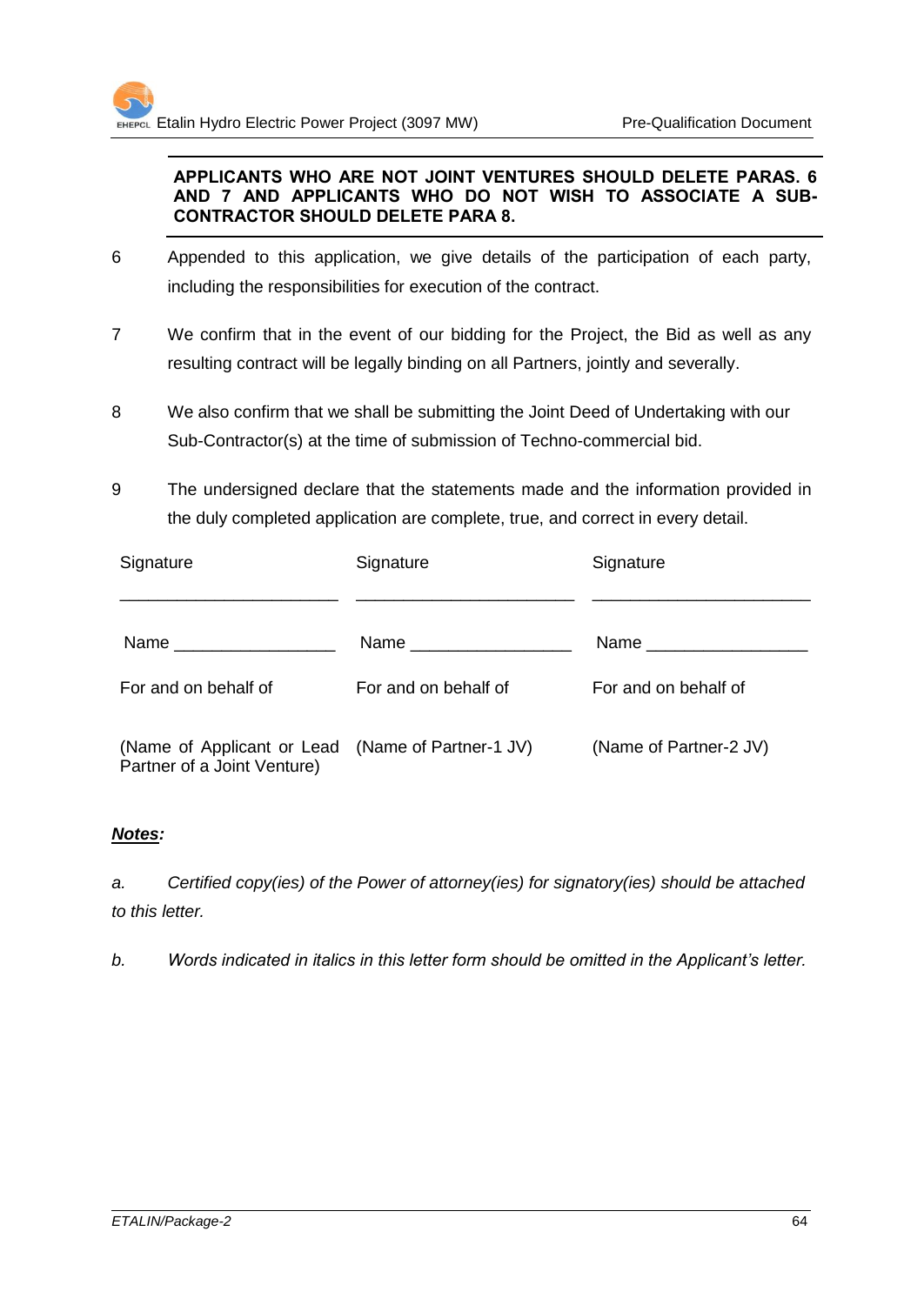**APPLICATION FORM - 1** PAGE \_\_\_ OF \_\_\_ PAGES

# **GENERAL INFORMATION**

All individual firms (including sub contractor) and each Partner of a Joint Venture applying for prequalification are requested to complete the information in this form.

The Applicant may propose sub-contractor(s) as per the Instructions.

| 1.               | Name of firm                                          | In case of Joint Venture:                  |                   |  |
|------------------|-------------------------------------------------------|--------------------------------------------|-------------------|--|
|                  |                                                       |                                            | () Partner        |  |
|                  |                                                       |                                            | () Sub-Contractor |  |
| 2.               | Head office address                                   |                                            |                   |  |
|                  |                                                       | Country:                                   |                   |  |
| 3.               | Telephone                                             | Contact Person(s)                          |                   |  |
|                  | Fax                                                   | Name                                       |                   |  |
|                  | Email                                                 | <b>Title/Position</b>                      |                   |  |
| $\overline{4}$ . | Place of incorporation/<br>registration               |                                            |                   |  |
|                  | Date                                                  |                                            |                   |  |
| 5.               | Legal status of firm                                  | Field of specialty in business             |                   |  |
| 6.               | Nationality of majority of owners<br>or share-holders | Number of management executives<br>Persons |                   |  |
|                  |                                                       |                                            |                   |  |
|                  | Number of present permanent<br>employees:             | (unit: persons)                            |                   |  |
| 7.               |                                                       | Civil<br>Other<br>Engineers<br>Engineers   | Non-<br>Engineers |  |
|                  | Name of Country                                       |                                            |                   |  |
|                  | Home country                                          |                                            |                   |  |
|                  | Overseas branch 1                                     |                                            |                   |  |
|                  | Overseas branch 2                                     |                                            |                   |  |
|                  | All other branches                                    |                                            |                   |  |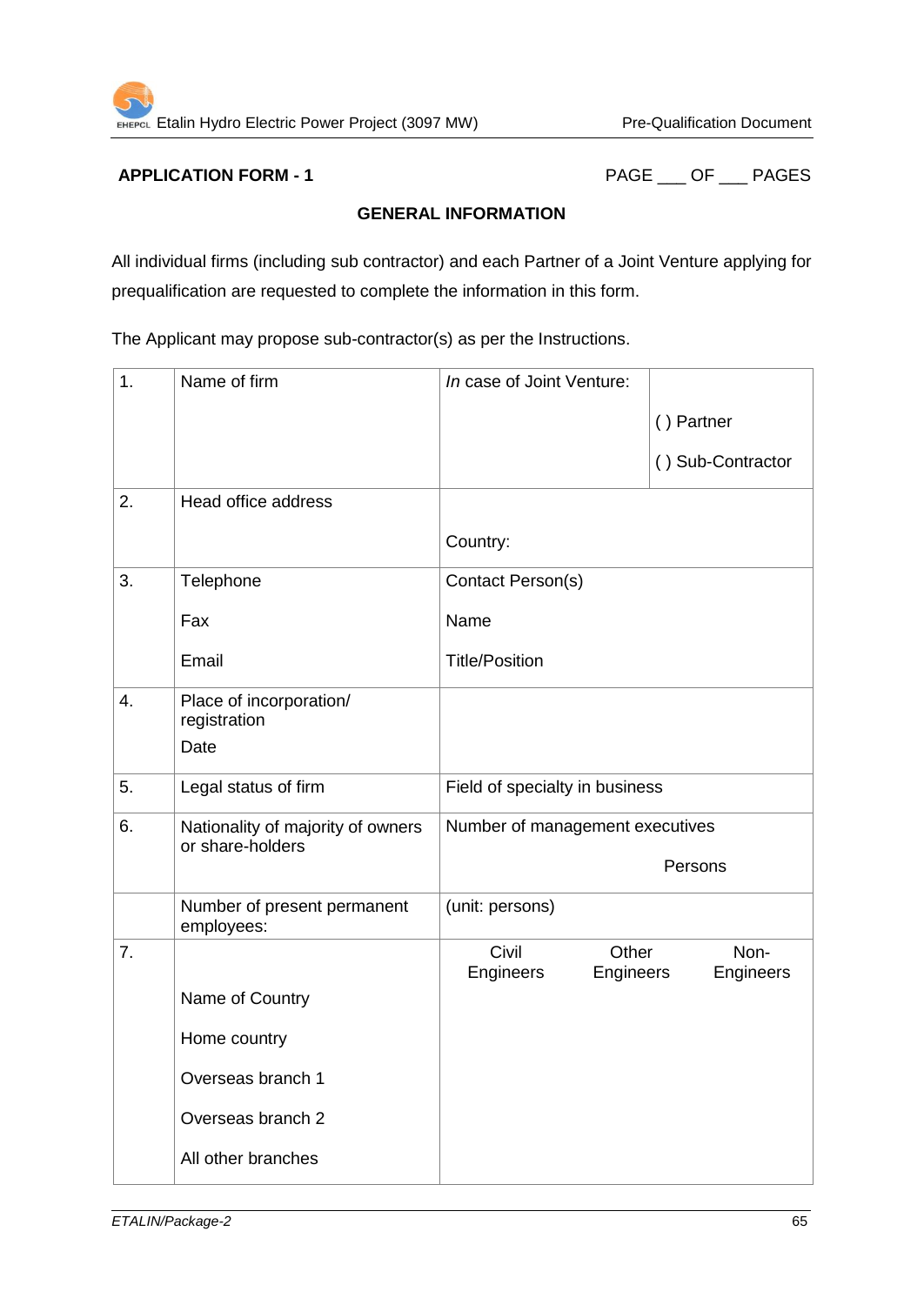

| 8. | Quality assurance system in<br>head office | Certified by: |
|----|--------------------------------------------|---------------|
| 9. | Office/Agent or representative in<br>India | (if exists)   |
|    | Name                                       |               |
|    | Address                                    | Fax & Email   |
|    | Telephone                                  |               |

Date: \_\_\_\_\_\_\_\_\_\_\_ Authorized Signatory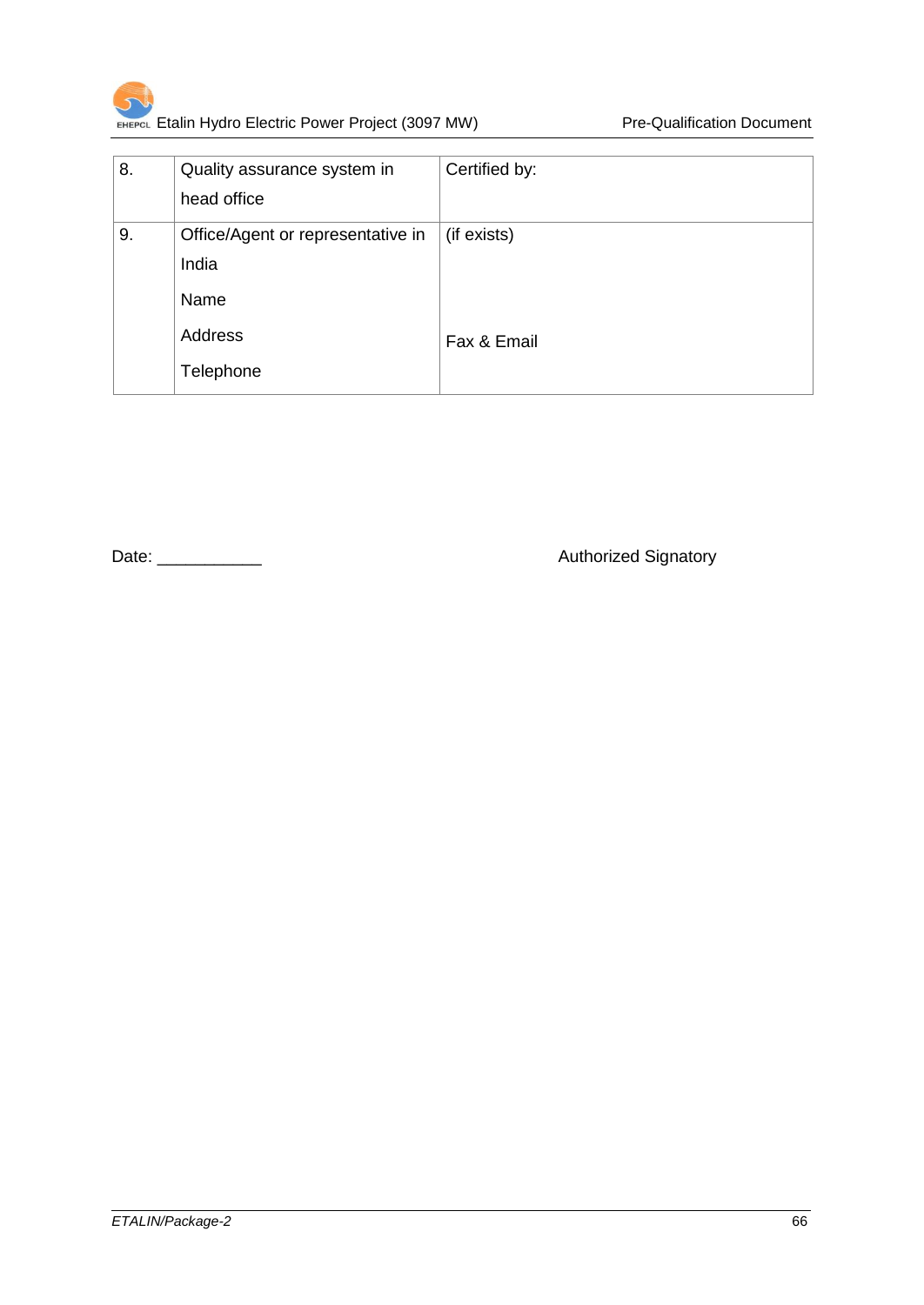**APPLICATION FORM - 2** PAGE \_\_\_ OF \_\_\_ PAGES

# **SOLE APPLICANT /JOINT VENTURE RECORD**

Name of Company (Sole Applicant) or Partner of a Joint Venture

Use a separate sheet for each Partner of a Joint Venture

# **Financial Data**

| <b>FISCAL</b><br><b>YEAR</b> | <b>CONSTRUCTION</b><br><b>TURNOVER</b><br>(Currency)/Eq. US\$ | <b>PROFITABILITY</b><br>(Currency)/Eq. $US$$ | <b>NETWORTH</b><br>(Currency)/Eq. US\$ | <b>WORKING</b><br><b>CAPITAL</b><br>(Currency)/<br>Eq.US\$ |
|------------------------------|---------------------------------------------------------------|----------------------------------------------|----------------------------------------|------------------------------------------------------------|
| 1.                           |                                                               |                                              |                                        |                                                            |
| 2.                           |                                                               |                                              |                                        |                                                            |
| 3.                           |                                                               |                                              |                                        |                                                            |
| 4.                           |                                                               |                                              |                                        |                                                            |
| 5.                           |                                                               |                                              |                                        |                                                            |

Date: \_\_\_\_\_\_\_\_\_\_\_ Authorized Signatory

Note : For conversion to US\$, the exchange rate at the end of the respective accounting year shall be considered.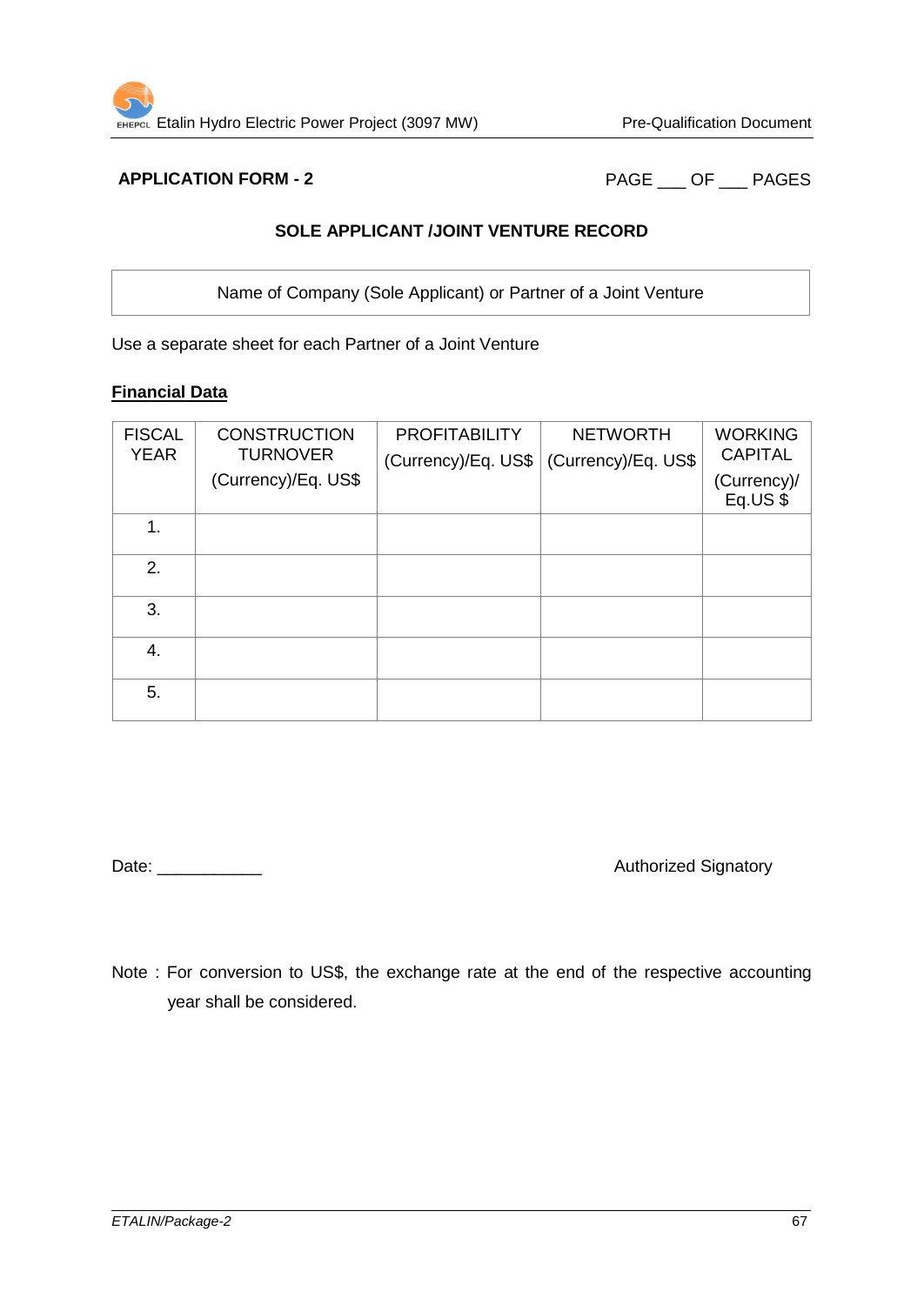# **APPLICATION FORM – 2A** PAGE OF PAGES

# **JOINT VENTURE SUMMARY**

In case of Joint Venture, this form is requested to be filled and attached to Form 2

#### **1. Members of Joint Venture**

| Names of all Partners of a Joint Venture |  | <b>Proposed</b><br><b>Participation</b><br>Share $(\%)$ * | <b>Proposed Scope of</b><br><b>Work</b> |
|------------------------------------------|--|-----------------------------------------------------------|-----------------------------------------|
| 1. Lead Partner                          |  |                                                           |                                         |
| 2. Partner-1                             |  |                                                           |                                         |
| 3. Partner-2                             |  |                                                           |                                         |

\* - Indicate participation in terms of responsibility in respect of planning, designing, deployment of key personnel and execution of the works of the lead partner of the Joint Venture and of each of the Joint Venture partners.

# **2 Summary of Financial Data**

Total value of annual turnover, in terms of work billed to clients, in US\$ equivalent converted at the rate of exchange at the end of the period reported:

|                 |                    | Annual Turnover/Net Worth/Profitability (US\$<br>equivalent) and Working Capital - Summary |                            |                            |                            |                            |
|-----------------|--------------------|--------------------------------------------------------------------------------------------|----------------------------|----------------------------|----------------------------|----------------------------|
| <b>Partner</b>  | Form 2<br>Page no. | DD.MM.YY<br>ТΟ<br>DD.MM.YY                                                                 | DD.MM.YY<br>ΤO<br>DD.MM.YY | DD.MM.YY<br>ТΟ<br>DD.MM.YY | DD.MM.YY<br>ΤО<br>DD.MM.YY | DD.MM.YY<br>ΤО<br>DD.MM.YY |
| 1. Lead Partner |                    |                                                                                            |                            |                            |                            |                            |
| 2. Partner-1    |                    |                                                                                            |                            |                            |                            |                            |
| 3. Partner-2    |                    |                                                                                            |                            |                            |                            |                            |
| <b>Total</b>    |                    |                                                                                            |                            |                            |                            |                            |

*(Separate tables for summarizing Turnover, Net worth, Profitability and Working Capital may be generated)*

Date: \_\_\_\_\_\_\_\_\_\_\_\_\_\_\_\_ Signature Signature Signature Signature

by Lead Partner **Partner-2** Partner-3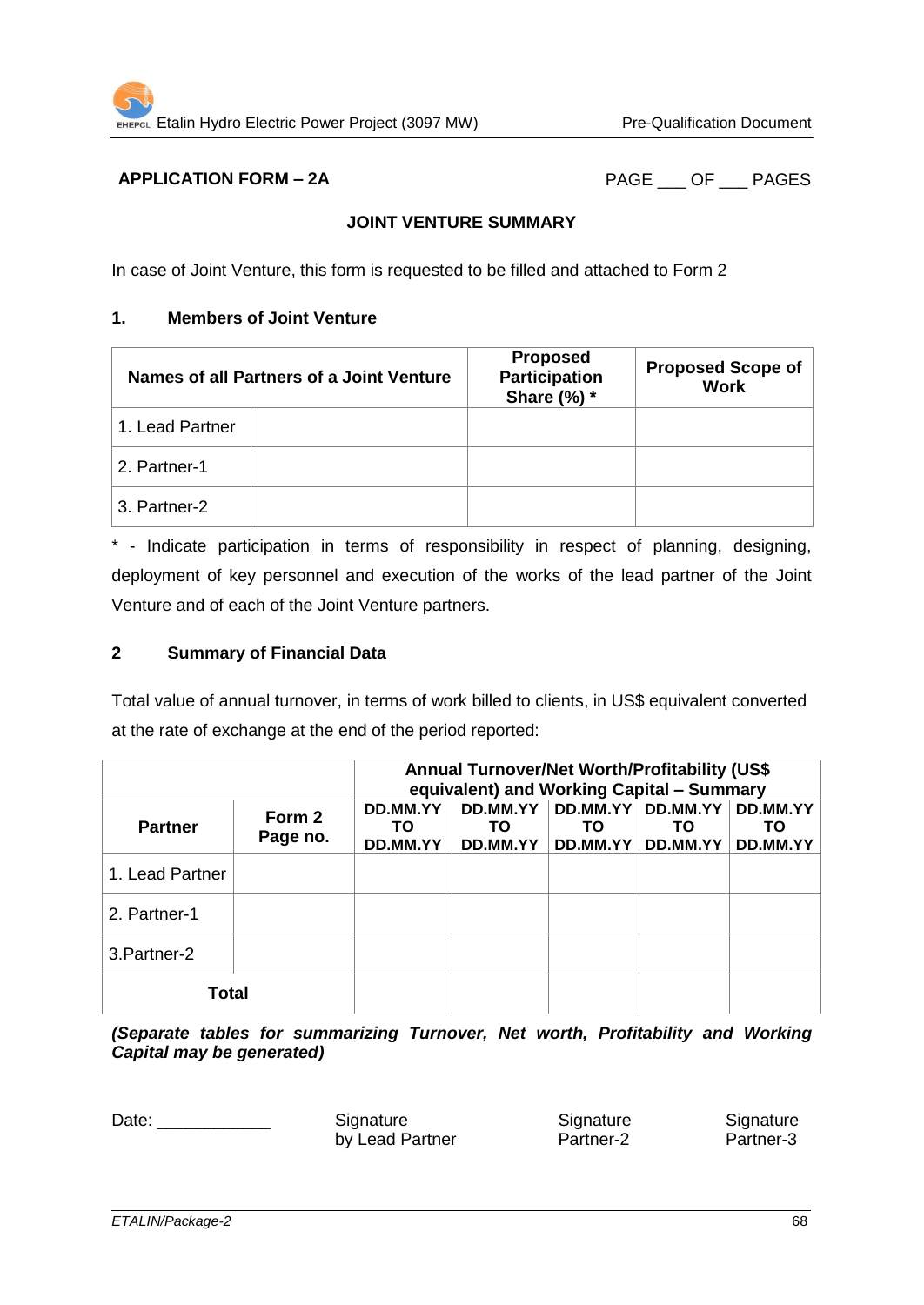#### **Annex-1 to Form 2A**

# **FORM OF UNDERTAKING BY EACH PARTNER OF JOINT VENTURE**

To,

Etalin Hydro Electric Power Company Ltd.,

\_\_\_\_\_\_\_\_\_\_\_\_\_\_\_\_\_\_\_\_\_\_\_\_\_\_\_\_\_\_\_\_\_

\_\_\_\_\_\_\_\_\_\_\_\_\_\_\_\_\_\_\_\_\_\_\_\_\_\_\_\_\_\_\_\_\_

Sir,

**Sub: Pre-qualification under International Competitive Bidding vide PQ Notice No…… dated………..issued by Etalin Hydro Electric Power Company Ltd. ("EHEPCL")**.

With reference to the above, ……………………………………………., a Company incorporated under the laws of ……………………………………………., on date ………………………… and having its registered office at ……………………………………... has submitted its application for qualification for the said Pre-qualification. We have expressed our intention to form an unincorporated Joint Venture/ consortium with ……………………………………………. as the Lead Partner/Other Partner for execution of EPC Contract ("CONTRACT") for Civil works ETALIN/Package-2 for Etalin Hydro Electric Power Project of 3097 MW capacity located in Dibang Valley District in the State of Arunachal Pradesh, India. Our proposed Scope of Work shall be as mentioned herein below:

…………………………………………….

…………………………………………….

If we are pre-qualified along with ………………………………… as the Lead Partner/Other Partner, we hereby undertake to form an unincorporated Joint Venture along with the lead partner and submit our bid for the contract for performing our Scope of Work as defined above. Further if the Contract is awarded to the unincorporated Joint Venture, we undertake to enter in to appropriate Contract along with the lead Partner with EHEPCL and perform the said Contract.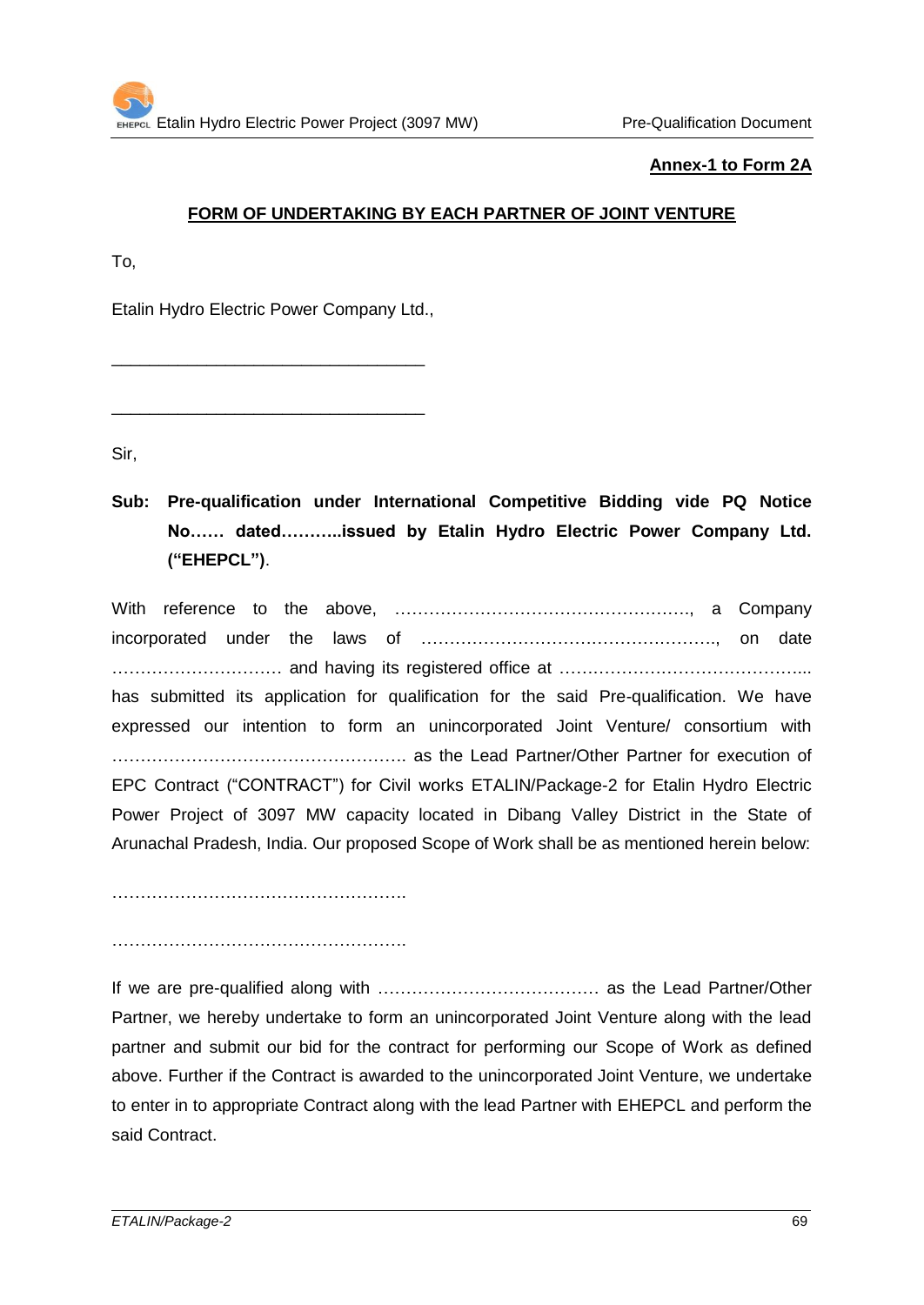

Further, we understand and undertake that our joint venture configuration shall meet the requirements stipulated in the format attached herein.

Thanking You,

Yours faithfully,

For ………………….

Authorized Signatory

**Note:** To be submitted by each of the Partner on company letter head with a copy of Power of Attorney.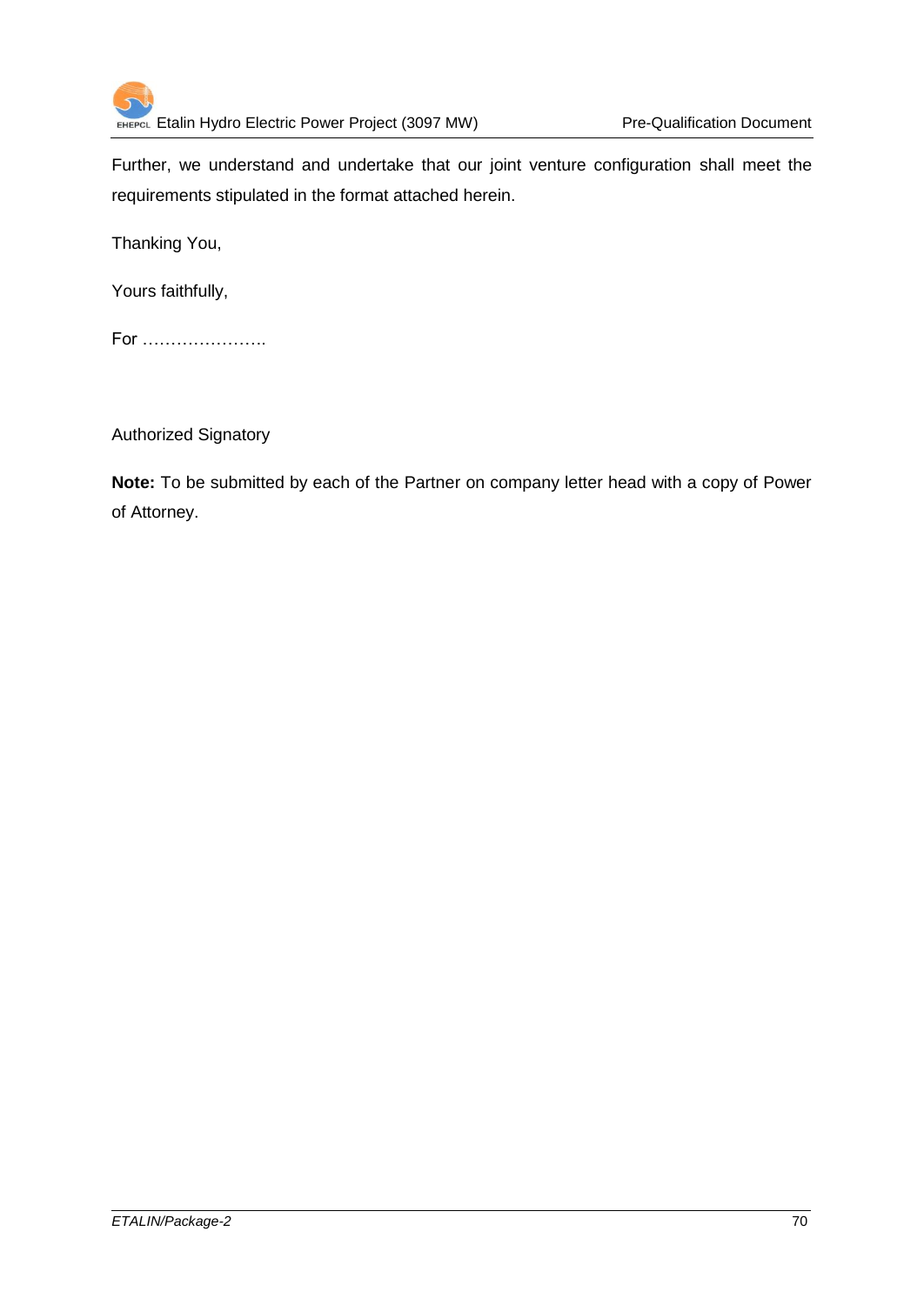# **Annex-2 to Application Form 2A**

# **FORM OF JOINT VENTURE AGREEMENT**

#### *(This format is for information and to be submitted along with the Bid)*

# **(To be executed on Non Judicial stamp paper of appropriate value as applicable in India)**

This Joint Venture Agreement made and entered into on this ………… day of ……………….. 20...

#### **BY AND BETWEEN**

**………………………………….. (Name of the Lead Partner)** a Company incorporated under the laws of ……………….. **(Name of the Country)** with its Head/Registered Office at ………………………………………… **(Address of the Head/Registered Office)\*** and a place of business in ……………….. **(Address of place of business) hereinafter referred to as "The Lead Partner" which expression unless otherwise repugnant hereto includes its successors, administrators, and permitted assigns thereof,** represented by **Mr.** ……………….. **(Name of Authorised signatory(ies).**

#### **AND**

**………………………………….. (Name of the other Partner)** a Company incorporated under the laws of ……………….. **(Name of the Country)** with its Head/Registered Office at ……………………………………….…….. **(Address of the Head/Registered Office)\*** and a place of business in ……………………….……….. **(Address of place of business)** hereinafter referred to as Partner-1 which expression unless otherwise repugnant hereto includes its successors, administrators, and permitted assigns thereof, represented by Mr. ……………….. (Name of Authorised signatory (ies).

#### **AND**

**……………………………………. Name of the other Partner)** a Company incorporated under the laws of ……………….. **(Name of the Country)** with its Head/Registered Office at …………………………..…….. **(Address of the Head/Registered Office)\*** and a place of business in …………………………………… **(Address of place of business**) hereinafter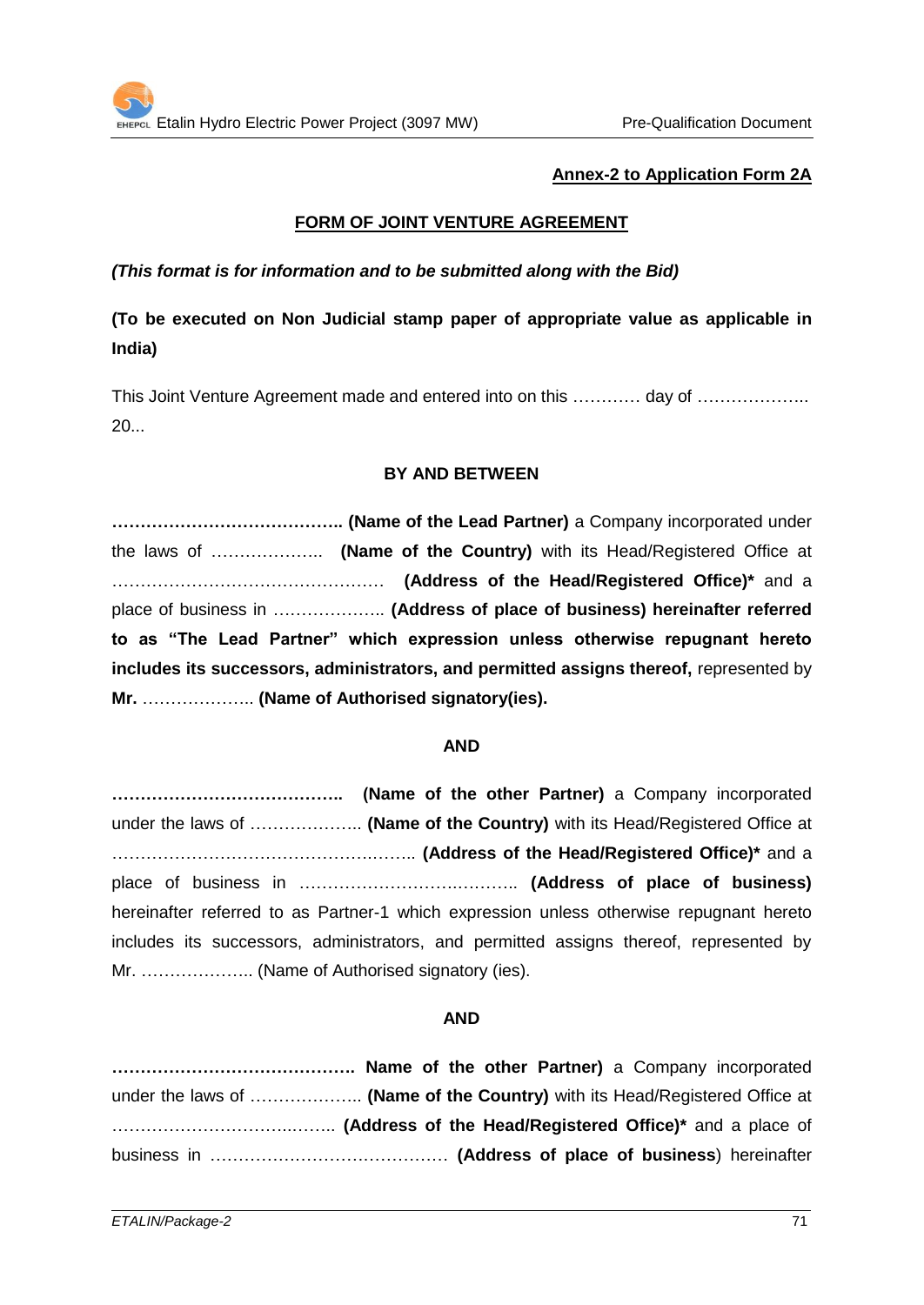

referred to as Partner-2 which expression unless otherwise repugnant hereto includes its successors, administrators, and permitted assigns thereof, represented by Mr. ……………….. (Name of Authorised signatory (ies).

All and/or each of them hereinafter referred to as "the Parties" or "The Lead Partner or Partner-1 or Partner-2" as the case may be.

### **WITNESSETH:**

WHEREAS **Etalin Hydro Electric Power Company Ltd. (EHEPCL)**, a Company incorporated under the Companies Act, 1956 having its Registered Office at ………., India, (hereinafter called the "Owner" which expression shall include its successors, executors and permitted assigns) has solicited bids from parties pre-qualified on the basis of Global Invitation for Pre-qualification vide PQ Notice No. ……………….. dated ……………….. for the execution of **Etalin/***Package-2:* **EPC Execution of 7.862 km length of HRT (Dri limb) and all related Hydro-mechanical works including associated adits, roads and bridges of the project covered under the package** *for Etalin Hydroelectric Project of 3097 MW capacity located in Dibang Valley district in the State of Arunachal Pradesh, India (hereinafter referred to as "the Works"* and the above Parties are one of the pre-qualified parties**.** 

## *(\* strike out whichever is not applicable)*

WHEREAS the Parties are interested in jointly preparing and submitting a Bid for ETALIN/Package-2 of the Project as an unincorporated Joint venture.

## **Article 1.0 PURPOSE OF THIS AGREEMENT**

- 1.1 The purpose of this Agreement is to define the principles of collaboration among the Parties to:
	- Prepare and submit Bid to the Owner for the **EPC Execution of 7.862 km length of HRT (Dri limb) and all related Hydro-mechanical works including associated adits, roads and bridges of the project covered under the package***for Etalin Hydroelectric Project* as an unincorporated Joint Venture.
	- Negotiate and sign Contract in case of award.
	- Provide and perform the Works in accordance with the Contract.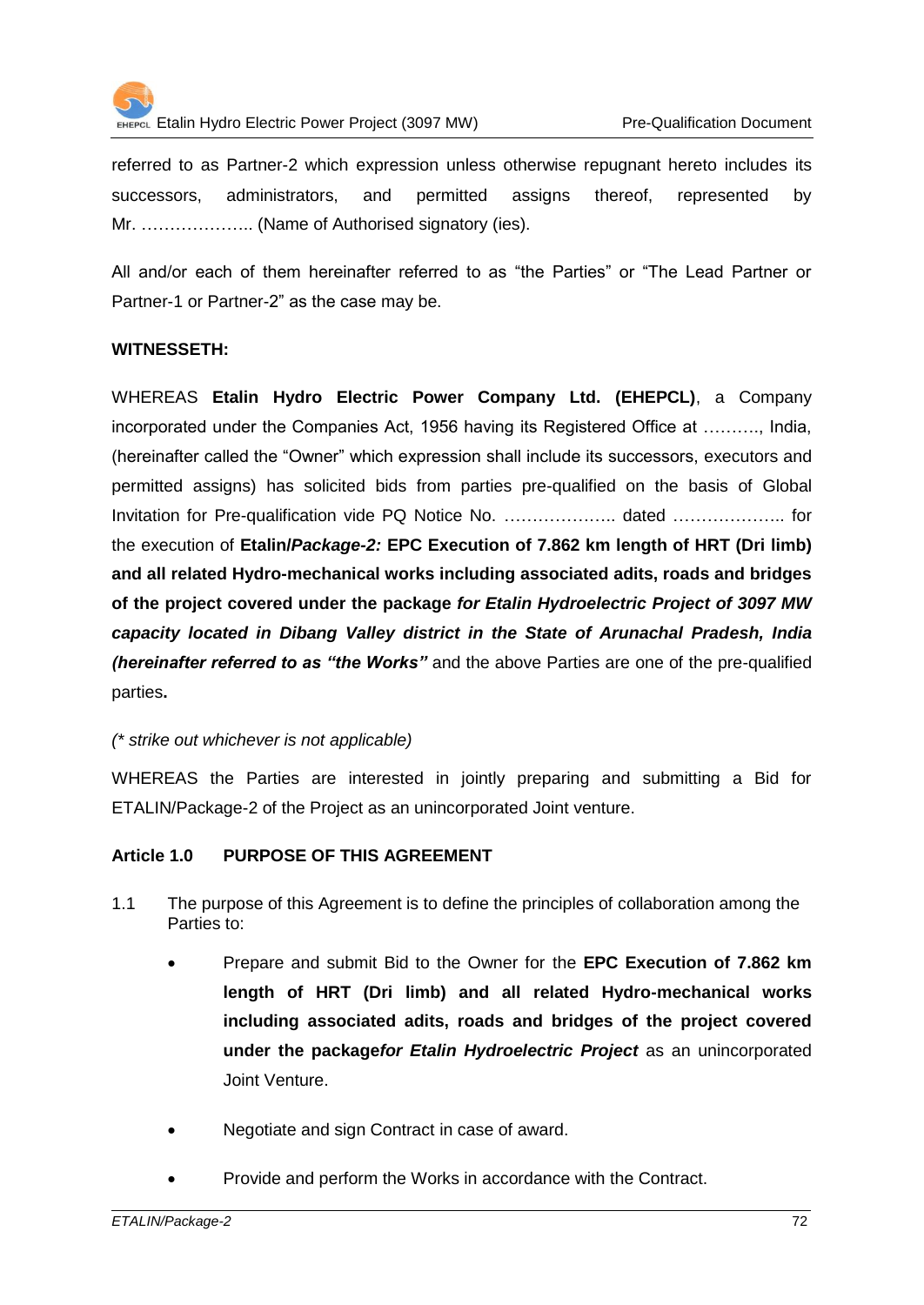## **1.2 Name**

For the purpose of participating in the Bid, the name of the Joint Venture shall be "…………………………………………….".

## **Article 2.0 LEGAL RELATIONSHIP OF THE PARTIES**

- 2.1 This Agreement shall not be construed as establishing or giving effect to any legal entity such as, but not limited to, a company, a partnership, etc. It shall relate solely towards the Owner for bid submission for *Package-2:* **EPC Execution of 7.862 km length of HRT (Dri limb) and all related Hydro-mechanical works including associated adits, roads and bridges of the project covered under the package** *for Etalin Hydroelectric Project* and related execution of Works to be performed pursuant to the Contract and shall not extend to any other activities.
- 2.2 The Parties shall be jointly and severally responsible and bound towards the Owner for the performance of the Works in accordance with the terms and conditions of the Bid document and/or Contract.

## **Article 3.0 LEADERSHIP**

------------------------------------ (Name of the Lead Partner) shall act as Leader of the Joint Venture. As such, it shall act as the coordinator of the combined activities of the Parties and shall carry out the following functions:

- 3.1 To ensure the technical, commercial and administrative co-ordination between the Parties for submission of the Bid to the Owner.
- 3.2 To lead the contract negotiations with the Owner.
- 3.3 The Lead Partner is authorized to receive instructions and incur liabilities for and on behalf of any or all Parties.
- 3.4 In case of an award of Contract, act as channel of communication between the Owner and the Parties to execute the Contract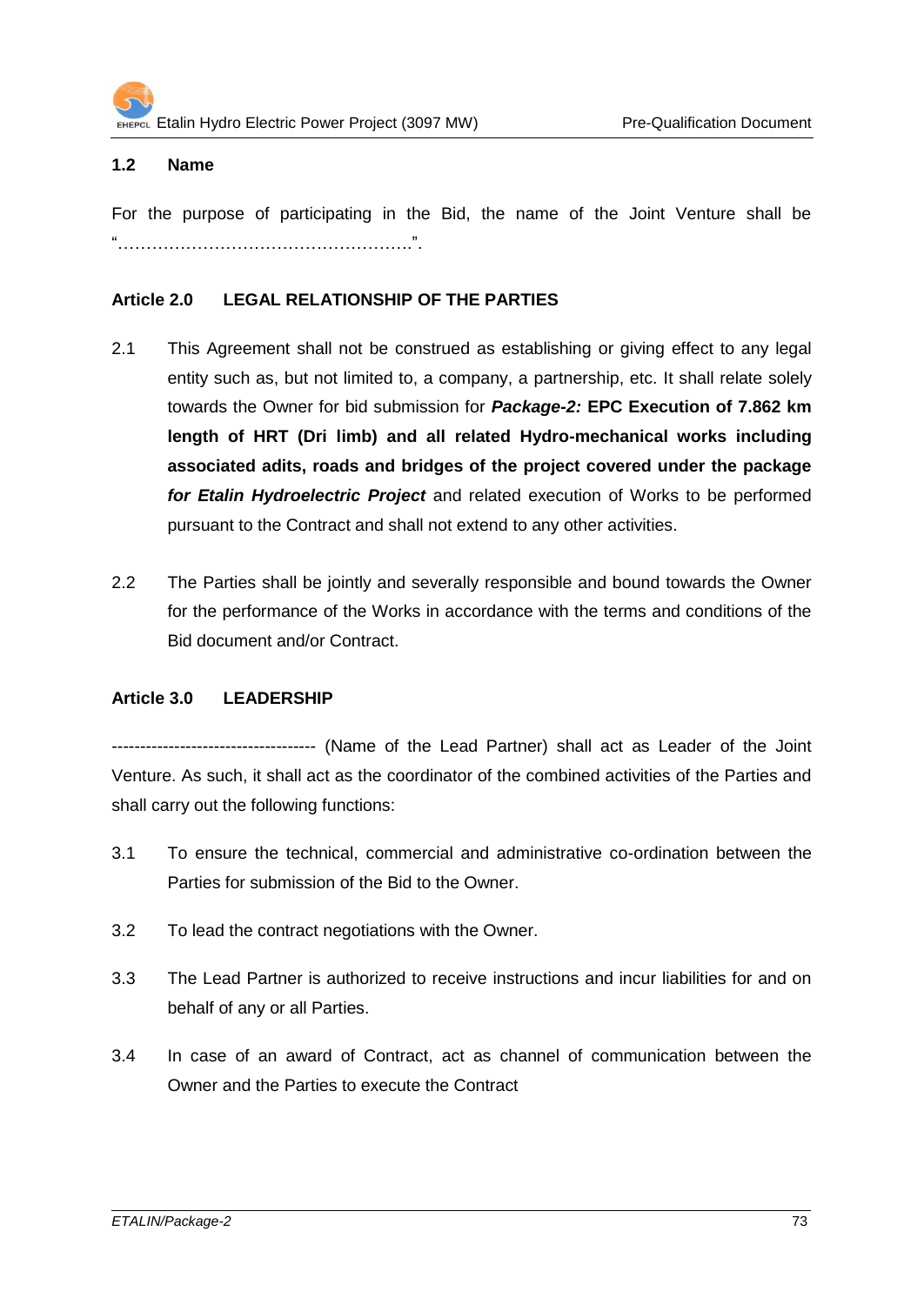## **Article 4.0 SCOPE OF WORK AND SERVICE OF EACH PARTY**

The Scope of Work to be performed by each Party shall be as herein below:

### 4.1 **Scope of Work and Service:**

The Scope of Work and service for each Party shall be as follows:

- 4.1.1 ………………..……… (**Name of Lead Partner**) shall be responsible for the following (Define the scope of Works):-
	- $\bullet$
	- $\bullet$
	-
	- $\bullet$
	- $\bullet$

4.1.2 ………………..………… (**Name of Partner-1**) shall be responsible for the following (Define the scope of Works):-

- $\bullet$
- $\bullet$
- 
- $\bullet$
- $\bullet$

4.1.3 ………………..………… (**Name of Partner-2**) shall be responsible for the following (Define the scope of Works):

- $\bullet$
- $\bullet$
- 
- $\bullet$

We all the Partners confirm that in the event of failure of any of the partner(s) to complete/fulfill its (their) responsibility, all the partners shall be jointly and severally legally responsible for the same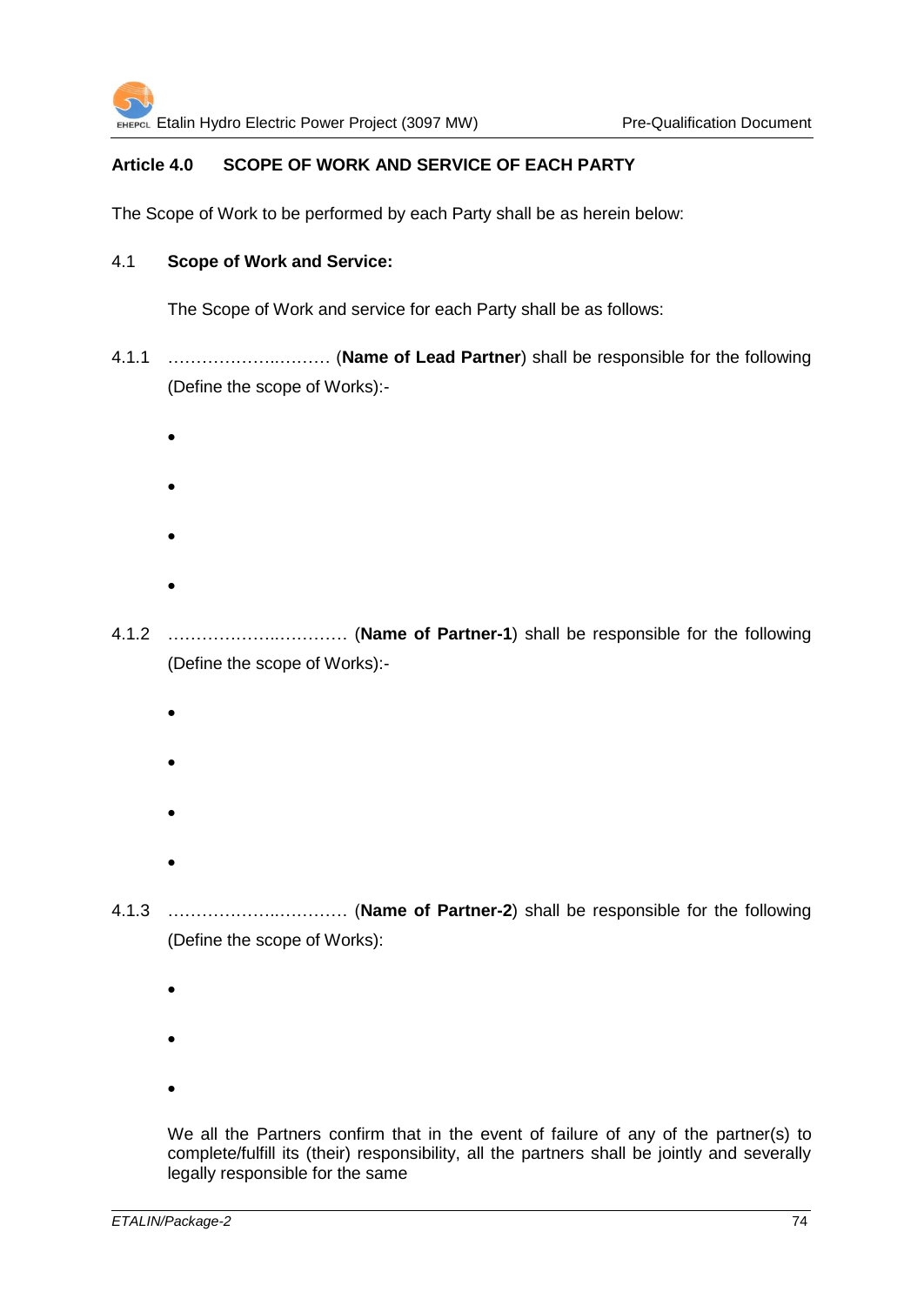## **4.2 Participation Share of each Partner**

| $\frac{0}{6}$ |
|---------------|
|               |
| 0/2           |
|               |

## **4.3 Capital Contribution to be made by each Party for the Works**

| <b>Lead Partner</b> | $\frac{0}{6}$ |
|---------------------|---------------|
| Partner-1           | $\frac{0}{6}$ |
| Partner-2           |               |

### **4.4 Financial Commitment of each Party in terms of Contract Value**

| <b>Lead Partner</b> | $\frac{0}{6}$      |
|---------------------|--------------------|
| Partner-1           | $\frac{0}{6}$<br>. |
| Partner-2           | 0/<br>.            |

#### **Article 5.0**

All bills shall be raised in the name of ……………………………………………. (Name of Joint Venture as appearing in Article 1.2 above) and the Payment shall be made in the name of the Joint Venture.

#### **OR\***

The bills will be raised by the respective Party and the payments shall be made in the name of each Party proportionate to the financial commitment of each Party as defined under Article 4.4 above.

*(\* strike out whichever is not applicable)*

## **Article 6.0 SECURITIES**

Securities in the form of Bank Guarantees, required under the Bid document and/or Contract shall be provided in the name of the Lead Partner of Joint Venture.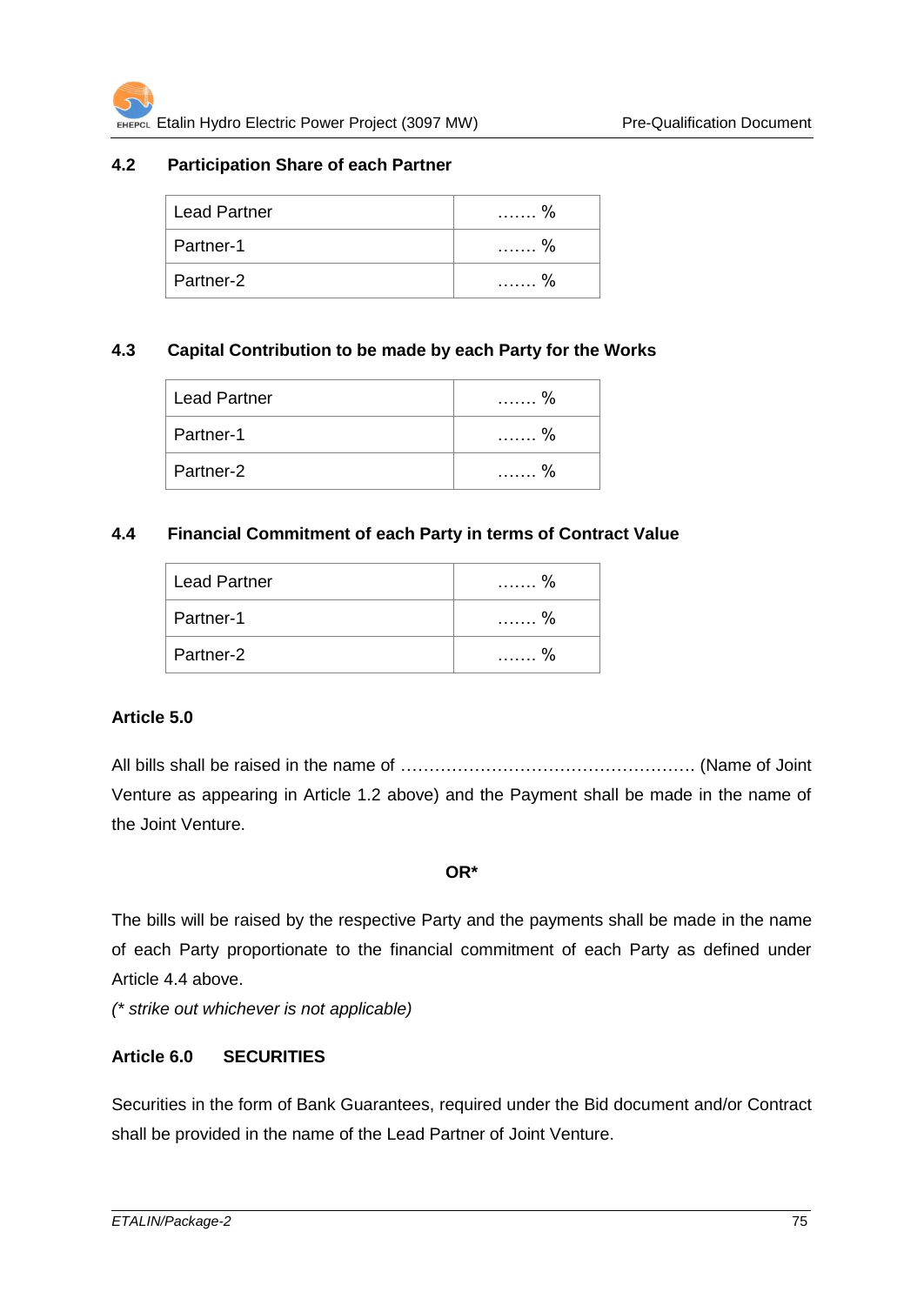### **Article 7.0 LIABILITY**

#### 7.1 **LIABILITY OF THE PARTIES WITH RESPECT TO CLAIMS OF THE OWNER**

Each of the Parties shall be jointly and severally liable to the Owner for the Performance of the Work under the terms of the Contract.

### **Article 8.0 DURATION OF THE AGREEMENT**

This Agreement is valid until end of Defect Liability Period of the Contract and full and final settlement of all accounts and disputes, if any, between the Parties and the Owner.

**IN WITNESS WHEREOF,** this agreement executed on the ………day of …………… (month) 20… by the duly authorized representatives of the parties hereto.

**FOR AND ON BEHALF OF M/S** ……………………………………………. (Lead Partner) Name: Seal:

**FOR AND ON BEHALF OF M/S** ……………………………………………. (Other Partner) Name:

Seal:

Note: This form shall be initialed by all the partners (who intend to qualify as a JV) while submitting the Application and the same shall be executed and submitted with the Bid in case the parties are pre qualified to Bid.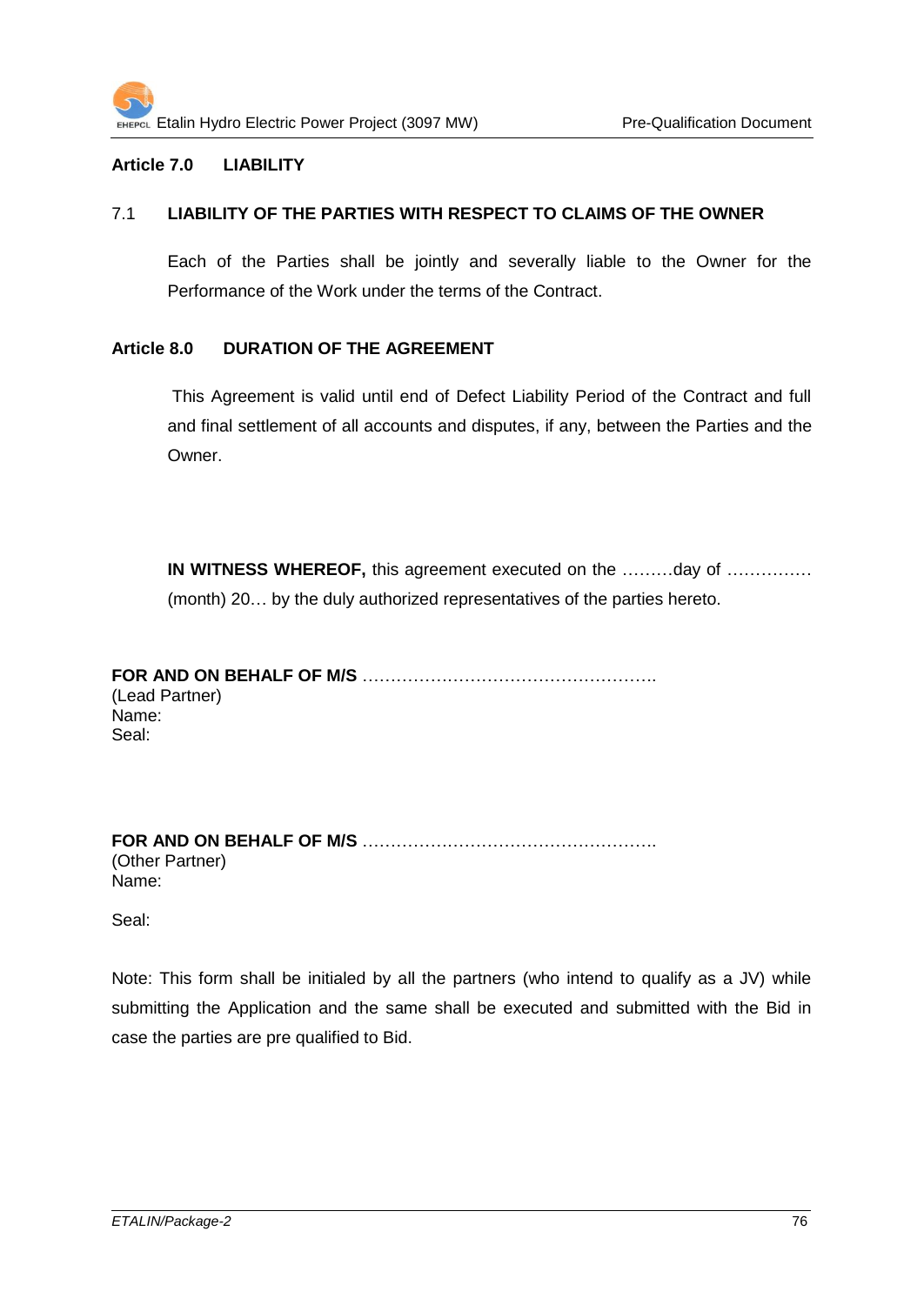**APPLICATION FORM – 3** PAGE OF PAGES

### **TECHNICAL EXPERIENCE RECORD**

Name of the Company (Sole Applicant); each Partner of a Joint Venture and/or Sub-Contractor(s):

On a separate page, using the format of Form-3A and 3B the Company (Sole Applicant); each Partner of a Joint Venture and/or Sub-Contractor(s) is requested to list all contracts of a similar nature and complexity to the contract for which the Applicant wishes to qualify. The value should be based on the currencies of the Contract(s) converted to US\$, at the date of substantial completion and present day value for current Contract(s).

The experience should include the details meeting the Technical Criteria listed under Para 3.3.1 in a chronological order.

The information in Form-3A/B to be summarised in the table form as shown below.

| Name of<br>Project<br>(Reported on<br>Form-3A,<br>and 3B) | Country | Name of<br>Contract | Contractor's<br>role (Lead<br>Partner of<br>Joint<br>Venture or<br>otherwise) | Contract<br>value in<br>million<br>US\$* | Year of start<br>- Year of<br>schedule<br>completion/<br>actual<br>completion | Page<br>Reference<br>Nos. of<br>detailed<br>data<br>sheets |
|-----------------------------------------------------------|---------|---------------------|-------------------------------------------------------------------------------|------------------------------------------|-------------------------------------------------------------------------------|------------------------------------------------------------|
| 1.                                                        |         |                     |                                                                               |                                          |                                                                               |                                                            |
| 2.                                                        |         |                     |                                                                               |                                          |                                                                               |                                                            |
| 3.                                                        |         |                     |                                                                               |                                          |                                                                               |                                                            |
| 4.                                                        |         |                     |                                                                               |                                          |                                                                               |                                                            |
| 5.                                                        |         |                     |                                                                               |                                          |                                                                               |                                                            |

**Summary – Experience of Similar Nature and Complexity:**

Date

\* i) Exchange rate as on date of award of Contract.

ii) Mention exchange rate adopted.

NB : To attach detailed data sheet to substantiate experience.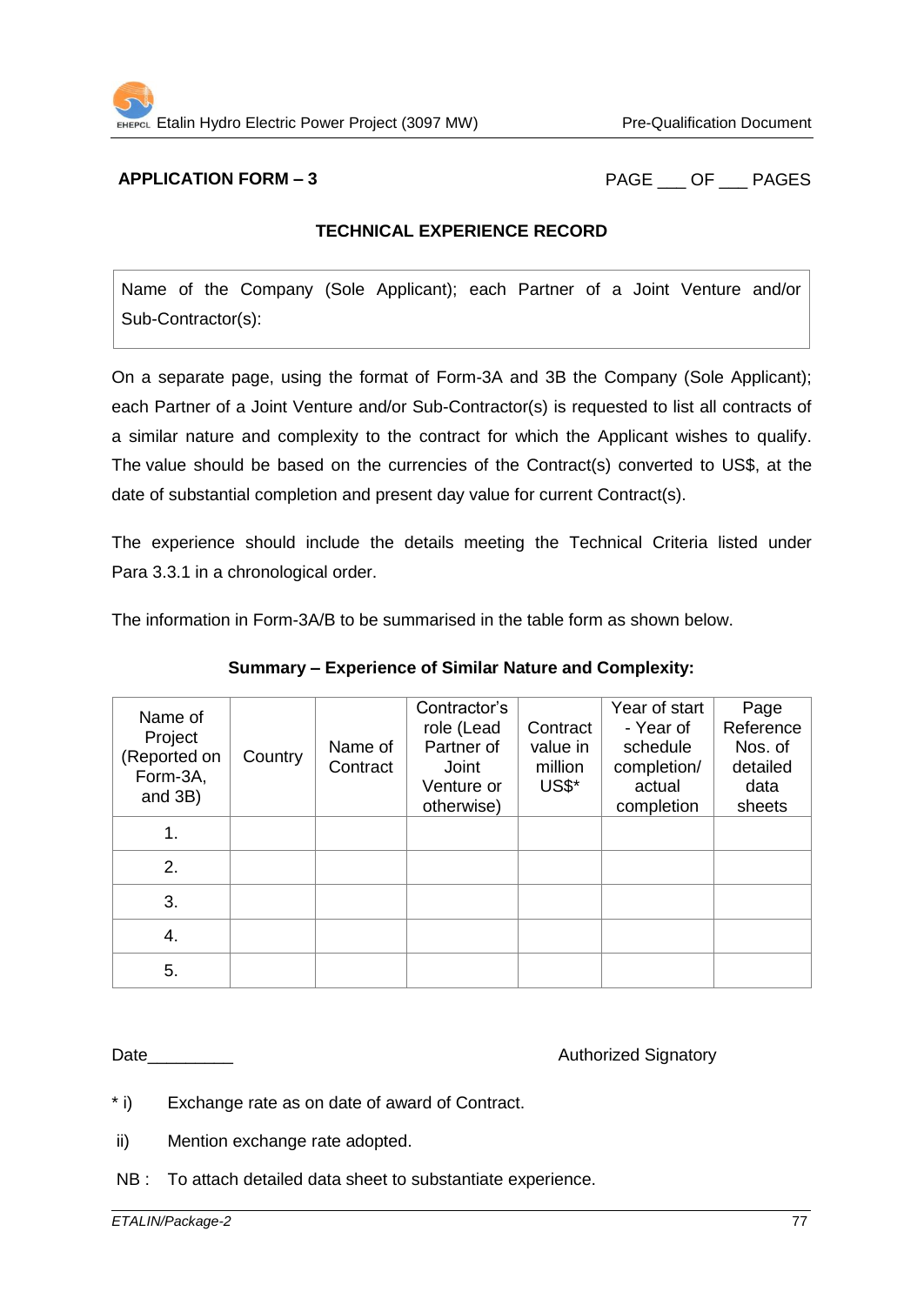# **APPLICATION FORM – 3A** PAGE \_\_\_ OF \_\_\_ PAGES

#### **PLANNING, DESIGN AND ENGINEERING**

## **(Ref: 3.3.1.1)**

| S.No. | <b>Particulars of</b><br><b>Hydroelectric Projects</b>                                                                                                                                                                           |                                                                                                     | <b>Project Particulars</b>                  |                                       | Page<br><b>Reference</b> |
|-------|----------------------------------------------------------------------------------------------------------------------------------------------------------------------------------------------------------------------------------|-----------------------------------------------------------------------------------------------------|---------------------------------------------|---------------------------------------|--------------------------|
|       | where Consultancy<br><b>Provided</b>                                                                                                                                                                                             | Name and<br><b>Address of</b><br>Client,<br><b>Location of</b><br>Project etc.                      | <b>Installed</b><br><b>Capacity</b><br>(MW) | <b>Start Date-</b><br><b>End Date</b> | No. of data<br>sheets    |
| a)    | of<br>Name<br>three<br>(3)<br>hydroelectric<br>projects<br>where<br>the<br>firm<br>has<br>provided<br>planning,<br>design and engineering<br>services for a period of at<br>least five (5) years in<br>preceding ten (10) years. |                                                                                                     |                                             |                                       |                          |
| b)    | Experience in detailed<br>design and engineering<br>in the last fifteen (15)<br>following<br>of<br>years<br>components<br>in<br>a<br>completed project:                                                                          | Name of structure and Project<br>which has been designed by the<br>firm<br>along<br>completion year | with                                        | start<br>and                          |                          |
| i.    | Pressure<br>tunnels<br><b>of</b><br>minimum<br>finished<br>8m<br>dia.                                                                                                                                                            |                                                                                                     |                                             |                                       |                          |
| ii.   | Appurtenant hydraulic<br>structures associated<br>with the tunnel                                                                                                                                                                |                                                                                                     |                                             |                                       |                          |

(Indicate the page reference Nos. of the detailed data sheets for the given examples)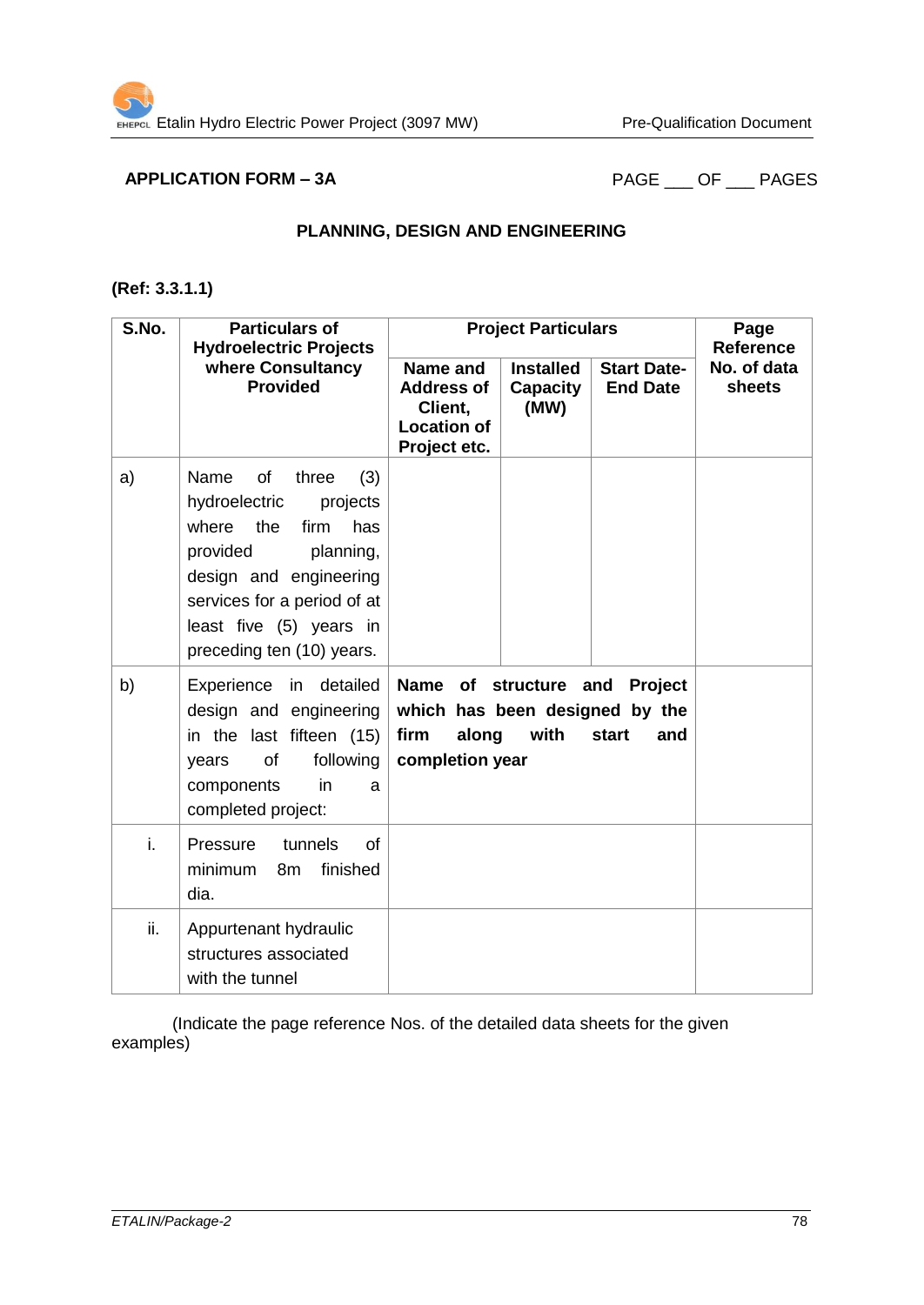**APPLICATION FORM – 3B** PAGE \_\_\_ OF \_\_\_ PAGES

### **CIVIL WORKS**

## **(Reference 3.3.1.2)**

## **SUMMARY OF FULFILMENT OF PREQUALIFICATION CRITERIA FOR EXPERIENCE**

| S.No.         | <b>PQ Criteria</b>                                                                                                                                                                                                    | Details of works in<br>which the<br><b>Applicant meets</b><br>the PQ criteria | <b>Reference</b><br>(Page No.) |
|---------------|-----------------------------------------------------------------------------------------------------------------------------------------------------------------------------------------------------------------------|-------------------------------------------------------------------------------|--------------------------------|
| a)            | <b>General Experience</b>                                                                                                                                                                                             |                                                                               |                                |
|               | Experience, as prime contractor or as a<br>partner in a joint venture, of executing a<br>major civil structure in a Hydropower Project<br>for a period of at least five (5) years in<br>preceding fifteen (15) years. |                                                                               |                                |
| b)            | <b>Specific Experience</b>                                                                                                                                                                                            |                                                                               |                                |
|               | Experience of executing in the last twenty<br>(20) years, the following components in<br>ongoing/ completed project(s):                                                                                               |                                                                               |                                |
| $\mathbf 1$ . | <b>Tunnel</b>                                                                                                                                                                                                         |                                                                               |                                |
| (i)           | Completion of a lined pressure tunnel of<br>minimum 9m finished diameter and 5000m<br>long.                                                                                                                           |                                                                               |                                |
| (ii)          | heading/full<br>face<br>Average<br>excavation<br>progress of 50m per month for atleast 1500m<br>from one tunneling face in a tunnel of<br>minimum finished diameter of 9m                                             |                                                                               |                                |
| (iii)         | Average Concrete lining progress of 100m<br>per month from one tunneling face in a tunnel<br>of minimum finished diameter of 9m.                                                                                      |                                                                               |                                |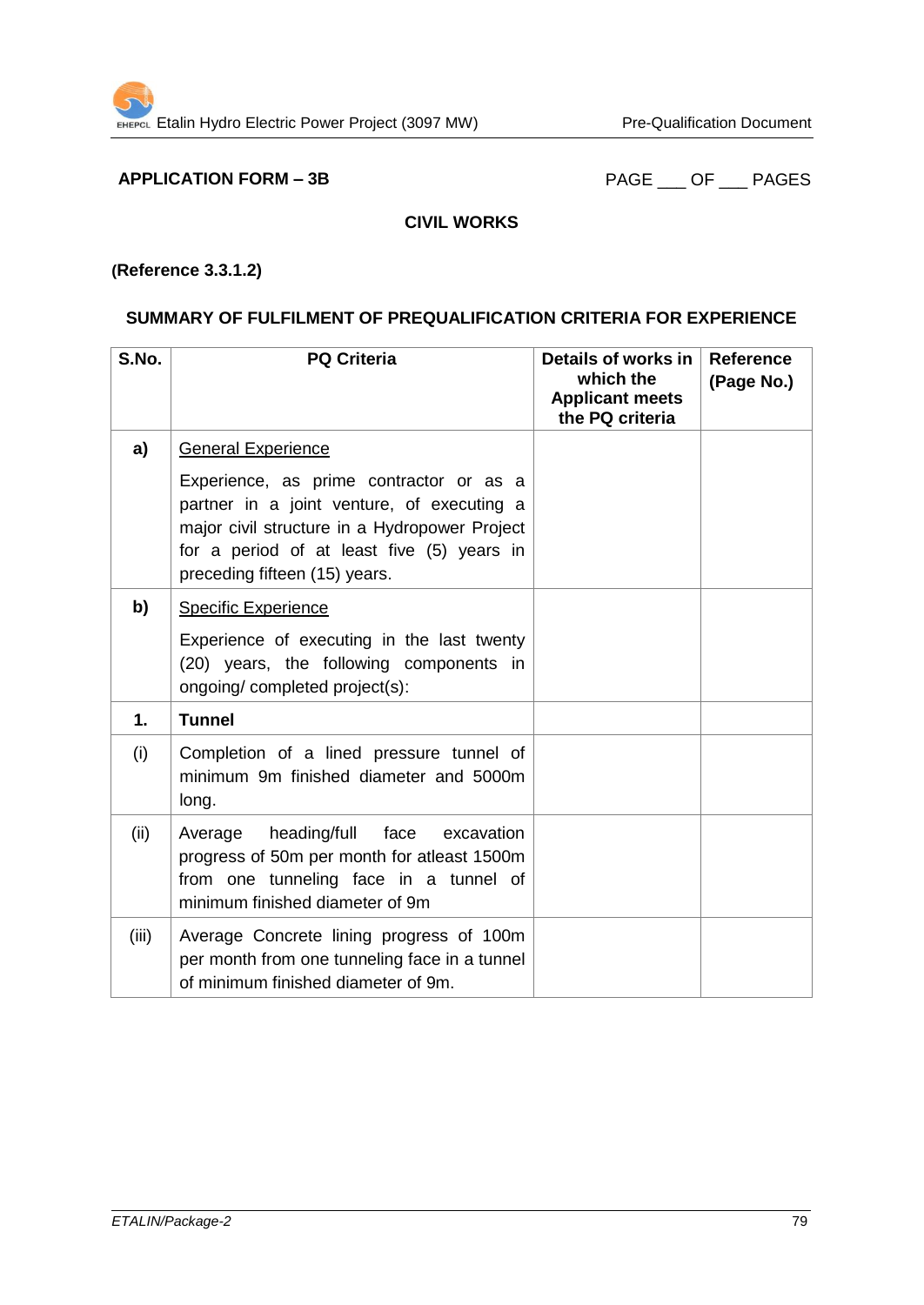

**APPLICATION FORM – 4** PAGE OF PAGES

#### **CURRENT CONTRACT COMMITMENTS / WORKS IN PROGRESS**

Name of the Company (Sole Applicant); Partner of a Joint Venture and/or Sub-Contractor(S).

Applicants should provide information on their current commitments on all contracts that have been awarded, or for which a letter of intent or acceptance has been received, or for on going works /contracts.

| Name of contract | Description<br>of works | Stipulated<br>date of<br>completion | <b>Contract Value</b><br>(equivalent<br>US\$)* | Value of<br>outstanding<br>work (US\$<br>equivalent)* | Estimated<br>completion<br>date |
|------------------|-------------------------|-------------------------------------|------------------------------------------------|-------------------------------------------------------|---------------------------------|
| 1.               |                         |                                     |                                                |                                                       |                                 |
| 2.               |                         |                                     |                                                |                                                       |                                 |
| 3.               |                         |                                     |                                                |                                                       |                                 |
| 4                |                         |                                     |                                                |                                                       |                                 |
| 5                |                         |                                     |                                                |                                                       |                                 |
| 6.               |                         |                                     |                                                |                                                       |                                 |
| 7.               |                         |                                     |                                                |                                                       |                                 |
| 8.               |                         |                                     |                                                |                                                       |                                 |
| 9.               |                         |                                     |                                                |                                                       |                                 |
| 10.              |                         |                                     |                                                |                                                       |                                 |

\* i) Exchange rate as on date of award of Contract.

ii) Mention exchange rate adopted.

Date \_\_\_\_\_\_\_\_\_\_ AUTHORIZED SIGNATORY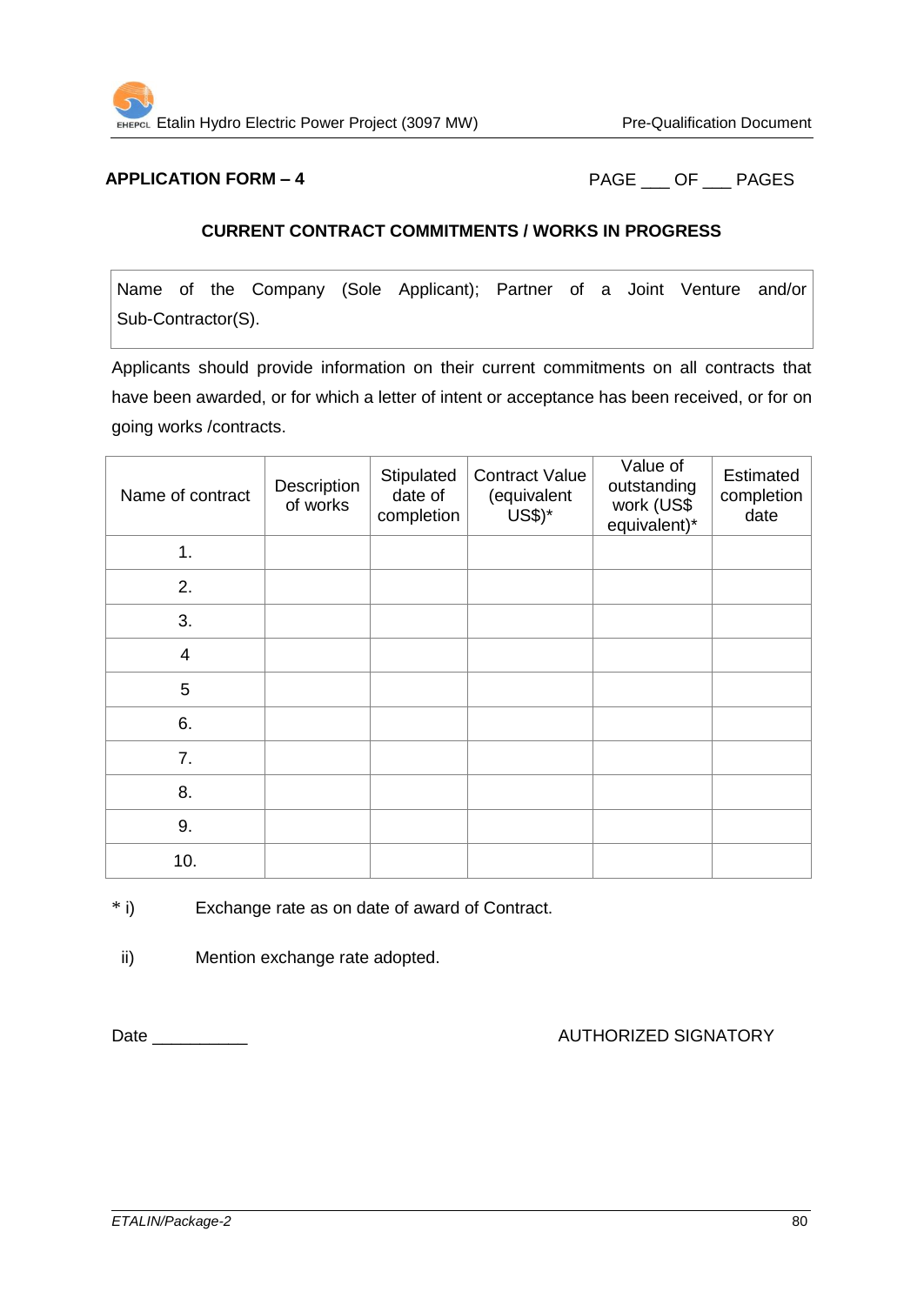

**APPLICATION FORM – 5** PAGE OF PAGES

### **FINANCIAL DATA**

Name of the Company (Sole Applicant) and Partner of a Joint Venture.

Applicants, including each Partner of a Joint Venture, should provide financial information to demonstrate that they meet the requirements stated in Instructions to Applicants. Each Applicant or Partner of a Joint Venture must fill in this form. If necessary, use separate sheets to provide complete banker information. A copy of the audited balance sheets should be attached.

| <b>Banker</b> | Name of banker    |                        |
|---------------|-------------------|------------------------|
|               | Address of banker |                        |
|               | Telephone         | Contact name and title |
|               | Fax/ email        |                        |

Summarize actual assets and liabilities in US \$ equivalent (at the rates of exchange current at the end of each year) for the previous five (5) years. Based upon known commitments, summarize projected assets and liabilities in US \$ equivalent for the next two years.

| Financial information<br>in US\$ equivalent | Actual:<br>Previous five years |   |   |   |  | Projected :<br>Next two years |
|---------------------------------------------|--------------------------------|---|---|---|--|-------------------------------|
|                                             | 2                              | 3 | 4 | 5 |  | 2                             |
| 1. Total assets                             |                                |   |   |   |  |                               |
| 2. Current assets                           |                                |   |   |   |  |                               |
| 3. Total liabilities                        |                                |   |   |   |  |                               |
| 4. Current liabilities                      |                                |   |   |   |  |                               |
| 5. Profits before<br>taxes                  |                                |   |   |   |  |                               |
| 6. Profits after taxes                      |                                |   |   |   |  |                               |

(Attach audited financial statements for last five years (for the individual applicant or each partner of a Joint Venture). The figures quoted must be appropriately flagged in the financial statements to identify them. Adopted exchange rates to be specified alongwith their source).

Firms may submit their balance sheets certified by a CEO / CFO/ Head of Finance, and supported by copies of tax returns, if audits are not required by the laws of their countries of origin.

Date: \_\_\_\_\_\_\_\_\_\_\_\_\_ Authorized Signatory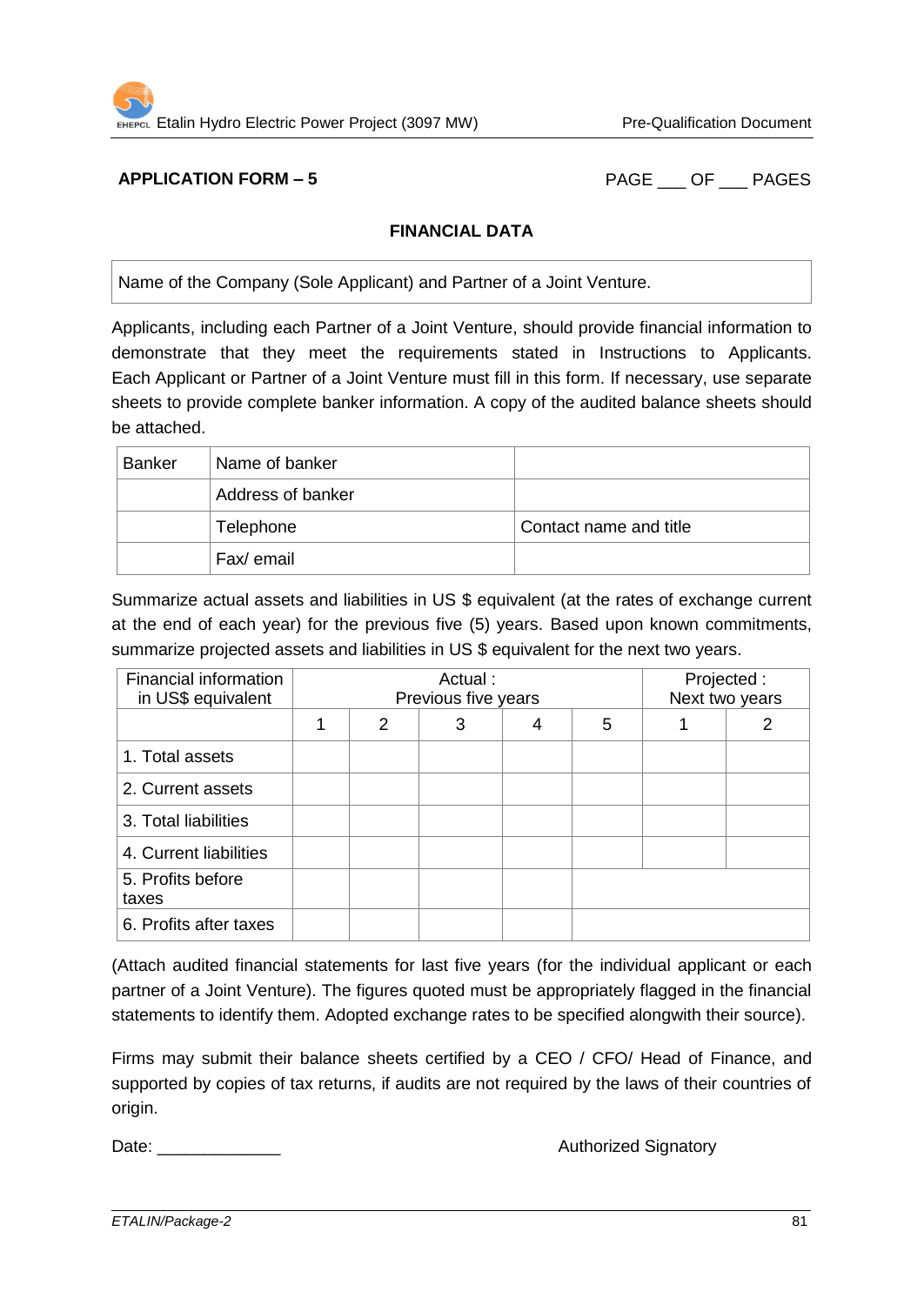**APPLICATION FORM – 6** PAGE OF PAGES

### **QUALITY ASSURANCE**

Name of the Company (Sole Applicant); Partner of a Joint Venture and/or Sub-contractor(s):

Applicant should provide the information on quality assurance system and a typical set up of his organization.

- A. Description on Applicant's Quality Assurance System
- B. Organisation Chart
	- Base Office (Design office/Procurement office/Manufacturing unit, as the case may be)
	- Site
- C. Narrative Description of Organisation Chart
- D. Description of Relationship between Base Office and Site Management

Date: \_\_\_\_\_\_\_\_\_\_\_\_\_ Authorized Signatory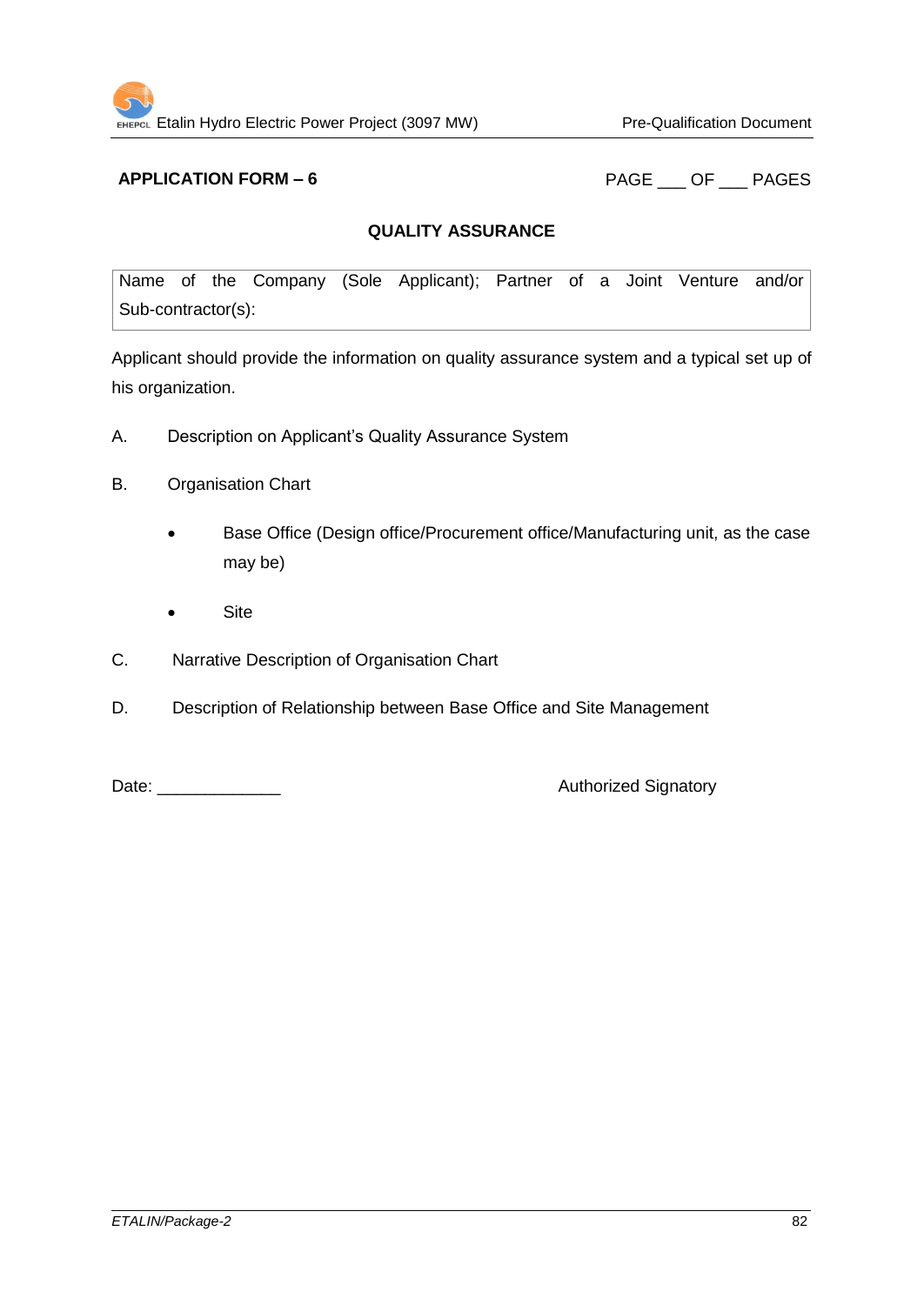**APPLICATION FORM – 7** PAGE OF PAGES

## **LETTER OF UNDERTAKING**

No: ……… Date:………..

To,

## **Etalin Hydro Electric Power Company Ltd. (EHEPCL)**

…………

Dear Sirs,

We, M/s……………………………... having registered office at ……………..do hereby undertake that in case Contract for execution of Work ………………………..(Name of Work) is awarded to M/s …………………………….. ("Applicant"), we shall execute the "……………………………………………." being a part of the Work (the components of the Work for which the Applicant has proposed to associate the sub-contractor), as sub-contractor to M/s…………………… (Name of the Applicant) and we shall be responsible for successful completion of the portion of Work covered under our scope in the sub-contract with the Applicant

We do hereby also confirm that we are not participating as a partner of a Joint Venture against the above Invitation to Bid.

Yours faithfully,

For & on behalf of M/s. ..............

(Name & Address of the Sub-Contractor)

Authorised Signatory (Office Seal) Station: **Date:** Date: **Date:** Date: **Date:** Property of *Date:* **Date: Date: Date: Date: Date: Date: Date: Date: Date: Date: Date: Date: Date: Date: Date: Date: Date: Date: Date: Date** 

**Note: This letter of authorization should be on the letterhead of the Sub-Contractor and should be signed by a person having the Power of Attorney, copy of which shall be enclosed***.* The above letter shall be uniformly applicable to all Applicants proposing a sub-contractor for any of the Planning, Design & Engineering/Civil Works. The same shall be executed and submitted along with **PQ Application.**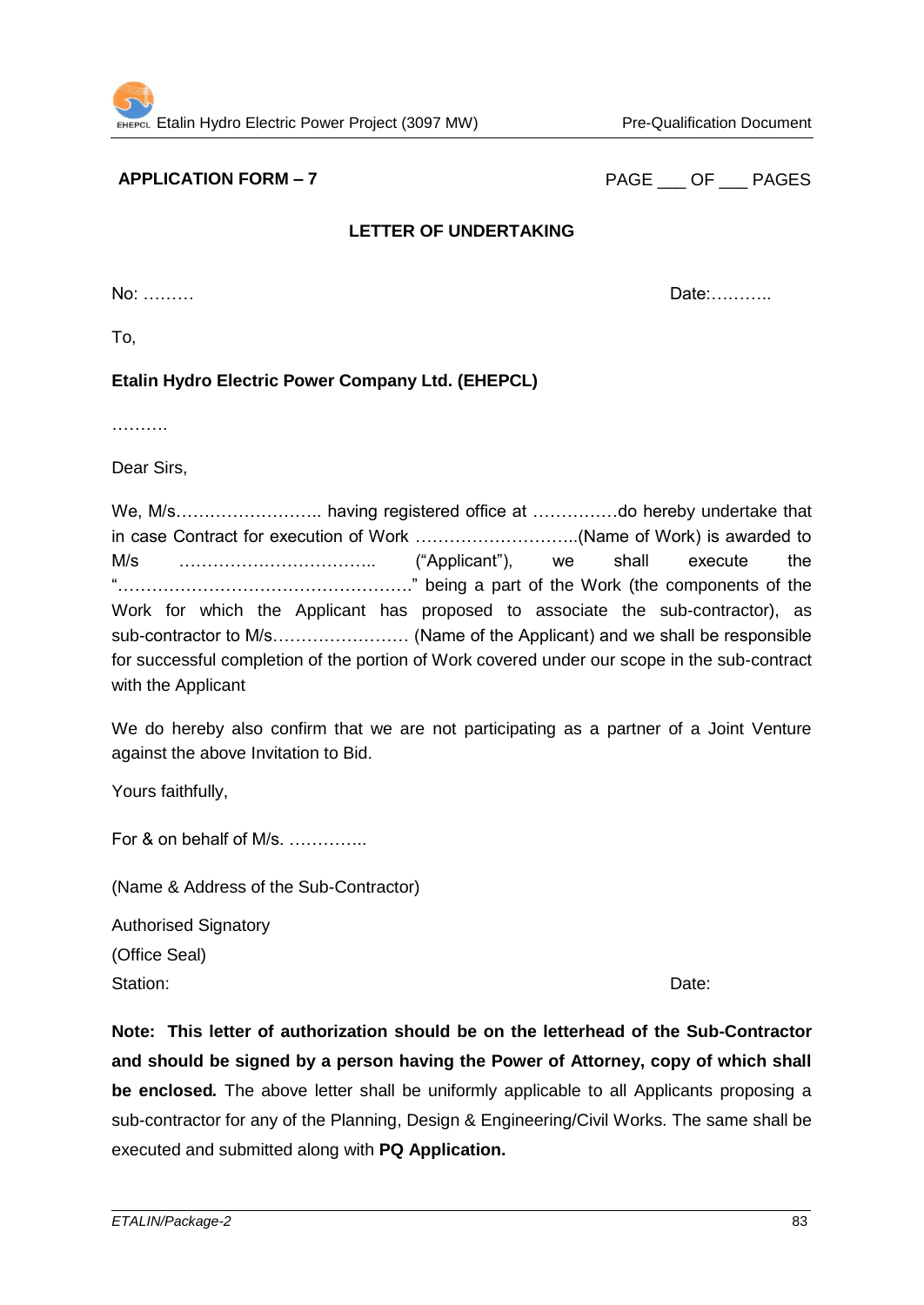#### **APPLICATION FORM – 7A** PAGE OF PAGES

### **PROFORMA OF JOINT UNDERTAKING BY THE SUB-CONTRACTOR AND THE EPC BIDDER/CONTRACTOR**

## **(TO BE EXECUTED ON NON JUDICIAL STAMP PAPER OF APPROPRIATE VALUE AS APPLICABLE IN INDIA)**

THIS DEED OF UNDERTAKING is executed on this ……………. day of Two Thousand and ………… by M/s. …………….., a Company incorporated under the laws of …………………… and having its Registered Office at ……………………………….. (hereinafter called the "Sub-Contractor" which expression shall include its successors, executors and permitted assigns), and M/s.……………., a Company incorporated under the laws of …………………. having its Registered Office at …………………. (hereinafter called the "Contractor" which expression shall include its successors, executors and permitted/ assigns) in favour of **Etalin Hydro Electric Power Company Ltd. (EHEPCL)**, a Company incorporated under the Companies Act, 1956 having its Registered Office at ………., India, (hereinafter referred to as the 'Owner' which expression shall unless repugnant to the subject or context or meaning thereof include its successors, administrators, executors and permitted assigns);

WHEREAS the "Owner" has invited Bids vide its Invitation No. ……………….. for EPC execution of Etalin Hydro Electric Project, ETALIN/Package-2.

AND WHEREAS ITB Clause No. ..., Section …, of …, Vol.–… (*reference of tender clause to be mentioned, when executed)* forming part of the Bid Documents inter-alia stipulates that a Bidder may associate Sub-Contractor for certain component of Works in which the Bidder does not have the relevant experience provided the proposed Sub-Contractor has been prequalified for a particular component and that the Bidder alongwith its Sub-Contractor shall be jointly and severally bound and responsible for the successful performance of the component Works proposed to be executed by the Bidder alongwith its Sub-Contractor in the event the bid submitted by the Bidder is accepted by the Owner resulting in a Contract (hereinafter referred to as the "Contract").

AND WHEREAS the Bidder has submitted its Bid to the Owner vide Reference No. ………..….……. dated ………. based on the association of the Sub-Contractor.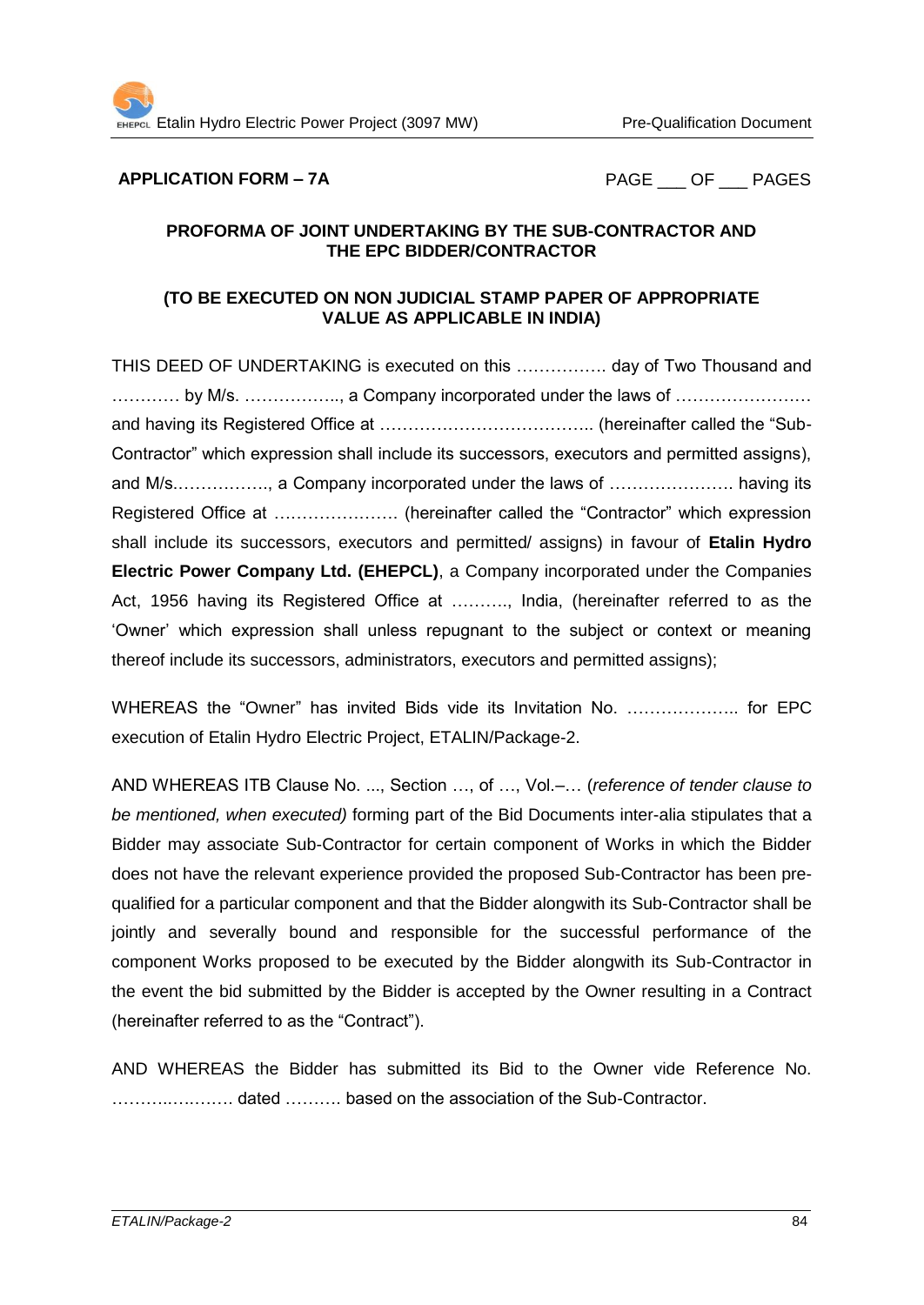NOW THEREFORE THIS UNDERTAKING WITNESSETH as under:

- 1.0 In consideration of the award of Contract by the Owner to the Bidder (hereinafter referred to as the "Contractor") we, the Sub-Contractor and the Contractor do hereby declare that we shall be jointly and severally bound to the Owner, for the successful performance of the sub-contracted portion of Works. The details of proposed sub-contracted portion of Work and the time schedule is enclosed hereto as Annexure "A".
- 2.0 Without in any way affecting the generality and total responsibility in terms of this Deed of Undertaking, the Sub-Contractor in particular hereby agrees to deploy and depute its technical personnel, equipment, manpower and/or other resources on continual basis throughout the construction period of the proposed sub-contracted Works and to discharge the obligations of the Sub-Contractor under the Contract in accordance with the Annexure "A" hereto.
- 0.1 Notwithstanding anything contained, it is hereby clarified that the responsibility for carrying out the entire Scope of Work under the Contract shall vest with the Contractor.
- 4.0 Apart from the Contractor's Performance Guarantee, the Sub-Contractor shall furnish as security, an unconditional and irrevocable Contract Performance Guarantee from its Bank in favour of the Owner in a form acceptable to the Owner. The value of such guarantee shall be equivalent to 2.5% of value of the sub-contracted Works as identified in the Contract awarded by the Owner to the Bidder/Contractor and it shall be an additional guarantee for faithful performance/compliance of this Deed of Undertaking in terms of the Contract. The guarantee shall be unconditional, irrevocable and valid till the Completion Certificate as provided in the Contract is issued by the Owner. The Bank Guarantee amount shall be payable to the Owner on demand without any reservation or demur.
- 5.0 We, the Sub-Contractor and the Bidder/Contractor agree that this Undertaking shall be irrevocable and shall form an integral part of the Contract and further agree that this Undertaking shall continue to be enforceable till it is discharged by the Owner. It shall become operative from the Effective Date of the Contract.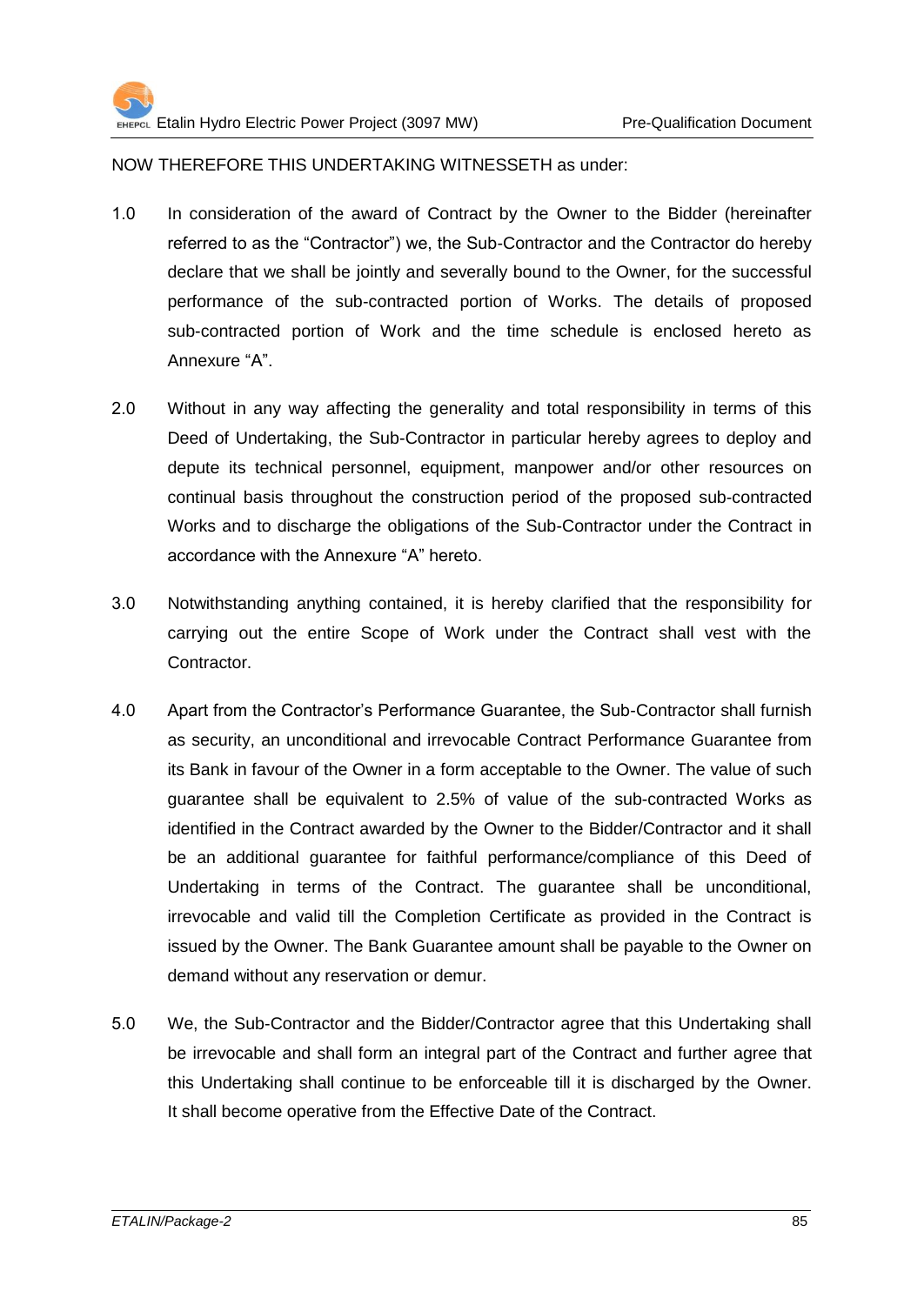

0.1 This Deed of Undertaking shall be construed and interpreted in accordance with the laws of India and the Courts in Delhi shall have exclusive jurisdiction in all matters arising under the Undertaking. Any dispute arising under this Undertaking shall be referred to arbitration in accordance with Arbitration and Conciliation Act, 1996. Venue of arbitration shall be Delhi. The decision of the arbitrator shall be final and binding upon the Parties. The language of arbitration shall be English.

IN WITNESS WHEREOF, the Sub-Contractor and the Bidder/Contractor have through their Authorised Representatives executed these presents and affixed Common seals of their respective Companies, on the day, month and year first above mentioned.

1. ……………………….…. Signature of Authorized (Signature) (Representative)

WITNESS For Sub-Contractor

(Name in Block Letter) Name …….......……………. (Office Address) Common Seal of Company …………....…………………

For Bidder/Contractor

(Name in Block Letter) Name....……………………. (Office Address) Common Seal of Company ………………………….......

**Note:** The above proforma shall be uniformly applicable to all Applicants proposing a Sub-Contractor for any of the Planning, Design & Engineering/Civil Works. The same shall be initialed by the Applicant and the proposed Sub-Contractor while submitting the Application and the same shall be executed and submitted with the Bid. The bank issuing BG should be an Indian Scheduled Bank and the BG should be enforceable in India.

2. ……………………....…. Signature of Authorized (Signature) (Representative)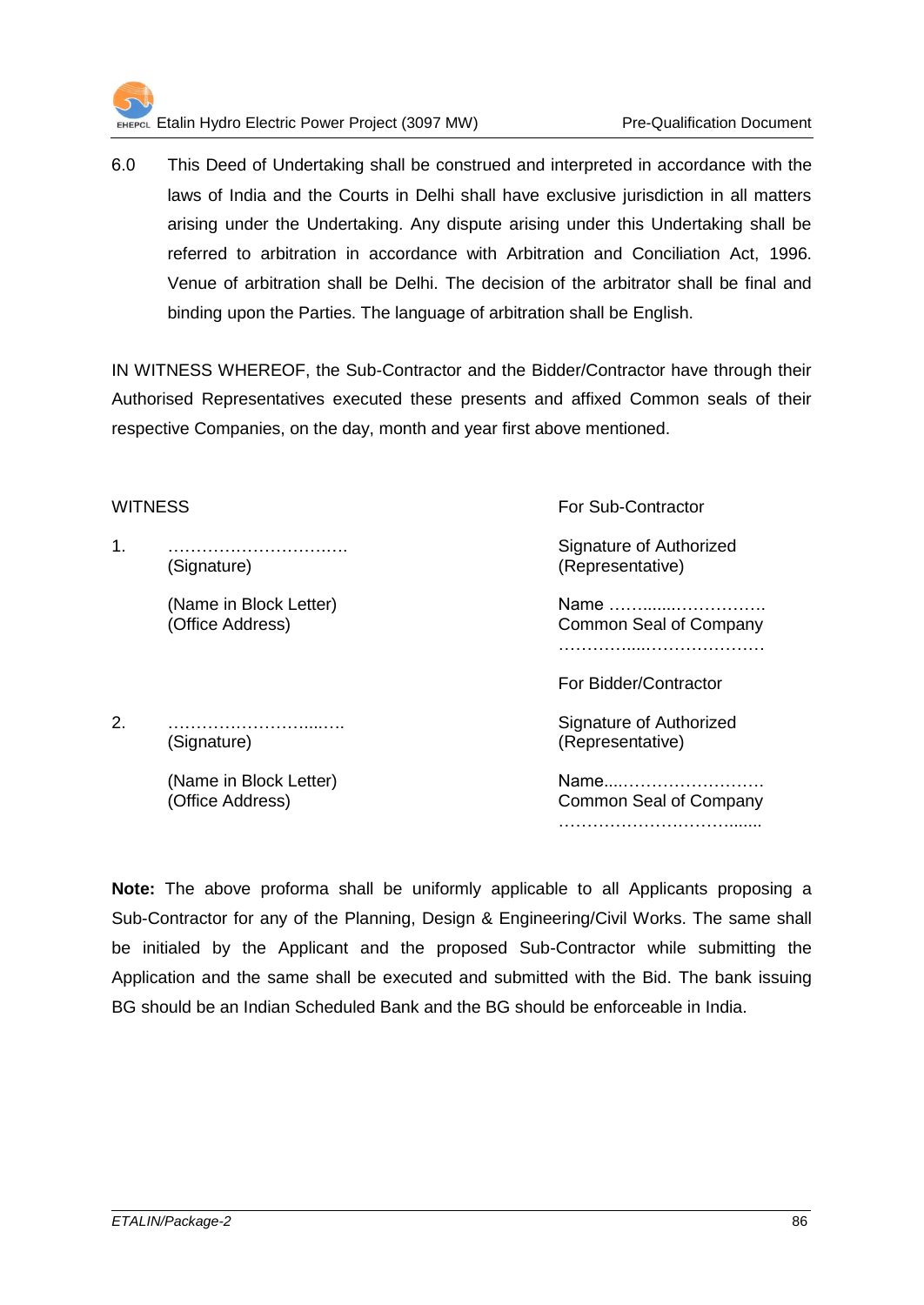## ANNEXURE "A" TO APPLICATION FORM 7A PAGE OF PAGES

## **DETAILS OF SUB-CONTRACT WORK**

| S.No. | <b>Particulars of Sub-contract</b><br>portion of work | <b>Contract Value**</b> | <b>Time for Completion</b> |
|-------|-------------------------------------------------------|-------------------------|----------------------------|
|       |                                                       |                         |                            |
|       |                                                       |                         |                            |
|       |                                                       |                         |                            |

*(Each Sub-Contractor shall fill in the above details and attach to the Joint Undertaking)* 

1. ……………………….…. Signature of Authorized (Signature) (Representative)

WITNESS For Sub-Contractor

(Name in Block Letter) Name …….......……………. (Office Address) Common Seal of Company …………....…………………

For Bidder/Contractor

2. ……………………....…. Signature of Authorized (Signature) (Representative)

(Name in Block Letter) Name....…………………….

(Office Address) Common Seal of Company

\*\* Contract value and time of completion should be confirmed by means of an amendment to this Annexure "A" to Application Form 7A during bid submission.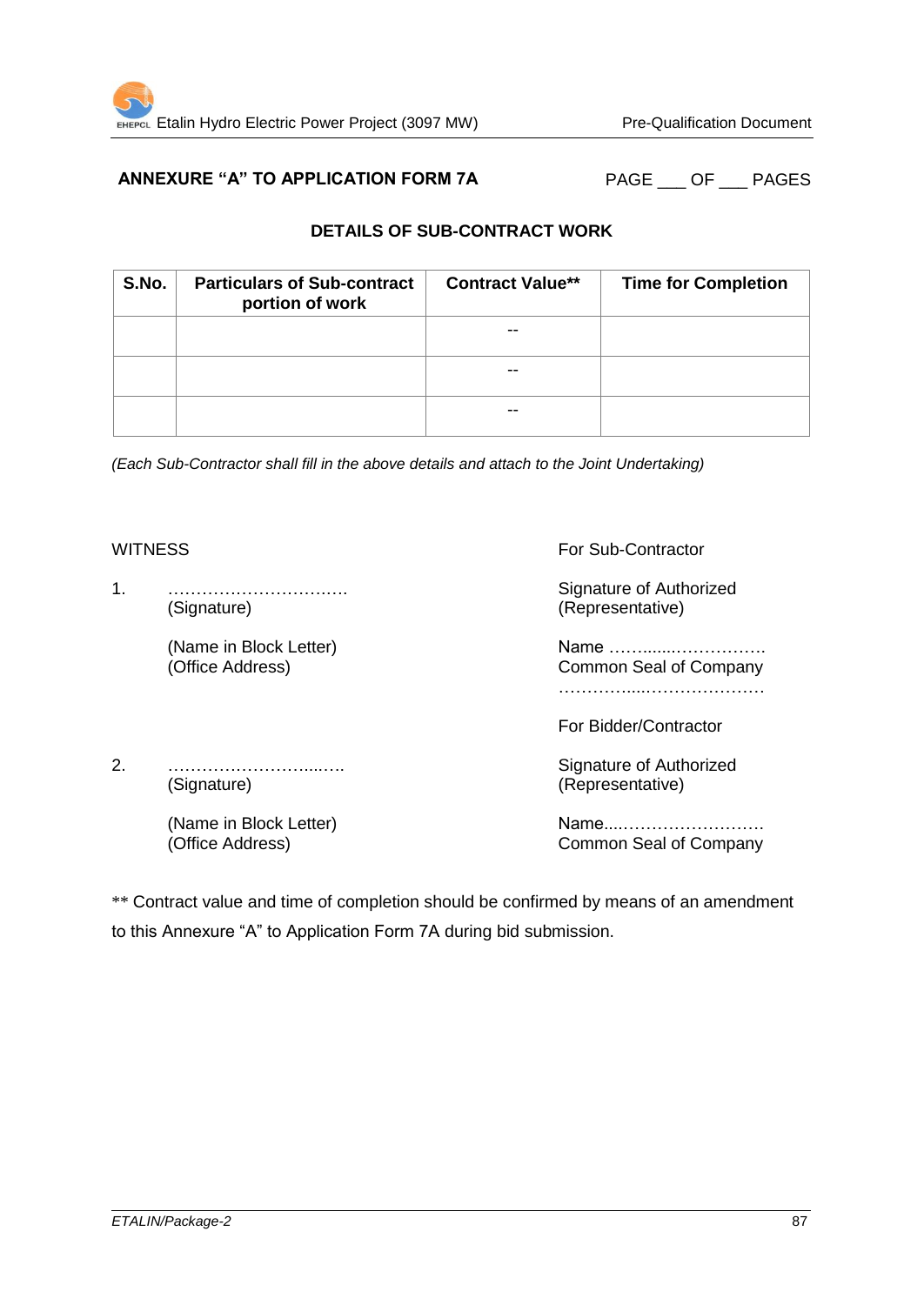**APPLICATION FORM - 8** PAGE OF PAGES

### **UNDERTAKING FROM PARENT/HOLDING COMPANY**

#### **(On the letter head of Parent/Holding Company)**

No: ……… Date:………..

To, Etalin Hydro Electric Power Company Ltd.,

### **Sub: Pre-qualification under International Competitive Bid vide PQ Notice No…… dated………..issued by Etalin Hydro Electric Power Company Ltd. ("EHEPCL").**

We, M/s…………………….. (Name of the Parent/Holding Company) having registered office at ……………(Address of the Parent/Holding Company) do hereby undertake that in the event contract for work ………………………..(Name of work) is awarded to M/s …………………………….. (Name of the Subsidiary company) who is participating in your Pre-qualification process as a Joint Venture partner/sub-contractor, along with ……(mention name of the Lead Partner/EPC Contractor). we shall provide the full support for technical and financial requirements for ……………………………..(the scope of work of subsidiary company) and we shall be responsible for the successful completion of the scope of services of M/s…………………… (Name of the Subsidiary company).

In case the Applicant, M/s ………………….(Name of Subsidiary company) is pre-qualified and awarded the Contract for execution of the Work, we hereby undertake to enter into an agreement with the EHEPCL on the lines of the format enclosed herein before execution of the main Contract Agreement between EPC Contractor and EHEPCL.

We do hereby also confirm that we are not participating either as a sole Applicant or as a partner of a Joint Venture against the above Invitation for Prequalification.

Yours faithfully,

For & on behalf of M/s. ……………………………………………. (Name & Address of the Parent/Holding Company) (Office Seal) Station: Date:

Enclosed: Format of Parent/Holding Company Agreement

*Note: This Letter of undertaking should be submitted alongwith PQ Application and should be on the letterhead of the Parent/Holding Company. It should be signed by a person competent and having the Power of Attorney to bind the Parent/Holding Company. Power of Attorney in favour of this person to do so together with the authority of its executant should be enclosed with this Letter of Undertaking.*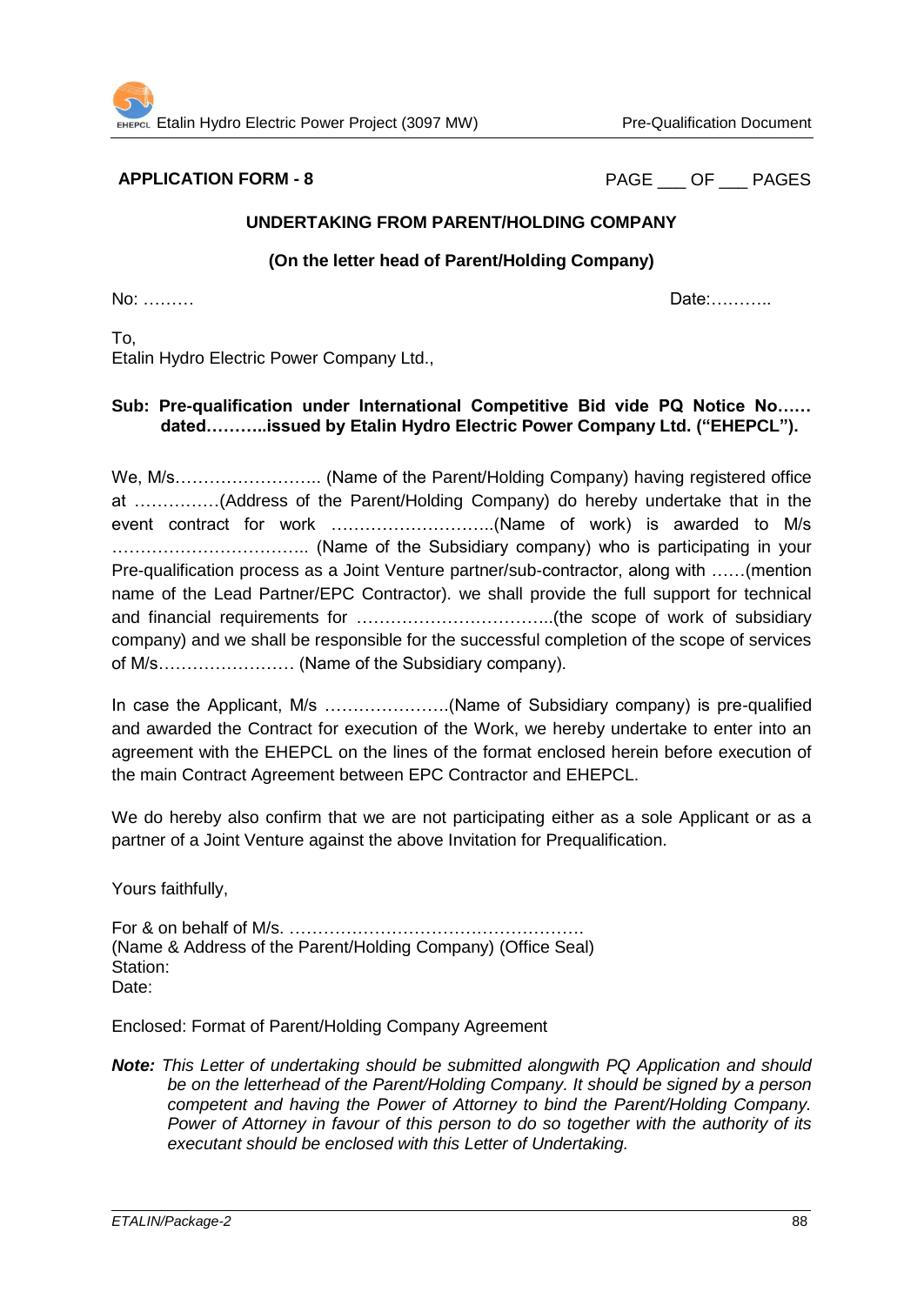**APPLICATION FORM – 8A** PAGE OF PAGES

#### **PARENT/ HOLDING COMPANY AGREEMENT**

THIS AGREEMENT IS MADE on this the ………… day of ………… between EHEPCL a company incorporated under the laws of India and having its registered office at …………(hereinafter referred to as the 'Owner' which expression shall unless repugnant to the subject or context or meaning thereof include its successors, administrators, executors and assigns) of the one part; and ………………….(name of Parent/Holding Company) a company organized and existing under the laws of………………… and having its Principal Office at …………………. (Hereinafter referred to as the "Parent/Holding Company" of the Joint Venture Partner/Sub-Contractor M/s …………………which expression shall unless repugnant to the subject or context or meaning thereof include its respective successors, administrators, executors and assigns) of the other part;

WHEREAS the Owner intends to award a Contract on ..... for the execution of ............... (name of work package) for …..….. H.E. Project in the State of Arunachal Pradesh, India (hereinafter referred to as the "Contract") to ………(name of the Joint Venture or Sole Contractor), a Company incorporated under the Companies Act, 1956 having its Registered Office at ………., India, (hereinafter referred to as the 'EPC Contractor which expression shall unless repugnant to the subject or context or meaning thereof include its successors, administrators, executors and permitted assigns);

WHEREAS on the Parent/Holding Company's commitment to provide full support for technical and financial requirements and be responsible and liable for successful completion of the Work of M/s ……………….(name of Subsidiary Company, hereinafter referred to as the "Subsidiary")] on the Contract being awarded to the EPC Contractor;

And whereas, in consideration of the aforesaid commitment, the Parent/Holding Company hereby enters into this agreement with the EPC Contractor for providing full support for technical and financial requirements to its Subsidiary and be responsible and liable for successful performance and completion of the woks described in the said Contract on the following terms and conditions: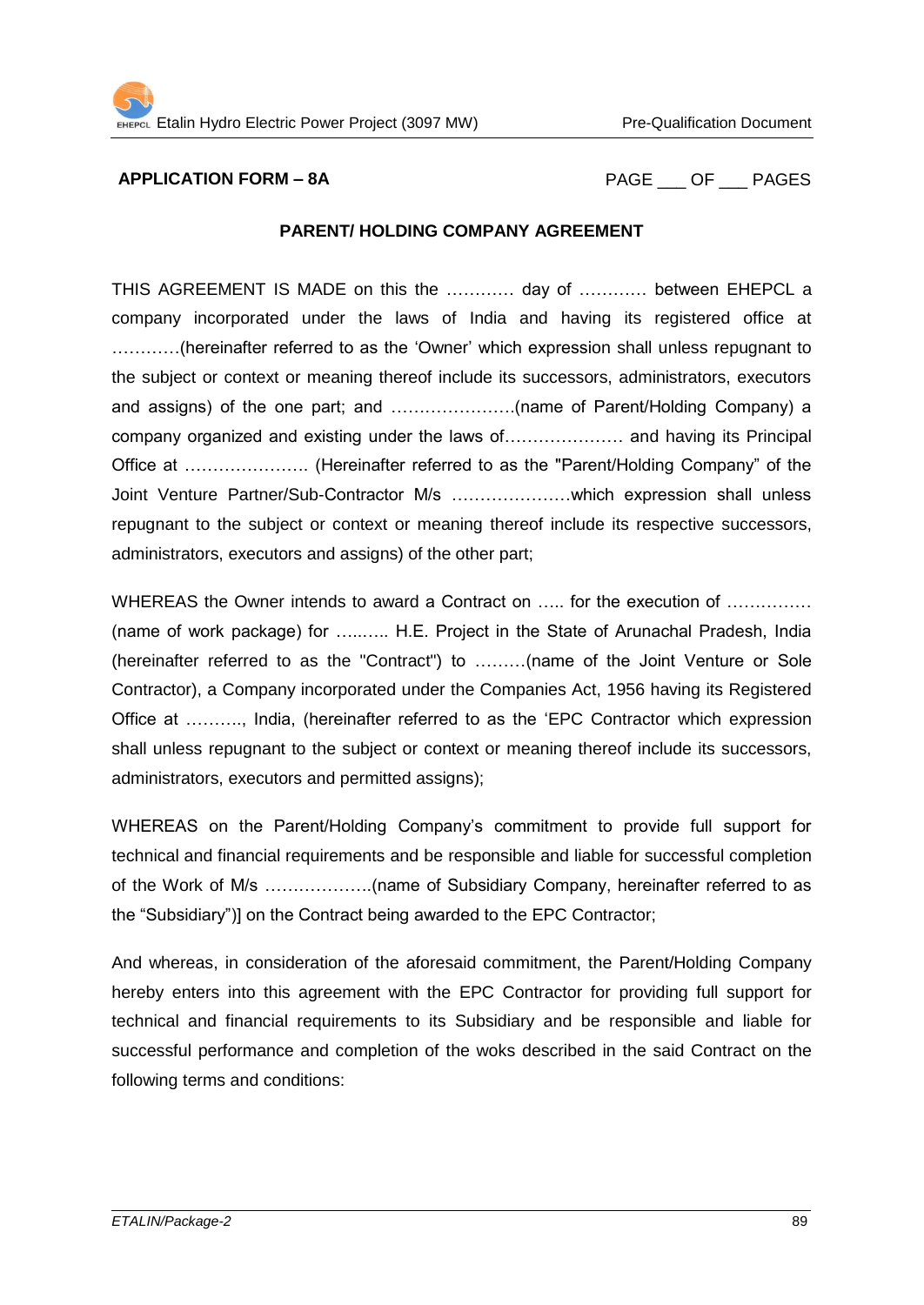

NOW THEREFORE THE PARTIES HERETO HEREBY AGREE AND THIS AGREEMENT WITNESSETH AS FOLLOWS:

- 1. In this Agreement except where the context otherwise requires, the following expressions shall have the meaning hereinafter respectively assigned to them:
- 2. "Contract" shall mean the Contract to be entered into between the Owner and the EPC Contractor for the execution of the Work described therein of the ……………………. Hydroelectric Project in the State of ………………. in India based on the Letter of Intent dated ………issued by the Owner.
- 3. The Parent/Holding Company hereby agrees to ensure due and faithful performance of the obligations and liabilities by Subsidiary under the Contract/Sub-Contract (as the case may be) and remain responsible to irrevocably and unconditionally provide full technical and financial support to Subsidiary for completion of the works covered under the Contract/Sub-Contract. The provisions of Contract/Sub-Contract shall mutatis-mutandis apply to the Parent/Holding Company.
- 4. In the event of breach and/ or failure on the part of the Subsidiary to perform or fulfill any of its obligations and liabilities under the Contract/Sub-Contract, the Owner may at its discretion call upon the Parent/Holding Company and the Parent/Holding Company shall be obliged to execute and perform or cause to be executed and performed and to satisfy the obligations and liabilities of the Subsidiary under the Contract/Sub-Contract in accordance with the terms and conditions thereof.
- 5. It is agreed that the obligations undertaken by the Parent/Holding Company hereunder shall be performed by it notwithstanding any difference or dispute between the Owner and the EPC Contractor or between the EPC Contractor and the Sub-Contractor pending before any court, tribunal, arbitration or any other authority or forum.
- 6. This Agreement shall come into force and effect immediately and shall remain in force and effect till the date of expiry of the Defects Liability Period by the Owner pursuant to the Conditions of the Contract.
- 7. This Agreement shall be interpreted and be governed under the Laws of India. The Courts in Delhi shall have exclusive jurisdiction in all matters arising under the Undertaking. Any dispute arising under the Undertaking shall be referred to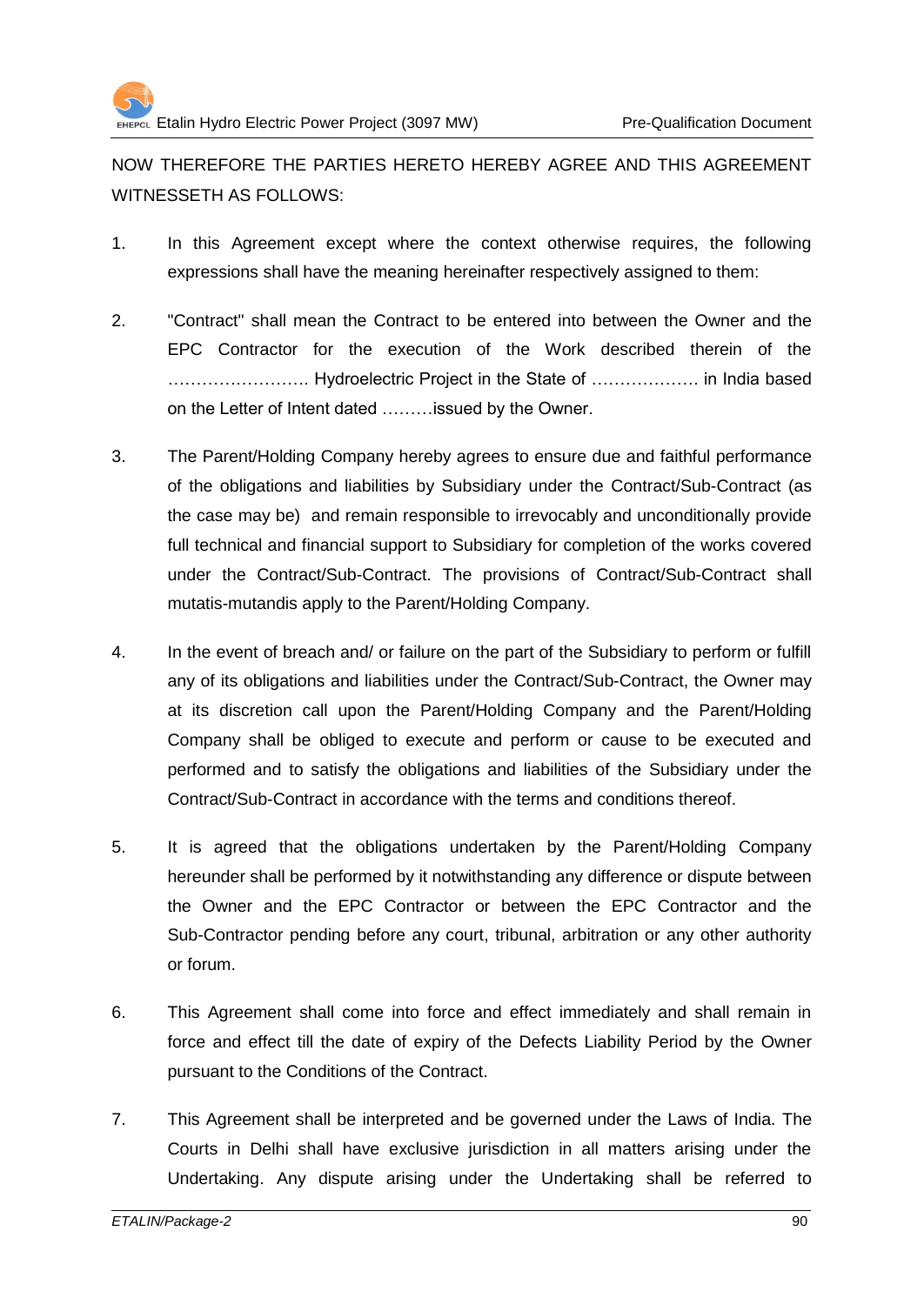

EHEPCL Etalin Hydro Electric Power Project (3097 MW) Pre-Qualification Document

arbitration in accordance with Arbitration and Conciliation Act, 1996. Venue of arbitration shall be Delhi. The decision of the arbitrator shall be final and binding upon the Parties. The language of arbitration shall be English.

IN WITNESS WHEREOF THE PARTIES HERETO HAVE PUT THEIR HANDS HEREUNTO ON THE…… DAY ……. MONTH AND ………YEAR FIRST ABOVE WRITTEN AT ………, INDIA.

| For and on behalf of the Owner      | For and on behalf of the Parent/ |
|-------------------------------------|----------------------------------|
|                                     | <b>Holding Company</b>           |
| (through authorized representative) | authorized<br>through)<br>dulv   |
|                                     | representative)                  |

Witnesses: Witnesses:

1.

2.

**Note :** This agreement format shall be initialed and enclosed with the Undertaking as a token of acceptance of its terms & conditions by the Parent/Holding Company. The agreement shall be executed and submitted before signing of the EPC Contract. The Agreement will come in to force once the Contract is signed.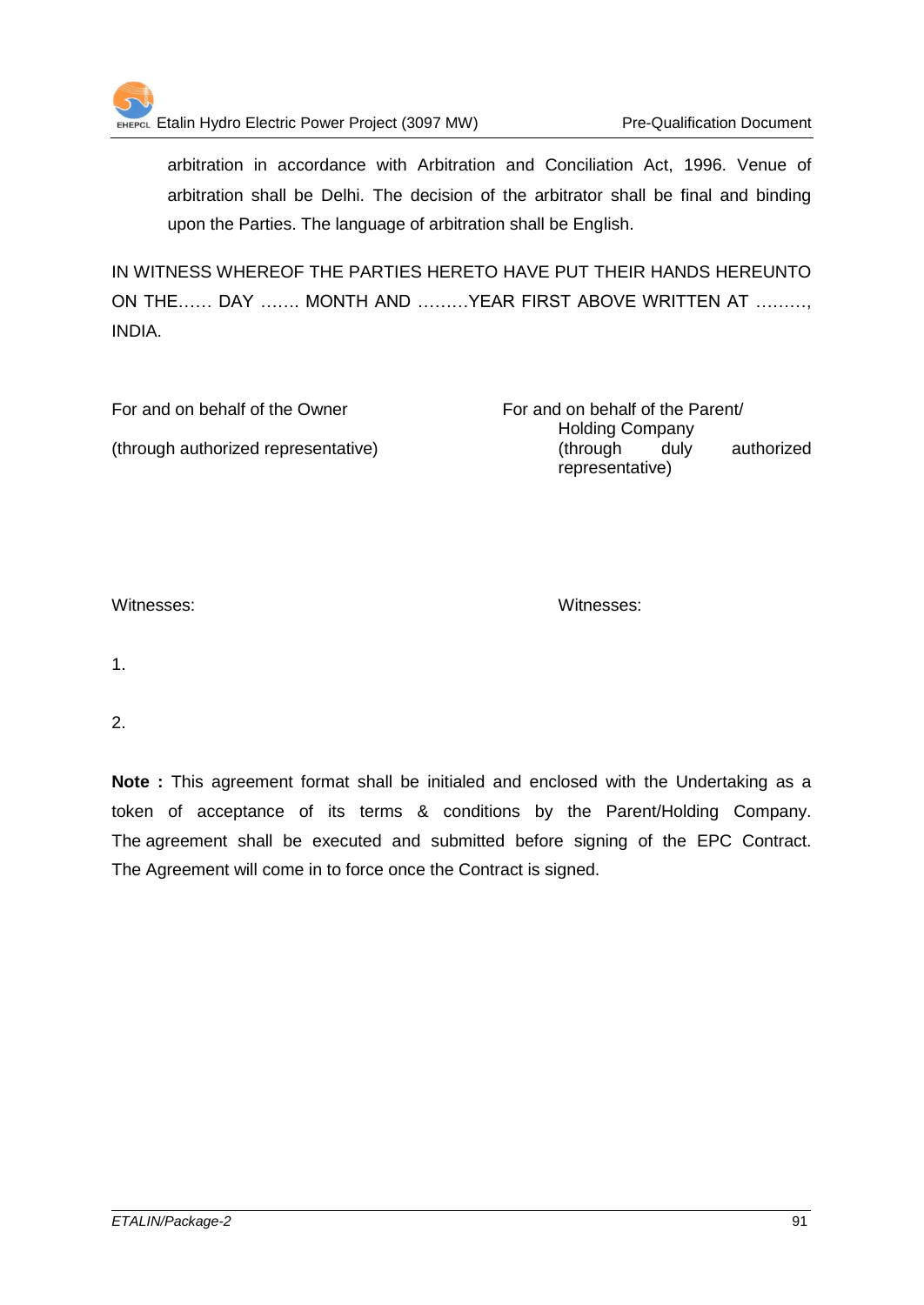

# **APPLICATION FORM - 9 PAGE \_\_\_ OF \_\_\_ PAGES**

## **LITIGATION HISTORY**

Name of the construction company (sole Applicant); Partner of a Joint Venture and/or Sub -contractor(s):

Applicant, including each of the partners of a Joint Venture, shall provide information on any history of litigation or arbitration resulting from contracts executed in the last ten years or currently under execution. A separate sheet should be used for each partner of a Joint Venture.

| Year | Contract<br>Identification | Contract<br>Value<br>(in Eq. US \$) | Value of<br>disputed<br>amount<br>(in Eq.<br>$US$ \$) | Arbitration<br>Award Value if<br>settled in<br>contractor's<br>favour (in Eq.<br>$US$ $$$ | Reasons<br>for<br>disputes |
|------|----------------------------|-------------------------------------|-------------------------------------------------------|-------------------------------------------------------------------------------------------|----------------------------|
|      |                            |                                     |                                                       |                                                                                           |                            |
|      |                            |                                     |                                                       |                                                                                           |                            |
|      |                            |                                     |                                                       |                                                                                           |                            |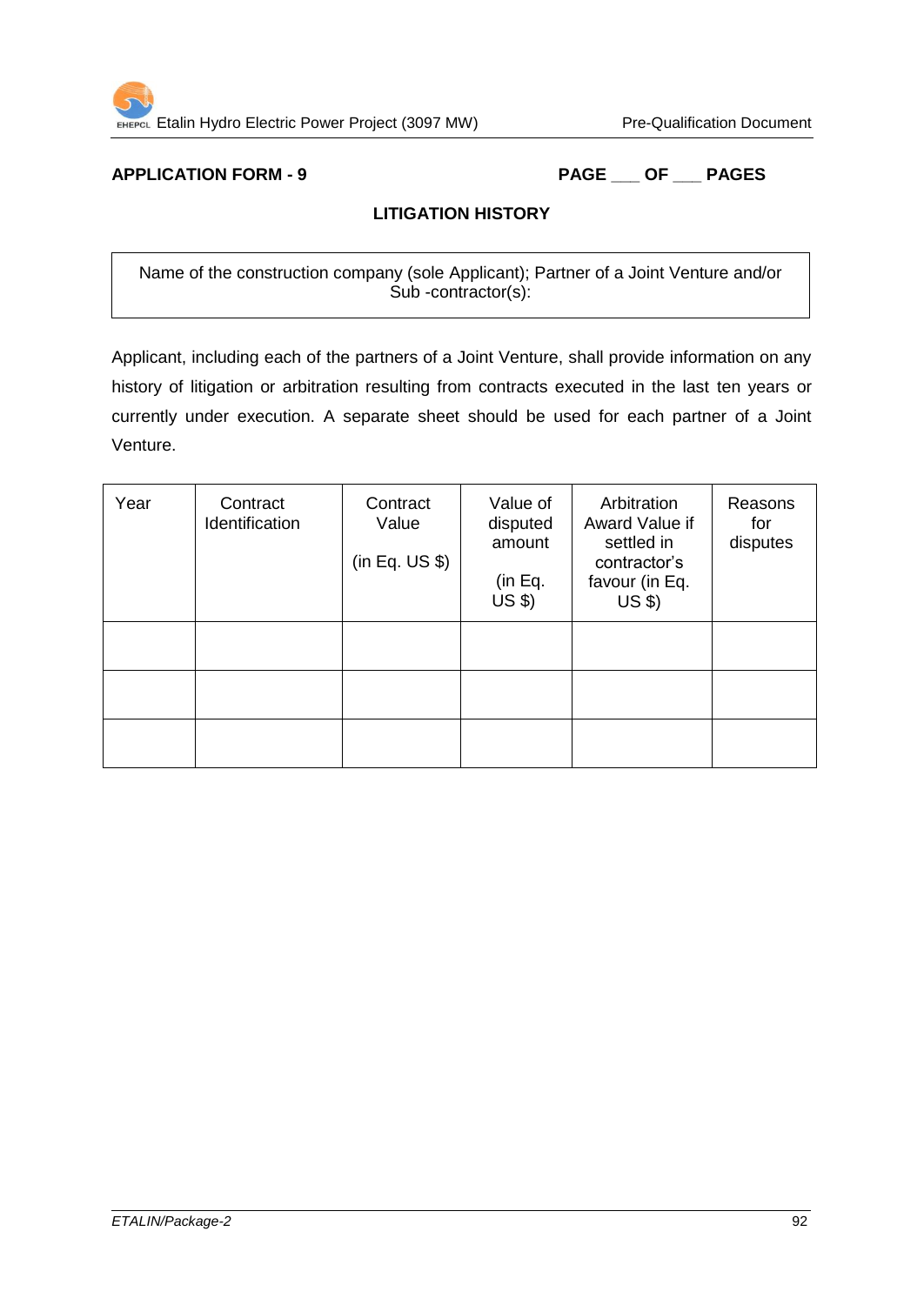**APPLICATION FORM - 10** PAGE \_\_\_ OF \_\_\_ PAGES

### **ADDITIONAL INFORMATION**

NAME OF THE CONSTRUCTION COMPANY (SOLE APPLICANT); PARTNER OF A JOINT VENTURE AND/OR SUB-CONTRACTOR(S):

*Add any further information that the Applicant considers to be relevant to the evaluation of application for prequalification. If the Applicant wishes to attach other documents, list them below.*